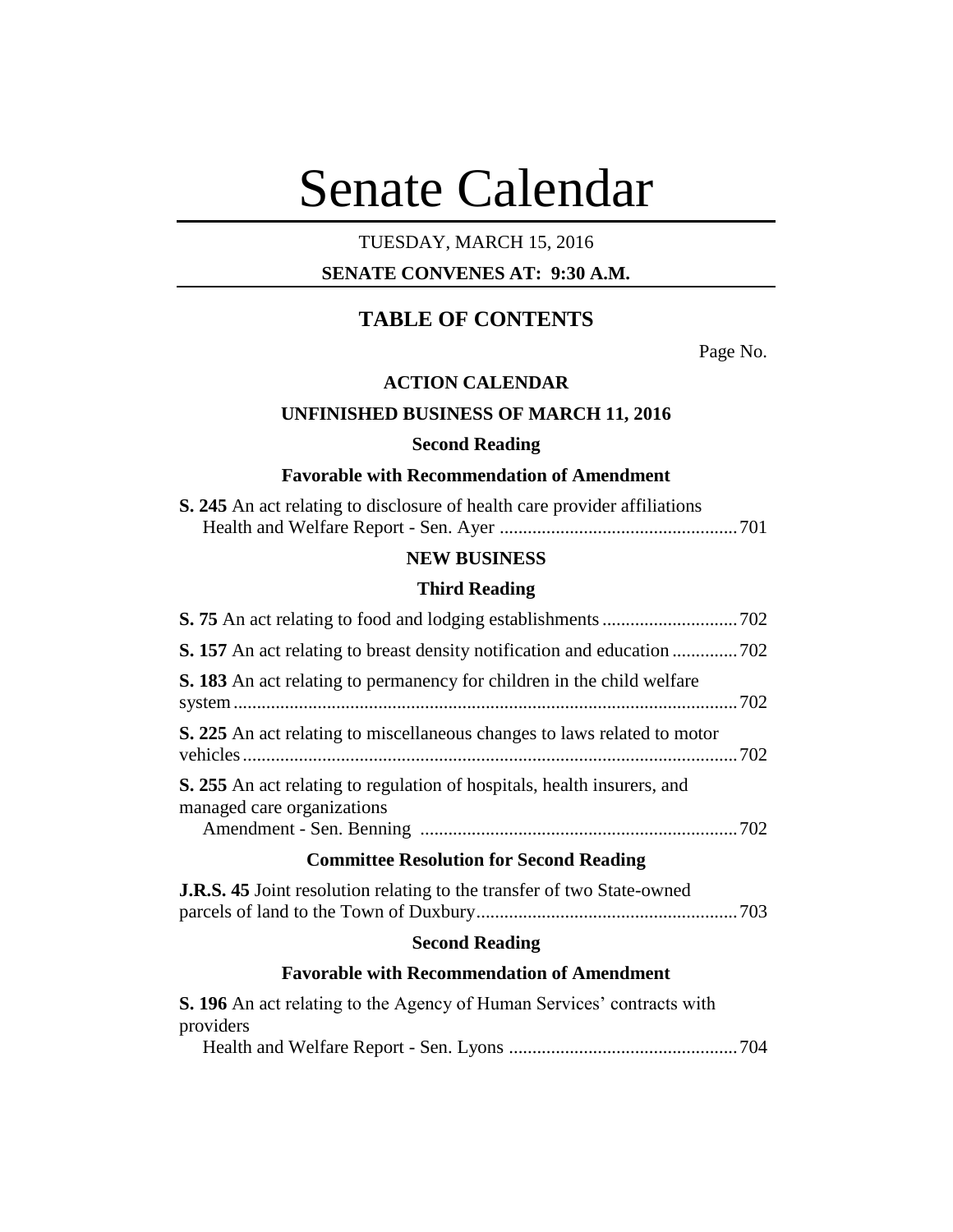# **NOTICE CALENDAR**

# **Second Reading**

# **Favorable with Recommendation of Amendment**

| S. 52 An act relating to the Uniform Interstate Family Support Act                                                           |
|------------------------------------------------------------------------------------------------------------------------------|
| S. 91 An act relating to qualifications of judicial officers and judicial<br>selection and retention                         |
| S. 132 An act relating to the prohibition of conversion therapy on minors                                                    |
| <b>S. 153</b> An act relating to jurors' fees                                                                                |
| S. 174 An act relating to a model State policy for use of body cameras<br>by law enforcement officers                        |
| S. 176 An act relating to an income tax credit for home modifications<br>required by a disability or physical hardship       |
| S. 215 An act relating to the regulation of vision insurance plans                                                           |
| S. 216 An act relating to prescription drug formularies                                                                      |
| S. 220 An act relating to the public financing of campaigns                                                                  |
| S. 224 An act relating to warranty obligations of equipment dealers and<br>suppliers                                         |
| Econ. Dev., Housing and General Affairs Report - Sen. Cummings  728                                                          |
| S. 230 An act relating to improving the siting of energy projects                                                            |
| S. 242 An act relating to the service of civil process by a constable                                                        |
| S. 243 An act relating to combating opioid abuse in Vermont                                                                  |
| S. 257 An act relating to residential rental agreements<br>Econ. Dev., Housing and General Affairs Report - Sen. Balint  784 |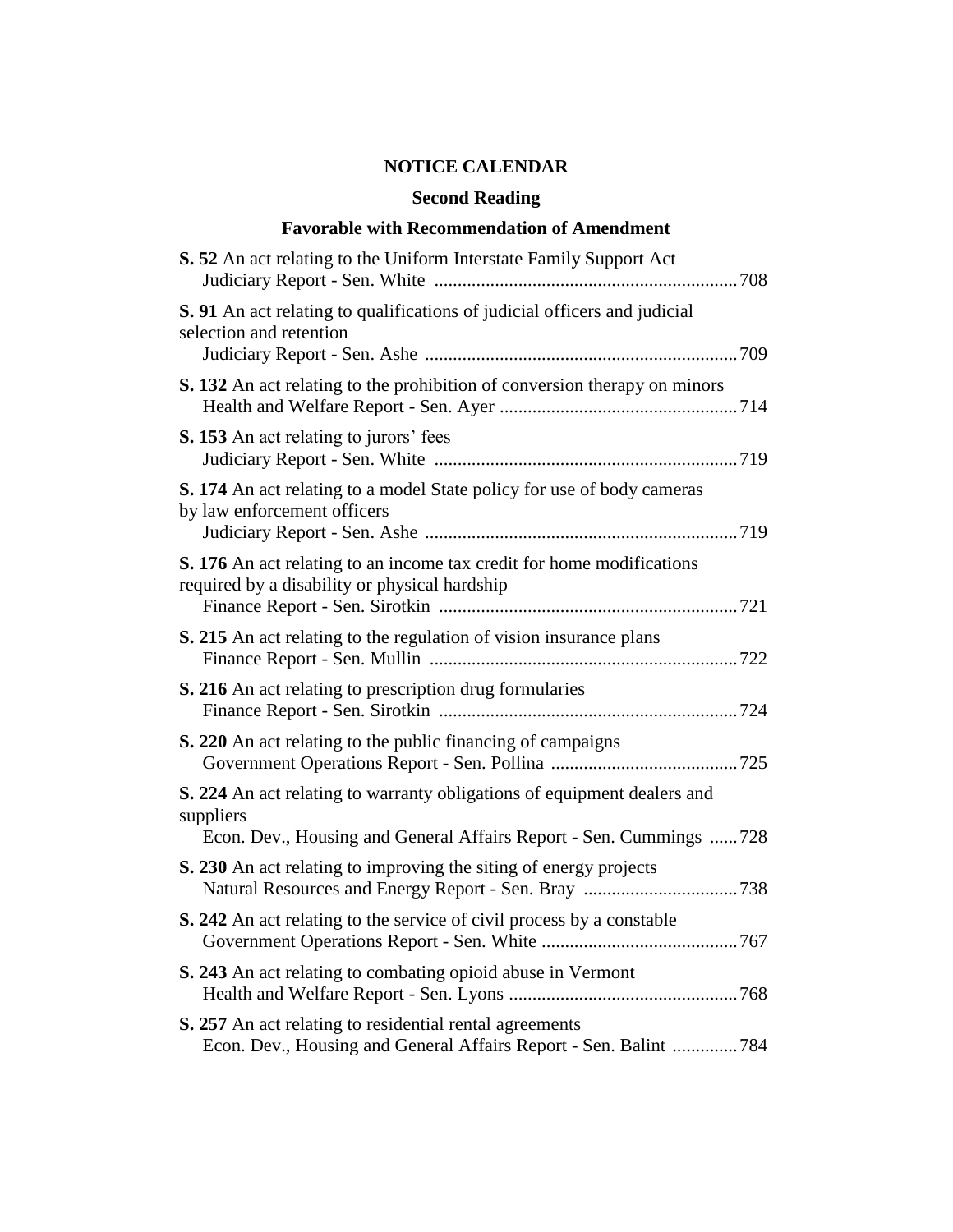#### **ORDERS OF THE DAY**

#### **ACTION CALENDAR**

#### **UNFINISHED BUSINESS OF FRIDAY, MARCH 11, 2016**

#### **Second Reading**

# **Favorable with Recommendation of Amendment**

#### **S. 245.**

An act relating to disclosure of health care provider affiliations.

# **Reported favorably with recommendation of amendment by Senator Ayer for the Committee on Health & Welfare.**

The Committee recommends that the bill be amended by striking out all after the enacting clause and inserting in lieu thereof the following:

# Sec. 1. GREEN MOUNTAIN CARE BOARD; NOTICE TO PATIENTS OF NEW AFFILIATION

The Green Mountain Care Board shall maintain a policy for reviewing new physician acquisitions and transfers as part of the Board's hospital budget review responsibilities. The policy shall require hospitals to provide written notice about a new acquisition or transfer of health care providers to each patient served by a health care provider during the previous three-year period, including:

(1) notifying the patient that the health care provider is now affiliated with the hospital;

(2) providing the hospital's name and contact information;

(3) notifying the patient that the change in affiliation may affect his or her out-of-pocket costs, depending on the patient's health insurance plan and the services provided; and

(4) recommending that the patient contact his or her insurance company with specific questions or to determine his or her actual financial liability.

#### Sec. 2. EFFECTIVE DATE

This act shall take effect on July 1, 2016.

And that after passage the title of the bill be amended to read: "An act relating to notice to patients of new health care provider affiliations"

(Committee vote: 5-0-0)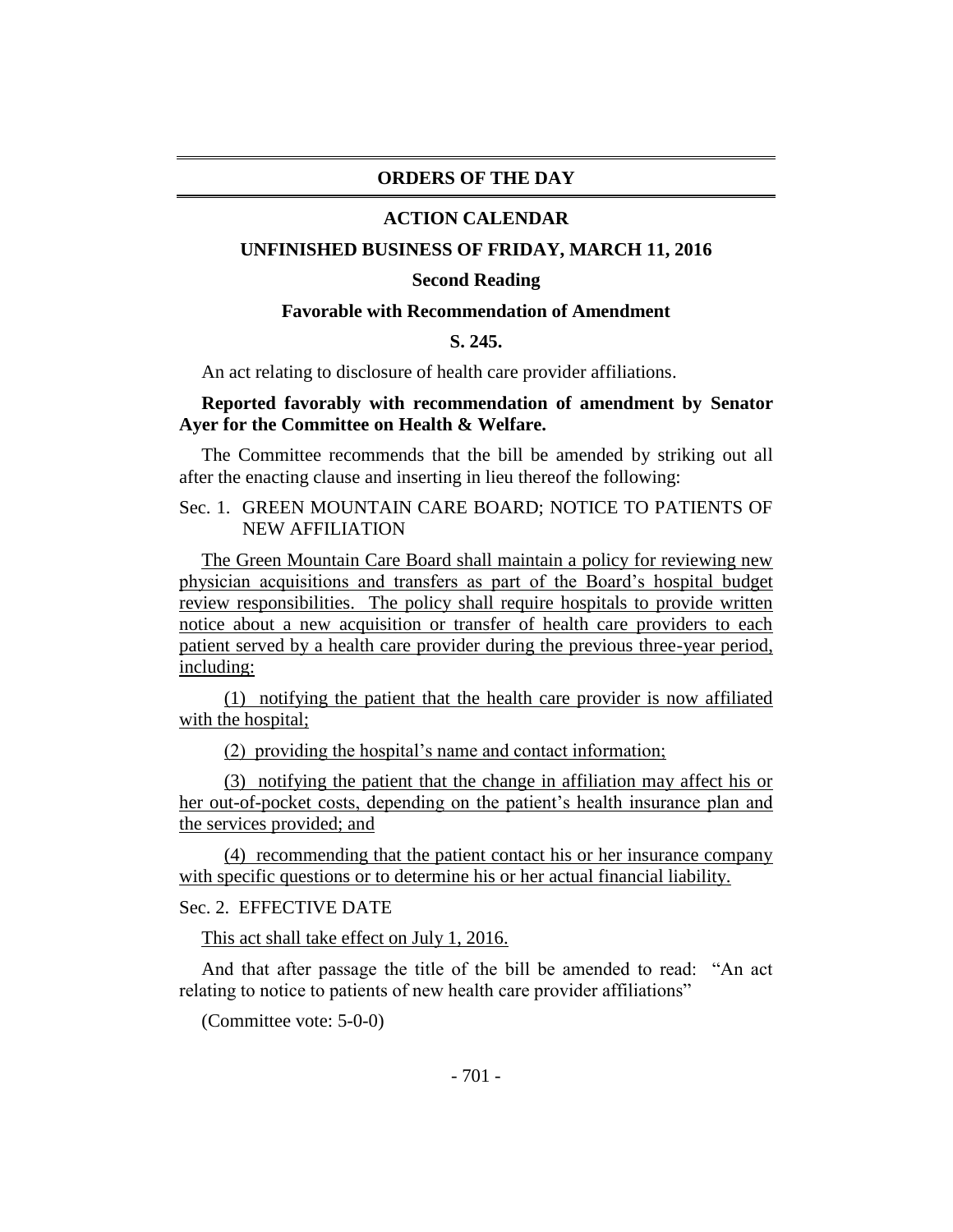#### **NEW BUSINESS**

#### **Third Reading**

# **S. 75.**

An act relating to food and lodging establishments.

#### **S. 157.**

An act relating to breast density notification and education.

#### **S. 183.**

An act relating to permanency for children in the child welfare system.

#### **S. 225.**

An act relating to miscellaneous changes to laws related to motor vehicles.

#### **S. 255.**

An act relating to regulation of hospitals, health insurers, and managed care organizations.

### **Amendment to S. 255 to be offered by Senator Benning before Third Reading**

Senator Benning moves that the bill be amended by striking out Sec. 11, effective dates, in its entirety and inserting in lieu thereof the following:

## Sec. 11. VERMONT HEALTH CONNECT SUSTAINABILITY ASSESSMENT; REPORT

(a) The Green Mountain Care Board shall determine the long-term sustainability of Vermont Health Connect. If the Board determines that Vermont's operation of a State-based Exchange is not feasible in the longterm, the Board shall recommend whether it would be more advantageous for Vermont residents to transition to a fully federally facilitated Exchange or to a federally facilitated State-based Exchange.

(b) On or before December 15, 2016, the Green Mountain Care Board shall deliver to the General Assembly its report, which shall include the evaluation of Vermont Health Connect's long-term sustainability and an implementation plan for transitioning to the selected federal Exchange model, if applicable, for coverage beginning on January 1, 2018 or as soon thereafter as is practicable. If the Board recommends moving to a new Exchange model, the plan shall include a description of the federally facilitated Exchange model selected, estimates of the costs associated with the transition and with ongoing participation in the federally facilitated Exchange, options for financing the transition and participation costs, and a detailed timeline of the steps necessary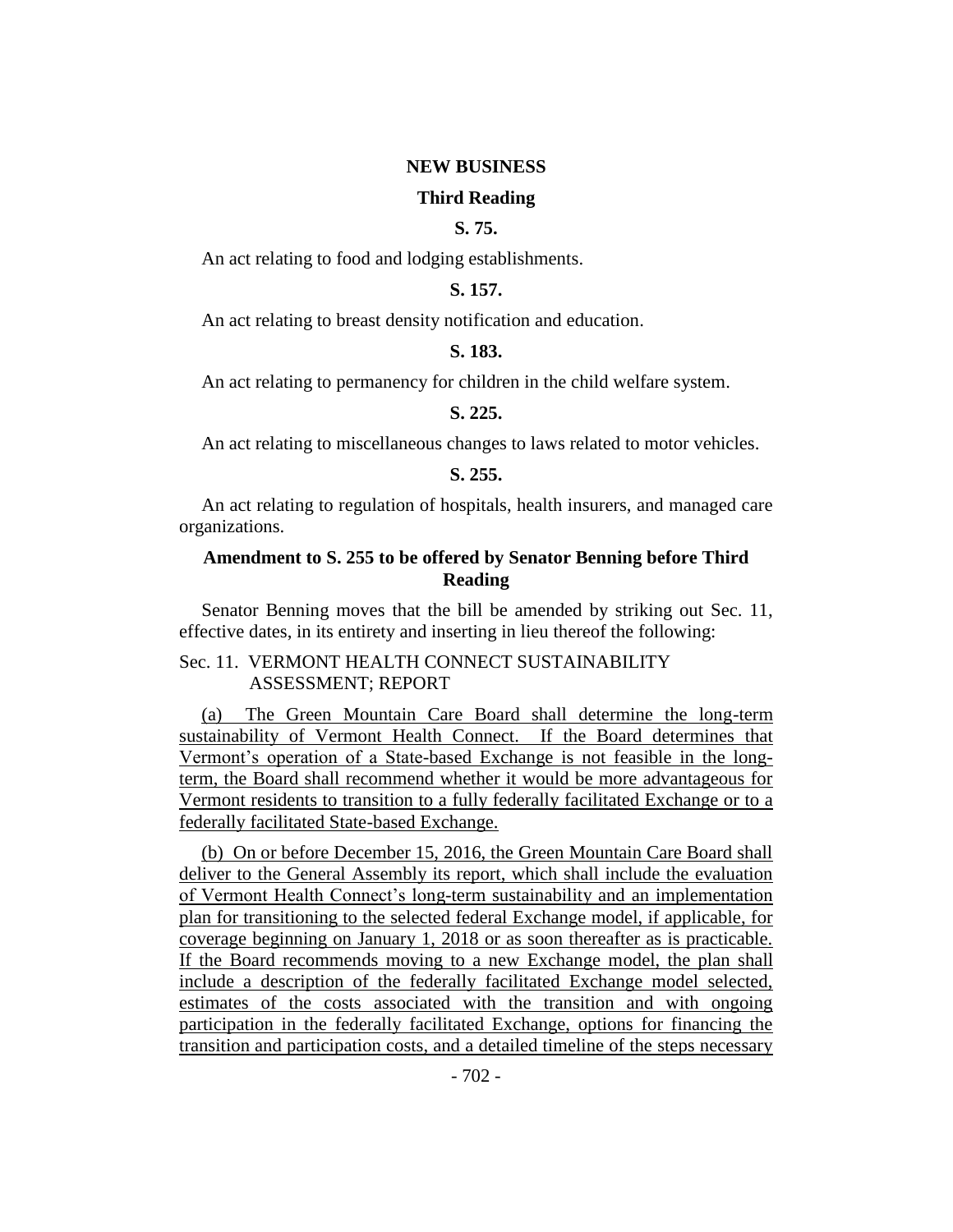to ensure that the transition will take place without causing any disruption to Medicaid or private health insurance coverage. The plan shall also include a description of the steps needed to dismantle unnecessary functions of Vermont Health Connect while minimizing financial exposure to the State.

# Sec. 12. EFFECTIVE DATES

(a) Secs. 1 (hospital needs assessment), 2 (hospital community reports), 11 (Exchange sustainability assessment), and this section shall take effect on passage.

(b) The remaining sections shall take effect on July 1, 2016.

#### **Committee Resolution for Second Reading**

#### **J.R.S. 45.**

Joint resolution relating to the transfer of two State-owned parcels of land to the Town of Duxbury.

# **By the Committee on Institutions. (Senator Rodgers for the Committee.)**

#### Text of Resolution:

*Whereas*, 10 V.S.A. § 2606(b) authorizes the Commissioner of Forests, Parks and Recreation to exchange or lease certain lands with the approval of the General Assembly, and

*Whereas*, the General Assembly considers the following actions to be in the best interest of the State of Vermont, *now therefore be it*

#### *Resolved by the Senate and House of Representatives:*

That the General Assembly authorizes the Commissioner of Forests, Parks and Recreation to convey a 137-acre portion of Camel's Hump State Park and an adjacent 32.3-acre State-owned parcel known as the "Father Logue's Camp," both located in the Town of Duxbury, to the Town of Duxbury for use as a municipal forest, *and be it further*

*Resolved:* That the Town of Duxbury shall use these two parcels only for forestry, conservation, and recreation purposes, *and be it further*

*Resolved:* That to ensure these purposes are upheld, the Department shall convey a conservation easement encumbering these parcels to the Duxbury Land Trust, *and be it further*

*Resolved:* That in consideration of the public benefits associated with these transactions, these parcels shall be transferred to the Town at no cost, *and be it further*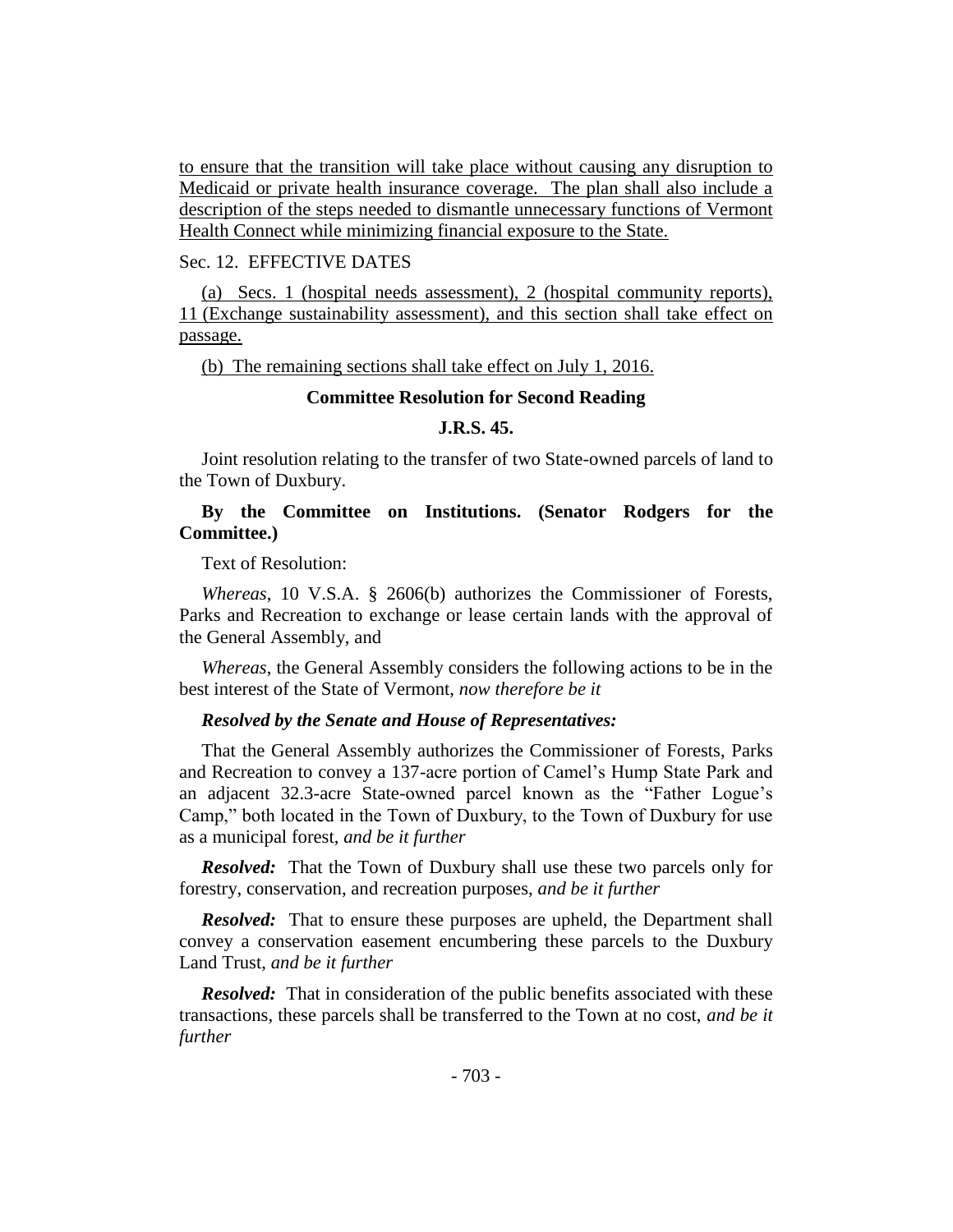*Resolved:* That these transactions are conditioned on the Town of Duxbury assuming all associated costs, including legal, survey, and permitting that may be necessary to complete these transactions, *and be it further*

*Resolved:* That the Secretary of State be directed to send a copy of this resolution to the Commissioner of Forests, Parks and Recreation, to the Duxbury Town Clerk, and to the Duxbury Land Trust.

# **Second Reading**

#### **Favorable with Recommendation of Amendment**

# **S. 196.**

An act relating to the Agency of Human Services' contracts with providers.

# **Reported favorably with recommendation of amendment by Senator Lyons for the Committee on Health & Welfare.**

The Committee recommends that the bill be amended by striking out all after the enacting clause and inserting in lieu thereof the following:

\* \* \* Nutrition Procurement Standards for State Government \* \* \*

#### Sec. 1. FINDINGS

(a) Approximately 13,000 Vermont residents are employed by the State. Reducing the impact of diet-related diseases will support a more productive and healthy workforce that will pay dividends to Vermont's economy and cultivate national competitiveness for State residents and employees.

(b) Improving the nutritional quality of food sold or provided by the State on public property will support people in making healthy eating choices.

(c) State properties are visited by Vermont residents and out-of-state visitors, and also provide care to dependent adults and children.

(d) Approximately 25 percent of Vermont residents are overweight or obese.

(e) Obesity costs Vermont \$291 million each year in health care costs, contributing to debilitating yet preventable diseases, such as heart disease, cancer, stroke, and diabetes.

(f) Improving the types of foods and beverages served and sold in workplaces positively affects employees' eating behaviors and can result in weight loss.

(g) Maintaining a healthy workforce can positively affect indirect costs by reducing absenteeism and increasing worker productivity.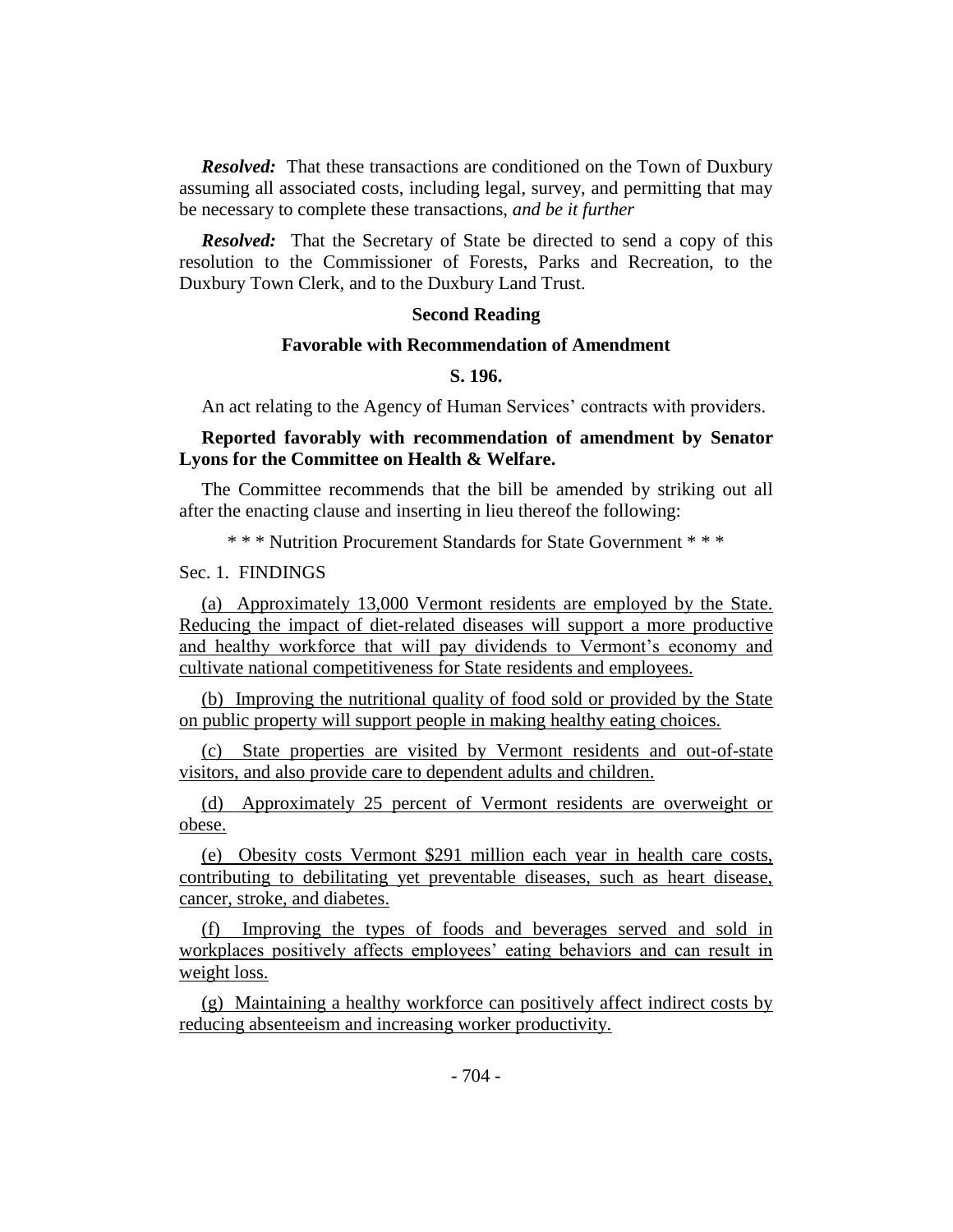Sec. 2. 29 V.S.A. § 160c is added to read:

# § 160c. NUTRITION PROCUREMENT STANDARDS

(a)(1) The Commissioner of Health shall establish and post on the Department's website nutrition procurement standards that:

(A) consider relevant guidance documents, including those published by the U.S. General Services Administration, the American Heart Association, and the National Alliance for Nutrition and Activity and, upon request, the Department shall provide a rationale for any divergence from these guidance documents;

(B) consider both positive and negative contributions of nutrients, ingredients, and food groups to diets, including calories, portion size, saturated fat, trans fat, sodium, sugar, and the presence of fruits, vegetables, whole grains, and other nutrients of concern in Americans' diets; and

(C) contain exceptions for circumstances in which State-procured foods or beverages are intended for individuals with specific dietary needs.

(2) The Commissioner shall review and, if necessary, amend the nutrition procurement standards at least every five years to reflect advances in nutrition science, dietary data, new product availability, and updates to federal Dietary Guidelines for Americans.

(b)(1) All foods and beverages purchased, sold, served, or otherwise provided by the State or any entity, subdivision, or employee on behalf of the State shall meet the minimum nutrition procurement standards established by the Commissioner of Health.

(2) All bids and contracts between the State and food and beverage vendors shall comply with the nutrition procurement standards. The Commissioner, in conjunction with the Commissioner of Buildings and General Services, may periodically review or audit a contracting food or beverage vendor's financial reports to ensure compliance with this section.

(c) The Governor's Health in All Policies Task Force may disseminate information to State employees on the Commissioner's nutrition procurement standards.

(d) All State-owned or -operated vending machines, food or beverage vendors contracting with the State, or cafeterias located on property owned or operated by the State shall display nutritional labeling to the extent permitted under the Federal Food, Drug, and Cosmetic Act, 21 U.S.C. ch. 9 § 301 et seq.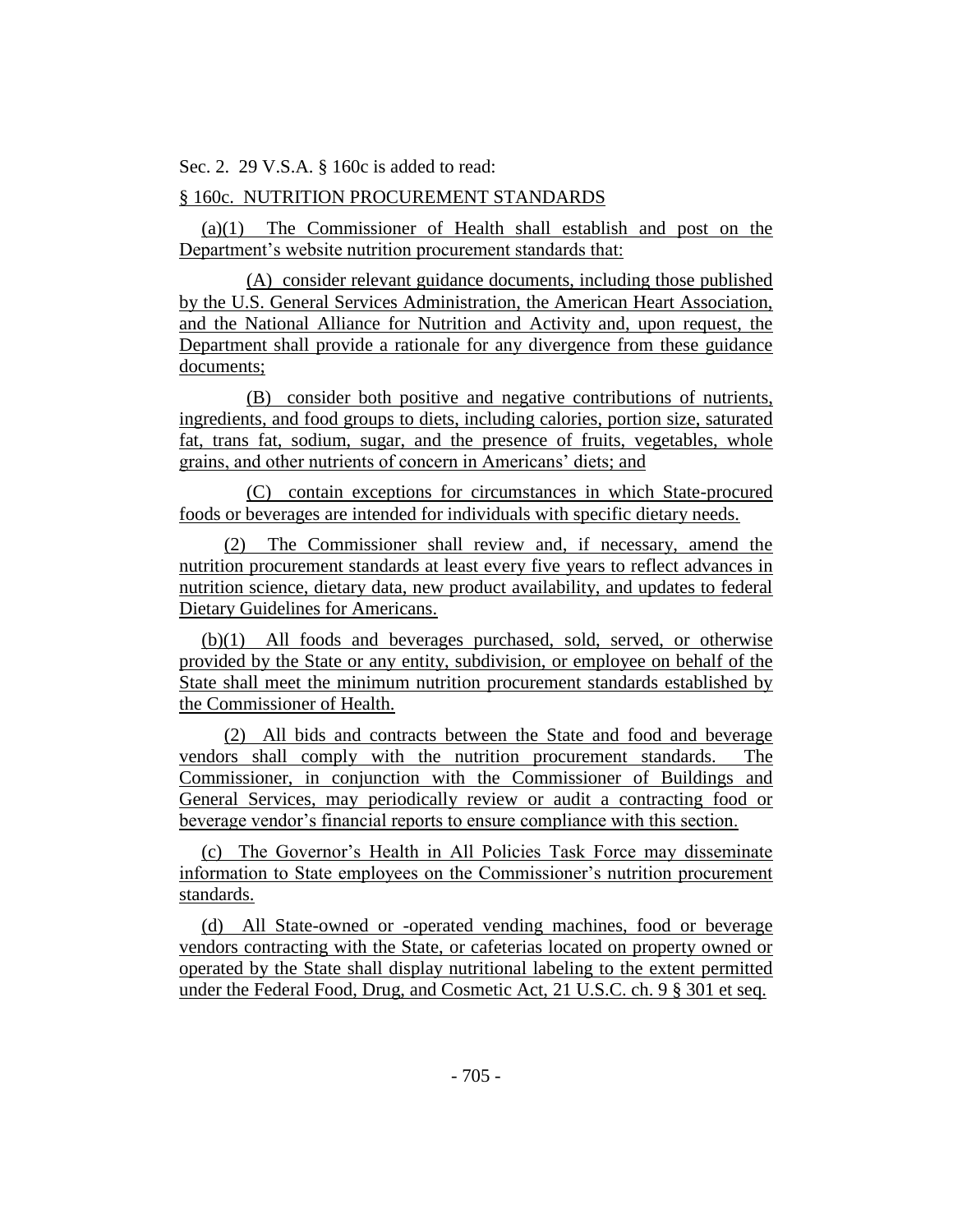(e) The Commissioner of Buildings and General Services shall incorporate the nutrition procurement standards established by the Commissioner into the appropriate procurement document.

# Sec. 3. EXISTING PROCUREMENT CONTRACTS

To the extent possible, the State's existing contracts and agreements with food and beverage vendors shall be modified to comply with the nutrition procurement standards established by the Commissioner of Health.

> \* \* \* Contracts between the Agency of Human Services and Providers \* \* \*

Sec. 4. REPORT; AGENCY OF HUMAN SERVICES' CONTRACTS

(a) On or before January 1, 2017, the Agency of Human Services, in consultation with Vermont Care Partners, the Green Mountain Care Board, and representatives from preferred providers, shall submit a report to the Senate Committee on Health and Welfare and to the House Committees on Health Care and on Human Services. The report shall address the following:

(1) the amount and type of performance measures and other evaluations used in fiscal year 2016 and 2017 Agency contracts with designated agencies, specialized service agencies, and preferred providers;

(2) how the Agency's funding levels of designated agencies, specialized service agencies, and preferred providers affect access to and quality of care; and

(3) how the Agency's funding levels for designated agencies, specialized service agencies, and preferred providers affect compensation levels for staff relative to private and public sector pay for the same services.

(b) The report shall contain a plan developed in conjunction with the Vermont Health Care Innovation Project and in consultation with the Vermont Care Network and the Vermont Council of Developmental and Mental Health Services to implement a value-based payment methodology for designated agencies, specialized service agencies, and preferred providers that shall improve access to and quality of care, including long-term financial sustainability. The plan shall describe the interaction of the value-based payment methodology for Medicaid payments made to designated agencies, specialized service agencies, and preferred providers by the Agency with any Medicaid payments made to designated agencies, specialized service agencies, and preferred providers by the accountable care organizations.

(c) As used in this section:

(1) "Designated agency" means the same as in 18 V.S.A. § 7252.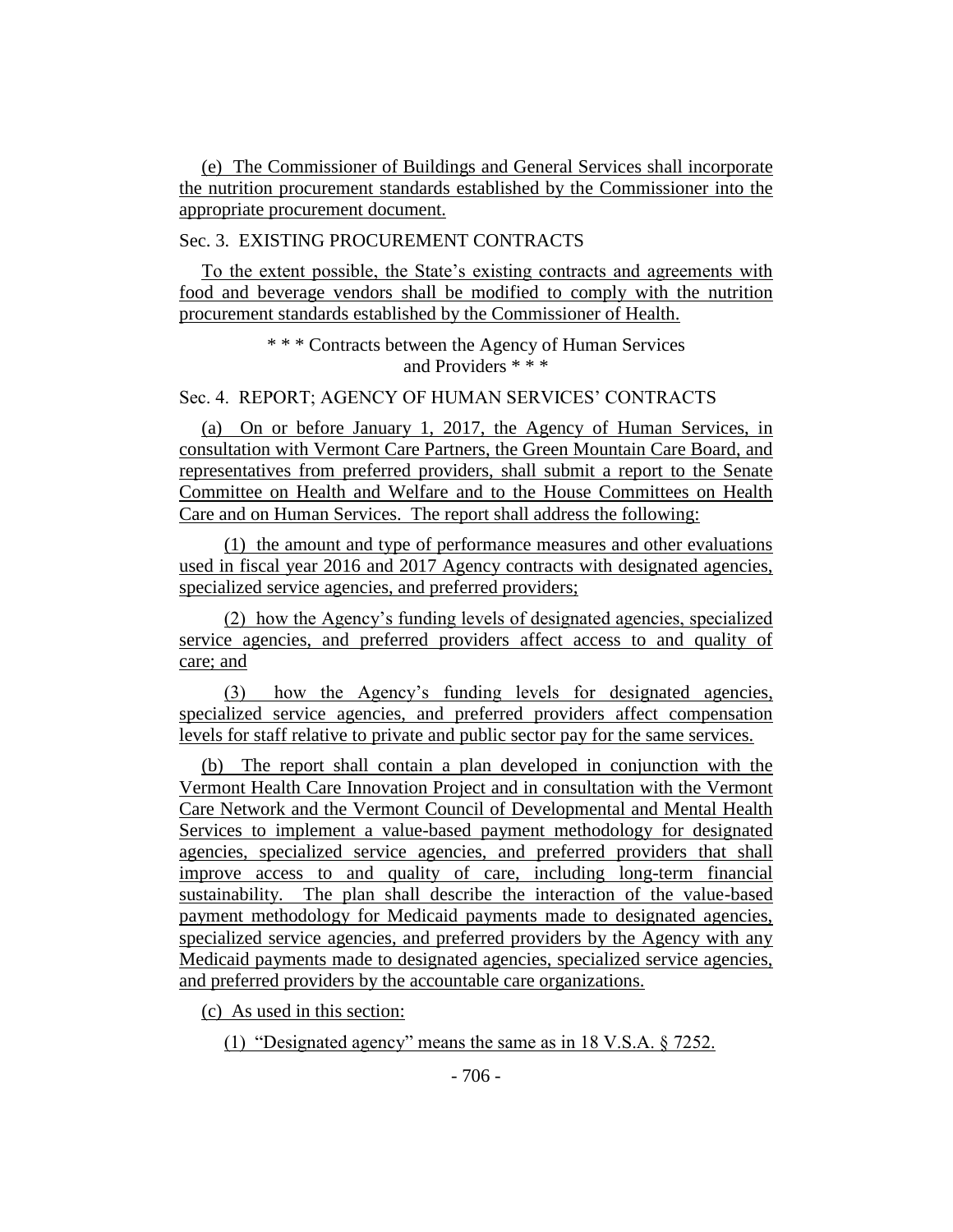(2) "Preferred provider" means any substance abuse organization that has attained a certificate of operation from the Department of Health's Division of Alcohol and Drug Abuse Programs and has an existing contract or grant from the Division to provide substance abuse treatment.

(3) "Specialized service agency" means any community mental health and developmental disability agency or any public or private agency providing specialized services to persons with a mental condition or psychiatric disability or with developmental disabilities or children and adolescents with a severe emotional disturbance pursuant to 18 V.S.A. § 8912.

# Sec. 5. MEDICAID PATHWAY

(a) The Secretary of Human Services, in consultation with the Director of Health Care Reform and affected providers, shall create a process for payment and delivery system reform for Medicaid providers and services. This process shall address all Medicaid payments to affected providers and shall focus on services not included in the Medicaid equivalent of Medicare Part A and Part B services.

(b) On or before January 15, 2017 and annually for five years thereafter, the Secretary of Human Services shall report on the results of this process to the Senate Committee on Health and Welfare, the House Committees on Health Care and on Human Services, and the Green Mountain Care Board. The Secretary's report shall address:

(1) all Medicaid payments to affected providers, including progress toward integration of services not included in the Medicaid equivalent of Medicare Part A and Part B services in the previous year;

(2) changes to reimbursement methodology and services impacted;

(3) changes to quality measure collection and identifying alignment efforts and analyses, if any; and

(4) the interrelationship of results-based accountability initiatives with the quality measures in subdivision (3) of this subsection.

# Sec. 6. EFFECTIVE DATES

(a) This section and Secs. 4 and 5 shall take effect on passage.

(b) Secs. 1–3 shall take effect on July 1, 2016.

And that after passage the title of the bill be amended to read: "An act relating to nutrition procurement standards for State government and the Agency of Human Services' contracts with providers"

(Committee vote: 5-0-0)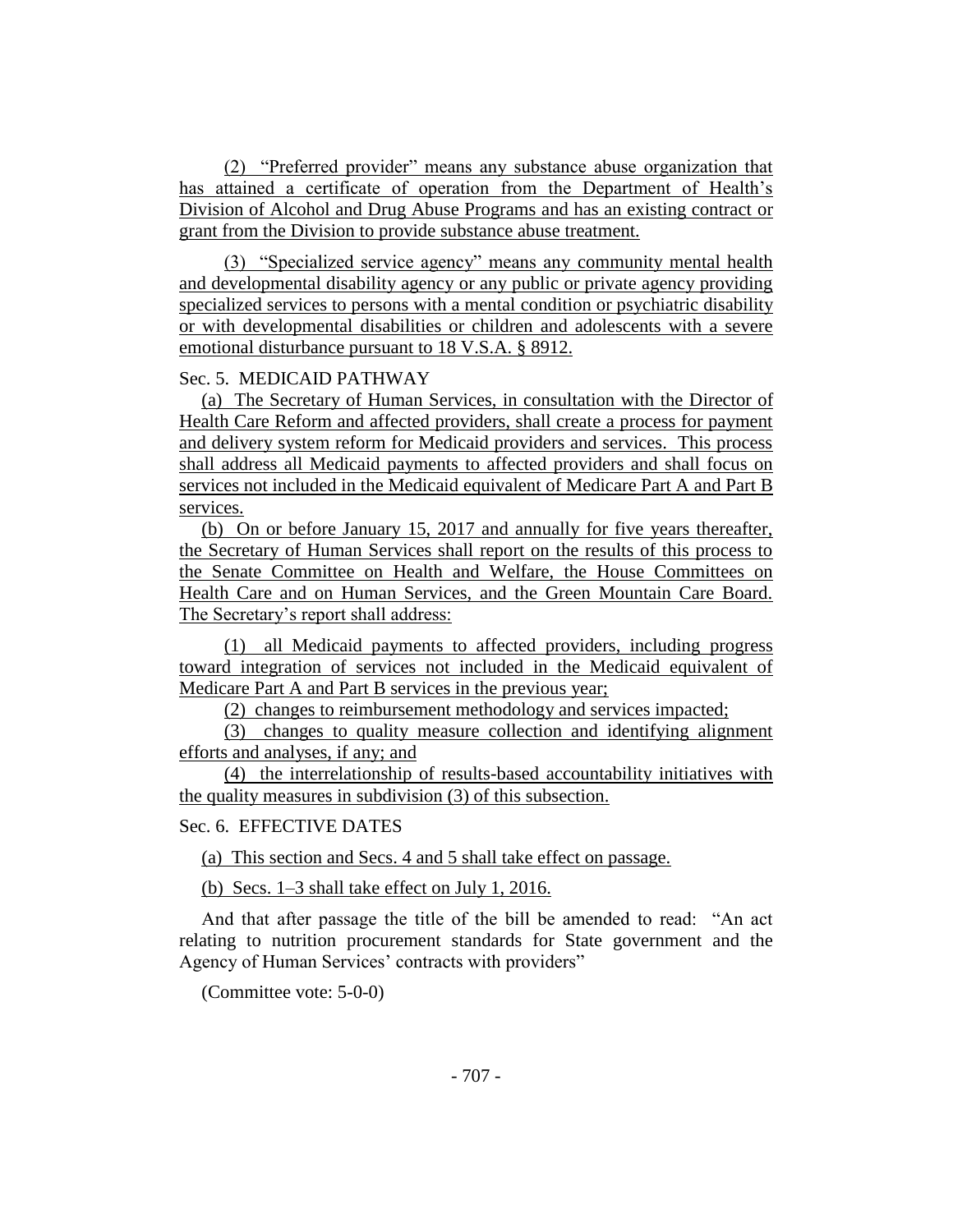#### **NOTICE CALENDAR**

#### **Second Reading**

#### **Favorable with Recommendation of Amendment**

# **S. 52.**

An act relating to the Uniform Interstate Family Support Act.

## **Reported favorably with recommendation of amendment by Senator White for the Committee on Judiciary.**

The Committee recommends that the bill be amended by striking out all after the enacting clause and inserting in lieu thereof the following:

Sec. 1. SPOUSAL SUPPORT AND MAINTENANCE TASK FORCE

(a) Creation. There is created a Spousal Support and Maintenance Task Force for the purpose of reviewing and modernizing Vermont's law concerning spousal support and maintenance.

(b) Membership. The Task Force shall be composed of the following seven members:

(1) a current member of the House of Representatives who shall be appointed by the Speaker of the House;

(2) a current member of the Senate who shall be appointed by the Committee on Committees;

(3) a Superior Court judge who has significant experience in the Family Division of Superior Court appointed by the Chief Justice;

(4) the Chief Superior Court Judge;

(5) two experienced family law attorneys appointed by the Family Law Section of the Vermont Bar Association; and

(6) a representative of Vermont Alimony Reform who is a resident of Vermont.

(c) Powers and duties. The Task Force shall consider amendments to Vermont's spousal support and maintenance laws aimed to improve clarity, fairness, and predictability in recognition of changes to the family structure in recent decades. The Task Force may hold public hearings and shall endeavor to hear a wide variety of perspectives from stakeholders and interested parties.

(d) Assistance. The Task Force shall have the administrative, technical, and legal assistance of the Office of Legislative Council.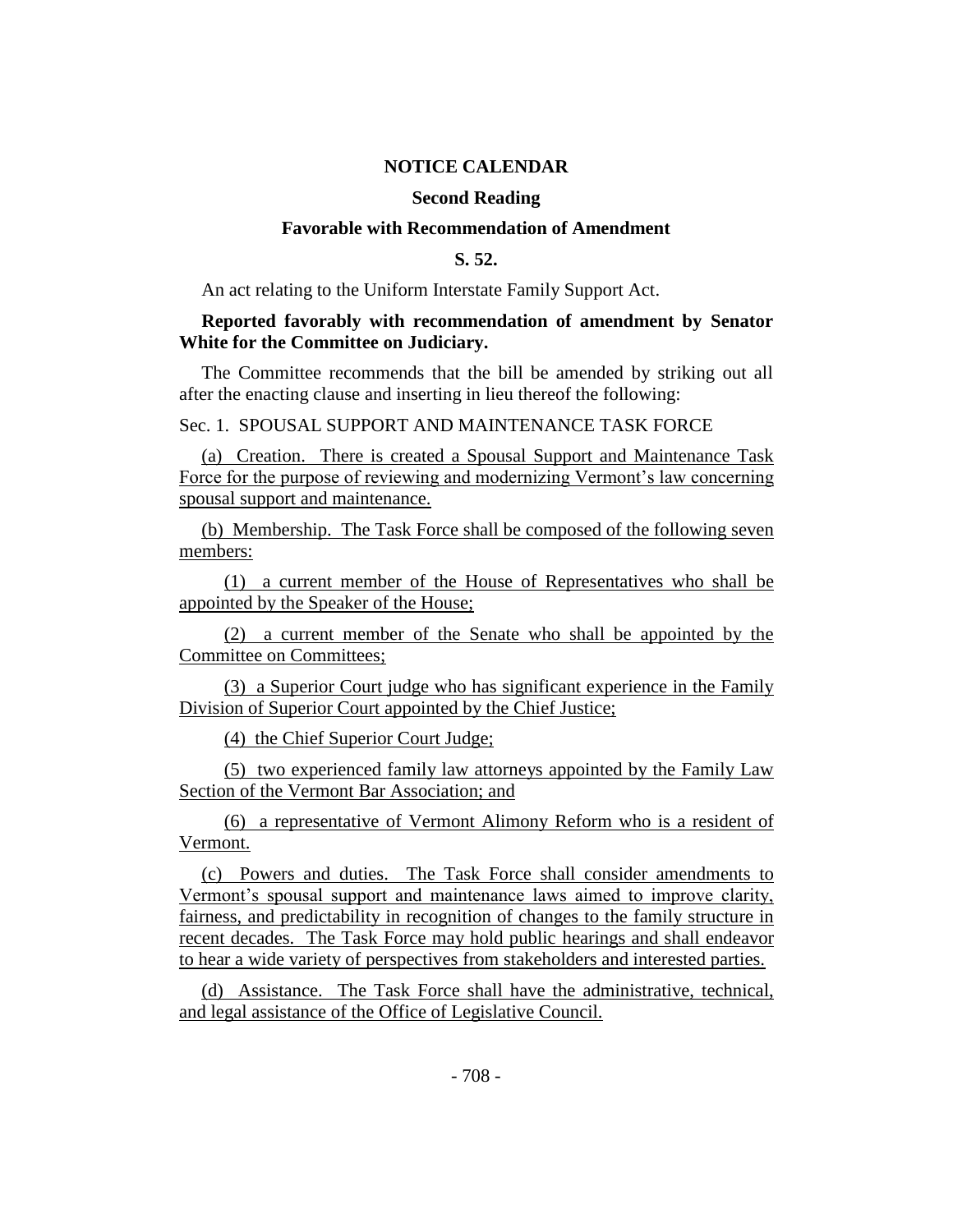(e) Recommendation. On or before January 15, 2017, the Task Force shall submit its recommendations for any legislative action to the Senate and House Committees on Judiciary.

(f) Meetings.

(1) The Superior Court judge appointed in accordance with subdivision (b)(3) of this section shall serve as chair.

(2) A majority of the membership shall constitute a quorum.

(3) The Task Force shall cease to exist on March 1, 2017.

(g) Reimbursement.

(1) For attendance at meetings during adjournment of the General Assembly, legislative members of the Task Force shall be entitled to per diem compensation and reimbursement of expenses pursuant to 2 V.S.A. § 406 for no more than four regular meetings and two public hearings.

(2) Other members of the Task Force who are not employees of the State of Vermont and who are not otherwise compensated or reimbursed for their attendance shall be entitled to per diem compensation and reimbursement of expenses pursuant to 32 V.S.A. § 1010 for no more than four regular meetings and two public hearings.

Sec. 2. EFFECTIVE DATE

This act shall take effect on passage.

And that after passage the title of the bill be amended to read: "An act relating to creating a Spousal Support and Maintenance Task Force"

(Committee vote: 5-0-0)

# **S. 91.**

An act relating to qualifications of judicial officers and judicial selection and retention.

**Reported favorably with recommendation of amendment by Senator Ashe for the Committee on Judiciary.**

The Committee recommends that the bill be amended by striking out all after the enacting clause and inserting in lieu thereof the following:

Sec. 1. 4 V.S.A. § 601 is amended to read:

§ 601. JUDICIAL NOMINATING BOARD CREATED; COMPOSITION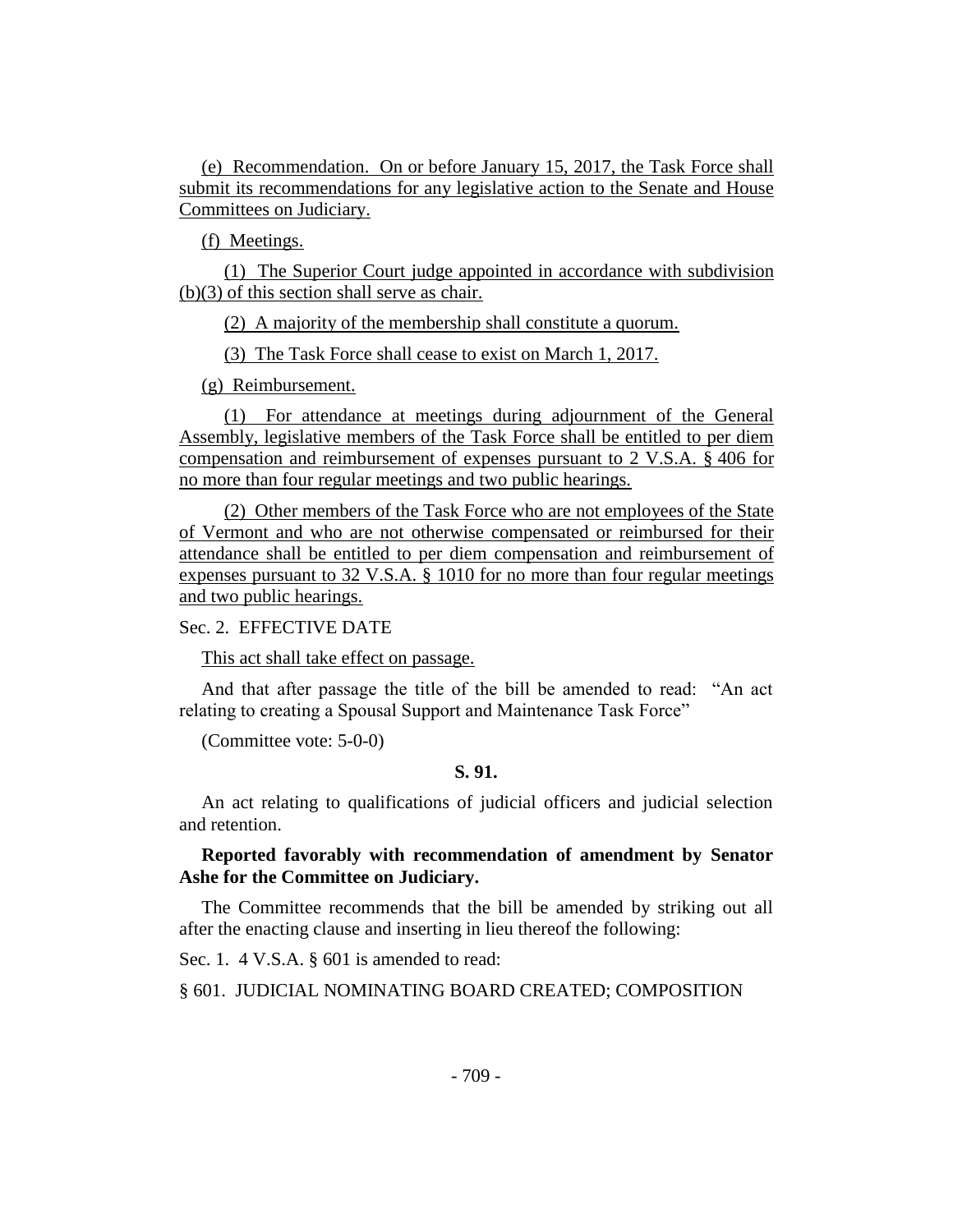(a) A Judicial Nominating Board is created for the nomination of Supreme Court Justices, Superior judges, magistrates, the Chair of the Public Service Board, and members of the Public Service Board.

(b) The Board shall consist of 11 members who shall be selected as follows:

(1) The Governor shall appoint two members who are not attorneys at law.

(2) The Senate shall elect three of its members, not all of whom shall be members of the same party, and only one of whom may be an attorney at law.

(3) The House shall elect three of its members, not all of whom shall be members of the same party, and only one of whom may be an attorney at law.

(4) Attorneys at law admitted to practice before the Supreme Court of Vermont, and residing in the State, shall elect three of their number as members of the Board. The Supreme Court shall regulate the manner of their nomination and election.

(5) The members of the Board appointed by the Governor shall serve for terms of two years and may serve for no more than three consecutive terms. The members of the Board elected by the House and Senate shall serve for terms of two years and may serve for no more than three consecutive terms. The members of the Board elected by the attorneys at law shall serve for terms of two years and may serve for no more than three consecutive terms. All appointments or elections shall be between January 1 and February 1 of each odd-numbered year, except to fill a vacancy. Members shall serve until their successors are elected or appointed.

(6) The members shall elect their own chair who will serve for a term of two years.

(c) Legislative members of the Board shall be entitled to per diem compensation and reimbursement for expenses in accordance with 2 V.S.A. § 406. Members of the Board who are not otherwise compensated by their employer shall be entitled to per diem compensation and reimbursement for expenses in the same manner as board members are compensated under 32 V.S.A. § 1010. All compensation and reimbursement shall be paid from the legislative appropriation.

(d) The Judicial Nominating Board shall may adopt rules under 3 V.S.A. chapter 25 which shall establish criteria and standards for the nomination of candidates for Justices of the Supreme Court, Superior judges, magistrates, and the Chair of the Public Service Board, and members of the Public Service Board based on the attributes identified in subsection 602(f) of this title. The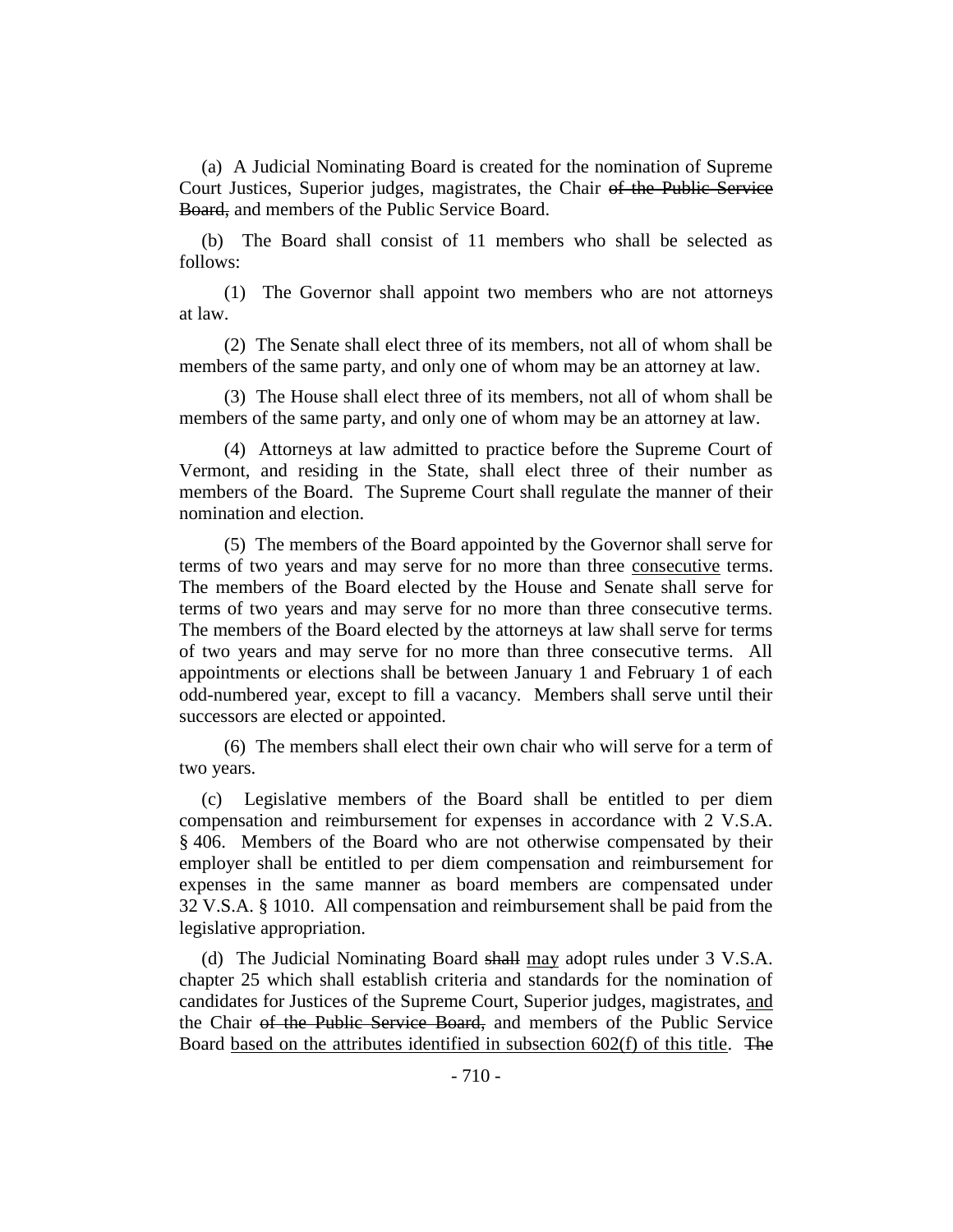criteria and standards shall include such factors as integrity, legal knowledge and ability, judicial temperament, impartiality, health, experience, diligence, administrative and communicative skills, social consciousness, and public service. The application form shall not be included in the rules and may be developed and periodically revised at the discretion of the Board.

(e) A quorum of the Board shall consist of eight members.

(f) The Board is authorized to use the staff and services of appropriate State agencies and departments as necessary to conduct investigations of applicants. The Office of Legislative Council shall assist the Board for the purpose of rulemaking.

(g) Except as provided in subsection (h) of this section, proceedings of the Board, including the names of candidates considered by the Board and information about any candidate submitted by the Court Administrator or by any other source shall be confidential.

(h) The following shall be public:

(1) operating procedures of the Board;

(2) standard application forms and any other forms used by the Board, provided they do not contain personal information about a candidate or confidential proceedings;

(3) all proceedings of the Board prior to the Board's receipt of the first candidate's completed application; and

(4) at the time the Board sends the names of the candidates to the Governor, the total number of applicants for the vacancy and the total number of candidates sent to the Governor.

Sec. 2. 4 V.S.A. § 602 is amended to read:

# § 602. DUTIES; JUSTICES, JUDGES, MAGISTRATES, AND THE CHAIR OF THE PUBLIC SERVICE BOARD

 $(a)(1)$  Prior to submission of submitting to the Governor the names of qualified candidates for justices Justices of the supreme court Supreme Court, superior Superior Court judges, magistrates, the chair of the public service board, and members of the public service board to the governor and the Chair of the Public Service Board, the board Judicial Nominating Board shall submit to the court administrator of the supreme court Court Administrator a list of all candidates, and the administrator he or she shall disclose to the board Board information solely about professional disciplinary action taken or pending concerning any candidate.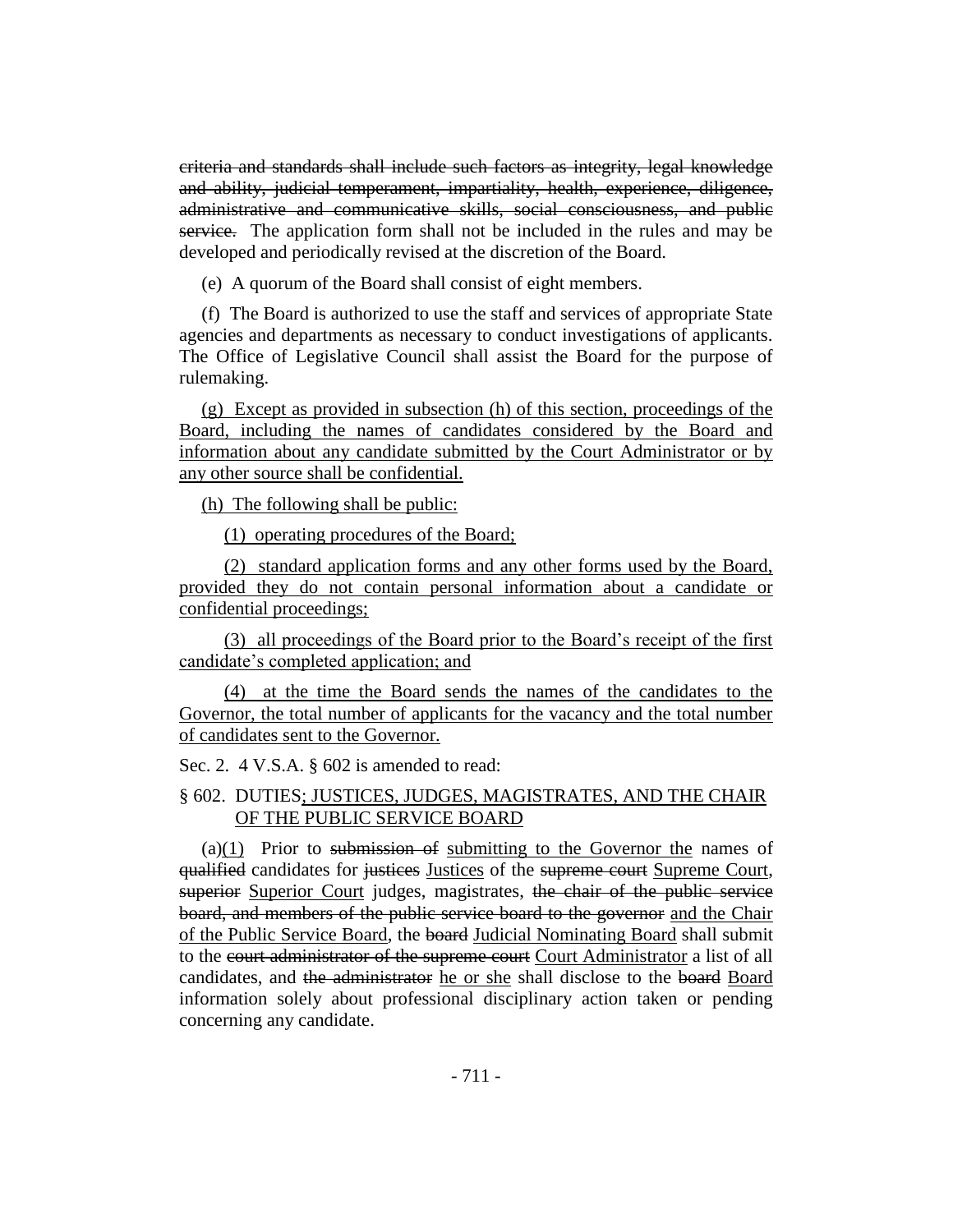(2) From the list of candidates presented, the judicial nominating board Judicial Nominating Board shall select by majority vote, provided that a quorum is present, qualified well-qualified candidates for the position to be filled.

(b) Whenever a vacancy occurs in the office of a supreme court justice or Supreme Court Justice, a superior judge Superior Court judge, magistrate, or Chair of the Public Service Board, or when an incumbent does not declare that he or she will be a candidate to succeed himself or herself, the judicial nominating board Board shall submit to the governor Governor the names of as many persons as it deems qualified well qualified to be appointed to the office. There shall be included in the qualifications for appointment that the person shall be an attorney at law who has been engaged in the practice of law or a judge in the state of Vermont for a period of at least five out of the ten years preceding appointment, and with respect to a candidate for superior judge particular consideration shall be given to the nature and extent of the candidate's trial practice.

(c) All proceedings of the board, including the names of candidates considered by the board and information about any candidate submitted by the court administrator or by any other source, shall be confidential.

(1) A candidate for judge or Justice shall be a Vermont resident and an experienced lawyer who has practiced law in Vermont for a minimum of ten years, with at least five years immediately preceding his or her application to the Board.

(2) A candidate for magistrate shall be a Vermont resident and an experienced lawyer who has practiced law in Vermont for at least five years immediately preceding his or her application to the Board.

(3) A candidate for Chair of the Public Service Board shall not be required to be an attorney; however if the candidate is admitted to practice law in Vermont, the Judicial Nominating Board shall submit the candidate's name to the Court Administrator, and he or she shall disclose to the Board information solely about professional disciplinary action taken or pending concerning the candidate. If a candidate is not admitted to practice law in Vermont, but practices a profession requiring licensure, certification, or other professional regulation by the State, the Judicial Nominating Board shall submit the candidate's name to the State professional regulatory entity and that entity shall disclose to the Board any professional disciplinary action taken or pending concerning the candidate.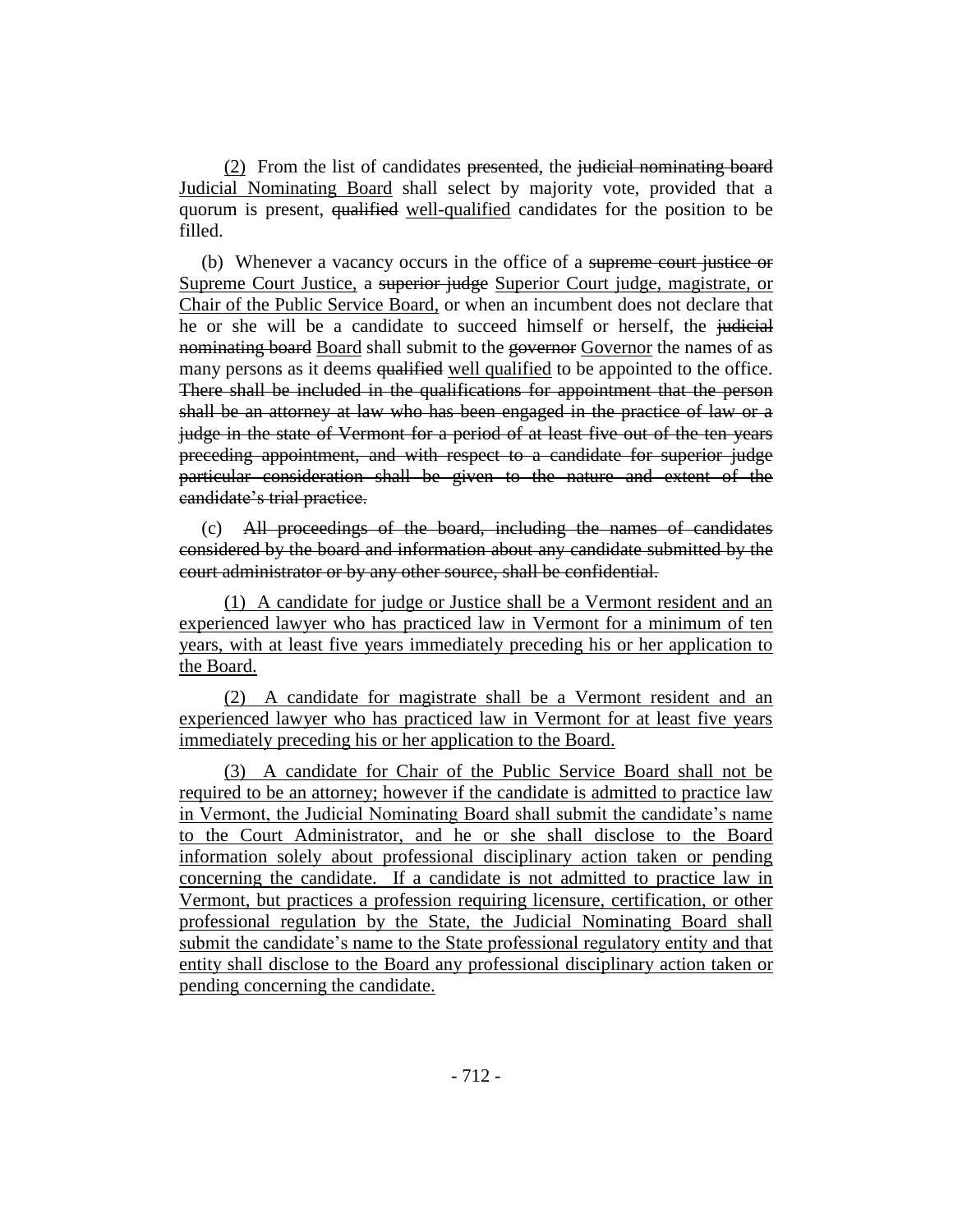(d) A candidate shall possess the following attributes:

(1) Integrity. A candidate shall possess a record and reputation for excellent character and integrity.

(2) Legal knowledge and ability. A candidate shall possess a high degree of knowledge of established legal principles and procedures and have demonstrated a high degree of ability to interpret and apply the law to specific factual situations.

(3) Judicial temperament. A candidate shall possess an appropriate judicial temperament.

(4) Impartiality. A candidate shall exhibit an ability to make judicial determinations in a manner free of bias.

(5) Communication capability. A candidate shall possess demonstrated oral and written capacities, with reasonable accommodations, required by the position.

(6) Financial integrity. A candidate shall possess demonstrated financial probity.

(7) Work ethic. A candidate shall demonstrate diligence.

(8) Administrative capabilities. A candidate shall demonstrate management and organizational skills or experience required by the position.

(9) Courtroom experience. For Superior Court, a candidate shall have sufficient trial or other comparable experience that ensures knowledge of the Vermont Rules of Evidence and courtroom procedure. For the Environmental Division of the Superior Court, a candidate shall have experience in environmental and zoning law.

(10) Other. A candidate shall possess other attributes the Board deems relevant as identified through its rules.

Sec. 3. 4 V.S.A. § 602a is added to read:

§ 602a. DUTIES; PUBLIC SERVICE BOARD MEMBERS

(a) In accordance with 30 V.S.A. § 3, whenever a vacancy occurs for a member position on the Public Service Board, the Governor shall submit at least five names of potential nominees to the Judicial Nominating Board for review. The Judicial Nominating Board shall submit to the Governor the names of candidates it deems well qualified. The Judicial Nominating Board shall submit to the Governor a summary of the qualifications and experience of each candidate whose name is submitted to the Governor, together with any further information relevant to the matter. Vacancies for the position of Chair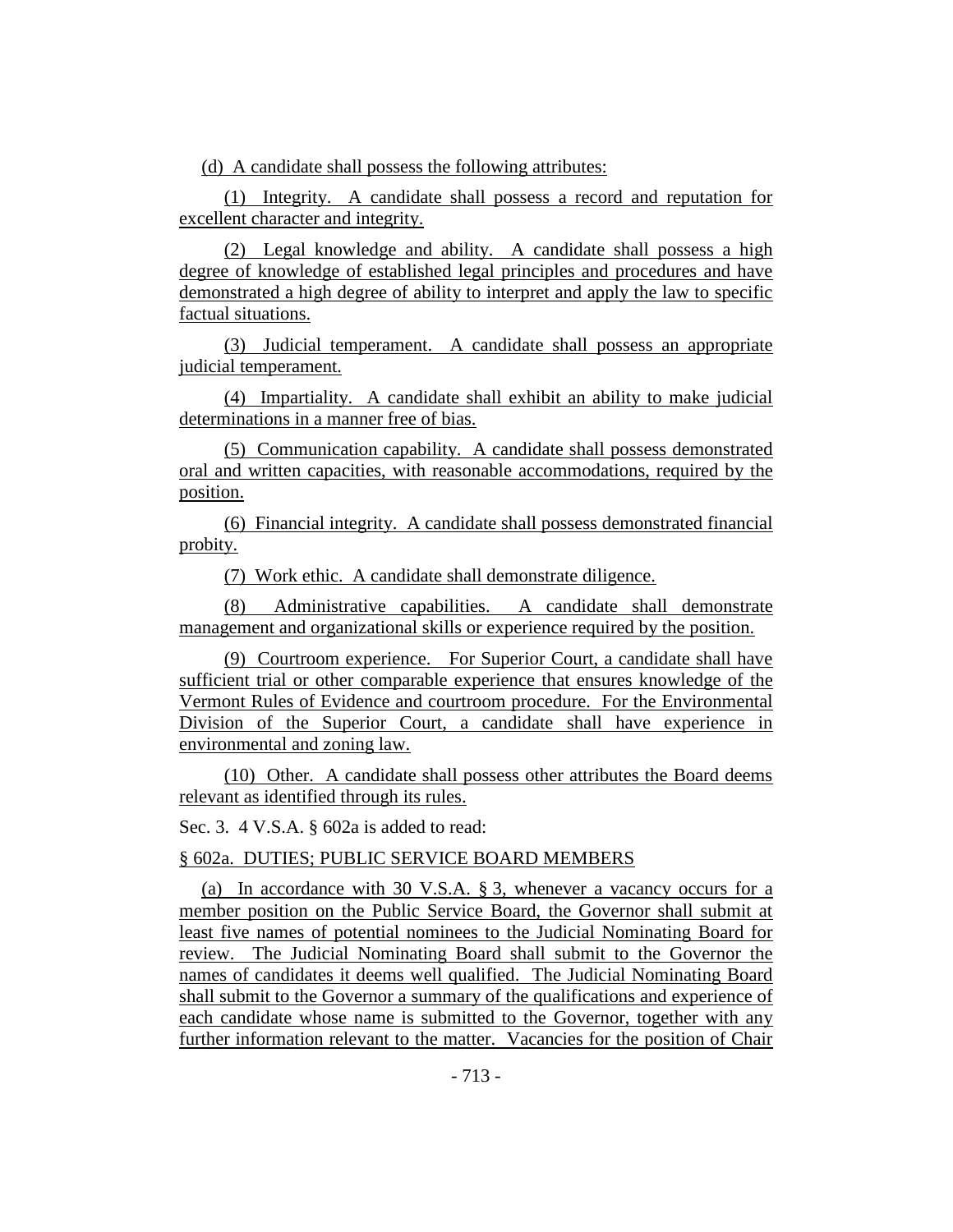of the Public Service Board shall follow the procedure set forth in section 602 of this title.

(b) A candidate for the position of member of the Public Service Board shall not be required to be an attorney; however, if the candidate is admitted to practice law in Vermont, the Judicial Nominating Board shall submit the candidate's name to the Court Administrator, and he or she shall disclose to the Board information solely about professional disciplinary action taken or pending concerning the candidate. If a candidate is not admitted to practice law in Vermont, but practices a profession requiring licensure, certification, or other professional regulation by the State, the Judicial Nominating Board shall submit the candidate's name to the State professional regulatory entity and that entity shall disclose to the Board any professional disciplinary action taken or pending concerning the candidate.

(c) A candidate shall possess the attributes provided in subsection 602(d) of this title.

# Sec. 4. EFFECTIVE DATE

This act shall take effect on passage.

And that after passage the title of the bill be amended to read: "An act relating to procedures of the Judicial Nominating Board and qualifications of candidates for the positions of Justice, judge, magistrate, and Chair and member of the Public Service Board"

(Committee vote: 5-0-0)

#### **S. 132.**

An act relating to the prohibition of conversion therapy on minors.

# **Reported favorably with recommendation of amendment by Senator Ayer for the Committee on Health & Welfare.**

The Committee recommends that the bill be amended by striking out all after the enacting clause and inserting in lieu thereof the following:

# \* \* \* Findings \* \* \*

Sec. 1. FINDINGS

In recognition that being lesbian, gay, bisexual, or transgender is part of the natural spectrum of human identity and is not a disease, disorder, illness, deficiency, or shortcoming, the General Assembly finds:

(1) Vermont has a compelling interest in protecting the physical and psychological well-being of children, including lesbian, gay, bisexual, and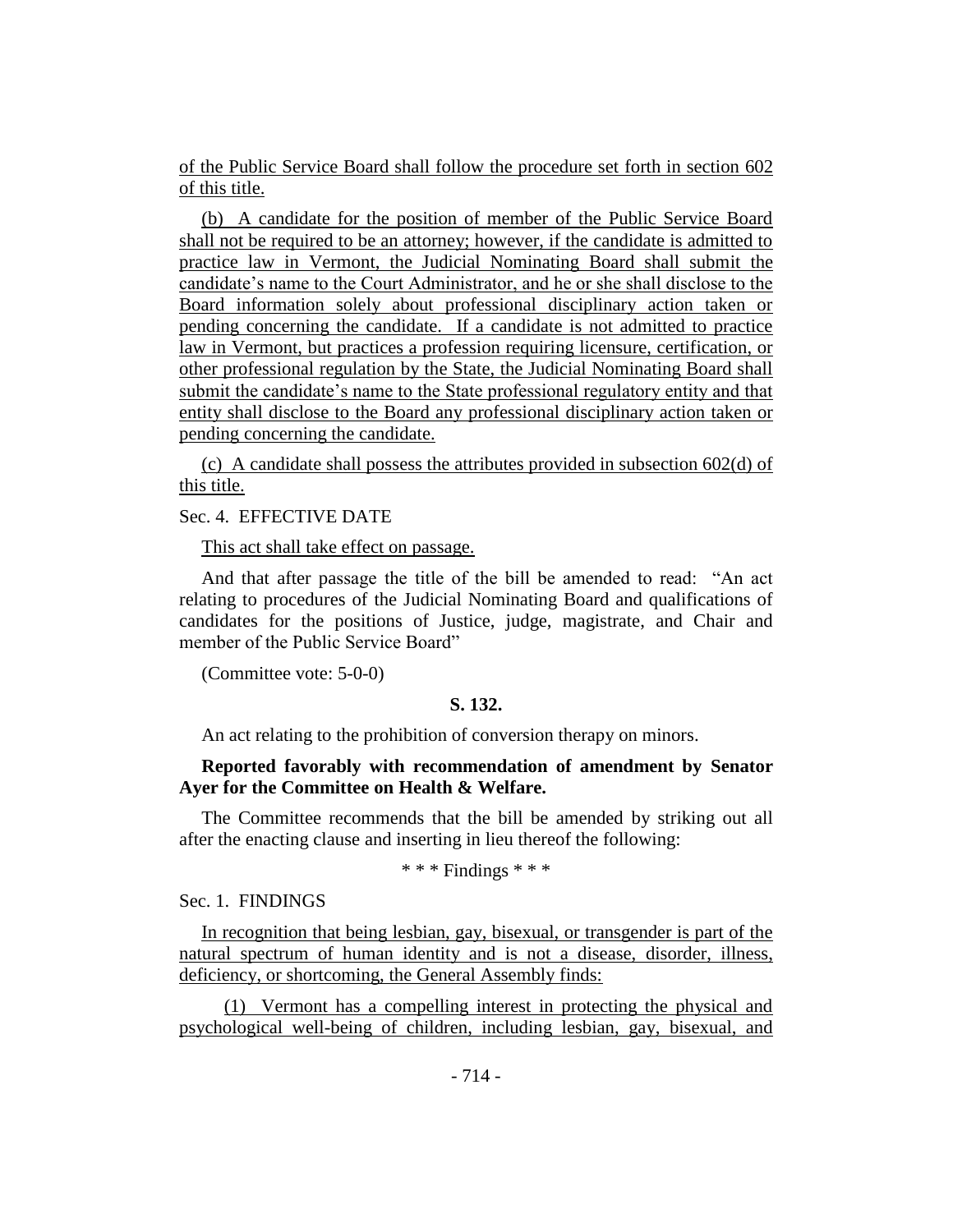transgender youth, and in protecting its children against exposure to serious harms.

(2) A 2015 report published by the U.S. Substance Abuse and Mental Health Service's Administration states "conversion therapy…is a practice that is not supported by credible evidence and has been disavowed by behavioral health experts and associations...[m]ost importantly, it may put young people at risk of serious harm."

(3) The American Academy of Pediatrics, the American Counseling Association, the American Psychiatric Association, the American Psychological Association, the National Association of School Psychologists, and the National Association of Social Workers, together representing more than 477,000 health and mental health professionals, have all taken the position that homosexuality is not a mental disorder and thus there is no need for a "cure."

\* \* \* Conversion Therapy \* \* \*

Sec. 2. 18 V.S.A. chapter 196 is added to read:

# CHAPTER 196. CONVERSION THERAPY

#### § 8351. DEFINITIONS

As used in this chapter:

(1) "Conversion therapy" means any practice by a mental health care provider that seeks to change an individual's sexual orientation, including efforts to change behaviors or gender expressions or to eliminate or reduce sexual or romantic attractions or feelings toward individuals of the same sex. "Conversion therapy" does not include psychotherapies that:

(A) provide support to an individual undergoing gender transition; and

(B) provide acceptance, support, and understanding of clients or the facilitation of clients' coping, social support, and identity exploration and development, including sexual-orientation-neutral interventions to prevent or address unlawful conduct or unsafe sexual practices and that do not seek to change an individual's sexual orientation or gender identity.

(2) "Mental health care provider" means a person licensed to practice medicine pursuant to 26 V.S.A. chapter 23, 33, or 81 who specializes in the practice of psychiatry; a psychologist, a psychologist-doctorate, or a psychologist-master as defined in 26 V.S.A. § 3001; a clinical social worker as defined in 26 V.S.A. § 3201; a clinical mental health counselor as defined in 26 V.S.A. § 3261; a licensed marriage and family therapist as defined in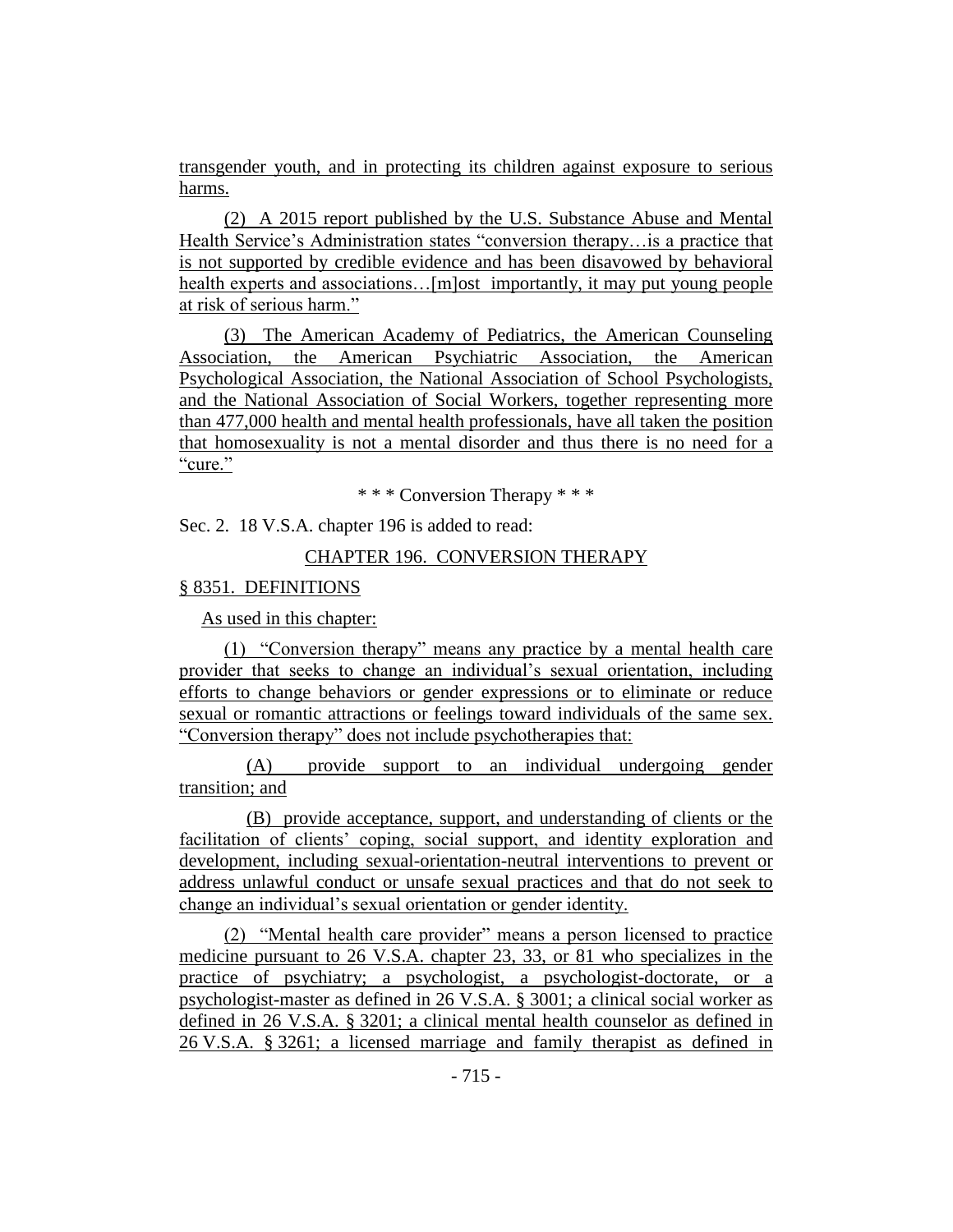26 V.S.A. § 4031; a psychoanalyst as defined in 26 V.S.A. § 4051; any other allied mental health professional; or a student, intern, or trainee of any such profession.

#### § 8352. TREATMENT OF MINORS

A mental health care provider shall not use conversion therapy with a client younger than 18 years of age.

# § 8353. UNPROFESSIONAL CONDUCT

Any conversion therapy used on a client younger than 18 years of age by a mental health care provider shall constitute unprofessional conduct as provided in the relevant provisions of Title 26 and shall subject the mental health care provider to discipline pursuant to the applicable provisions of that title and of 3 V.S.A. chapter 5.

\* \* \* Physicians \* \* \*

Sec. 3. 26 V.S.A. § 1354(a) is amended to read:

(a) The board Board shall find that any one of the following, or any combination of the following, whether or not the conduct at issue was committed within or outside the state State, constitutes unprofessional conduct:

\* \* \*

(39) use of the services of a physician assistant by a physician in a manner which is inconsistent with the provisions of chapter 31 of this title; or

(40) use of conversion therapy as defined in 18 V.S.A. § 8351 on a client younger than 18 years of age.

\* \* \* Osteopathy \* \* \*

Sec. 4. 26 V.S.A. § 1842(b) is amended to read:

(b) Unprofessional conduct means the following conduct and conduct set forth in 3 V.S.A. § 129a.:

\* \* \*

(13) Use of conversion therapy as defined in 18 V.S.A. § 8351 on a client younger than 18 years of age.

\* \* \* Psychologists \* \* \*

Sec. 5. 26 V.S.A. § 3016 is amended to read:

# § 3016. UNPROFESSIONAL CONDUCT

Unprofessional conduct means the conduct listed in this section and in 3 V.S.A. § 129a: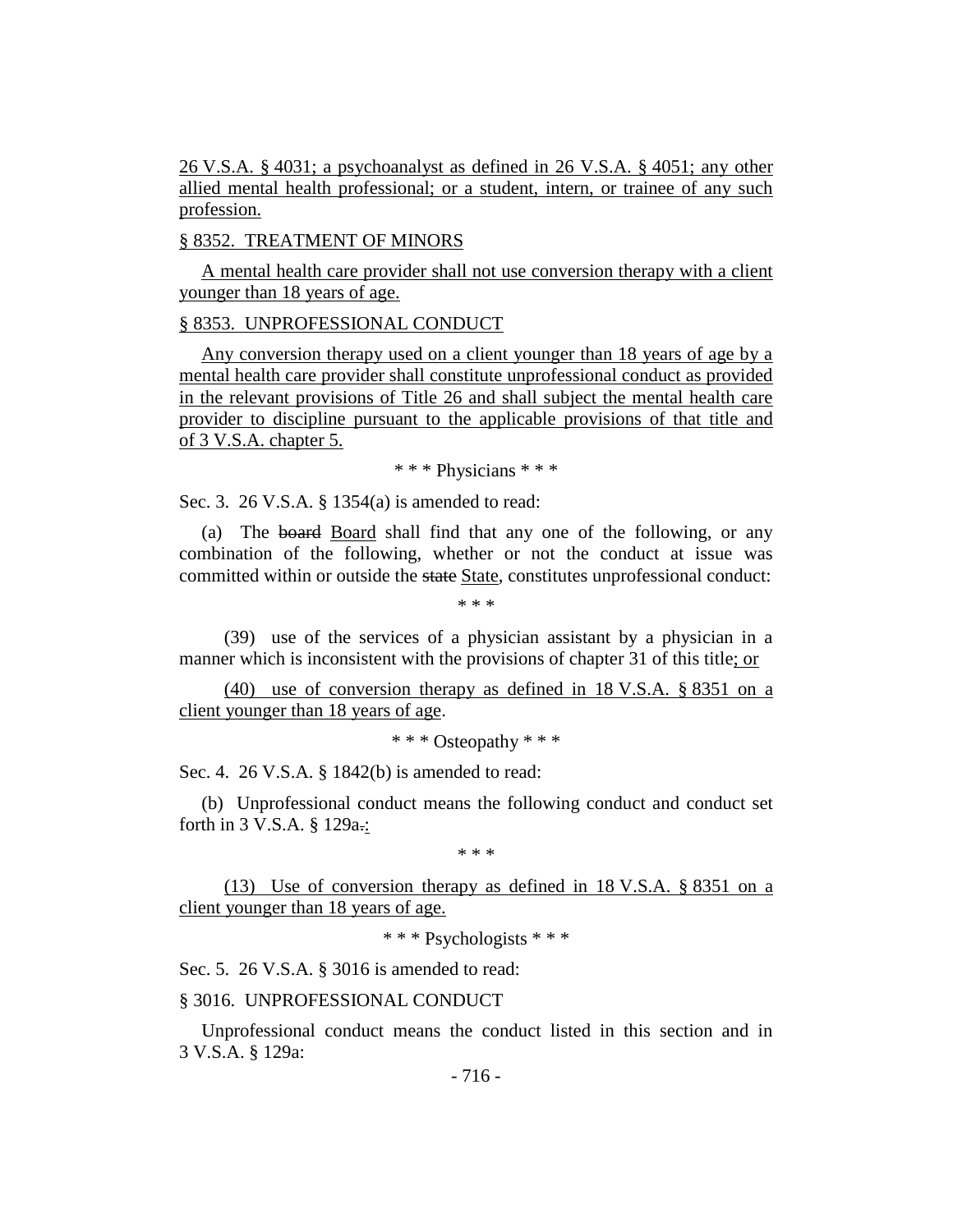\* \* \*

(11) Use of conversion therapy as defined in 18 V.S.A. § 8351 on a client younger than 18 years of age.

\* \* \* Clinical Social Workers \* \* \*

Sec. 6. 26 V.S.A. § 3210(a) is amended to read:

(a) The following conduct and the conduct set forth in 3 V.S.A. § 129a by a licensed social worker constitutes unprofessional conduct. When that conduct is by an applicant or a person who later becomes an applicant, it may constitute grounds for denial of a license:

\* \* \*

(12) failing to clarify the clinical social worker's role with the parties involved and to take appropriate action to minimize any conflicts of interest, when the clinical social worker anticipates a conflict of interest among the individuals receiving services or anticipates having to perform in conflicting roles such as testifying in a child custody dispute or divorce proceedings involving clients; or

(13) using conversion therapy as defined in 18 V.S.A. § 8351 on a client younger than 18 years of age.

Sec. 7. 26 V.S.A. § 3210(a) is amended to read:

(a) The following conduct and the conduct set forth in 3 V.S.A. § 129a by a person licensed under this chapter constitutes unprofessional conduct. When that conduct is by an applicant or a person who later becomes an applicant, it may constitute grounds for denial or discipline of a license:

\* \* \*

(12) failing to clarify the licensee's role with the parties involved and to take appropriate action to minimize any conflicts of interest, when the clinical social worker anticipates a conflict of interest among the individuals receiving services or anticipates having to perform in conflicting roles such as testifying in a child custody dispute or divorce proceedings involving clients; or

(13) using conversion therapy as defined in 18 V.S.A. § 8351 on a client younger than 18 years of age.

\* \* \* Clinical Mental Health Counselors \* \* \*

Sec. 8. 26 V.S.A. § 3271(a) is amended to read:

(a) Unprofessional conduct means the following conduct and conduct set forth in 3 V.S.A. § 129a.: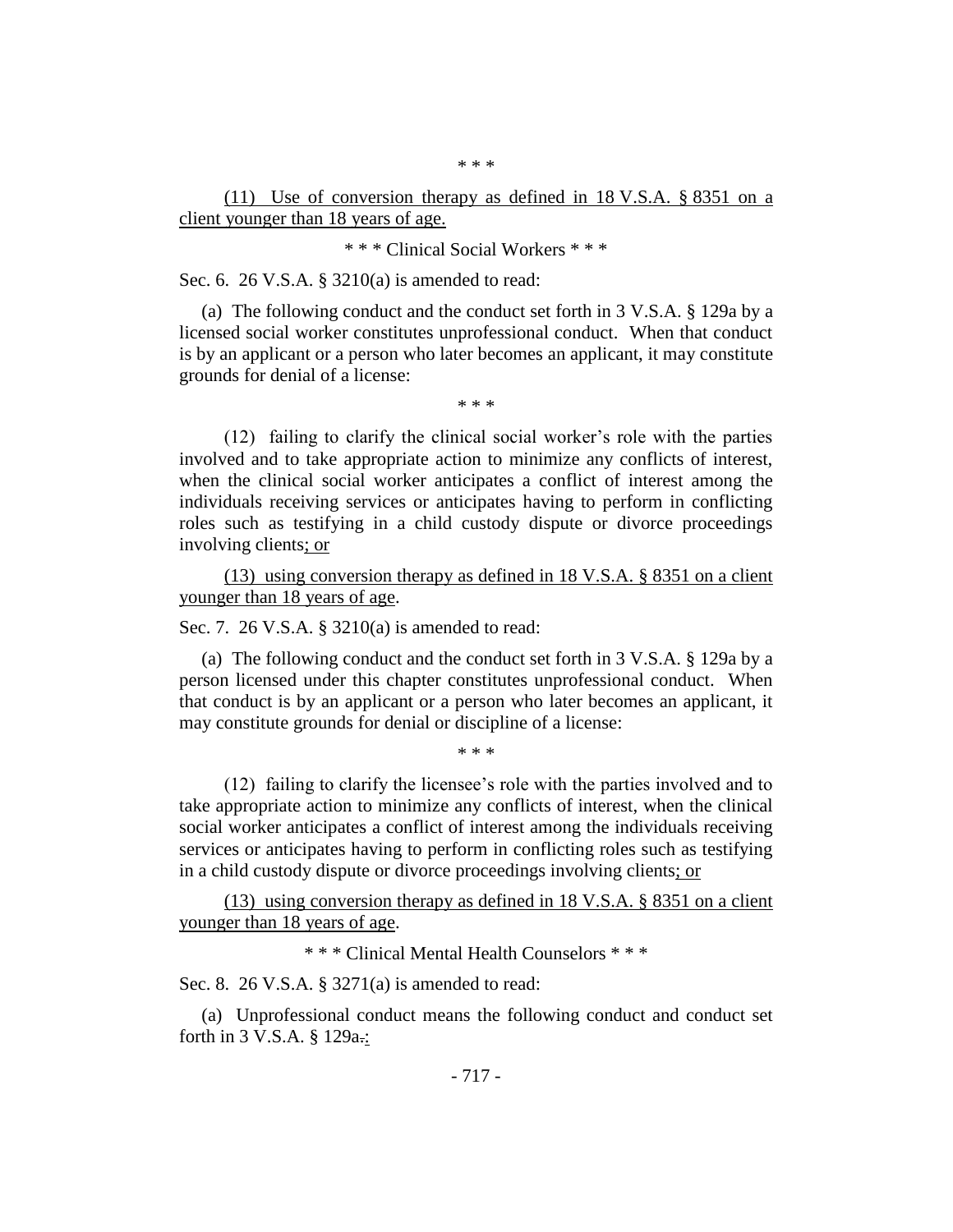(7) independently practicing outside or beyond a clinical mental health counselor's area of training, experience or competence without appropriate supervision; or

(8) using conversion therapy as defined in 18 V.S.A. § 8351 on a client younger than 18 years of age.

\* \* \* Marriage and Family Therapists \* \* \*

Sec. 9. 26 V.S.A. § 4042(a) is amended to read:

(a) Unprofessional conduct means the following conduct and the conduct set forth in 3 V.S.A. § 129a:

\* \* \*

(7) Using conversion therapy as defined in 18 V.S.A. § 8351 on a client younger than 18 years of age.

\* \* \* Psychoanalysts \* \* \*

Sec. 10. 26 V.S.A. § 4062(a) is amended to read:

(a) Unprofessional conduct means the following conduct and the conduct set forth in 3 V.S.A. § 129a:

\* \* \*

(7) Using conversion therapy as defined in 18 V.S.A. § 8351 on a client younger than 18 years of age.

\* \* \* Naturopathic Physicians \* \* \*

Sec. 11. 26 V.S.A. § 4132(a) is amended to read:

(a) The following conduct and conduct set forth in 3 V.S.A. § 129a by a person licensed under this chapter or an applicant for licensure constitutes unprofessional conduct:

\* \* \*

(11) Using conversion therapy as defined in 18 V.S.A. § 8351 on a client younger than 18 years of age.

\* \* \* Effective Dates \* \* \*

Sec. 12. EFFECTIVE DATES

This act shall take effect on July 1, 2016, except Sec. 7 shall take effect on July 1, 2017.

(Committee vote: 5-0-0)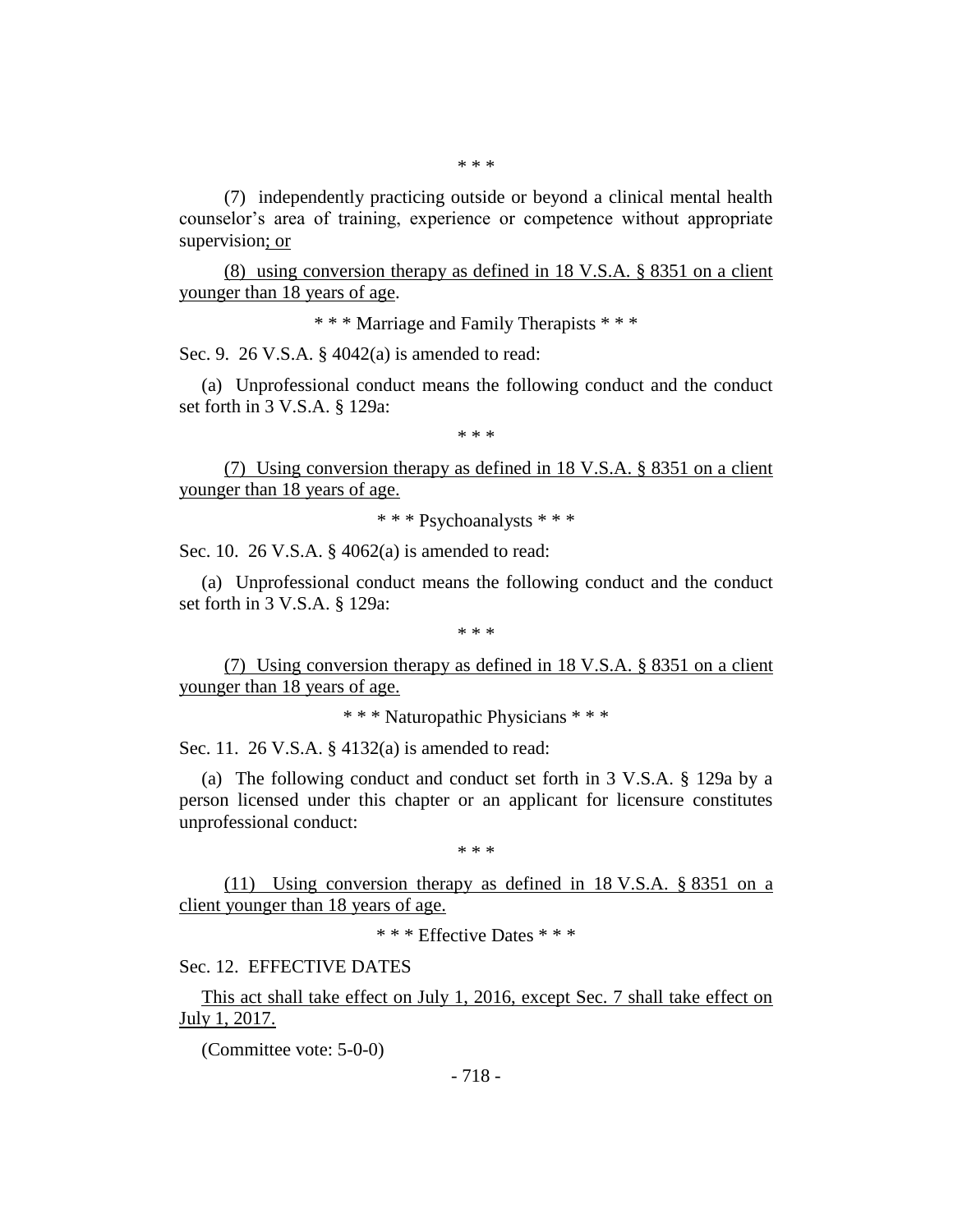An act relating to jurors' fees.

#### **Reported favorably with recommendation of amendment by Senator White for the Committee on Judiciary.**

The Committee recommends that the bill be amended by striking out all after the enacting clause and inserting in lieu thereof the following:

Sec. 1. 32 V.S.A. § 1511 is amended to read:

#### § 1511. GRAND AND PETIT JURORS IN SUPERIOR COURT

There shall be allowed to grand and petit jurors in the Superior Court the following fees compensation expenses:

(1) For for attendance, \$30.00 \$50.00 a day, on request, unless the jurors were otherwise compensated by their employer;

(2) For for each talesman,  $$30.00$  \$50.00 a day, on request, unless the talesmen were otherwise compensated by their employer;

(3) Upon upon request and upon a showing of hardship, reimbursement for expenses necessarily incurred for travel from home to court, and return, at the rate of reimbursement allowed State employees for travel under the terms of the prevailing collective bargaining agreement.

#### Sec. 2. APPROPRIATION

The sum of \$60,000.00 is appropriated to the Judiciary from the General Fund in fiscal year 2017 for jurors' compensation under 32 V.S.A. § 1511.

#### Sec. 3. EFFECTIVE DATE

This act shall take effect on July 1, 2016.

And that after passage the title of the bill be amended to read: "An act relating to jurors' compensation"

(Committee vote: 5-0-0)

#### **S. 174.**

An act relating to a model State policy for use of body cameras by law enforcement officers.

#### **Reported favorably with recommendation of amendment by Senator Ashe for the Committee on Judiciary.**

The Committee recommends that the bill be amended by striking out all after the enacting clause and inserting in lieu thereof the following: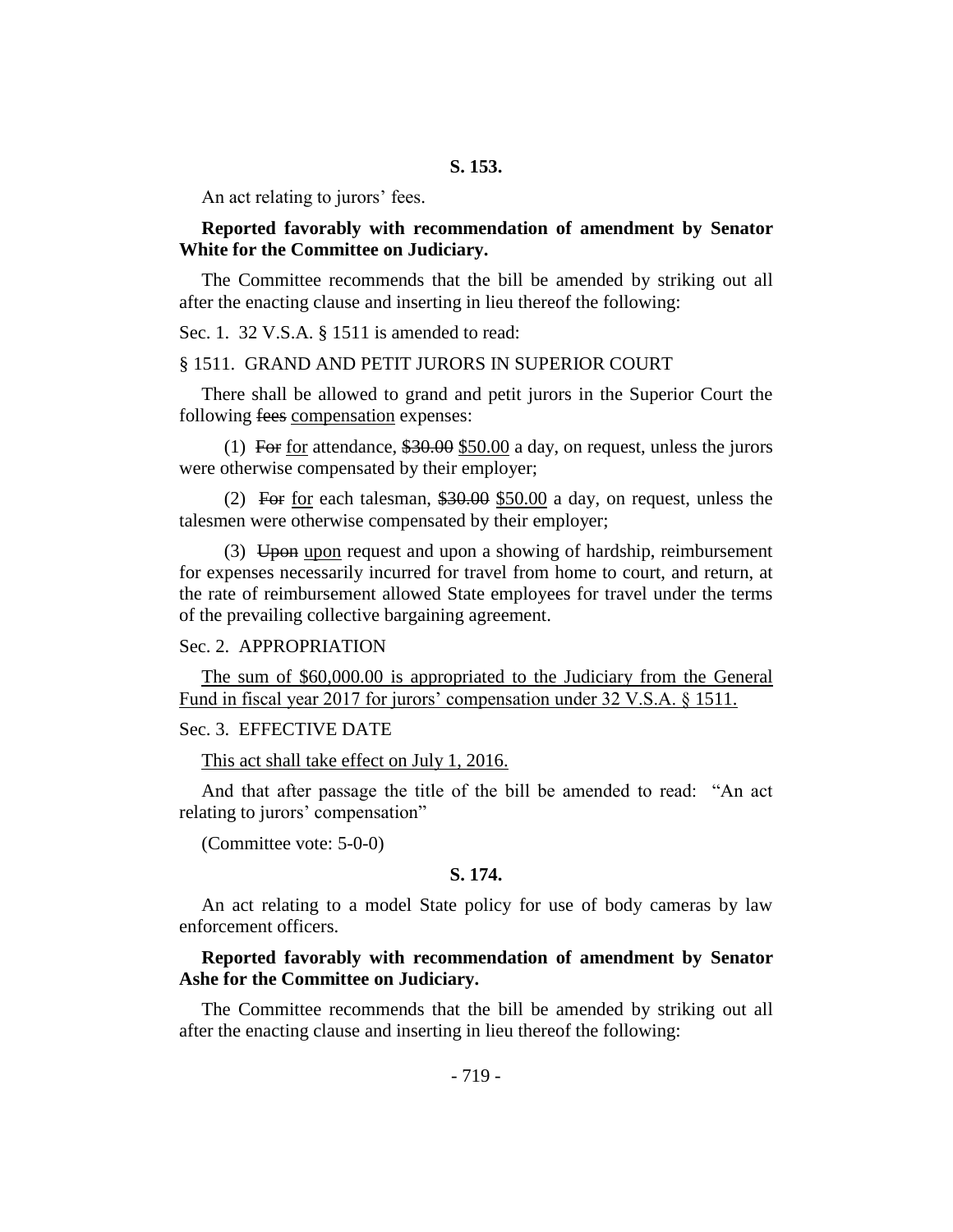# Sec. 1. LAW ENFORCEMENT ADVISORY BOARD; MODEL STATE POLICY; BODY CAMERAS

(a)(1) On or before December 15, 2016, the Law Enforcement Advisory Board shall establish and report to the Senate and House Committees on Judiciary and on Government Operations a statewide policy for the use of body cameras by Vermont law enforcement officers.

(2) The report required by this subsection shall include a section addressing:

(A) any costs associated with establishing the statewide policy, including strategies for minimizing the costs of obtaining cameras and storing data; and

(B) potential grants available to alleviate the costs of establishing the statewide policy.

(b) The model policy required by this section shall include provisions regarding:

(1) when a law enforcement officer should wear a body camera;

(2) under what circumstances a law enforcement officer wearing a body camera should turn the camera on and off, and a requirement that the officer provide the reasons for doing so each time the camera is turned on and off;

(3) when a video recording made by a law enforcement officer's body camera should be exempt from disclosure under the Public Records Act as determined by 1 V.S.A. chapter 5, subchapter 3; and

(4) treatment of situations when a law enforcement officer's body camera malfunctions or is unavailable.

(c)(1) Except as provided in subdivision (2) of this subsection, on or before July 1, 2017, every State, local, county, and municipal law enforcement agency and every constable who is not employed by a law enforcement agency shall adopt a policy for the use of body cameras by law enforcement officers that at a minimum meets the requirements of the policy established by the Law Enforcement Advisory Board pursuant to subsection (a) of this section. If a law enforcement agency or officer that is required to adopt a policy pursuant to this subsection fails to do so on or before July 1, 2017, that agency or officer shall be deemed to have adopted, and shall follow and enforce, the model policy established by the Law Enforcement Advisory Board pursuant to subsection (a) of this section.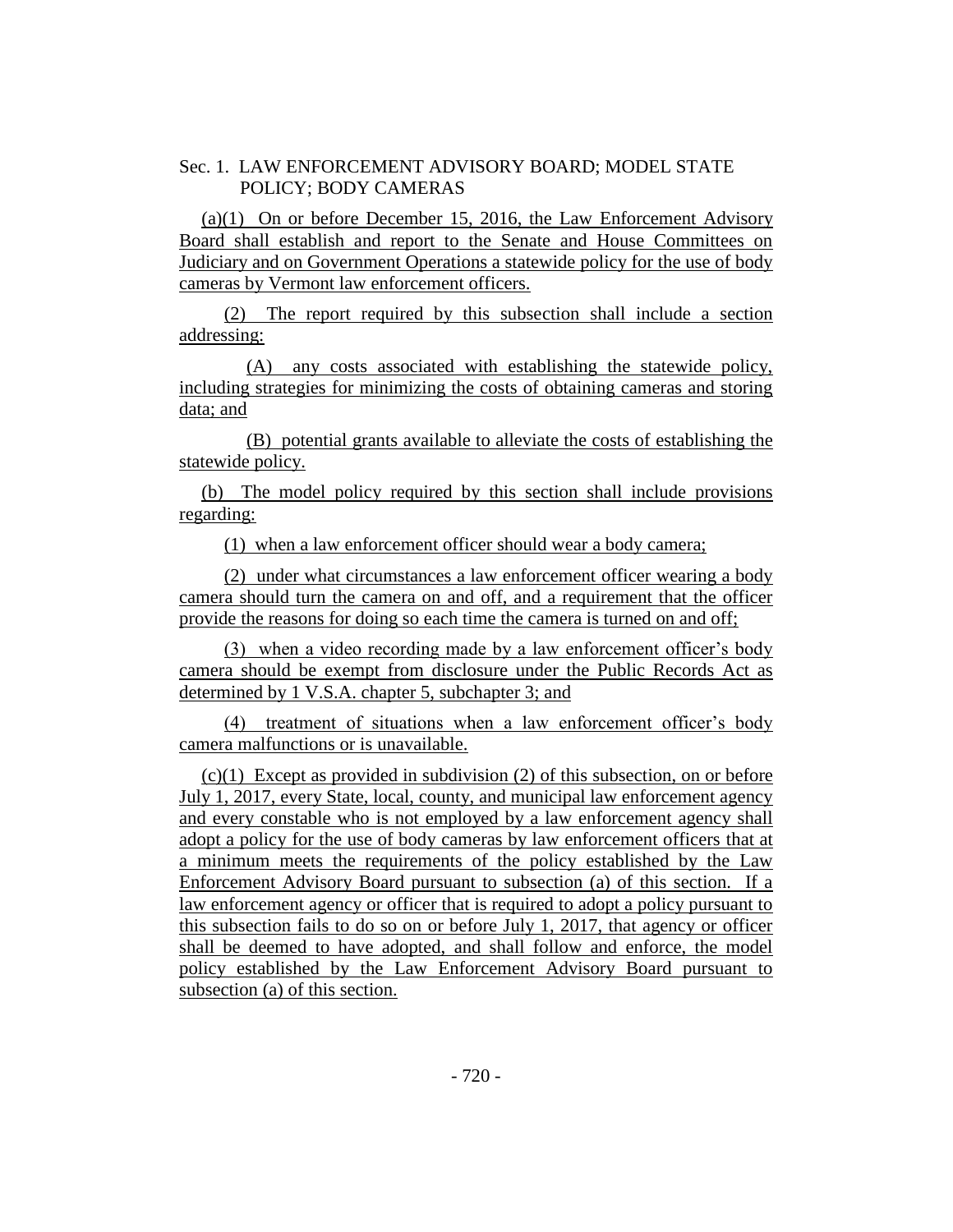(2) A law enforcement agency or constable that does not use body cameras shall not be required to adopt a model policy under subdivision (1) of this subsection.

# Sec. 2. EFFECTIVE DATE

This act shall take effect on passage.

(Committee vote: 5-0-0)

# **S. 176.**

An act relating to an income tax credit for home modifications required by a disability or physical hardship.

# **Reported favorably with recommendation of amendment by Senator Sirotkin for the Committee on Finance.**

The Committee recommends that the bill be amended by striking out all after the enacting clause and inserting in lieu thereof the following:

Sec. 1. 20 V.S.A. § 2907 is amended to read:

## § 2907. ACCESSIBILITY STANDARDS; RESIDENTIAL **CONSTRUCTION**

(a) For the purposes of As used in this chapter, "residential construction" means new construction of one family or multifamily dwellings. "Residential construction" shall not include a single family dwelling built by the owner for the personal occupancy of the owner and the owner's family, or the assembly or placement of residential construction that is prefabricated or manufactured out of state.

(b) Any residential construction shall be built to comply with all the following standards:

(1) At least one first floor exterior door that is at least 36 inches wide.

(2) First floor interior doors between rooms that are at least 34 inches wide or open doorways that are at least 32 inches wide with thresholds that are level, ramped, or beveled.

(3) Interior hallways that are level and at least 36 inches wide.

(4) Environmental and utility controls and outlets that are located at heights that are in compliance with standards adopted by the Vermont access board Access Board.

(5) Bathroom walls that are reinforced to permit attachment of grab bars.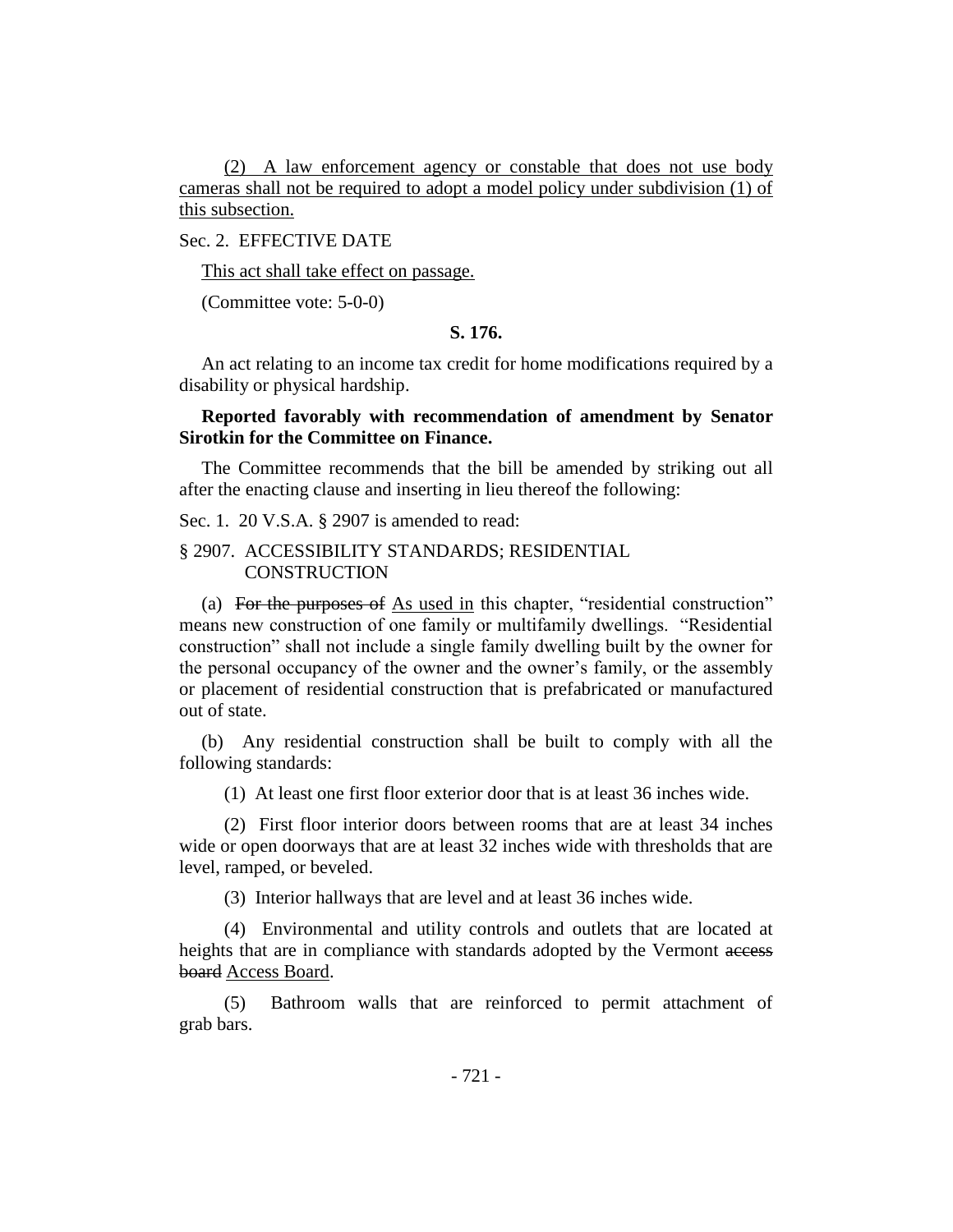(c) A violation of this section shall neither affect marketability nor create a defect in title of the residential construction.

(d) Prior to the sale of residential construction, a seller shall provide written disclosure to a prospective buyer detailing whether the residential construction is in compliance with the standards described in subsection (b) of this section. Disclosure shall be made on a form and in a manner prescribed by the Access Board.

Sec. 2. EFFECTIVE DATE

This act shall take effect on passage.

And that after passage the title of the bill be amended to read: "An act relating to disclosure of compliance with accessibility standards in the sale of residential construction"

(Committee vote: 7-0-0)

#### **S. 215.**

An act relating to the regulation of vision insurance plans.

# **Reported favorably with recommendation of amendment by Senator Mullin for the Committee on Finance.**

The Committee recommends that the bill be amended by striking out all after the enacting clause and inserting in lieu thereof the following:

Sec. 1. 8 V.S.A. § 4088*j* is amended to read:

# § 4088j. CHOICE OF PROVIDERS FOR VISION CARE AND MEDICAL EYE CARE SERVICES

\* \* \*

(e)(1) An agreement between a health insurer or an entity that writes vision insurance and an optometrist or ophthalmologist for the provision of vision services to plan members or subscribers in connection with coverage under a stand-alone vision care plan or other health insurance plan shall not require that an optometrist or ophthalmologist provide services or materials at a fee limited or set by the plan or insurer unless the services or materials are reimbursed as covered services under the contract.

(2) An optometrist or ophthalmologist shall not charge more for services and materials that are noncovered services under a vision care plan than his or her usual and customary rate for those services and materials.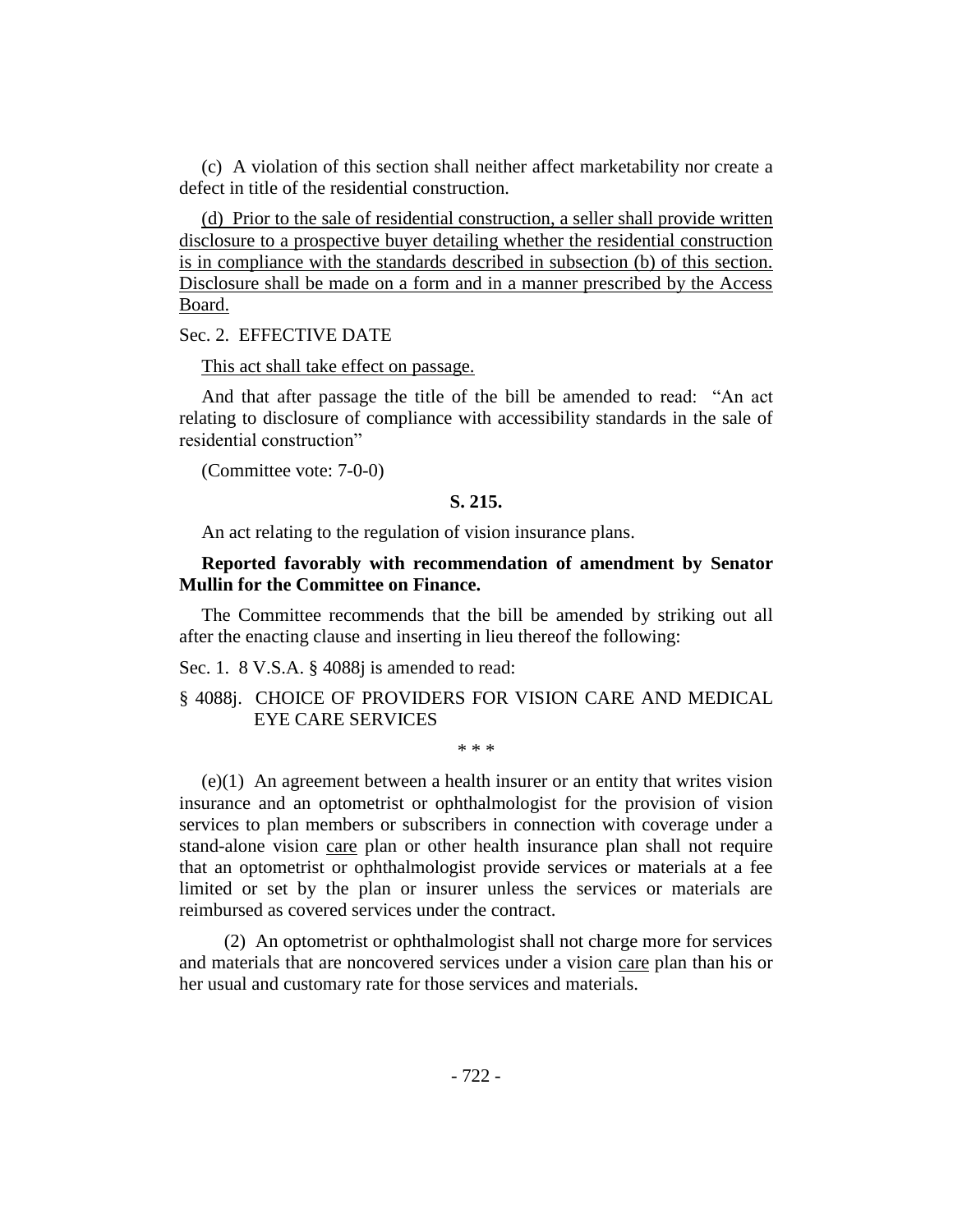(3) Reimbursement paid by a vision care plan for covered services and materials shall be reasonable and shall not provide nominal reimbursement in order to claim that services and materials are covered services.

(4) A vision care plan shall not limit an optometrist's or ophthalmologist's choice of or relationship with optical laboratories or sources and suppliers of services or materials if the source, supplier, or laboratory selected by the optometrist or ophthalmologist offers the services or materials at a lower cost to the consumer than the source, supplier, or laboratory selected by the vision care plan.

(f) The Department of Financial Regulation shall enforce the provisions of this section.

(g) As used in this section:

(1) "Covered services" means services and materials for which reimbursement from a vision care plan or other health insurance plan is provided by a member's or subscriber's plan contract, or for which a reimbursement would be available but for application of the deductible, co-payment, or coinsurance requirements under the member's or subscriber's health insurance plan.

(2) "Health insurance plan" means any health insurance policy or health benefit plan offered by a health insurer or a subcontractor of a health insurer, as well as Medicaid and any other public health care assistance program offered or administered by the State or by any subdivision or instrumentality of the State. The term includes vision care plans but does not include policies or plans providing coverage for a specified disease or other limited benefit coverage.

\* \* \*

(7) "Vision care plan" means an integrated or stand-alone plan, policy, or contract providing vision benefits to enrollees with respect to covered services or covered materials, or both.

Sec. 2. EFFECTIVE DATE

This act shall take effect on July 1, 2016.

(Committee vote: 5-2-0)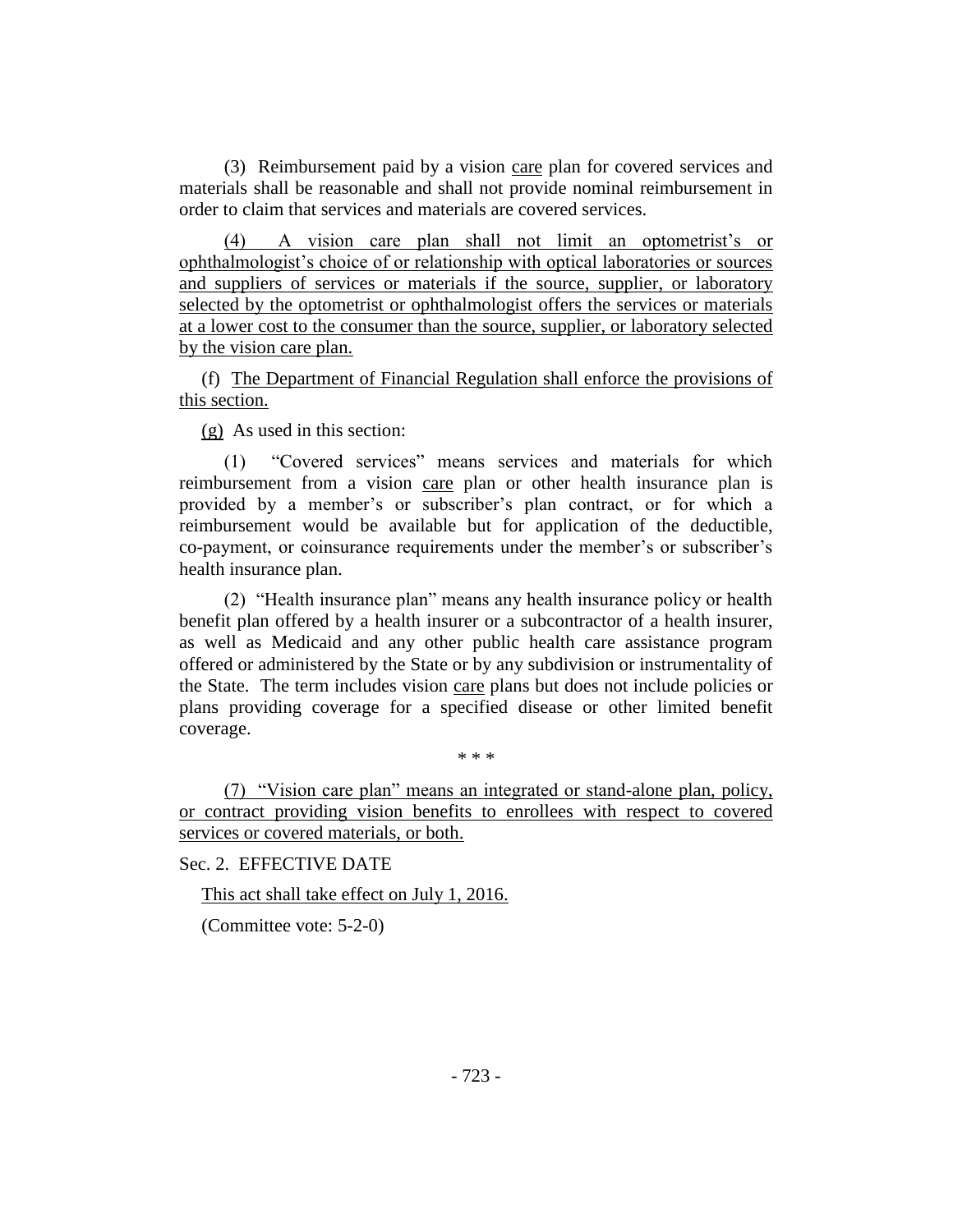An act relating to prescription drug formularies.

#### **Reported favorably with recommendation of amendment by Senator Sirotkin for the Committee on Finance.**

The Committee recommends that the bill be amended by striking out all after the enacting clause and inserting in lieu thereof the following:

#### Sec. 1. PRESCRIPTION DRUG FORMULARIES; RULEMAKING

On or before January 1, 2017, the Commissioner of Financial Regulation shall adopt rules pursuant to 3 V.S.A. chapter 25 to require all health insurers that offer health benefit plans to Vermont residents through the Vermont Health Benefit Exchange to provide information to enrollees, potential enrollees, and health care providers about the plans' prescription drug formularies. The rules shall ensure that the formulary is posted online in a standard format established by the Department of Financial Regulation; that the formulary is updated frequently and is searchable by enrollees, potential enrollees, and health care providers; and that it includes information about the prescription drugs covered, applicable cost-sharing amounts, drug tiers, prior authorization, step therapy, and utilization management requirements.

Sec. 2. 33 V.S.A. § 2011 is added to read:

#### § 2011. 340B DRUG PRICING; REIMBURSEMENT FORMULA

The Department of Vermont Health Access shall use the same dispensing fee in its reimbursement formula for 340B prescription drugs as the Department uses to pay for non-340B prescription drugs under the Medicaid program.

#### Sec. 3. 340B REIMBURSEMENT; REPORT

The Department of Vermont Health Access shall determine the formula used by other states' Medicaid programs to reimburse covered entities that use 340B pricing for dispensing prescription drugs to Medicaid beneficiaries. On or before January 15, 2017, the Department shall report to the House Committees on Health Care and the Senate Committees on Health and Welfare and on Finance regarding its findings, its recommendations for modifications to Vermont's 340B reimbursement formula, if any, and the financial implications of implementing any recommended modification.

Sec. 4. 18 V.S.A. § 4631a(b) is amended to read:

(b)(1) It is unlawful for any manufacturer of a prescribed product or any wholesale distributor of medical devices, or any agent thereof, to offer or give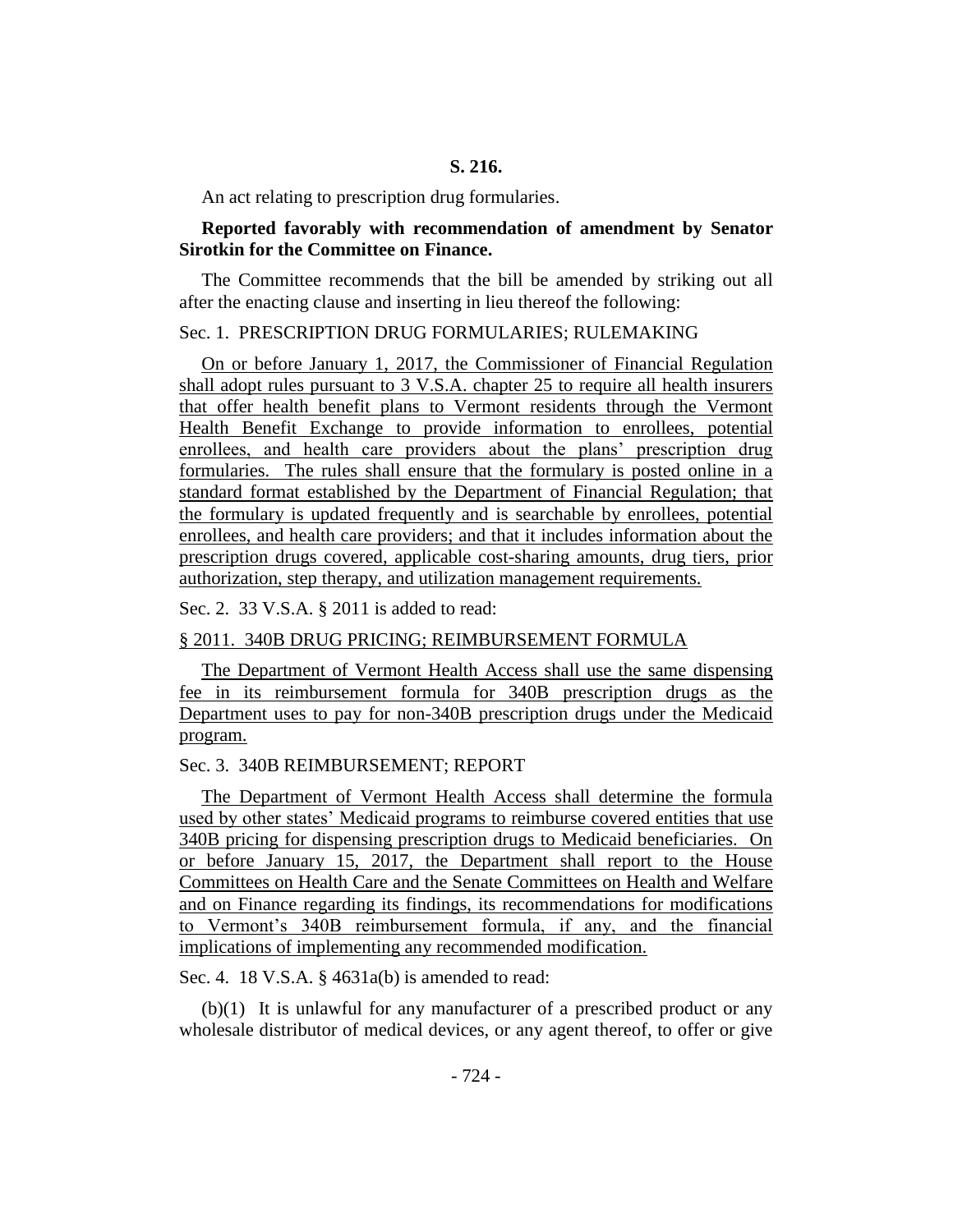any gift to a health care provider or to a member of the Green Mountain Care Board established in chapter 220 of this title.

(2) The prohibition set forth in subdivision (1) of this subsection shall not apply to any of the following:

\* \* \*

 $(K)$  The provision of coffee or other, snacks, or other refreshments at a booth at a conference or seminar.

Sec. 5. EFFECTIVE DATE

This act shall take effect on passage.

(Committee vote: 6-1-0)

#### **S. 220.**

An act relating to the public financing of campaigns.

# **Reported favorably with recommendation of amendment by Senator Pollina for the Committee on Government Operations.**

The Committee recommends that the bill be amended by striking out all after the enacting clause and inserting in lieu thereof the following:

Sec. 1. 17 V.S.A. § 2981 is amended to read:

#### § 2981. DEFINITIONS

As used in this subchapter:

\* \* \*

(4) "Vermont campaign finance qualification period" means one of the period beginning February 15 of each even-numbered year and ending on the date on which primary petitions must be filed under section 2356 of this title following periods within which a candidate who intends to seek Vermont campaign finance grants shall be required to obtain qualifying contributions, as chosen by the candidate:

(A) The period beginning October 1 of the odd-numbered year and ending on January 15 of the even-numbered year.

(B) The period beginning November 1 of the odd-numbered year and ending on February 15 of the even-numbered year.

(C) The period beginning December 1 of the odd-numbered year and ending on March 15 of the even-numbered year.

(D) The period beginning January 1 of the even-numbered year and ending on April 15 of the even-numbered year.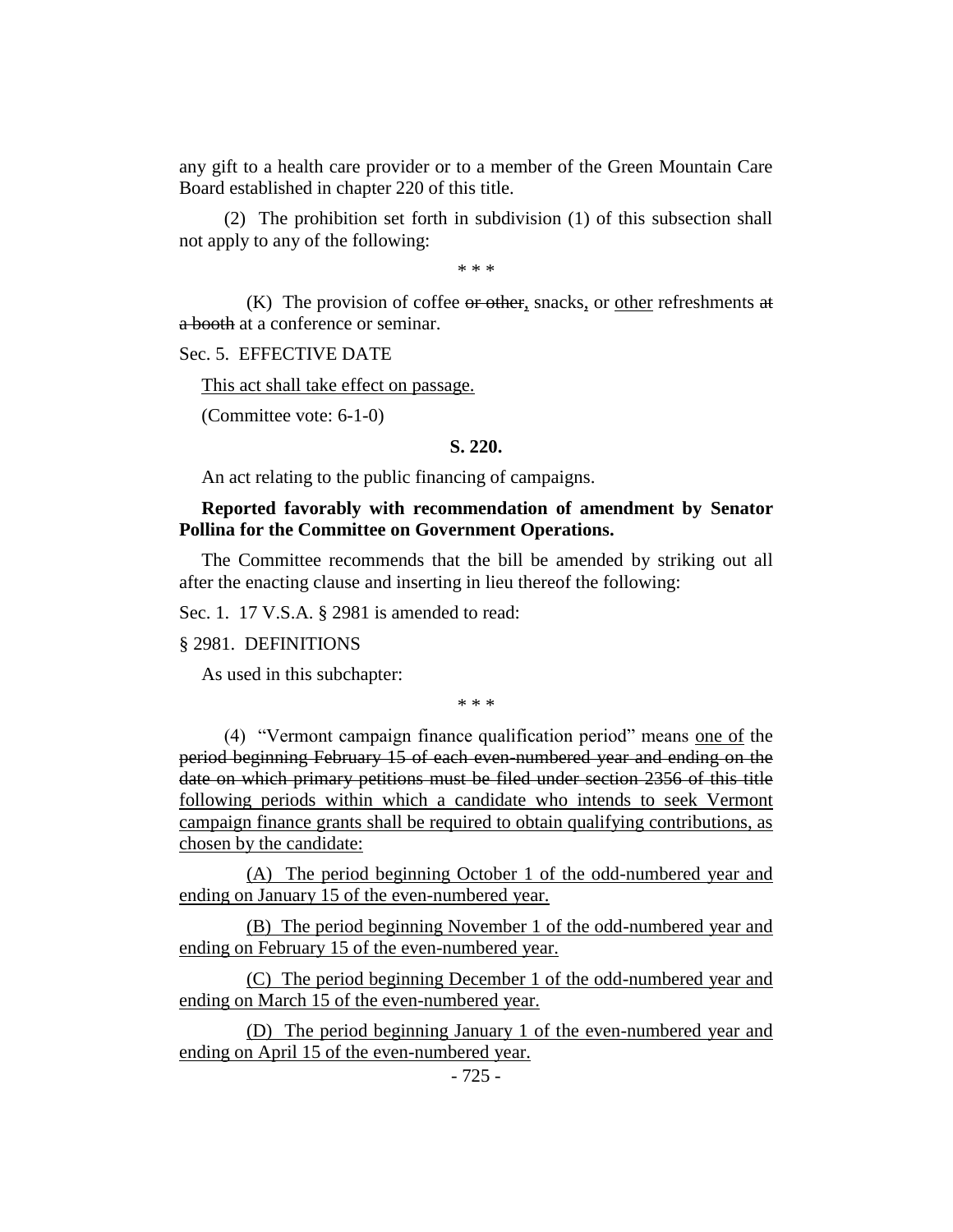(E) The period beginning February 1 of the even-numbered year and ending on May 15 of the even-numbered year.

Sec. 2. 17 V.S.A. § 2982 is amended to read:

# § 2982. FILING OF VERMONT CAMPAIGN FINANCE DECLARATION AND AFFIDAVIT

(a) A candidate for the office of Governor or Lieutenant Governor who intends to seek Vermont campaign finance grants from the Secretary of State Services Fund shall file:

(1) a declaration of his or her chosen Vermont campaign finance qualification period on or before the date on which that chosen period begins; and

(2) a Vermont campaign finance affidavit on or before the date on  $\Theta$ before which primary petitions must be filed, whether the candidate seeks to enter a party primary or is an independent candidate which his or her chosen Vermont campaign finance qualification period ends.

(b) The Secretary of State shall prepare a the Vermont campaign finance declaration and affidavit form forms described in this section, informational materials on procedures and financial requirements, and notification of the penalties for violation of this subchapter.

(c)(1) The Vermont campaign finance affidavit shall set forth the conditions of receiving grants under this subchapter and provide space for the candidate to agree that he or she will abide by such conditions and all expenditure and contribution limitations, reporting requirements, and other provisions of this chapter.

(3) The affidavit shall also contain a list of all the candidate's qualifying contributions together with the name and town of residence of the contributor and the date each contribution was made.

\* \* \*

\* \* \*

Sec. 3. 17 V.S.A. § 2983 is amended to read:

#### § 2983. VERMONT CAMPAIGN FINANCE GRANTS; CONDITIONS

(a) A person shall not be eligible for Vermont campaign finance grants if.

(1) prior to February 15 of the general election year during any two-year general election cycle his or her chosen Vermont campaign finance qualification period, he or she becomes a candidate by announcing that he or she seeks an elected position as Governor or Lieutenant Governor or by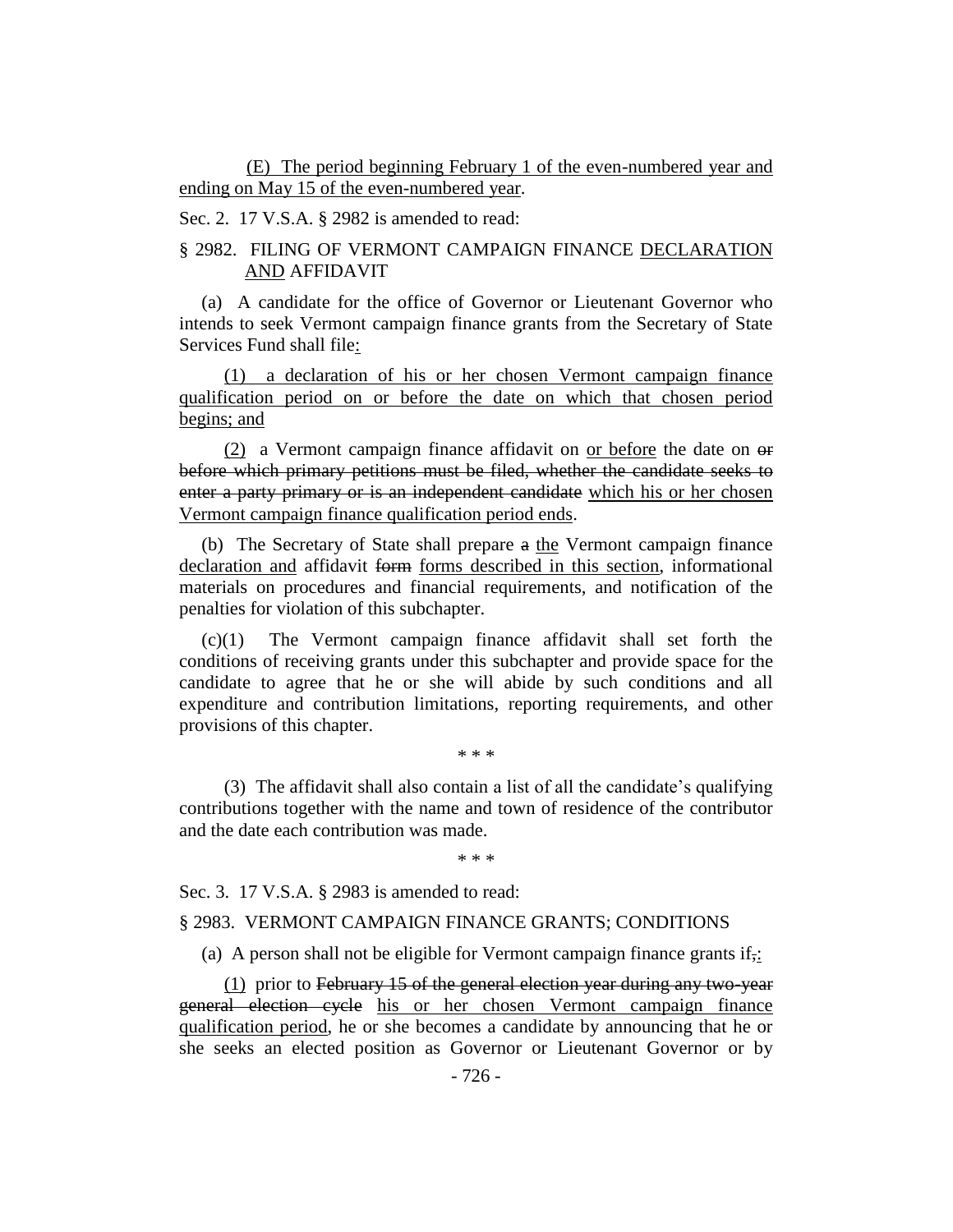accepting contributions totaling \$2,000.00 or more or by making expenditures totaling \$2,000.00 or more; or

(2) except for the contributions permitted under subdivision (1) of this subsection, prior to accepting any Vermont campaign finance grant, he or she solicits or accepts any contributions, other than qualifying contributions.

(b) A candidate who accepts Vermont campaign finance grants shall:

 $(1)(A)$  not Not solicit, accept, or expend any contributions except qualifying contributions, Vermont campaign finance grants, and contributions authorized under section 2985 of this chapter, which contributions may be solicited, accepted, or expended only in accordance with the provisions of this subchapter;

(B) For the purposes of this subdivision (1), notwithstanding the provisions of subdivision  $2944(c)(1)$  of this chapter, an expenditure described in that subdivision that is made by a political party that is associated with the candidate shall not be presumed to be a related expenditure made on behalf of the candidate.

(2) deposit Deposit all qualifying contributions, Vermont campaign finance grants, and any contributions accepted in accordance with the provisions of section 2985 of this chapter in a federally insured noninterest-bearing checking account; and.

(3) not Not later than 40 days after the general election, deposit in the Secretary of State Services Fund, after all permissible expenditures have been paid, the balance of any amounts remaining in the account established under subdivision (2) of this subsection.

Sec. 4. 17 V.S.A. § 2984 is amended to read:

# § 2984. QUALIFYING CONTRIBUTIONS

(a) In order to qualify for Vermont campaign finance grants, a candidate for the office of Governor or Lieutenant Governor shall obtain during the his or her chosen Vermont campaign finance qualification period the following amount and number of qualifying contributions for the office being sought:

(1) for Governor, a total amount of no less than \$35,000.00 collected from no fewer than 1,500 qualified individual contributors making a contribution of no more than \$50.00 each; or

(2) for Lieutenant Governor, a total amount of no less than \$17,500.00 collected from no fewer than 750 qualified individual contributors making a contribution of no more than \$50.00 each.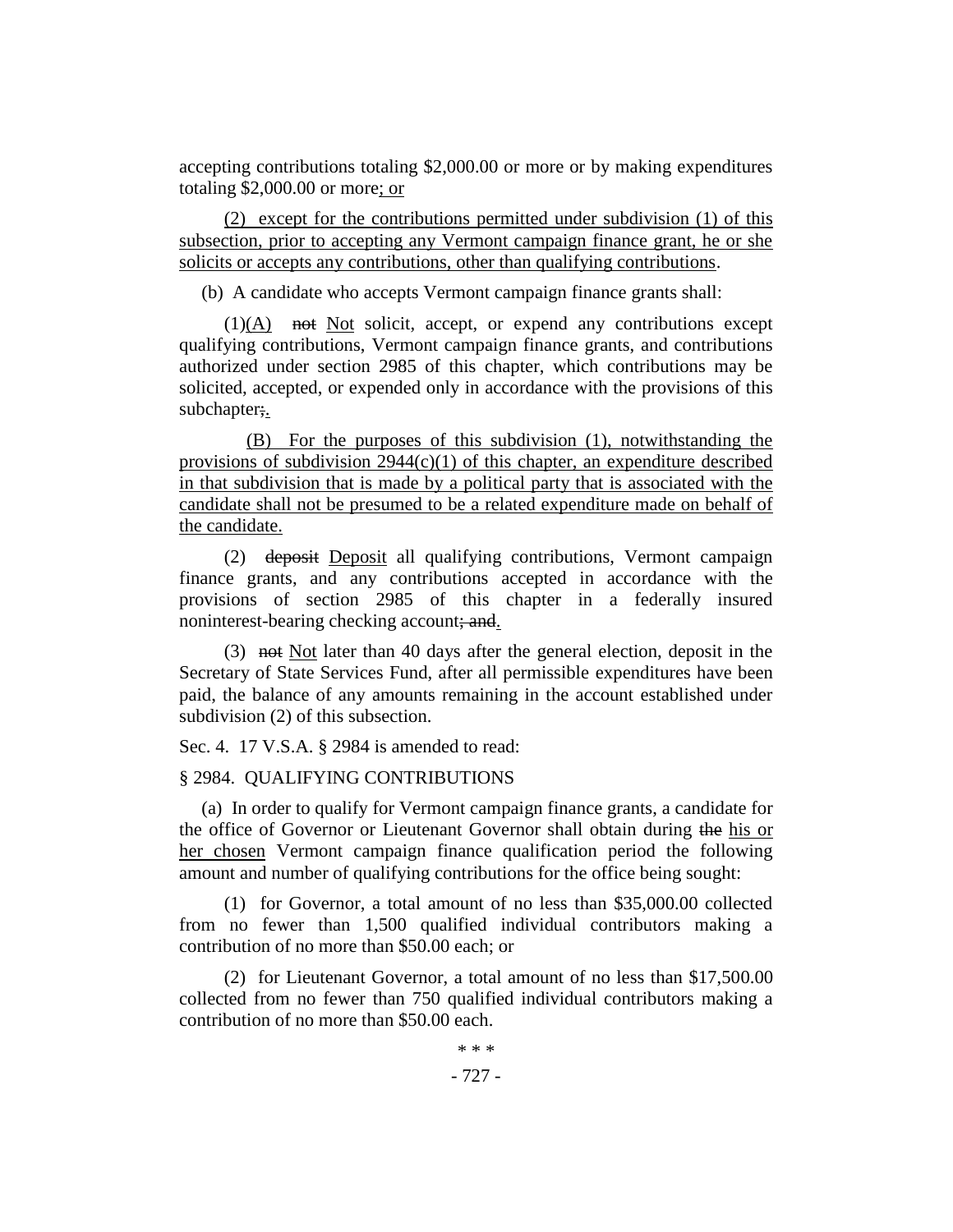#### Sec. 5. EFFECTIVE DATE

This act shall take effect on January 1, 2017.

(Committee vote: 5-0-0)

**S. 224.**

An act relating to warranty obligations of equipment dealers and suppliers.

# **Reported favorably with recommendation of amendment by Senator Cummings for the Committee on Economic Development, Housing & General Affairs.**

The Committee recommends that the bill be amended by striking out all after the enacting clause and inserting in lieu thereof the following:

# Sec. 1. FINDINGS AND INTENT

(a) The General Assembly finds:

(1) Vermont has long relied on economic activity relating to working farms and forestland in the State. These working lands, and the people who work the land, are part of the State's cultural and ecological heritage, and Vermont has made major policy and budget commitments in recent years in support of working lands enterprises. Farm and forest enterprises need a robust system of infrastructure to support their economic and ecological activities, and that infrastructure requires a strong economic base consisting of dealers, manufacturers, and repair facilities. Initiatives to help strengthen farm and forest working land infrastructure are in the best interest of the State.

(2) Snowmobiles and all-terrain vehicles have a significant economic impact in the State, including the distribution and sale of these vehicles, use by residents, ski areas, and emergency responders, as well as tourists that come to enjoy riding snowmobiles and all-terrain vehicles in Vermont. It is in the best interest of the State to ensure that Vermont consumers who want to purchase snowmobiles and all-terrain vehicles have access to a competitive marketplace and a strong network of dealers, suppliers, and repair facilities in the State.

(3) The distribution and sale of equipment, snowmobiles, and all-terrain vehicles within this State vitally affects the general economy of the State and the public interest and the public welfare, and in order to promote the public interest and the public welfare, and in the exercise of its police power, it is necessary to regulate equipment, snowmobile, and all-terrain vehicle suppliers and their representatives, and to regulate dealer agreements issued by suppliers who are doing business in this State, in order to protect and preserve the investments and properties of the citizens of this State.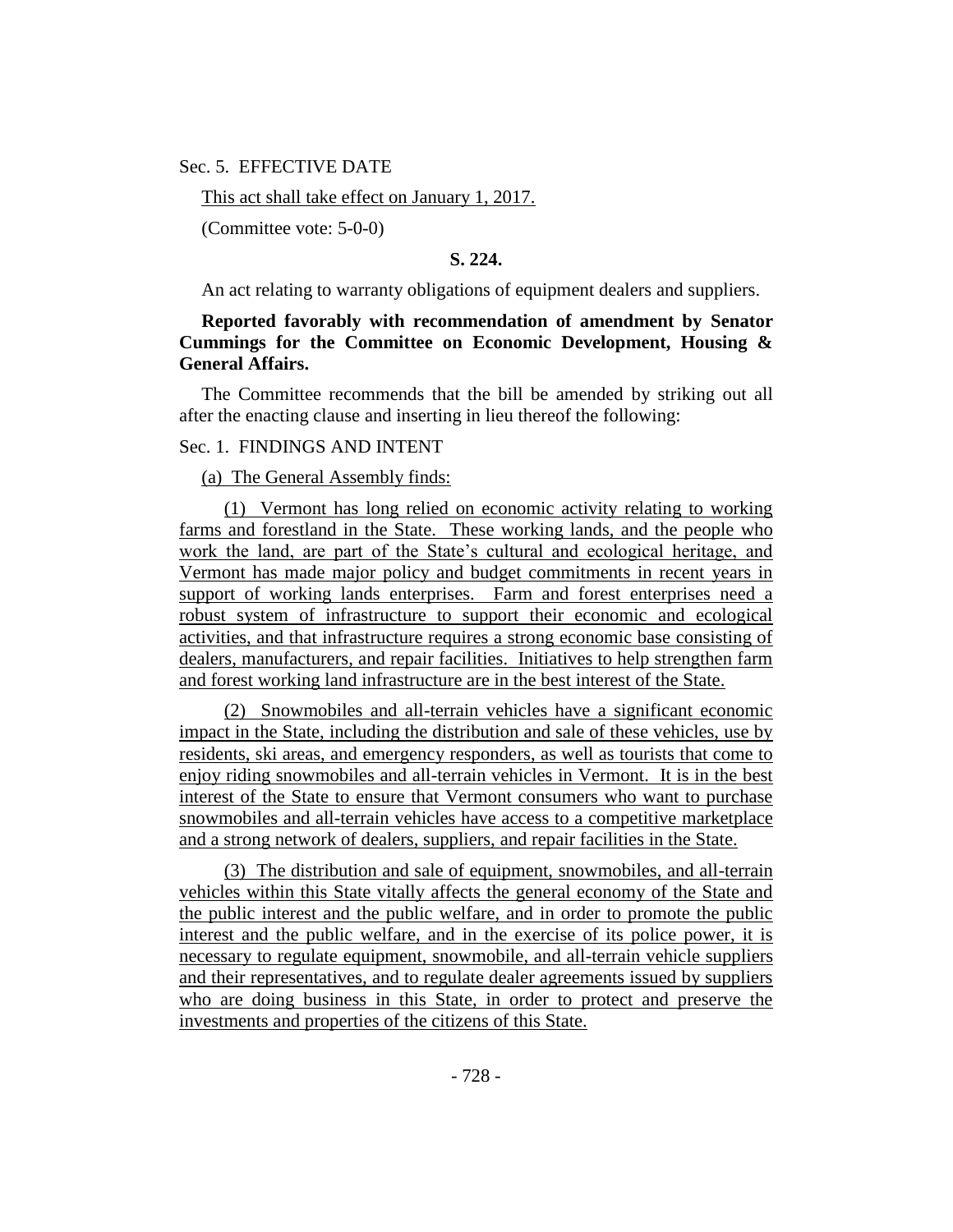(4) There continues to exist an inequality of bargaining power between equipment, snowmobile, and all-terrain vehicle suppliers and the independent dealer network. This inequality of bargaining power enables equipment, snowmobile, and all-terrain vehicle suppliers to compel dealers to execute dealer agreements, related contracts, and addenda that contain terms and conditions that would not routinely be agreed to by the equipment, snowmobile, and all-terrain vehicle dealer if this inequality did not exist. It therefore is in the public interest to enact legislation to prevent unfair or arbitrary treatment of equipment, snowmobile, and all-terrain vehicle dealers by equipment, snowmobile, and all-terrain vehicle suppliers. It is also in the public interest that Vermont consumers, municipalities, businesses, and others that purchase equipment, snowmobiles, and all-terrain vehicles in Vermont have access to a robust independent dealer network to obtain competitive prices when purchasing these items and to obtain warranty, recall, or other repair work.

(b) It is the intent of the General Assembly that this act be liberally construed in order to achieve its purposes.

Sec. 2. 9 V.S.A. chapter 107 is amended to read:

# CHAPTER 107. EQUIPMENT AND MACHINERY DEALERSHIPS § 4071. DEFINITIONS

As used in this chapter:

(1) "Current net price" means the price listed in the supplier's price list or catalogue in effect at the time the dealer agreement is terminated, less any applicable discounts allowed.

 $(2)$ (A) "Dealer" means a person<del>, corporation, or partnership</del> primarily engaged in the business of retail sales of farm and utility tractors, farm implements, farm machinery, forestry equipment, industrial equipment, utility equipment, yard and garden equipment, attachments, accessories, and repair parts inventory. Provided however, "dealer" shall

(B) "Dealer" does not include a "single line dealer," a person primarily engaged in the retail sale and service of industrial, forestry, and construction equipment. "Single line dealer" means a person, partnership or corporation who:

 $(A)(i)$  has purchased 75 percent or more of the dealer's total new product his or her new inventory from a single supplier; and

 $(B)(ii)$  has a total annual average sales volume for the previous three years in excess of \$15 \$100 million for the entire territory for which the dealer is responsible.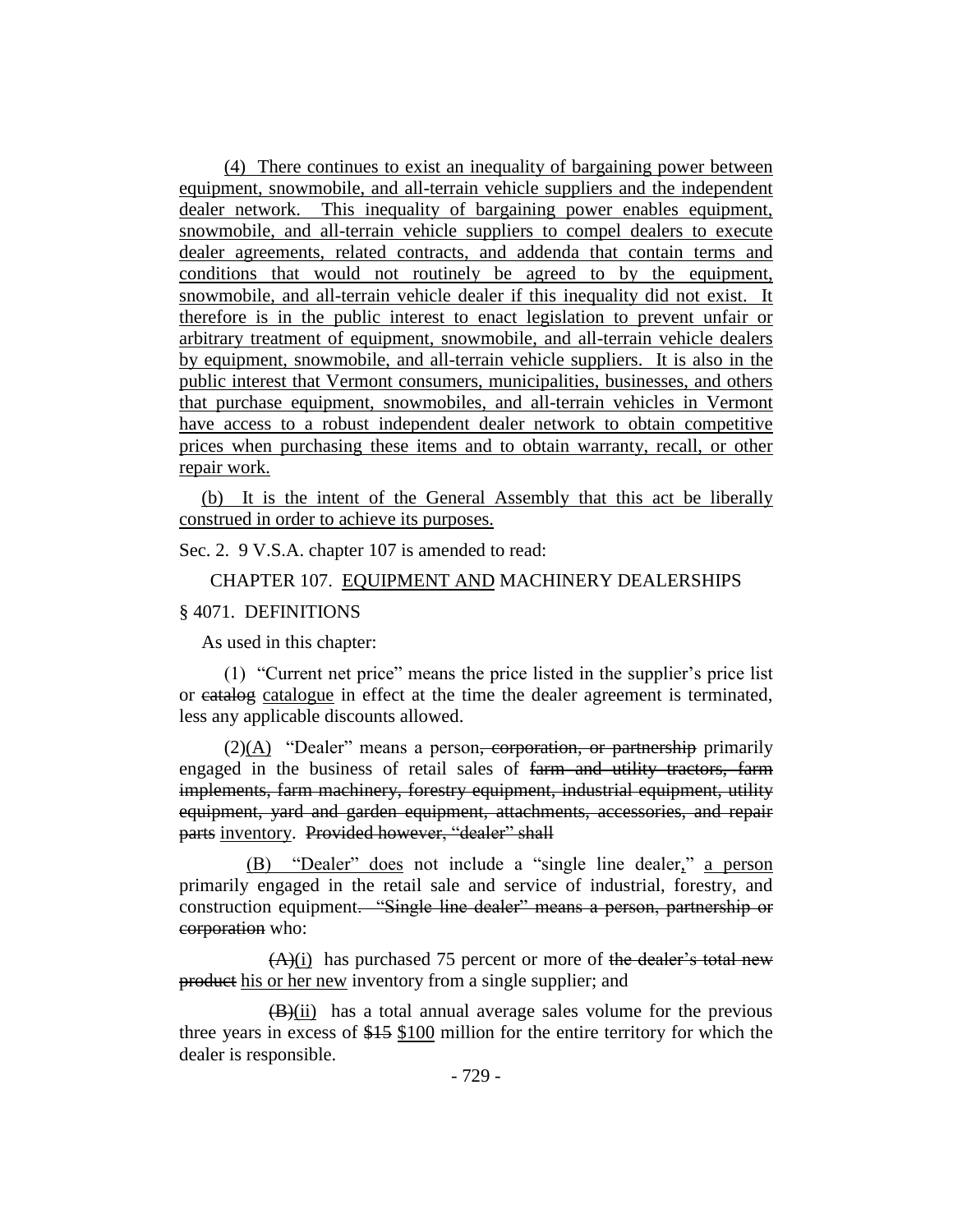(3) "Dealer agreement" means a written or oral contract or agreement between a dealer and a wholesaler, manufacturer, or distributor supplier by which the supplier gives the dealer is granted the right to sell or distribute goods or services or to use a trade name, trademark, service mark, logotype, or advertising or other commercial symbol.

(4) "Inventory" means farm, utility, forestry, or industrial equipment, implements, machinery, yard and garden equipment, attachments, or repair parts. These terms do not include heavy construction equipment.

(A) "Inventory" means:

(i) farm, utility, forestry, yard and garden, or industrial:

(I) tractors;

(II) equipment;

(III) implements;

(IV) machinery;

(V) attachments;

(VI) accessories; and

(VII) repair parts;

(ii) snowmobiles, as defined in  $23 \text{ V.S.A. }$  §  $3201(5)$ ; and

(iii) all-terrain vehicles, as defined in  $23 \text{ V.S.A.}$   $\S 3801(1)$ .

(B) "Inventory" does not include heavy construction equipment.

(5) "Net cost" means the price the dealer paid the supplier for the inventory, less all applicable discounts allowed, plus the amount the dealer paid for freight costs from the supplier's location to the dealer's location. In the event of termination of a dealer agreement by the supplier, "net cost" shall include the reasonable cost of assembly or disassembly performed by a dealer.

(6) "Supplier" means a wholesaler, manufacturer, or distributor of inventory as defined in this chapter who enters into a dealer agreement with a dealer.

(7) "Termination" of a dealer agreement means the cancellation, nonrenewal, or noncontinuance of the agreement.

#### § 4072. NOTICE OF TERMINATION OF DEALER AGREEMENTS

(a) Notwithstanding any agreement to the contrary, prior to the termination of a dealer agreement, a supplier shall notify the dealer of the termination not less than 120 days prior to the effective date of the termination. No supplier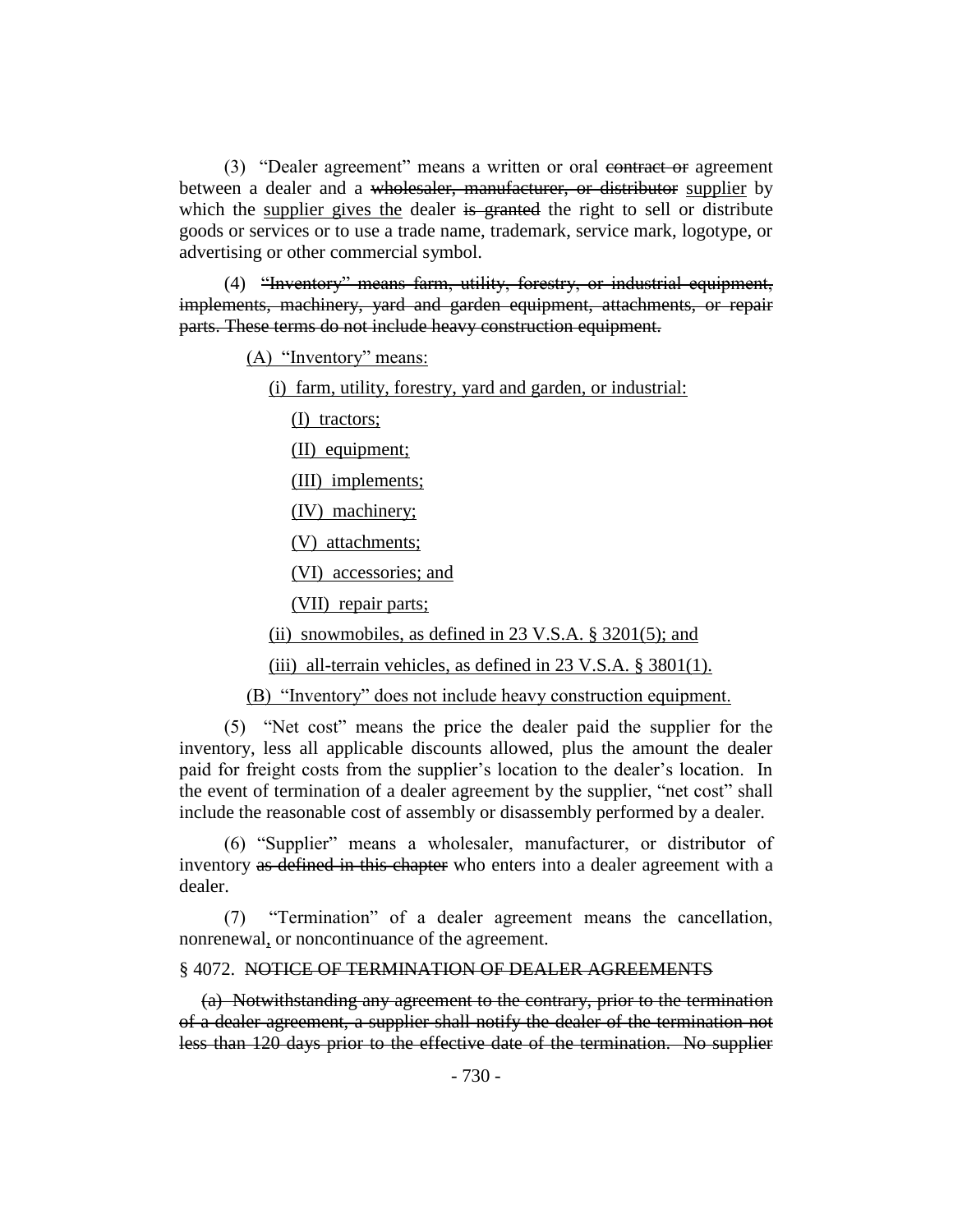may terminate, cancel, or fail to renew a dealership agreement without cause. "Cause" means failure by an equipment dealer to comply with the requirements imposed upon the equipment dealer by the dealer agreement, provided the requirements are not substantially different from those requirements imposed upon other similarly situated equipment dealers in this State.

(b) The supplier may immediately terminate the agreement at any time upon the occurrence of any of the following events which in addition to the above definition of cause, are also cause for termination, cancellation, or failure to renew a dealership agreement:

(1) the filing of a petition for bankruptcy or for receivership either by or against the dealer;

(2) the making by the dealer of an intentional and material misrepresentation as to the dealer's financial status;

(3) any default by the dealer under a chattel mortgage or other security agreement between the dealer and the supplier;

(4) the commencement of voluntary or involuntary dissolution or liquidation of the dealer if the dealer is a partnership or corporation;

(5) a change or additions in location of the dealer's place of business as provided in the agreement without the prior written approval of the supplier; or

(6) withdrawal of an individual proprietor, partner, major shareholder, the involuntary termination of the manager of the dealership, or a substantial reduction in the interest of a partner or major shareholder without the prior written consent of the supplier.

(c) Unless there is an agreement to the contrary, a dealer who intends to terminate a dealer agreement with a supplier shall notify the supplier of that intent not less than 120 days prior to the effective date of termination.

(d) Notification required by this section shall be in writing and shall be made by certified mail or by personal delivery and shall contain:

(1) a statement of intention to terminate the dealer agreement;

(2) a statement of the reasons for the termination; and

(3) the date on which the termination shall be effective.

# TERMINATION OF DEALER AGREEMENT

(a) Requirements for notice.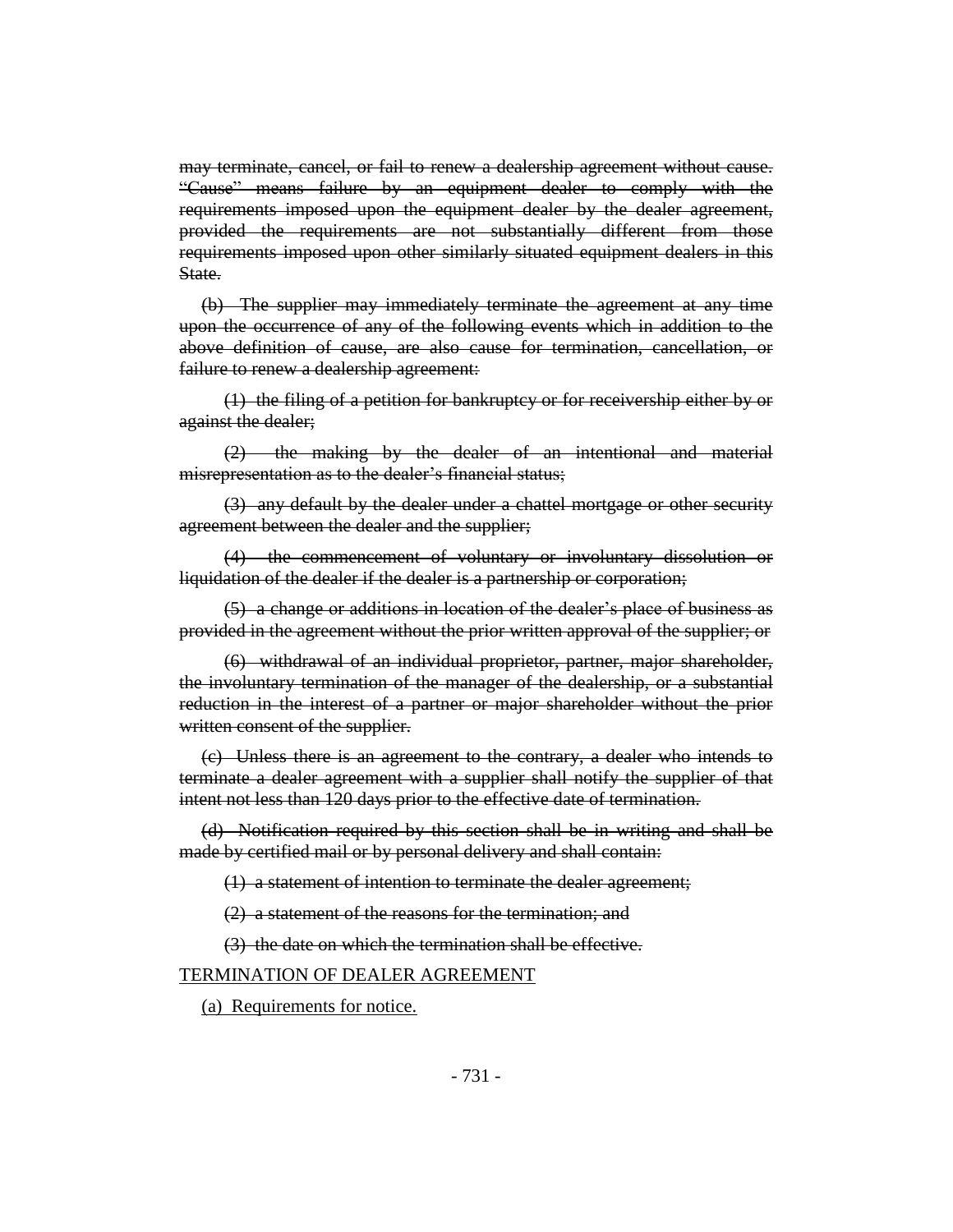(1) A person shall provide a notice required in this section by certified mail or by personal delivery.

(2) A notice shall be in writing and shall include:

(A) a statement of intent to terminate the dealer agreement;

(B) a statement of the reasons for the termination, including specific reference to one or more requirements of the dealer agreement that serve as the basis for termination, if applicable; and

(C) the effective date of termination.

(b) Termination by a supplier for cause.

(1) In this subsection, "cause" means the failure of a dealer to meet one or more requirements of a dealer agreement, provided that the requirement is reasonable, justifiable, and substantially the same as requirements imposed on similarly situated dealers in this State.

(2) A supplier shall not terminate a dealer agreement except for cause.

(3) To terminate a dealer agreement for cause, a supplier shall deliver a notice of termination to the dealer at least 120 days before the effective date of termination.

(4) A dealer has 60 days from the date it receives a notice of termination to meet the requirements of the dealer agreement specified in the notice.

(5) If a dealer meets the requirements of the dealer agreement specified in the notice within the 60-day period, the dealer agreement does not terminate pursuant to the notice of termination.

(c) Termination by a supplier for failure to meet reasonable marketing or market penetration requirements.

(1) Notwithstanding subsection (b) of this section, a supplier shall not terminate a dealer agreement for failure to meet reasonable marketing or market penetration requirements except as provided in this subsection.

(2) A supplier shall deliver an initial notice of termination to the dealer at least 18 months before the effective date of termination.

(3) After providing an initial notice, the supplier shall work with the dealer in good faith to meet the reasonable marketing or market penetration requirements specified in the notice, including reasonable efforts to provide the dealer with adequate inventory and competitive marketing programs.

(4) If the dealer fails to meet reasonable marketing or market penetration requirements specified in the notice by the end of the 18-month period, the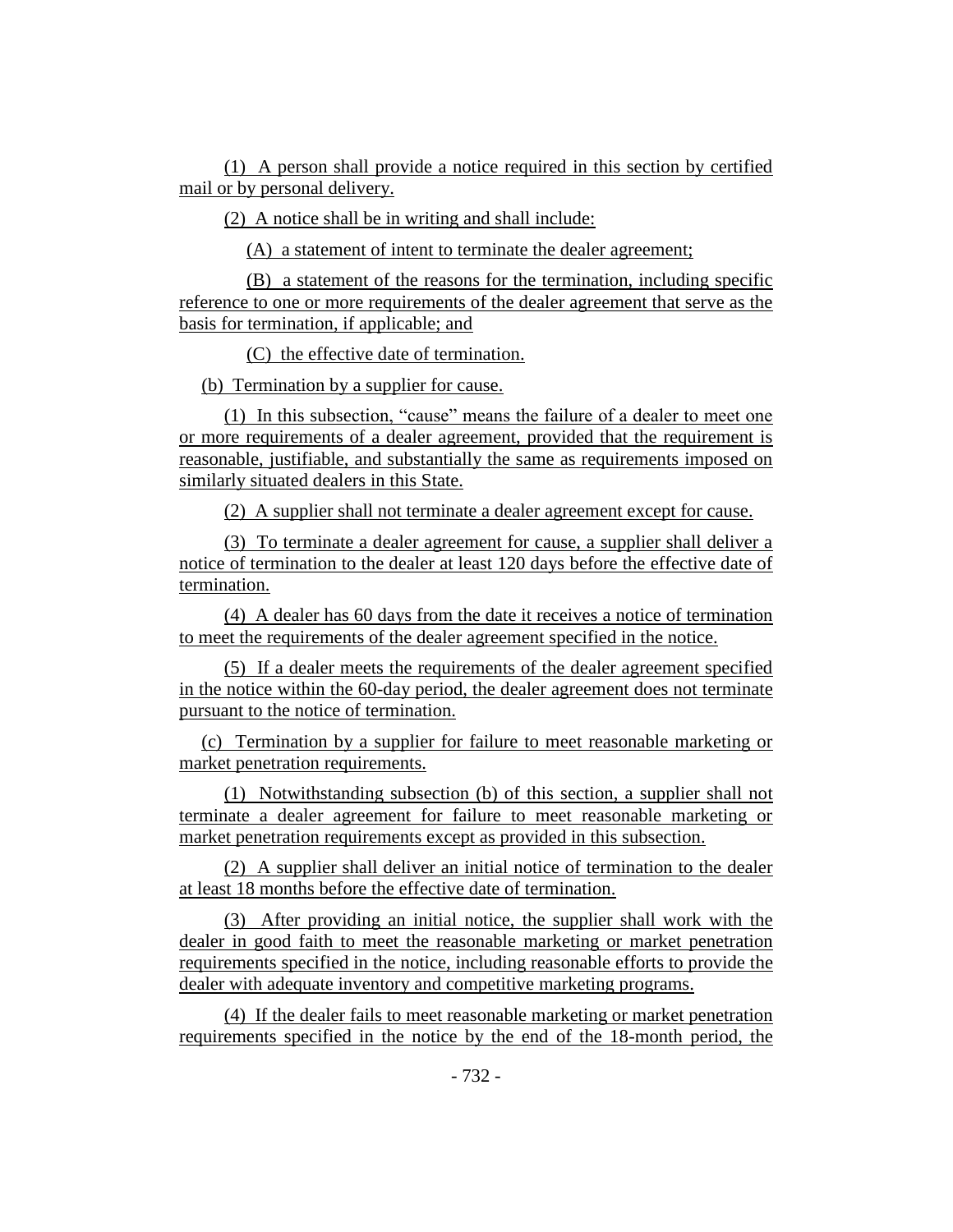supplier may terminate the dealer agreement by providing a final notice of termination.

(5) A dealer has 90 days from the date it receives a final notice of termination to meet the reasonable marketing or market penetration requirements specified in the notice.

(6) If a dealer meets the reasonable marketing or market penetration requirements specified in the notice within the 90-day period, the dealer agreement does not terminate pursuant to the final notice of termination.

(d) Termination by a supplier upon a specified event. A supplier may terminate a dealer agreement if one of the following events occurs:

(1) A person files a petition for bankruptcy or for receivership on behalf of or against the dealer.

(2) The dealer makes an intentional and material misrepresentation regarding his or her financial status.

(3) The dealer defaults on a chattel mortgage or other security agreement between the dealer and the supplier.

(4) A person commences the voluntary or involuntary dissolution or liquidation of a dealer organized as a business entity.

(5) Without the prior written consent of the supplier:

(A) The dealer changes the business location specified in the dealer agreement or adds an additional dealership of the supplier's same brand.

(B) An individual proprietor, partner, or major shareholder withdraws from, or substantially reduces his or her interest in, the dealer.

(C) The dealer terminates a manager of the dealer.

(e) Termination by a dealer. Unless a provision of a dealer agreement provides otherwise, a dealer may terminate the dealer agreement by providing a notice of termination to the supplier at least 120 days before the effective date of termination.

\* \* \*

# § 4074. REPURCHASE TERMS

(a)(1) Within 90 days from receipt of the written request of the dealer, a supplier under the duty to repurchase inventory pursuant to section 4073 of this title may examine any books or records of the dealer to verify the eligibility of any item for repurchase.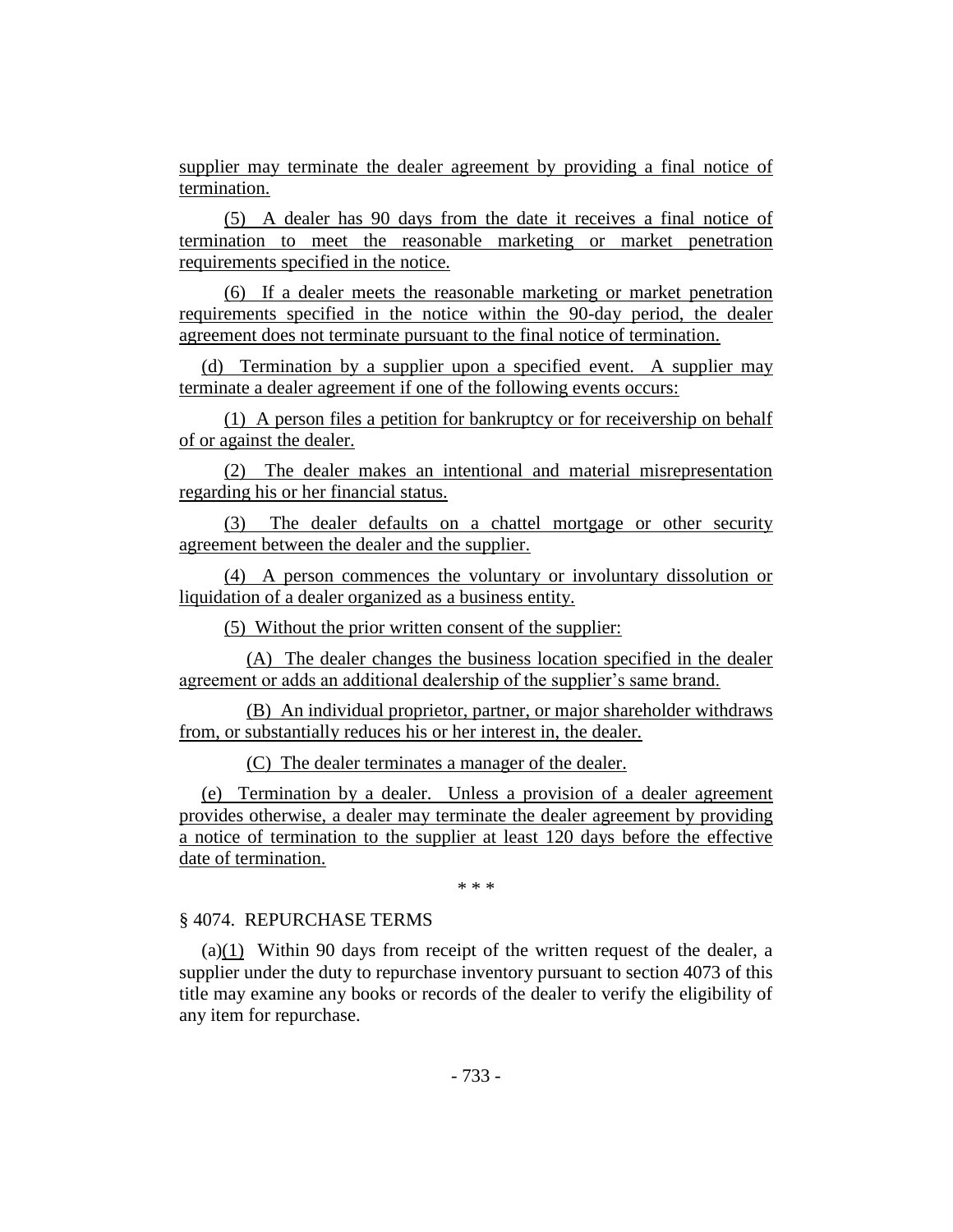(2) Except as otherwise provided in this chapter, the supplier shall repurchase from the dealer the following items that the dealer previously purchased from the supplier, or other qualified vendor approved by the supplier, that are in the possession of the dealer on the date of termination of the dealer agreement:

 $(A)$  all inventory previously purchased from the supplier in possession of the dealer on the date of termination of the dealer agreement; and

(B) required signage, special tools, books, manuals, supplies, data processing equipment, and software previously purchased from the supplier or other qualified vendor approved by the supplier in the possession of the dealer on the date of termination of the dealer agreement.

(b) The supplier shall pay the dealer:

(1) 100 percent of the net cost of all new and undamaged and complete farm and utility tractors, utility equipment, forestry equipment, industrial equipment, farm implements, farm machinery, yard and garden equipment, attachments, and accessories inventory, other than repair parts, purchased from the supplier within the 30-month period preceding the date of termination, less a reasonable allowance for deterioration attributable to weather conditions at the dealer's location.

(2) 90 percent of the current net prices of all new and undamaged repair parts.

(3) 85 percent of the current net prices of all new and undamaged superseded repair parts.

(4) 85 percent of the latest available published net price of all new and undamaged noncurrent repair parts.

(5) Either the fair market value, or assume the lease responsibilities of any specific data processing hardware that the supplier required the dealer to purchase to satisfy the reasonable requirements of the dealer agreement, including computer systems equipment and software required and approved by the supplier to communicate with the supplier.

(6) Repurchase at 75 percent of the net cost of specialized repair tools, signage, books and supplies previously purchased, pursuant to requirements of the supplier and held by the dealer on the date of termination. Specialized repair tools must be unique to the supplier's product line, must be no more than 10 years old, and must be complete and in usable condition.

(7) Repurchase at average Average as-is value shown in current industry guides, for dealer-owned rental fleet financed by the supplier or its finance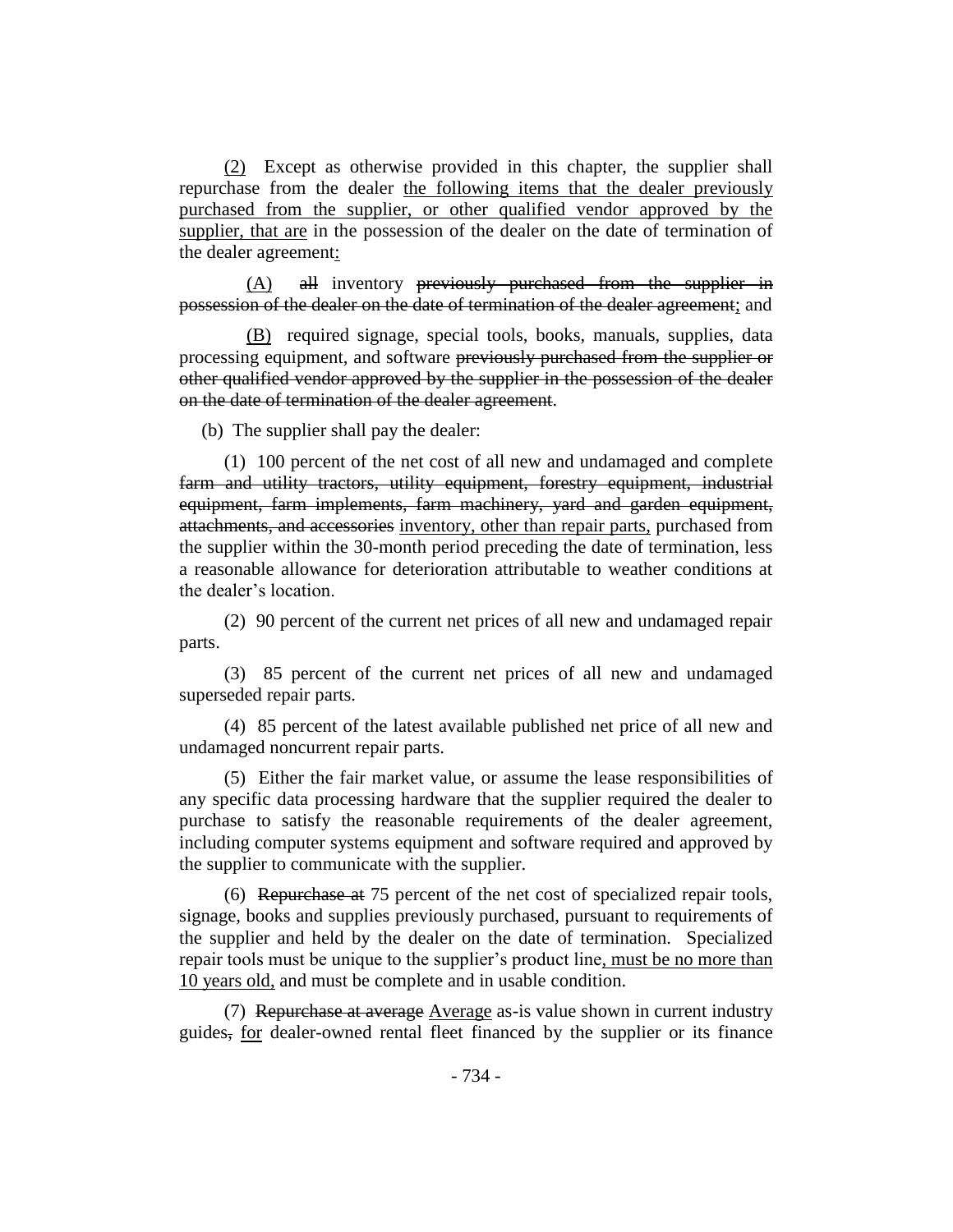subsidiary, provided the equipment was purchased from the supplier within 30 months of the date of termination.

(c) The party that initiates the termination of the dealer agreement shall pay the cost of the return, handling, packing, and loading of the inventory. If the termination is initiated by the supplier, the supplier shall reimburse the dealer five percent of the net parts return credited to the dealer as compensation for picking, handling, packing, and shipping the parts returned to the supplier.

(d) Payment to the dealer required under this section shall be made by the supplier not later than 45 days after receipt of the inventory by the supplier. A penalty shall be assessed in the amount of daily interest at the current New York prime rate plus three percent of any outstanding balance over the required 45 days. The supplier shall be entitled to apply any payment required under this section to be made to the dealer as a setoff against any amount owed by the dealer to the supplier.

\* \* \*

#### § 4077a. PROHIBITED ACTS

#### No supplier shall:

(1) coerce any dealer to accept delivery of any equipment, parts, or accessories therefor, which such dealer has not voluntarily ordered, except that a supplier may require a dealer to accept delivery of equipment, parts or accessories that are necessary to maintain equipment generally sold in the dealer's area of responsibility, and a supplier may require a dealer to accept delivery of safety-related equipment, parts, or accessories pertinent to equipment generally sold in the dealer's area of responsibility;

(2) condition the sale of any equipment on a requirement that the dealer also purchase any other goods or services, but nothing contained in this chapter shall prevent the supplier from requiring the dealer to purchase all parts reasonably necessary to maintain the quality of operation in the field of any equipment used in the trade area;

(3) coerce any dealer into a refusal to purchase the equipment manufactured by another supplier; or

(4) discriminate in the prices charged for equipment of like grade and quality sold by the supplier to similarly situated dealers, but nothing contained in this chapter shall prevent differentials which make only due allowance for a difference in the cost of manufacture, sale, or delivery resulting from the differing methods or quantities in which such equipment is sold or delivered by the supplier.

## PROHIBITED ACTS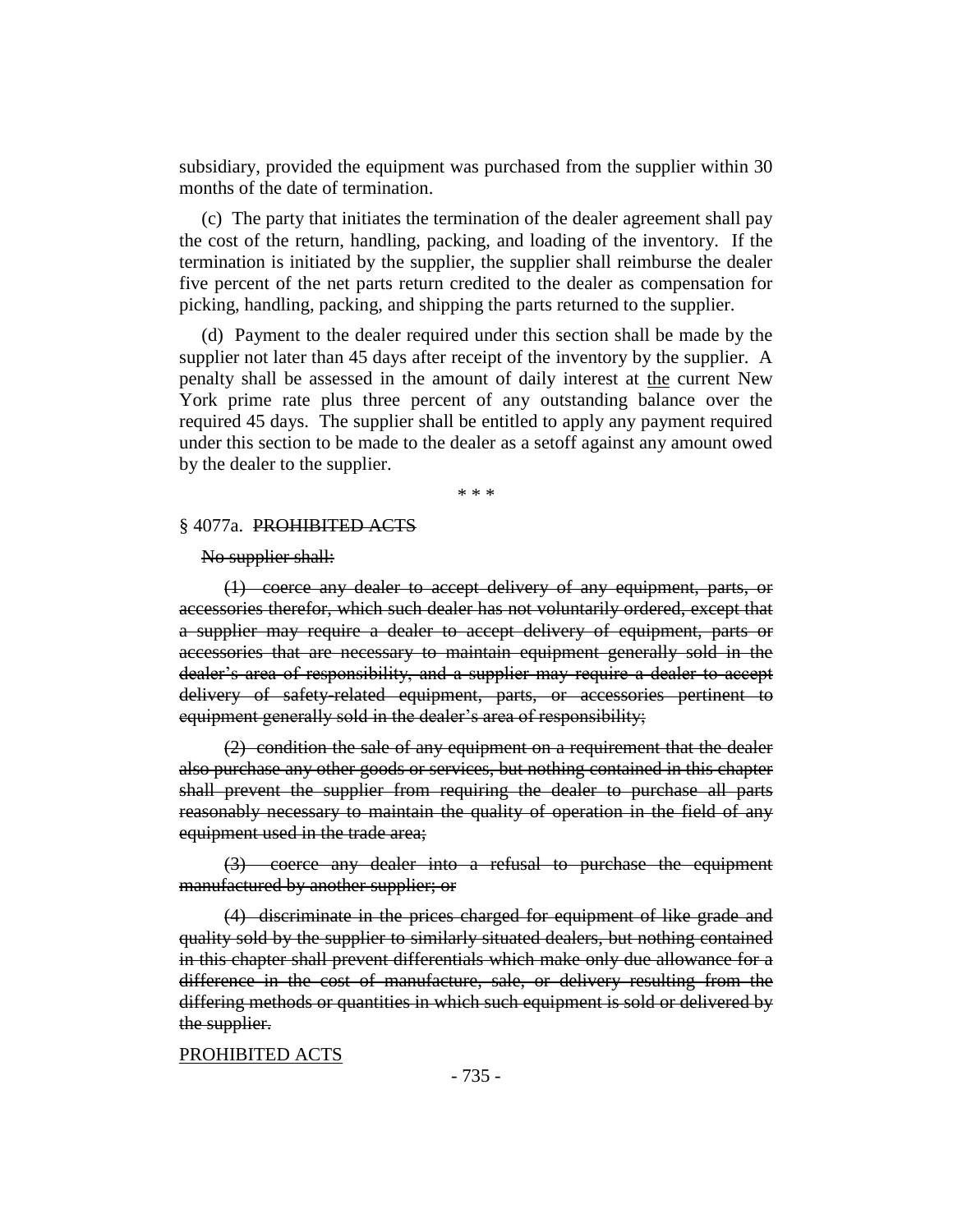(a) A supplier shall not coerce or attempt to coerce a dealer to accept delivery of inventory that the dealer has not voluntarily ordered, except inventory that is:

(1) necessary to maintain inventory generally sold in the dealer's area of responsibility; or

(2) safety-related and pertinent to inventory generally sold in the dealer's area of responsibility.

(b) A supplier shall not condition the sale of inventory on a requirement that the dealer also purchase any other goods or services, provided that a supplier may require a dealer to purchase parts reasonably necessary to maintain inventory used in the dealer's area of responsibility.

(c)(1) A supplier shall not prevent, coerce, or attempt to coerce a dealer from investing in, or entering into an agreement for the sale of, a competing product line or make of inventory.

(2) A supplier shall not require, coerce, or attempt to coerce a dealer to provide a separate facility or personnel for a competing product line or make of inventory.

(3) Subdivisions  $(1)$ –(2) of this subsection do not apply unless a dealer:

(A) maintains a reasonable line of credit for each product line or make of inventory;

(B) maintains the principal management of the dealer; and

(C) remains in substantial compliance with the supplier's reasonable facility requirements, which shall not include a requirement to provide a separate facility or personnel for a competing product line or make of inventory.

(d) A supplier shall not discriminate in the prices it charges for inventory of like grade and quality it sells to similarly situated dealers, provided that a supplier may use differentials that allow for a difference in the cost of manufacture, sale, or delivery resulting from the differing methods or quantities in which the supplier sells or delivers the inventory.

(e) A supplier shall not change the area of responsibility specified in a dealer agreement without good cause, which for purposes of this subsection includes changes in the dealer's vehicle or warranty registration pattern, demographics, and geographic barriers.

§ 4078. WARRANTY OBLIGATIONS

(a) A supplier shall: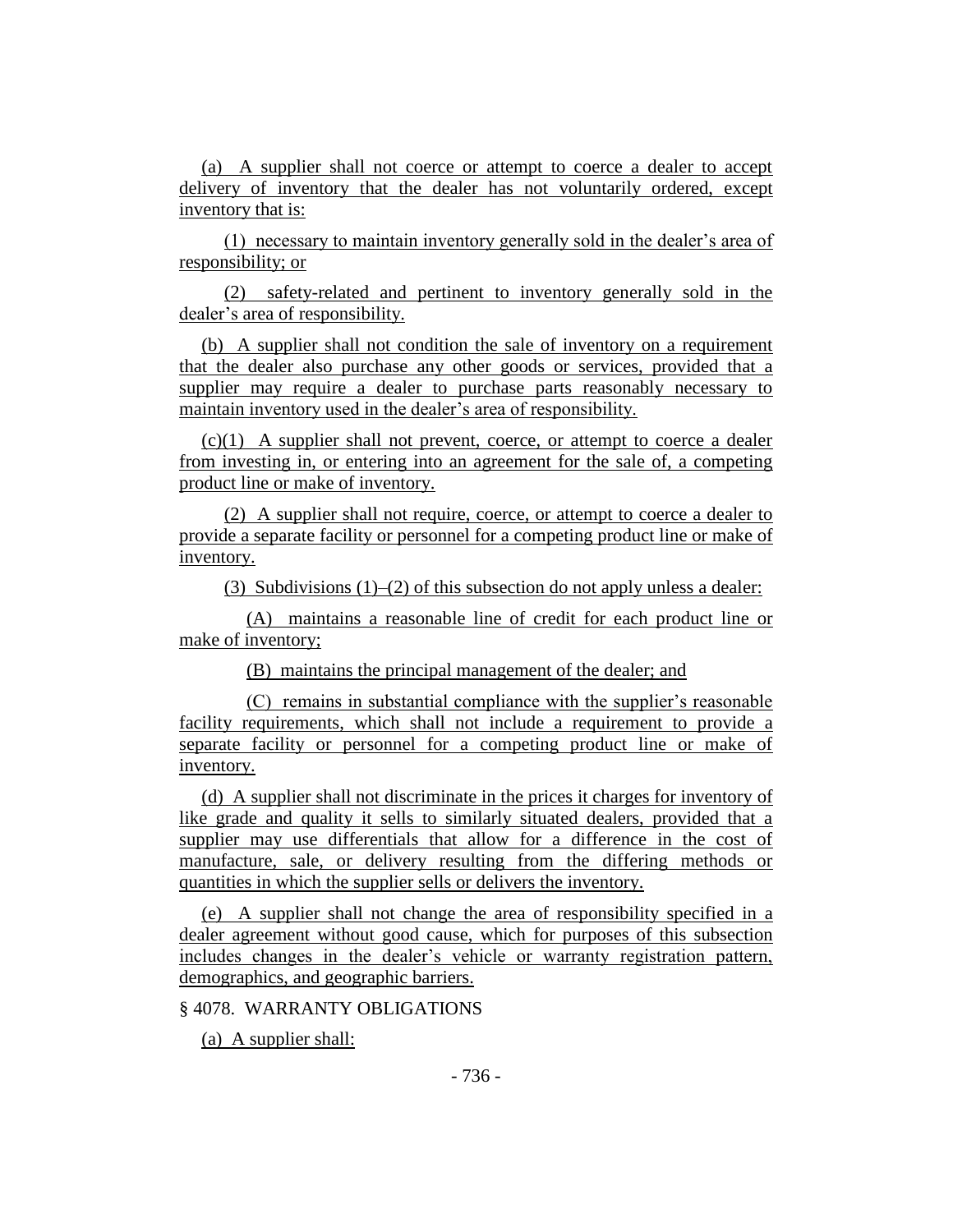(1) specify in writing a dealer's reasonable obligation to perform warranty service on the supplier's inventory;

(2) provide the dealer a schedule of reasonable compensation for warranty service, including amounts for diagnostic work, parts, labor, and the time allowance for the performance of warranty service; and

(3) compensate the dealer pursuant to the schedule of compensation for the warranty service the supplier requires it to perform.

(b) Time allowances for the diagnosis and performance of warranty service shall be reasonable and adequate for the service to be performed by a dealer that is equipped to complete the requirements of the warranty service.

(c) The hourly rate paid to a dealer shall not be less than the rate the dealer charges to customers for nonwarranty service.

(d) A supplier shall compensate a dealer for parts used to fulfill warranty and recall obligations of warranty service at a rate not less than the price the dealer actually paid the supplier for the parts plus 20 percent.

(e)(1) Whenever a supplier and a dealer enter into an agreement providing consumer warranties, the supplier shall pay any warranty claim made for warranty parts and service within 30 days after its receipt and approval.

(2) The supplier shall approve or disapprove a warranty claim within 30 days after its receipt.

(3) If a claim is not specifically disapproved in writing within 30 days after its receipt, it shall be deemed to be approved and payment shall be made by the supplier within 30 days after its receipt.

(f) A supplier violates this section if it:

(1) fails to perform its warranty obligations;

(2) fails to include in written notices of factory recalls to machinery owners and dealers the expected date by which necessary parts and equipment will be available to dealers for the correction of such defects; or

(3) fails to compensate a dealer for repairs required by a recall.

(g) A supplier shall not:

(1) impose an unreasonable requirement in the process a dealer must follow to file a warranty claim; or

(2) impose a surcharge or fee, or otherwise increase the prices or charges to a dealer, in order to recover the additional costs the supplier incurs from complying with the provisions of this section.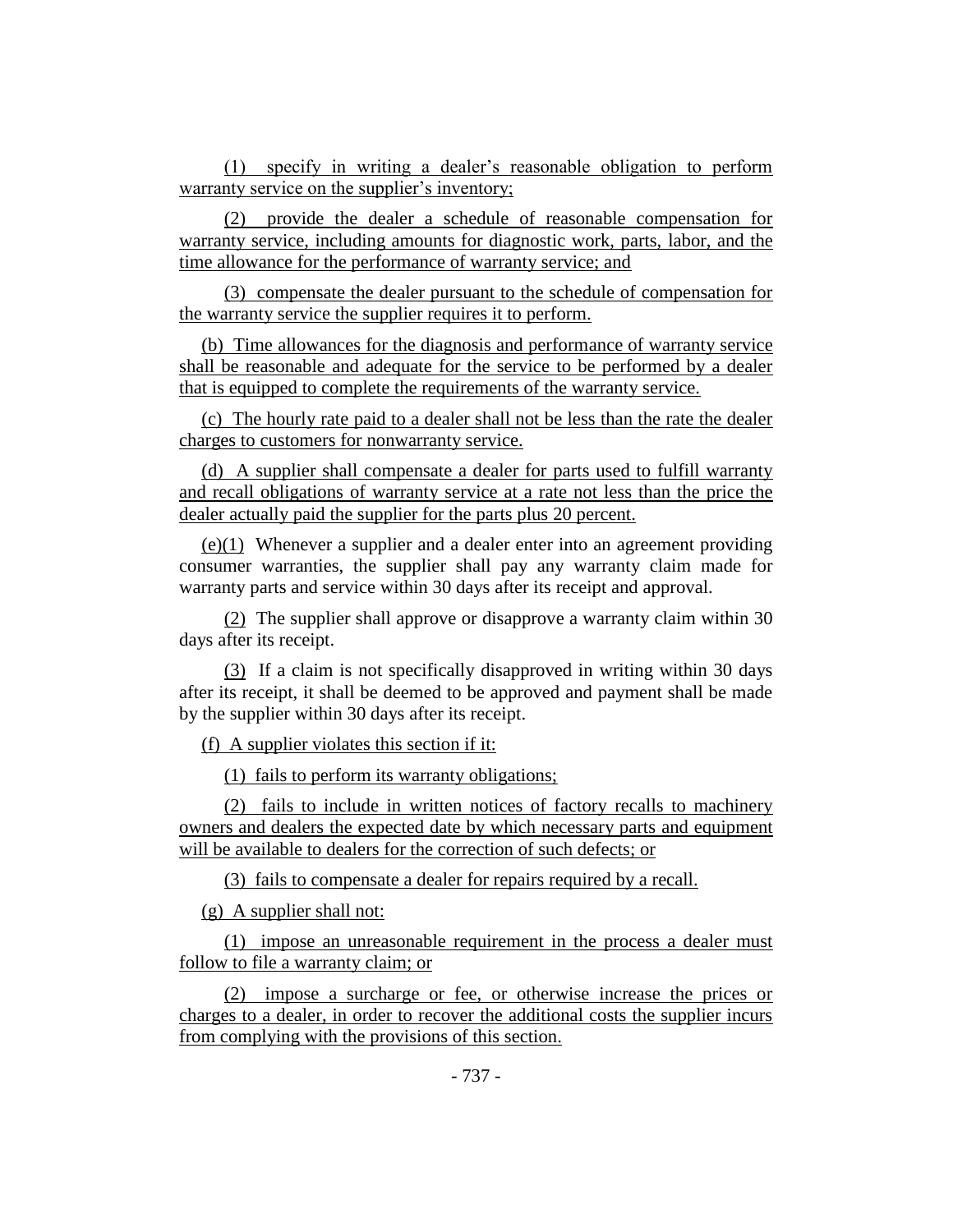## § 4079. REMEDIES

(a) A person damaged as a result of a violation of this chapter may bring an action against the violator in a Vermont court of competent jurisdiction for damages, together with the actual costs of the action, including reasonable attorney's fees, injunctive relief against unlawful termination, cancellation, nonrenewal, or substantial change of competitive circumstances, and such other relief as the Court deems appropriate.

(b) A provision in a dealer agreement that purports to deny access to the procedures, forums, or remedies provided by the laws of this State is void and unenforceable.

(c) Nothing contained in this chapter may prohibit Notwithstanding subsection (b) of this section, a dealer agreement may include a provision for binding arbitration of disputes in an agreement. Any arbitration shall be consistent with the provisions of this chapter and 12 V.S.A. chapter 192, and the place of any arbitration shall be in the county in which the dealer's principal place of business is maintained in this State.

\* \* \*

### Sec. 3. APPLICABILITY TO EXISTING DEALER AGREEMENTS

Notwithstanding 1 V.S.A. § 214, for a dealer agreement, as defined in 9 V.S.A. § 4071, that is in effect on or before July 1, 2016, the provisions of this act shall apply on July 1, 2017.

## Sec. 4. EFFECTIVE DATE

This act shall take effect on July 1, 2016.

(Committee vote: 5-0-0)

### **S. 230.**

An act relating to improving the siting of energy projects.

# **Reported favorably with recommendation of amendment by Senator Bray for the Committee on Natural Resources & Energy.**

The Committee recommends that the bill be amended by striking out all after the enacting clause and inserting in lieu thereof the following:

\* \* \* Designation \* \* \*

Sec. 1. DESIGNATION OF ACT

This act shall be referred to as the Energy Development Improvement Act.

\* \* \* Integration of Energy and Land Use Planning \* \* \*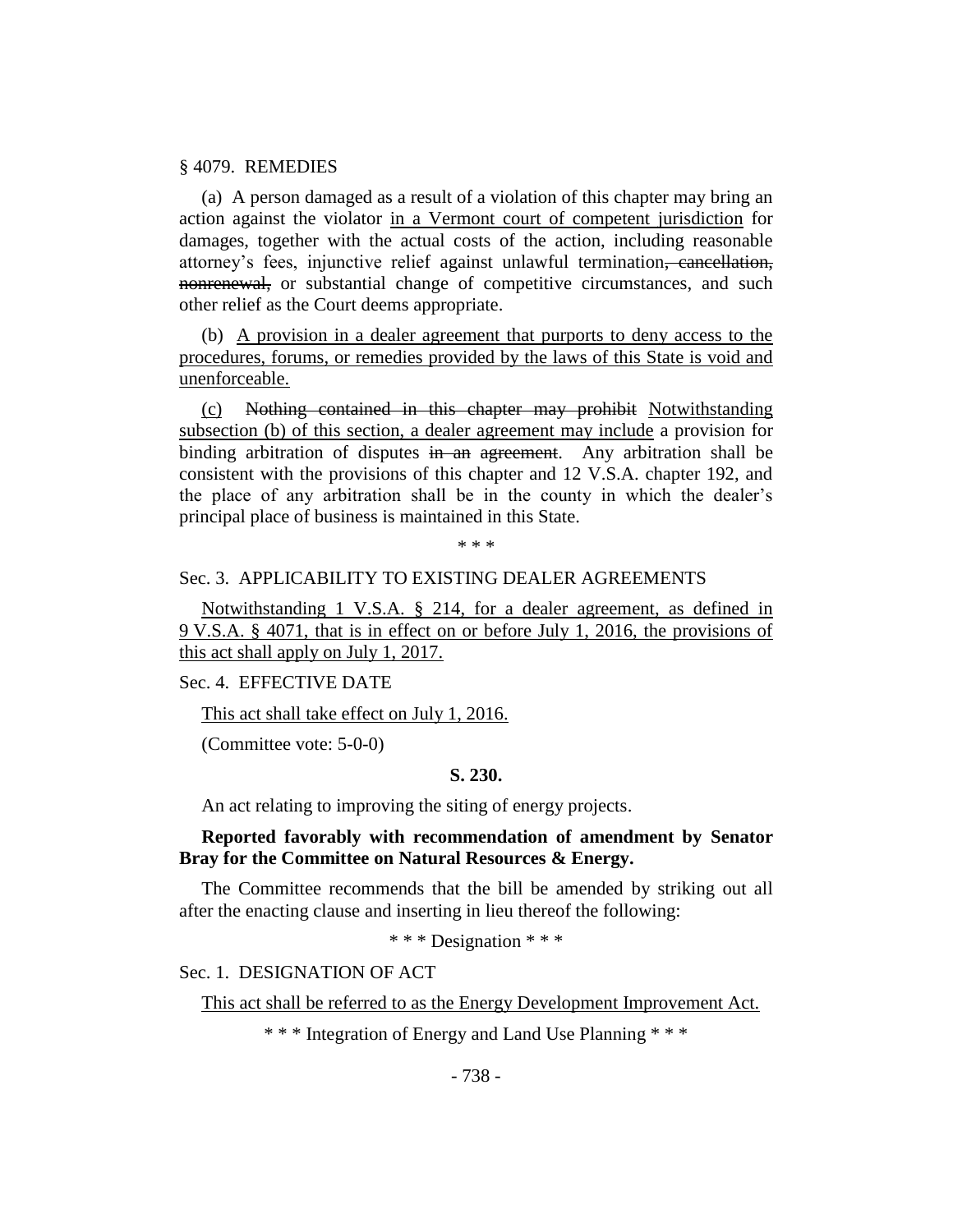Sec. 2. 24 V.S.A. § 4302 is amended to read:

## § 4302. PURPOSE; GOALS

\* \* \*

(c) In addition, this chapter shall be used to further the following specific goals:

(1) To plan development so as to maintain the historic settlement pattern of compact village and urban centers separated by rural countryside.

(A) Intensive residential development should be encouraged primarily in areas related to community centers, and strip development along highways should be discouraged.

(B) Economic growth should be encouraged in locally designated growth areas, employed to revitalize existing village and urban centers, or both, and should be encouraged in growth centers designated under chapter 76A of this title.

(C) Public investments, including the construction or expansion of infrastructure, should reinforce the general character and planned growth patterns of the area.

(D) Development should be undertaken in accordance with smart growth principles as defined in subdivision 2791(13) of this title.

(2) To provide a strong and diverse economy that provides satisfying and rewarding job opportunities and that maintains high environmental standards, and to expand economic opportunities in areas with high unemployment or low per capita incomes.

\* \* \*

(4) To provide for safe, convenient, economic, and energy efficient transportation systems that respect the integrity of the natural environment, including public transit options and paths for pedestrians and bicyclers.

(A) Highways, air, rail, and other means of transportation should be mutually supportive, balanced, and integrated.

(5) To identify, protect, and preserve important natural and historic features of the Vermont landscape, including:

(A) significant natural and fragile areas;

(B) outstanding water resources, including lakes, rivers, aquifers, shorelands, and wetlands;

(C) significant scenic roads, waterways, and views;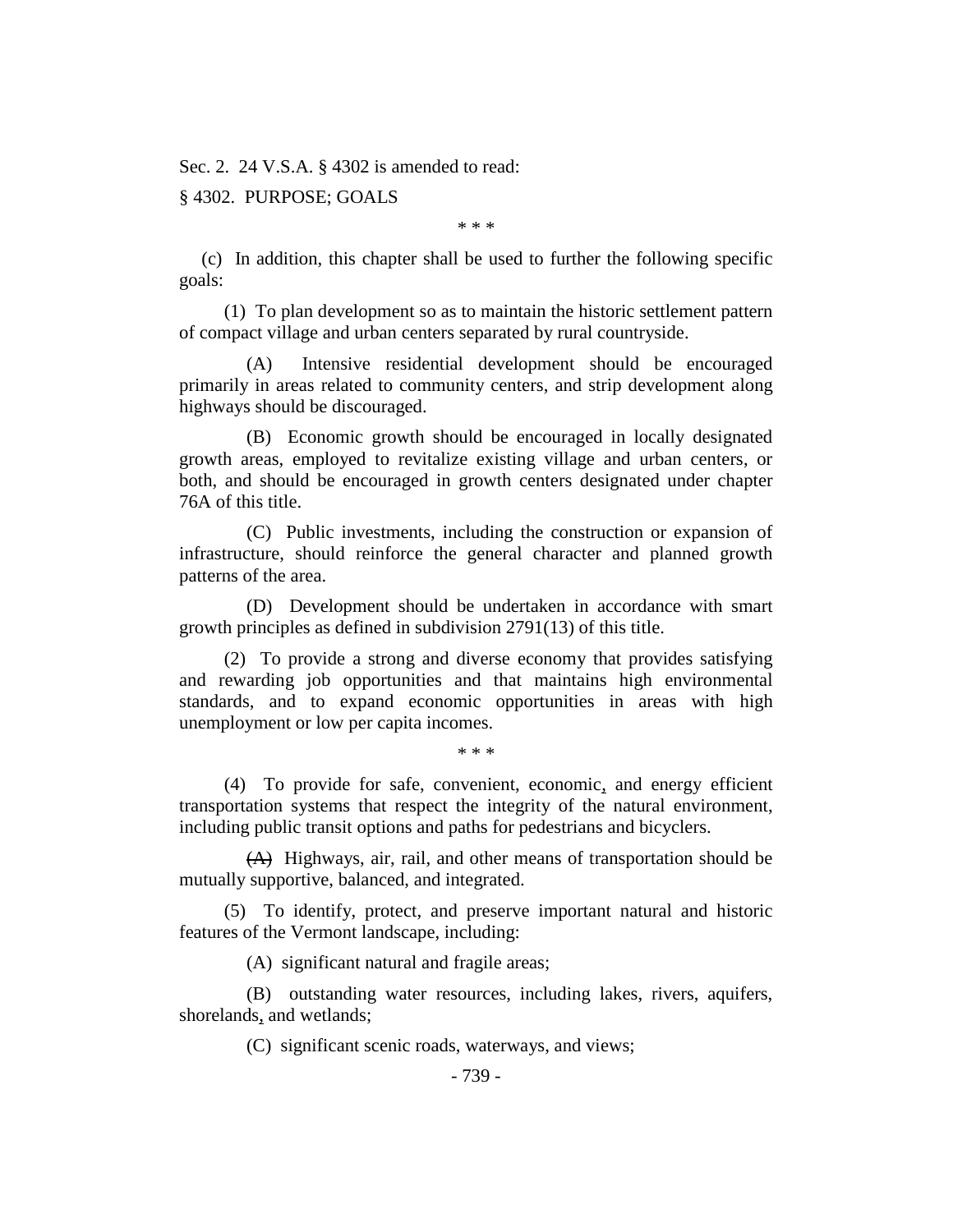(D) important historic structures, sites, or districts, archaeological sites, and archaeologically sensitive areas.

(6) To maintain and improve the quality of air, water, wildlife, and land resources.

(A) Vermont's air, water, wildlife, mineral, and land resources should be planned for use and development according to the principles set forth in 10 V.S.A. § 6086(a).

(B) Vermont's water quality should be maintained and improved according to the policies and actions developed in the basin plans established by the Secretary of Natural Resources under 10 V.S.A. § 1253.

(7) To encourage the efficient use of energy and the development of renewable energy resources, consistent with the following:

(A) Vermont's greenhouse gas reduction goals under 10 V.S.A. § 578(a);

(B) Vermont's 25 by 25 goal for renewable energy under 10 V.S.A. § 580;

(C) Vermont's building efficiency goals under 10 V.S.A. § 581;

(D) State energy policy under 30 V.S.A. § 202a and the specific recommendations identified in the State energy plans adopted pursuant to 30 V.S.A. §§ 202 and 202b pertaining to the efficient use of energy and the siting and development of renewable energy resources; and

(E) the distributed renewable generation and energy transformation categories of resources to meet the requirements of the Renewable Energy Standard under 30 V.S.A. §§ 8004 and 8005.

\* \* \*

(9) To encourage and strengthen agricultural and forest industries.

(A) Strategies to protect long-term viability of agricultural and forest lands should be encouraged and should include maintaining low overall density.

(B) The manufacture and marketing of value-added agricultural and forest products should be encouraged.

(C) The use of locally-grown food products should be encouraged.

(D) Sound forest and agricultural management practices should be encouraged.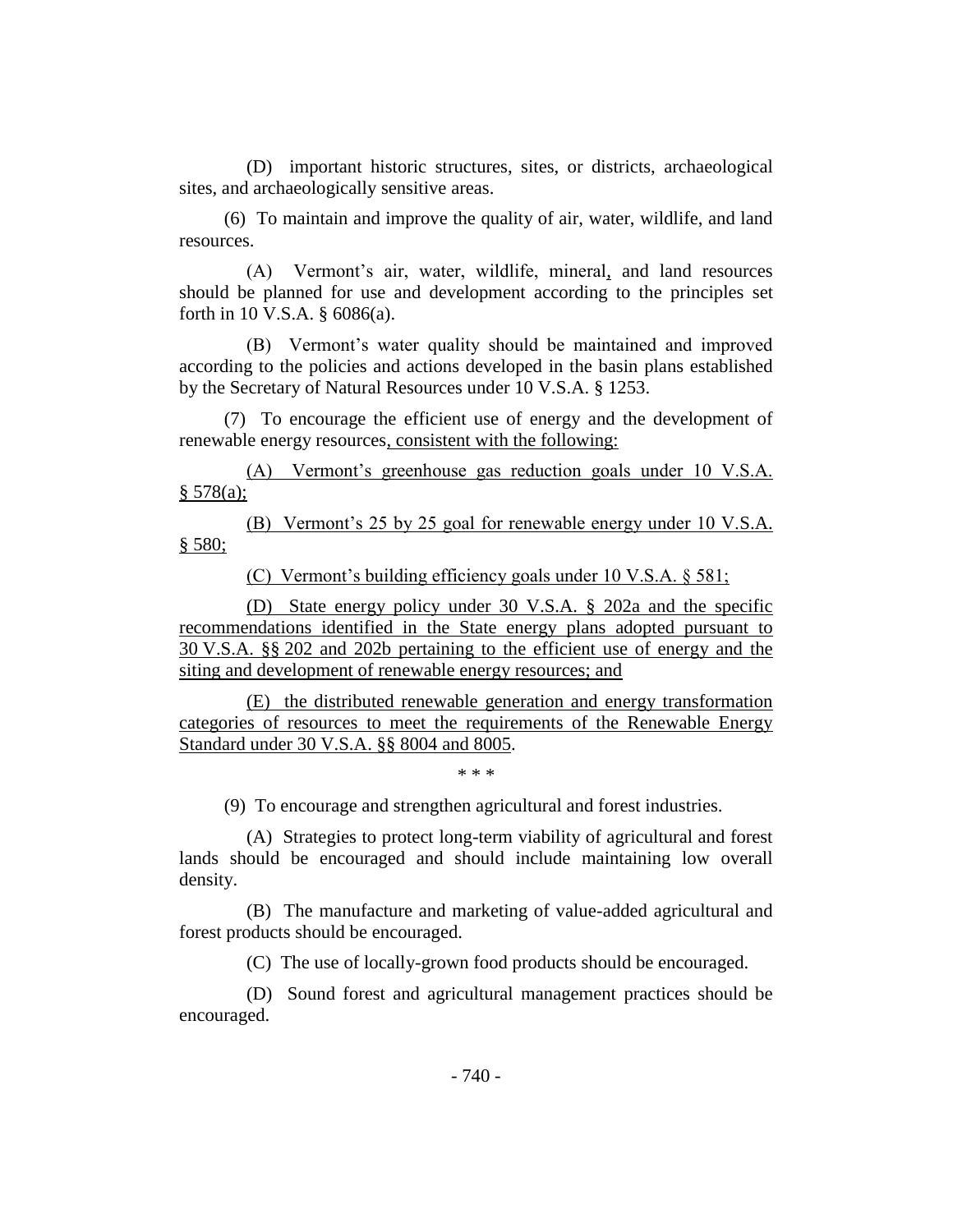(E) Public investment should be planned so as to minimize development pressure on agricultural and forest land.

\* \* \*

Sec. 3. 24 V.S.A. § 4345 is amended to read:

# § 4345. OPTIONAL POWERS AND DUTIES OF REGIONAL PLANNING **COMMISSIONS**

Any regional planning commission created under this chapter may:

\* \* \*

(6) Undertake studies and make recommendations on land development, urban renewal, transportation, economic, industrial, commercial, and social development, urban beautification and design improvements, historic and scenic preservation, the conservation of energy and the development of renewable energy resources, State capital investment plans, and wetland protection.

\* \* \*

Sec. 4. 24 V.S.A. § 4345a is amended to read:

§ 4345a. DUTIES OF REGIONAL PLANNING COMMISSIONS

A regional planning commission created under this chapter shall:

\* \* \*

(14) Appear before the Public Service Board to aid the Board in making determinations under 30 V.S.A. § 248 and shall have the right to appear and participate in proceedings under that statute.

\* \* \*

(19) Undertake studies and make recommendations on the conservation of energy and the development of renewable energy resources.

Sec. 5. CLARIFICATION OF EXISTING LAW

Sec. 4 of this act, amending 24 V.S.A. § 4345a(14) (participation in Section 248 proceedings), clarifies existing law.

Sec. 6. 24 V.S.A. § 4348a is amended to read:

§ 4348a. ELEMENTS OF A REGIONAL PLAN

(a) A regional plan shall be consistent with the goals established in section 4302 of this title and shall include the following: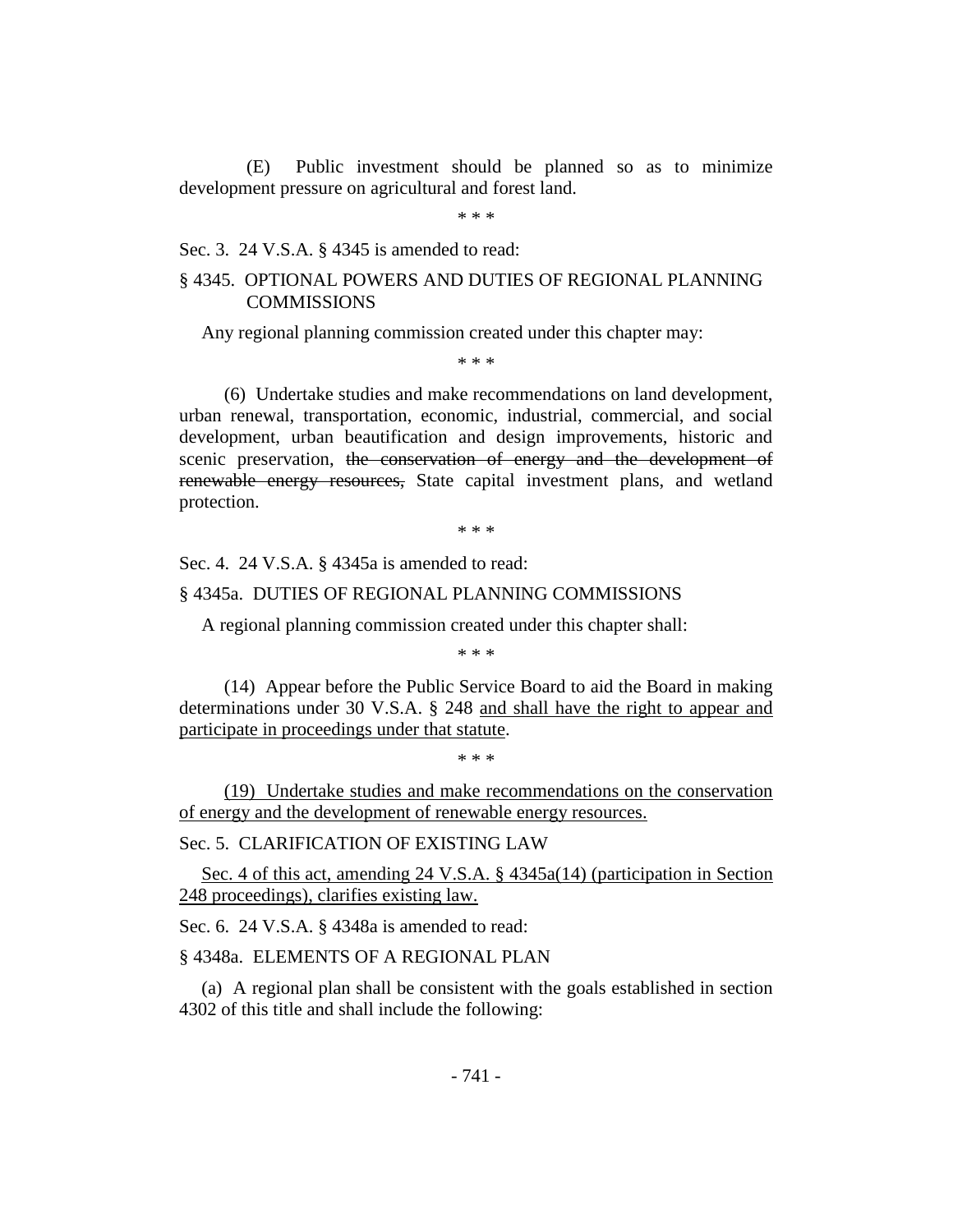(1) A statement of basic policies of the region to guide the future growth and development of land and of public services and facilities, and to protect the environment.

(2) A land use element, which shall consist of a map and statement of present and prospective land uses:

(A) indicating those areas proposed for forests, recreation, agriculture (using the agricultural lands identification process established in 6 V.S.A. § 8), residence, commerce, industry, public, and semi-public uses, open spaces, and areas identified by the State, regional planning commissions or municipalities, which require special consideration for aquifer protection, wetland protection, or for other conservation purposes;

(B) indicating those areas within the region that are likely candidates for designation under sections 2793 (downtown development districts), 2793a (village centers), 2793b (new town centers), and 2793c (growth centers) of this title;

(C) indicating locations proposed for developments with a potential for regional impact, as determined by the regional planning commission, including flood control projects, surface water supply projects, industrial parks, office parks, shopping centers and shopping malls, airports, tourist attractions, recreational facilities, private schools, public or private colleges, and residential developments or subdivisions;

(D) setting forth the present and prospective location, amount, intensity, and character of such land uses and the appropriate timing or sequence of land development activities in relation to the provision of necessary community facilities and services;

(E) indicating those areas that have the potential to sustain agriculture and recommendations for maintaining them which may include transfer of development rights, acquisition of development rights, or farmer assistance programs.

(3) An energy element, which may include an a comprehensive analysis of energy resources, needs, scarcities, costs, and problems within the region, across all energy sectors, including electric, thermal, and transportation; a statement of policy on the conservation and efficient use of energy and the development and siting of distributed and utility-scale renewable energy resources, and; a statement of policy on patterns and densities of land use and control devices likely to result in conservation of energy; and a statement of policy on and identification of potential areas for the development and siting of renewable energy resources and areas that are inappropriate for siting those resources or particular categories or sizes of those resources.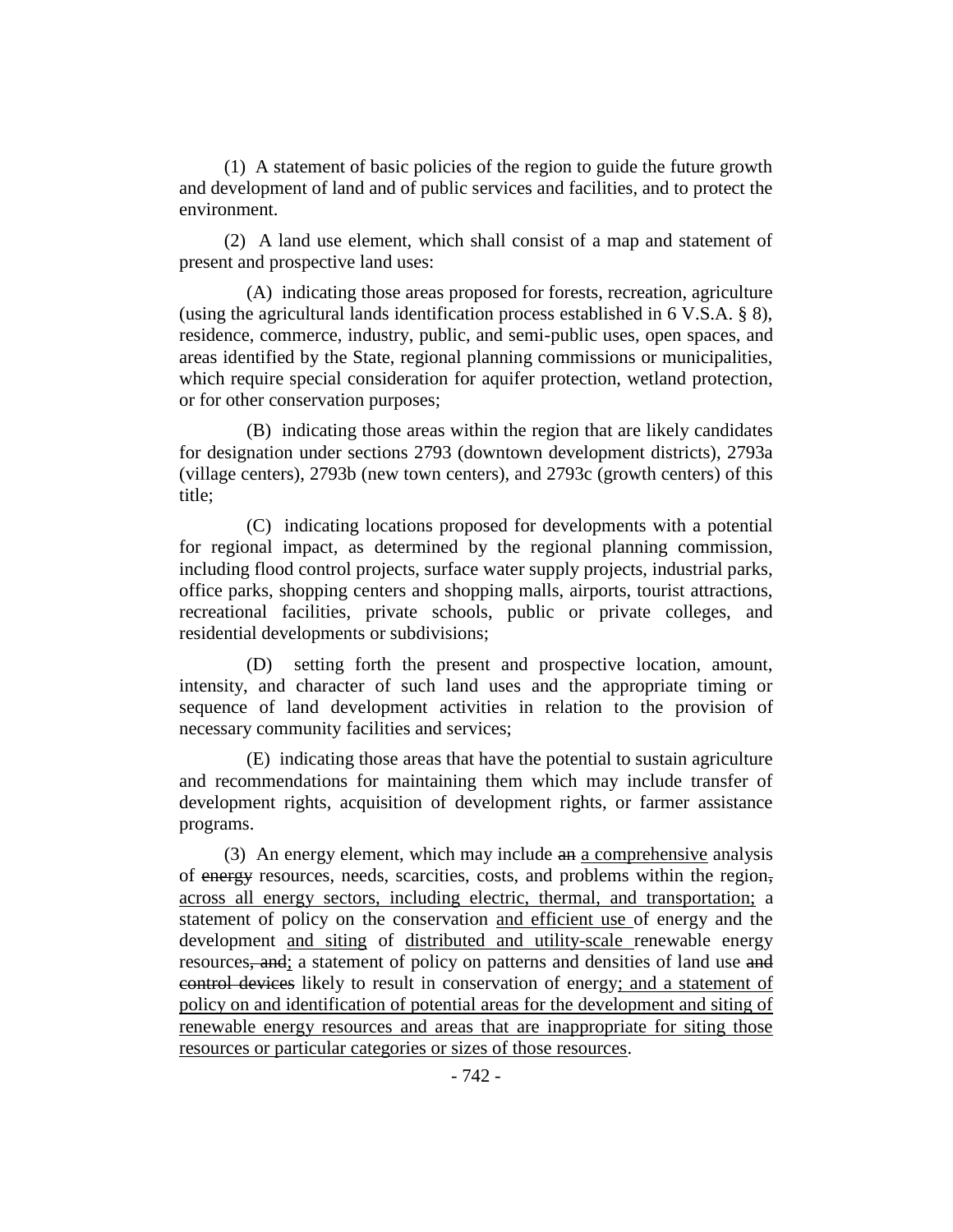(4) A transportation element, which may consist of a statement of present and prospective transportation and circulation facilities, and a map showing existing and proposed highways, including limited access highways, and streets by type and character of improvement, and where pertinent, anticipated points of congestion, parking facilities, transit routes, terminals, bicycle paths and trails, scenic roads, airports, railroads and port facilities, and other similar facilities or uses, and recommendations to meet future needs for such facilities, with indications of priorities of need, costs, and method of financing.

\* \* \*

## Sec. 7. 24 V.S.A. § 4352 is added to read:

# § 4352. CERTIFICATION OF ENERGY COMPLIANCE; REGIONAL AND MUNICIPAL PLANS

(a) Regional plan certification. A regional planning commission may submit its adopted regional plan to the Commissioner of Public Service appointed under 30 V.S.A. § 1 for a certification of energy compliance. The Commissioner shall issue such a certification on finding that the regional plan is consistent with the statutes, goals, and policies listed in subdivision  $4302(c)(7)$  of this title.

(b) Municipal plan certification. If the Commissioner of Public Service has certified a regional plan that is in effect, a municipal legislative body within the region may submit its adopted municipal plan to the regional planning commission for a certification of energy compliance. Such a submission may be made separately from or at the same time as a request for review and approval of the municipal plan under section 4350 of this title. The regional planning commission shall issue such a certification on finding that the regional plan is consistent with the statutes, goals, and policies listed in subdivision  $4302(c)(7)$  of this title and the portions of the regional plan that implement those statutes, goals, and policies.

(c) Standards. In determining whether to issue a certification of energy compliance under this section, the Commissioner or regional planning commission shall employ the standards for issuing such a certification developed pursuant to 30 V.S.A.  $\S$ § 202(b)(6) and 202b(a)(3).

(d) Process. Review of whether to issue a certification under this section shall include a public hearing noticed at least 15 days in advance by direct mail to the requesting regional planning commission or municipal legislative body, posting on the website of the entity from which the certification is requested, and publication in a newspaper of general publication in the region or municipality affected. The Commissioner or regional planning commission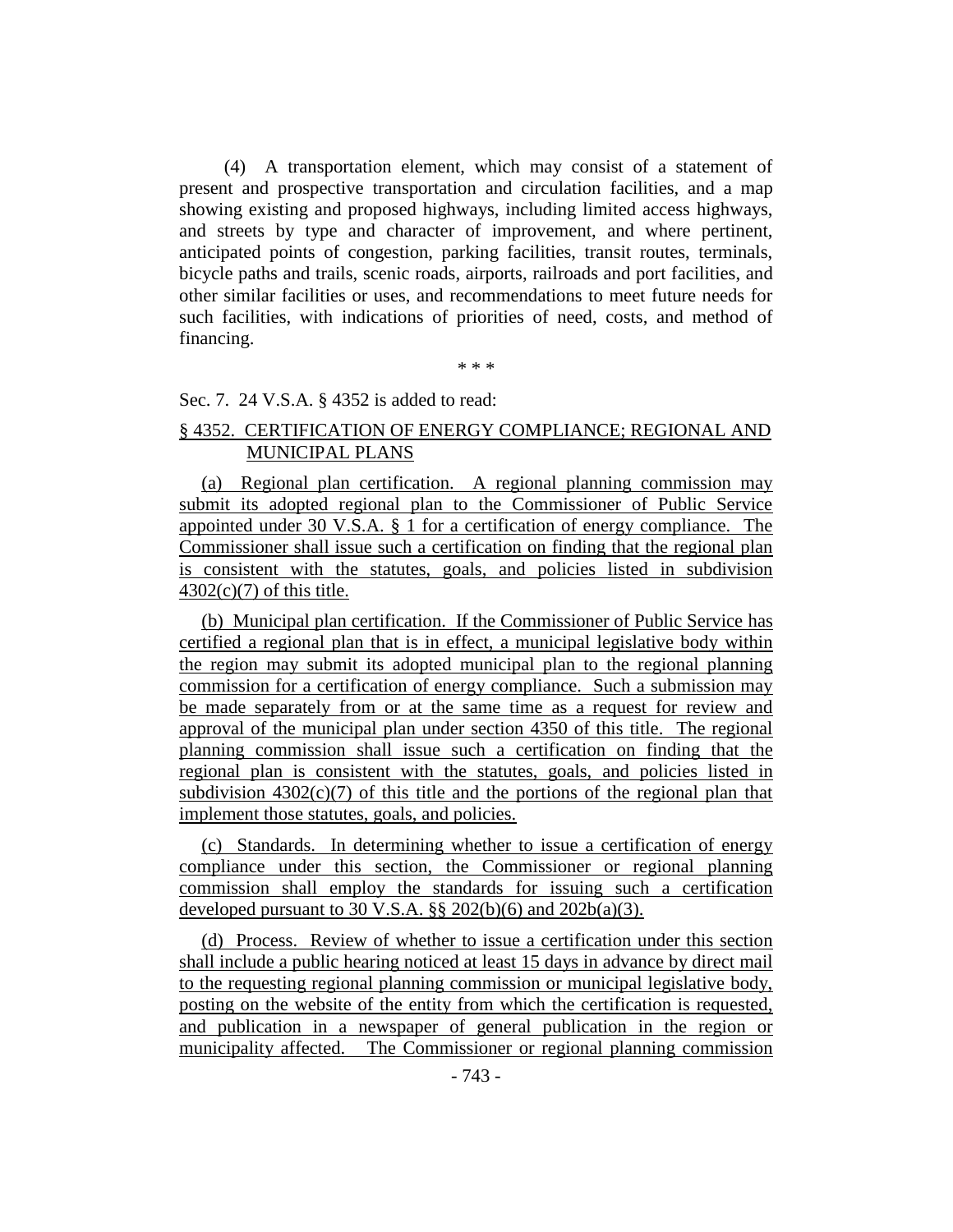shall grant or deny certification within two months of the receipt of a request for certification. If certification is denied, the Commissioner or regional planning commission shall state the reasons for denial in writing and, if appropriate, suggest acceptable modifications. Submissions for certification that follow a denial shall receive a grant or denial of certification within 45 days.

Sec. 8. 24 V.S.A. § 4382 is amended to read:

### § 4382. THE PLAN FOR A MUNICIPALITY

(a) A plan for a municipality may shall be consistent with the goals established in section 4302 of this title and compatible with approved plans of other municipalities in the region and with the regional plan and shall include the following:

(1) A statement of objectives, policies, and programs of the municipality to guide the future growth and development of land, public services, and facilities, and to protect the environment.

(2) A land use plan:

(A) consisting of a map and statement of present and prospective land uses, indicating those areas proposed for forests, recreation, agriculture (using the agricultural lands identification process established in 6 V.S.A. § 8), residence, commerce, industry, public, and semi-public uses and open spaces reserved for flood plain, wetland protection, or other conservation purposes;

(B) setting forth the present and prospective location, amount, intensity, and character of such land uses and the appropriate timing or sequence of land development activities in relation to the provision of necessary community facilities and service; and

(C) identifying those areas, if any, proposed for designation under chapter 76A of this title, together with, for each area proposed for designation, an explanation of how the designation would further the plan's goals and the goals of section 4302 of this title, and how the area meets the requirements for the type of designation to be sought.

(3) A transportation plan, consisting of a map and statement of present and prospective transportation and circulation facilities showing existing and proposed highways and streets by type and character of improvement, and where pertinent, parking facilities, transit routes, terminals, bicycle paths and trails, scenic roads, airports, railroads, and port facilities, and other similar facilities or uses, with indications of priority of need.

(4) A utility and facility plan, consisting of a map and statement of present and prospective community facilities and public utilities showing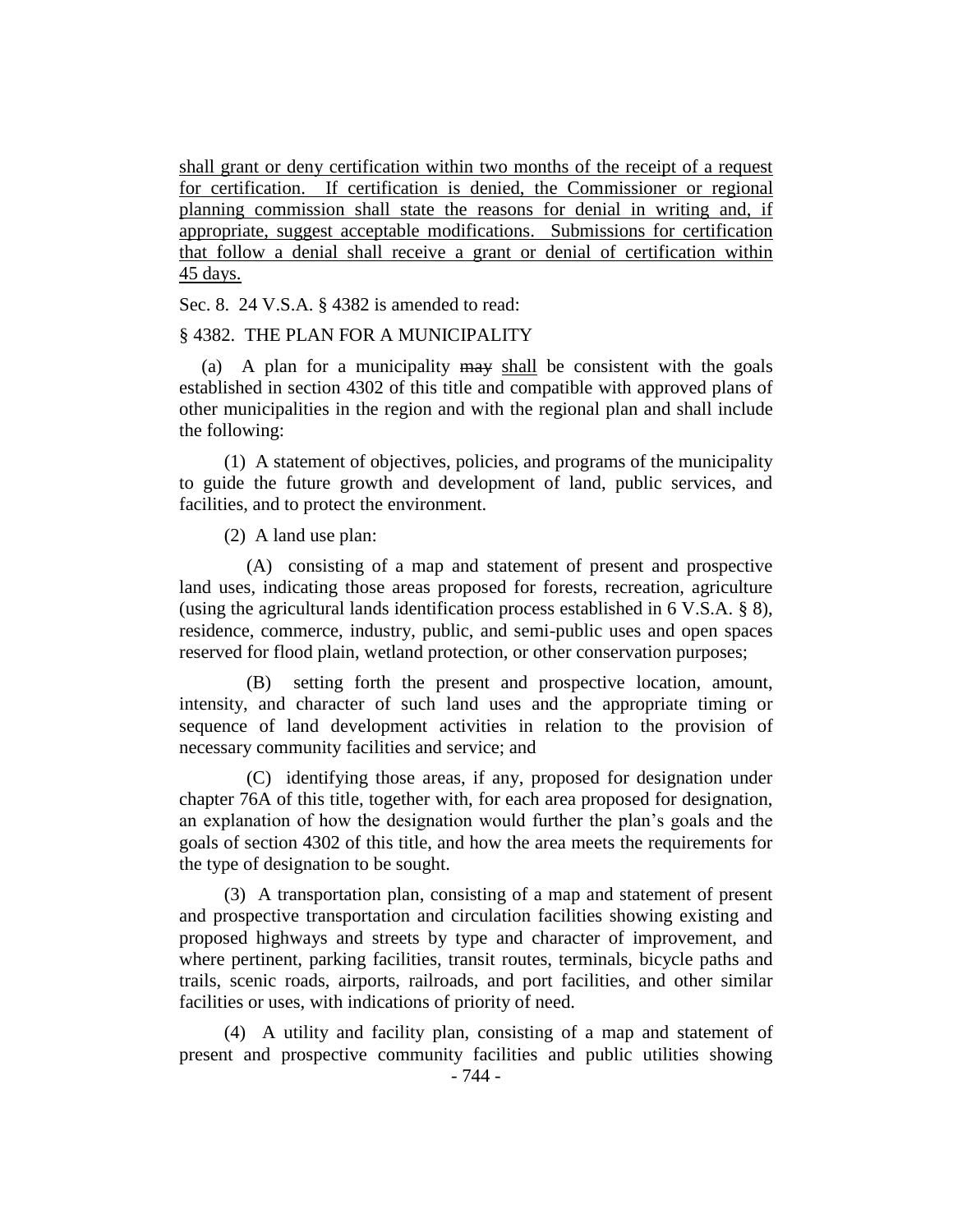existing and proposed educational, recreational and other public sites, buildings and facilities, including hospitals, libraries, power generating plants and transmission lines, water supply, sewage disposal, refuse disposal, storm drainage, and other similar facilities and activities, and recommendations to meet future needs for community facilities and services, with indications of priority of need, costs and method of financing.

(5) A statement of policies on the preservation of rare and irreplaceable natural areas, and scenic and historic features and resources.

\* \* \*

(9) An energy plan, including an a comprehensive analysis of energy resources, needs, scarcities, costs, and problems within the municipality, across all energy sectors, including electric, thermal, and transportation; a statement of policy on the conservation and efficient use of energy, including programs, such as thermal integrity standards for buildings, to implement that policy,; a statement of policy on the development and siting of distributed and utility-scale renewable energy resources, a statement of policy on patterns and densities of land use likely to result in conservation of energy and a statement of policy on and identification of potential areas for the development and siting of renewable energy resources and areas that are inappropriate for siting those resources or particular categories or sizes of those resources.

\* \* \*

Sec. 9. 30 V.S.A. § 202 is amended to read:

## § 202. ELECTRICAL ENERGY PLANNING

(a) The Department of Public Service, through the Director for Regulated Utility Planning, shall constitute the responsible utility planning agency of the State for the purpose of obtaining for all consumers in the State proper utility service at minimum cost under efficient and economical management consistent with other public policy of the State. The Director shall be responsible for the provision of plans for meeting emerging trends related to electrical energy demand, supply, safety, and conservation.

(b) The Department, through the Director, shall prepare an electrical energy plan for the State. The Plan shall be for a 20-year period and shall serve as a basis for State electrical energy policy. The Electric Energy Plan shall be based on the principles of "least cost integrated planning" set out in and developed under section 218c of this title. The Plan shall include at a minimum:

(1) an overview, looking 20 years ahead, of statewide growth and development as they relate to future requirements for electrical energy,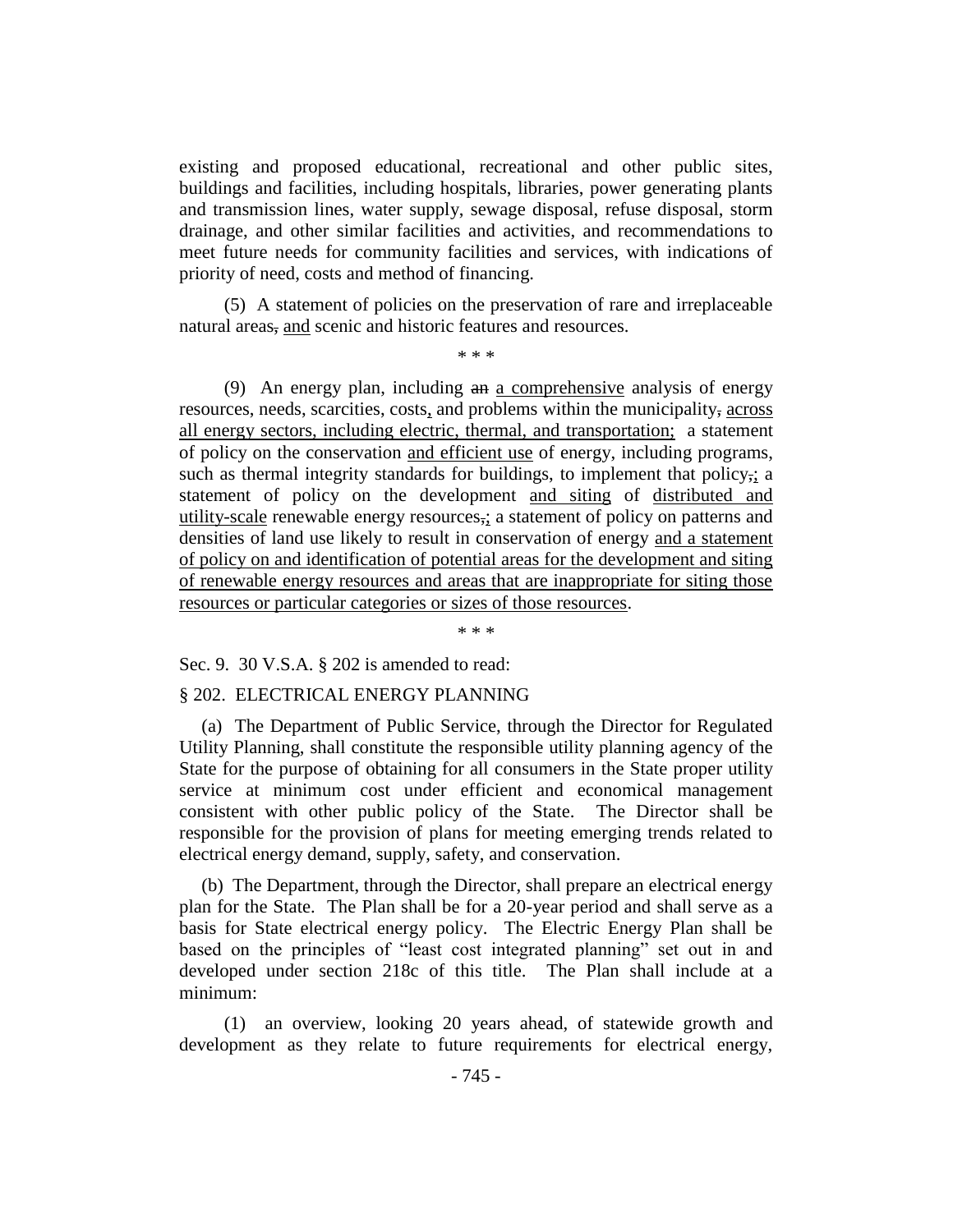including patterns of urban expansion, statewide and service area economic growth, shifts in transportation modes, modifications in housing types, and design, conservation, and other trends and factors which, as determined by the Director, will significantly affect State electrical energy policy and programs;

(2) an assessment of all energy resources available to the State for electrical generation or to supply electrical power, including, among others, fossil fuels, nuclear, hydro-electric, biomass, wind, fuel cells, and solar energy and strategies for minimizing the economic and environmental costs of energy supply, including the production of pollutants, by means of efficiency and emission improvements, fuel shifting, and other appropriate means;

(3) estimates of the projected level of electrical energy demand;

(4) a detailed exposition, including capital requirements and the estimated cost to consumers, of how such demand shall be met based on the assumptions made in subdivision (1) of this subsection and the policies set out in subsection (c) of this section; and

(5) specific strategies for reducing electric rates to the greatest extent possible in Vermont over the most immediate six-year period, for the next succeeding six-year period, and long-term sustainable strategies for achieving and maintaining the lowest possible electric rates over the full 20-year planning horizon consistent with the goal of maintaining a financially stable electric utility industry in Vermont; and

(6) the following for use as guidance to municipal and regional planning commissions in preparing municipal and regional plans under 24 V.S.A. chapter 117 that are consistent with the statutes listed in 24 V.S.A.  $§$  4302(c)(7) and with the Plan and in obtaining a certification of energy compliance under that chapter:

(A) specific recommendations on the conservation and efficient use of electric energy and the development and siting of renewable electric generation, developed in accordance with 24 V.S.A. § 4302(c)(7); and

(B) based on 24 V.S.A. § 4302(c)(7) and the recommendations developed under subdivision (A) of this subdivision (6), a list of standards for use in determining whether municipal and regional plans should receive a certificate of energy compliance under 24 V.S.A. § 4352.

(c) In developing the Plan, the Department shall take into account the protection of public health and safety; preservation of environmental quality; the goals of 24 V.S.A. § 4302; the potential for reduction of rates paid by all retail electricity customers; the potential for reduction of electrical demand through conservation, including alternative utility rate structures; use of load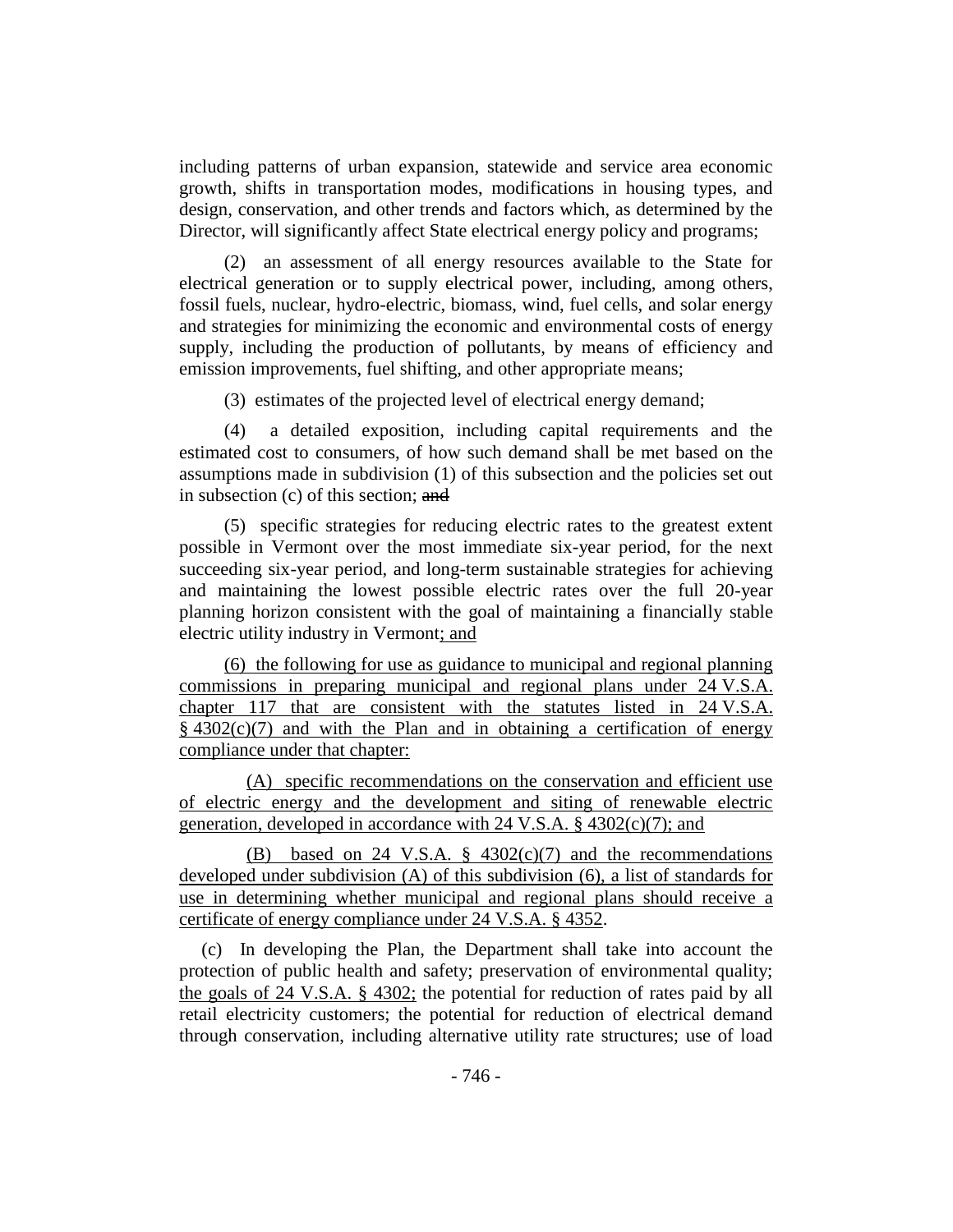management technologies; efficiency of electrical usage; utilization of waste heat from generation; and utility assistance to consumers in energy conservation.

- (d) In establishing plans, the Director shall:
	- (1) Consult with:
		- (A) the public;
		- (B) Vermont municipal utilities and planning commissions;
		- (C) Vermont cooperative utilities;
		- (D) Vermont investor-owned utilities;
		- (E) Vermont electric transmission companies;

(F) environmental and residential consumer advocacy groups active in electricity issues;

- (G) industrial customer representatives;
- (H) commercial customer representatives;
- (I) the Public Service Board;

(J) an entity designated to meet the public's need for energy efficiency services under subdivision  $218c(a)(2)$  of this title;

(K) other interested State agencies; and

(L) other energy providers; and

(M) the regional planning commissions.

\* \* \*

(h) The Plans adopted under this section shall become the electrical energy portion of the State Energy Plan.

\* \* \*

Sec. 10. 30 V.S.A. § 202b is amended to read:

## § 202b. STATE COMPREHENSIVE ENERGY PLAN

(a) The Department of Public Service, in conjunction with other State agencies designated by the Governor, shall prepare a State Comprehensive Energy Plan covering at least a 20-year period. The Plan shall seek to implement the State energy policy set forth in section 202a of this title and shall be consistent with the goals of 24 V.S.A. § 4302. The Plan shall include: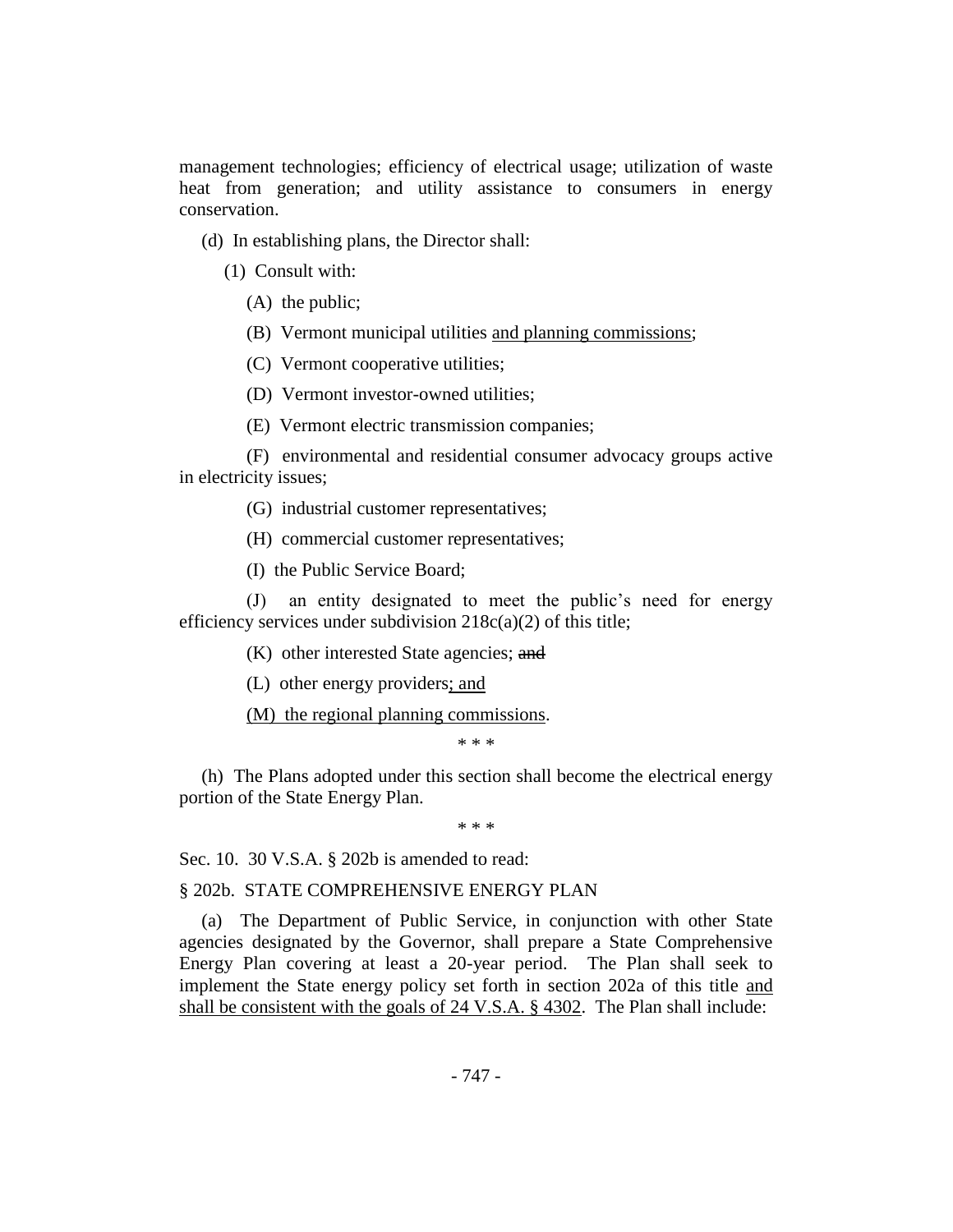(1) a comprehensive analysis and projections regarding the use, cost, supply, and environmental effects of all forms of energy resources used within Vermont; and

(2) recommendations for State implementation actions, regulation, legislation, and other public and private action to carry out the comprehensive energy plan; and

(3) the following for use as guidance to municipal and regional planning commissions in preparing municipal and regional plans under 24 V.S.A. chapter 117 that are consistent with the statutes listed in 24 V.S.A.  $§$  4302(c)(7) and with the Plan and in obtaining a certification of energy compliance under that chapter:

(A) specific recommendations on the conservation and efficient use of energy and the development and siting of energy facilities, developed in accordance with 24 V.S.A.  $\S$  4302(c)(7); and

(B) based on 24 V.S.A. § 4302(c)(7) and the policies developed under subdivision (A) of this subdivision (3), a list of standards for use in determining whether municipal and regional plans should receive a certificate of energy compliance under 24 V.S.A. § 4352.

(b) In developing or updating the Plan's recommendations, the Department of Public Service shall seek public comment by holding public hearings in at least five different geographic regions of the State on at least three different dates, and by providing notice through publication once a week and at least seven days apart for two or more successive weeks in a newspaper or newspapers of general circulation in the regions where the hearings will be held, and by delivering notices to all licensed commercial radio and television stations with transmitting facilities within the State, plus Vermont Public Radio and Vermont Educational Television.

(c) The Department shall adopt a State Energy Plan on or before January 1, 2016 and shall readopt the Plan by every sixth January 1 thereafter. On adoption or readoption, the Plan shall be submitted to the General Assembly. The provisions of 2 V.S.A. § 20(d)(expiration of required reports) shall not apply to such submission.

(1) Upon adoption of the Plan, analytical portions of the Plan may be updated and published biennially.

(2) Every fourth year after the adoption or readoption of a Plan under this section, the Department shall publish the manner in which the Department will engage the public in the process of readopting the Plan under this section.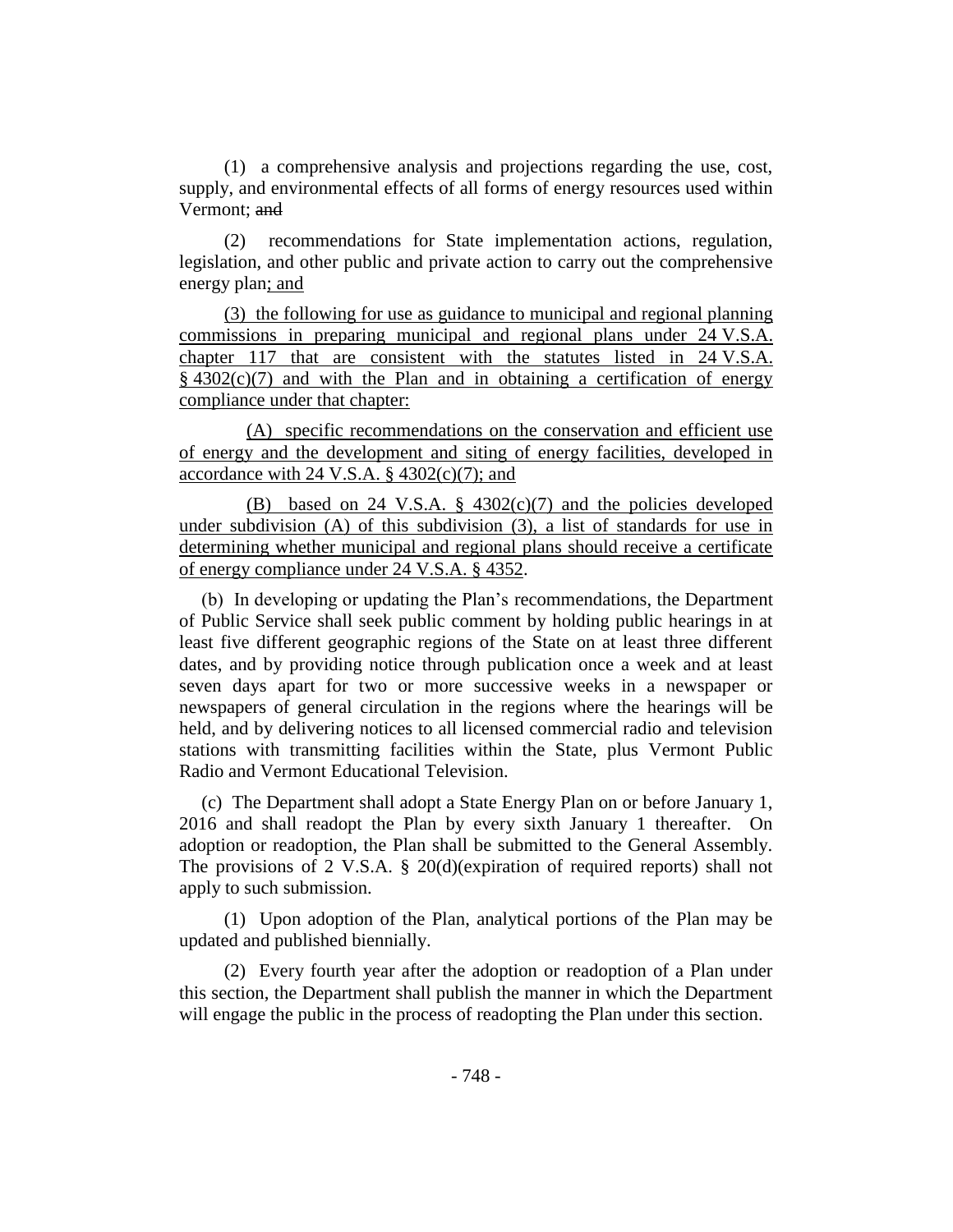(3) The publication requirements of subdivisions (1) and (2) of this subsection may be met by inclusion of the subject matter in the Department's biennial report.

(4) The Plan's implementation recommendations shall be updated by the Department no less frequently than every six years. These recommendations shall be updated prior to the expiration of six years if the General Assembly passes a joint resolution making a request to that effect. If the Department proposes or the General Assembly requests the revision of implementation recommendations, the Department shall hold public hearings on the proposed revisions.

(d) Distribution of the Plan to members of the General Assembly shall be in accordance with the provisions of 2 V.S.A. § 20(a)-(c).

# Sec. 11. INITIAL IMPLEMENTATION; CERTIFICATION STANDARDS

(a) On or before October 1, 2016, the Department of Public Service shall publish specific recommendations and standards in accordance with 30 V.S.A.  $\S$ § 202(b)(6) and 202b(a)(3) as enacted by Secs. 8 and 10 of this act. Prior to issuing these recommendations and standards, the Department shall post on its website a draft set of initial recommendations and standards and provide notice and an opportunity to comment and request a public hearing to all persons listed in 30 V.S.A. § 202(d)(1). The Commissioner may elect to hold one or more public hearings on the Commissioner's own initiative.

(b) On publication under subsection (a) of this section, the specific recommendations and standards shall be considered an appendix to the currently adopted plans under 30 V.S.A. §§ 202 and 202b. After this publication, the Department may revise these policies and procedures in accordance with the procedures for adopting and revising plans under those statutes.

Sec. 12. 30 V.S.A. § 248(b) is amended to read:

(b) Before the Public Service Board issues a certificate of public good as required under subsection (a) of this section, it shall find that the purchase, investment, or construction:

(1) With respect to an in-state facility, will not unduly interfere with the orderly development of the region with due consideration having been given to the recommendations of the municipal and regional planning commissions, the recommendations of the municipal legislative bodies, and the land conservation measures contained in the plan of any affected municipality. However: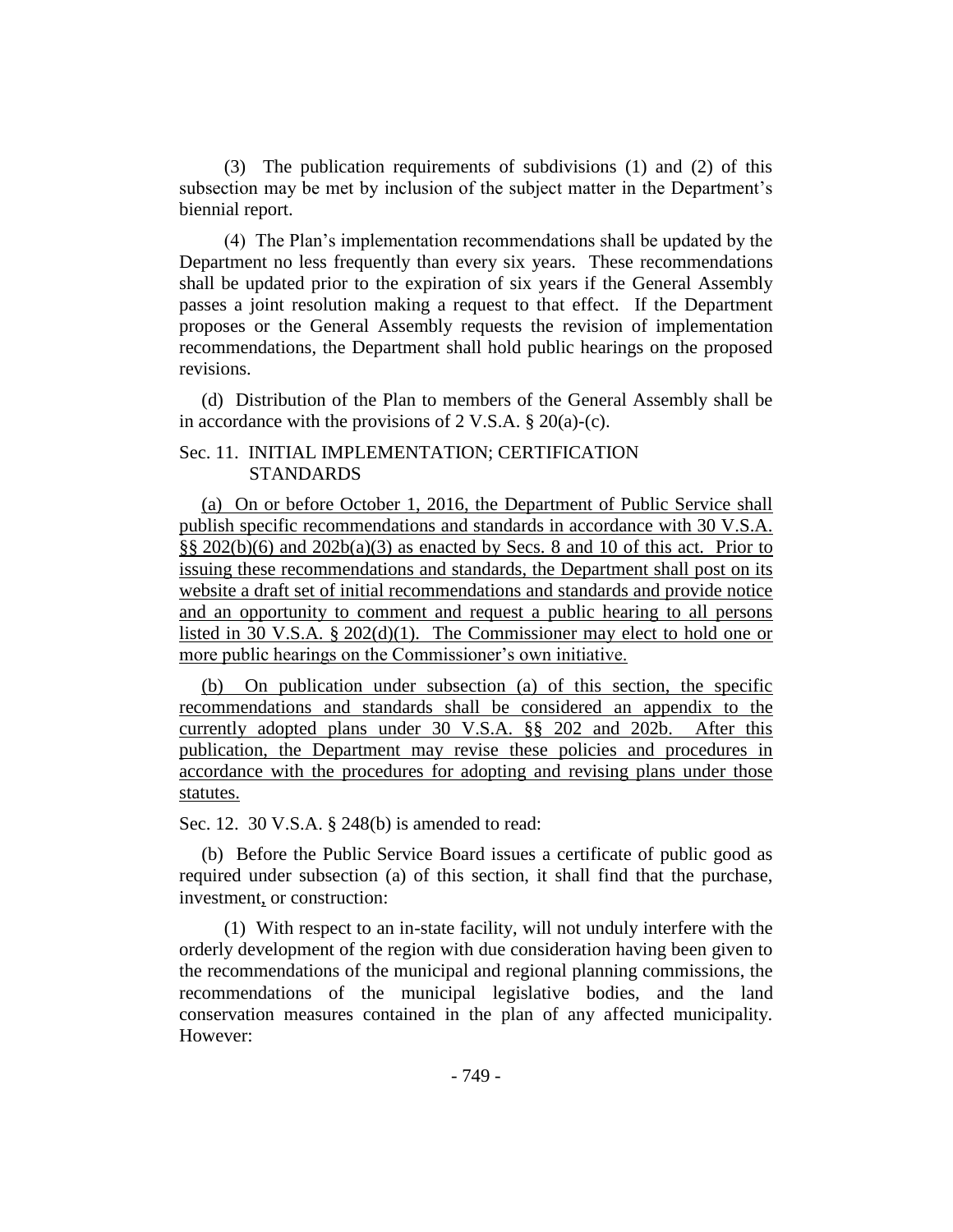(A) with With respect to a natural gas transmission line subject to Board review, the line shall be in conformance with any applicable provisions concerning such lines contained in the duly adopted regional plan; and, in addition, upon application of any party, the Board shall condition any certificate of public good for a natural gas transmission line issued under this section so as to prohibit service connections that would not be in conformance with the adopted municipal plan in any municipality in which the line is located; and.

(B) with With respect to a ground-mounted solar electric generation facility, the facility shall comply with the screening requirements of a municipal bylaw adopted under 24 V.S.A. § 4414(15) or a municipal ordinance adopted under 24 V.S.A. § 2291(28), and the recommendation of a municipality applying such a bylaw or ordinance, unless the Board finds that requiring such compliance would prohibit or have the effect of prohibiting the installation of such a facility or have the effect of interfering with the facility's intended functional use.

(C) With respect to an in-state electric generation facility, the Board shall give substantial deference to the land conservation measures and specific policies contained in a duly adopted regional and municipal plan that has received a certificate of energy compliance under 24 V.S.A. § 4352. In this subdivision (C), "substantial deference" means that a land conservation measure or specific policy shall be applied in accordance with its terms unless there is a clear and convincing demonstration that other factors affecting the general good of the State outweigh the application of the measure or policy.

\* \* \*

\* \* \* Regulatory and Financial Incentives; Preferred Locations \* \* \*

Sec. 13. 30 V.S.A. § 8002(30) is added to read:

(30) "Preferred location" means a site within the State on which a renewable energy plant will be located that is one of the following:

(A) A new or existing structure, including a commercial or residential building, a parking lot, or parking lot canopy, whose primary use is not the generation of electricity or providing support for the placement of equipment that generates electricity.

(B) A tract previously developed for a use other than siting a plant on which a structure or impervious surface was lawfully in existence and use prior to January 1 of the year in which an application for a certificate of public good under section 248 of this title for the plant is filed or in which the plant seeks an award of a contract under the standard offer program under section 8005a of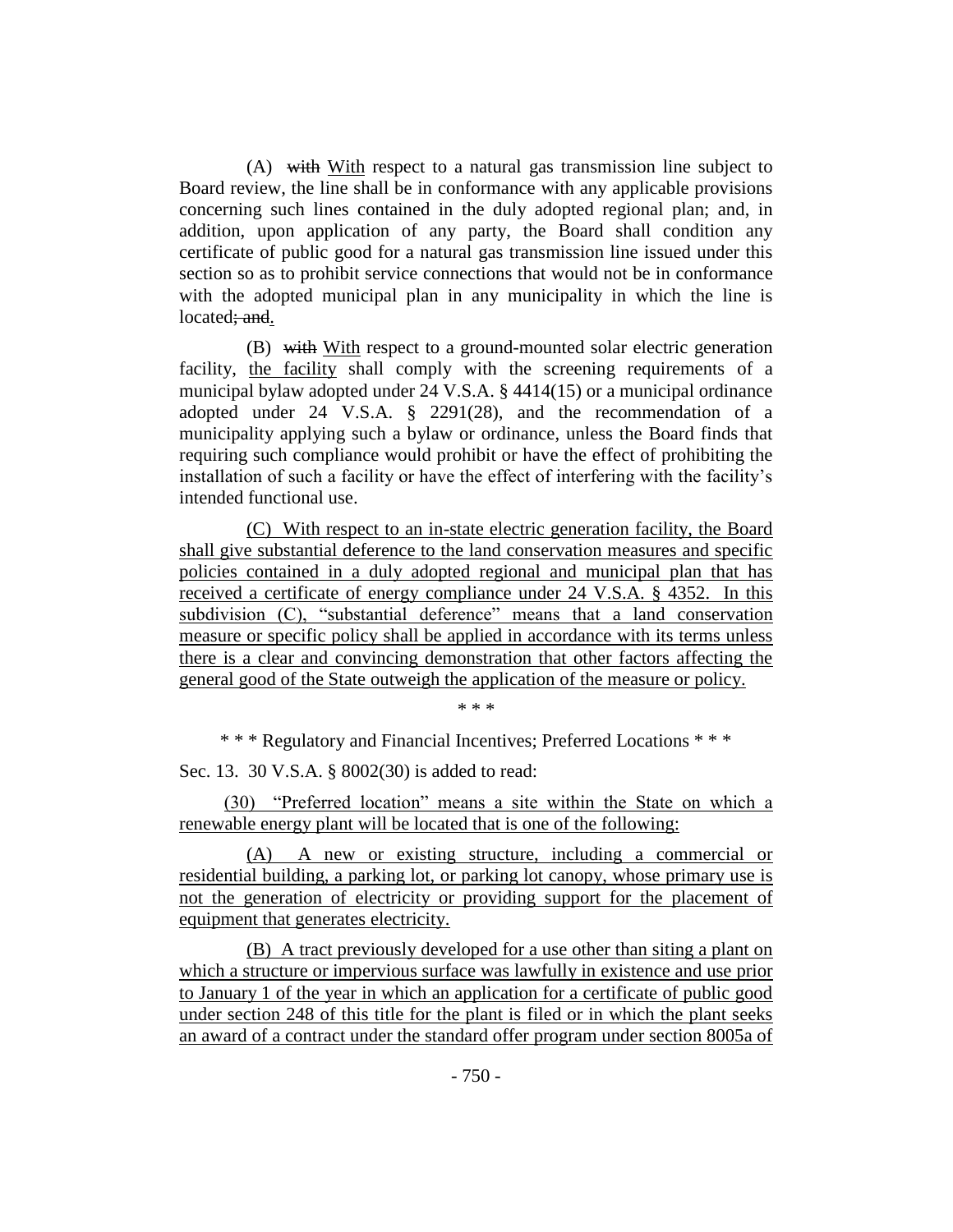this title, whichever is earlier. To qualify under this subdivision (B), the limits of disturbance of a proposed renewable energy plant must include either the existing structure or impervious surface and shall not include any headwaters, streams, shorelines, floodways, rare and irreplaceable natural areas, necessary wildlife habitat, wetlands, endangered species, productive forestlands, and primary agricultural soils, all of which are as defined in 10 V.S.A. chapter 151.

(C) Land certified by the Secretary of Natural Resources to be a brownfield site as defined under 10 V.S.A. § 6642.

(D) A sanitary landfill as defined in 10 V.S.A. § 6602, provided that the Secretary of Natural Resources certifies that the land constitutes such a landfill and is suitable for the development of the plant.

(E) The disturbed portion of a gravel pit, quarry, or similar site for the extraction of a mineral resource, provided that all activities pertaining to site reclamation required by applicable law or permit condition are satisfied prior to the installation of the plant.

(F) A specific location designated in a duly adopted municipal plan under 24 V.S.A. chapter 117 for the siting of a renewable energy plant or specific type or size of renewable energy plant, provided that the plant meets any siting criteria recommended in the plan for the location. On or after January 1, 2019, to qualify under this subdivision (F), the plan must be certified under 24 V.S.A. § 4352.

(G) If the plant constitutes a net metering system, then in addition to subdivisions (A) through (F) of this subdivision (30), a site designated by Board rule as a preferred location.

Sec. 14. 30 V.S.A. § 8004(g) is added to read:

(g) Preferred locations. With respect to a renewable energy plant to be located in the State whose energy or environmental attributes may be used to satisfy the requirements of the RES, the Board shall exercise its authority under this section and sections 8005 and 8006 of this title to promote siting such a plant in a preferred location.

Sec. 15. 30 V.S.A. § 8005a is amended to read:

## § 8005a. STANDARD OFFER PROGRAM

(a) Establishment. A standard offer program is established. To achieve the goals of section 8001 of this title, the Board shall issue standard offers for renewable energy plants that meet the eligibility requirements of this section. The Board shall implement these standard offers by rule, order, or contract and shall appoint a Standard Offer Facilitator to assist in this implementation. For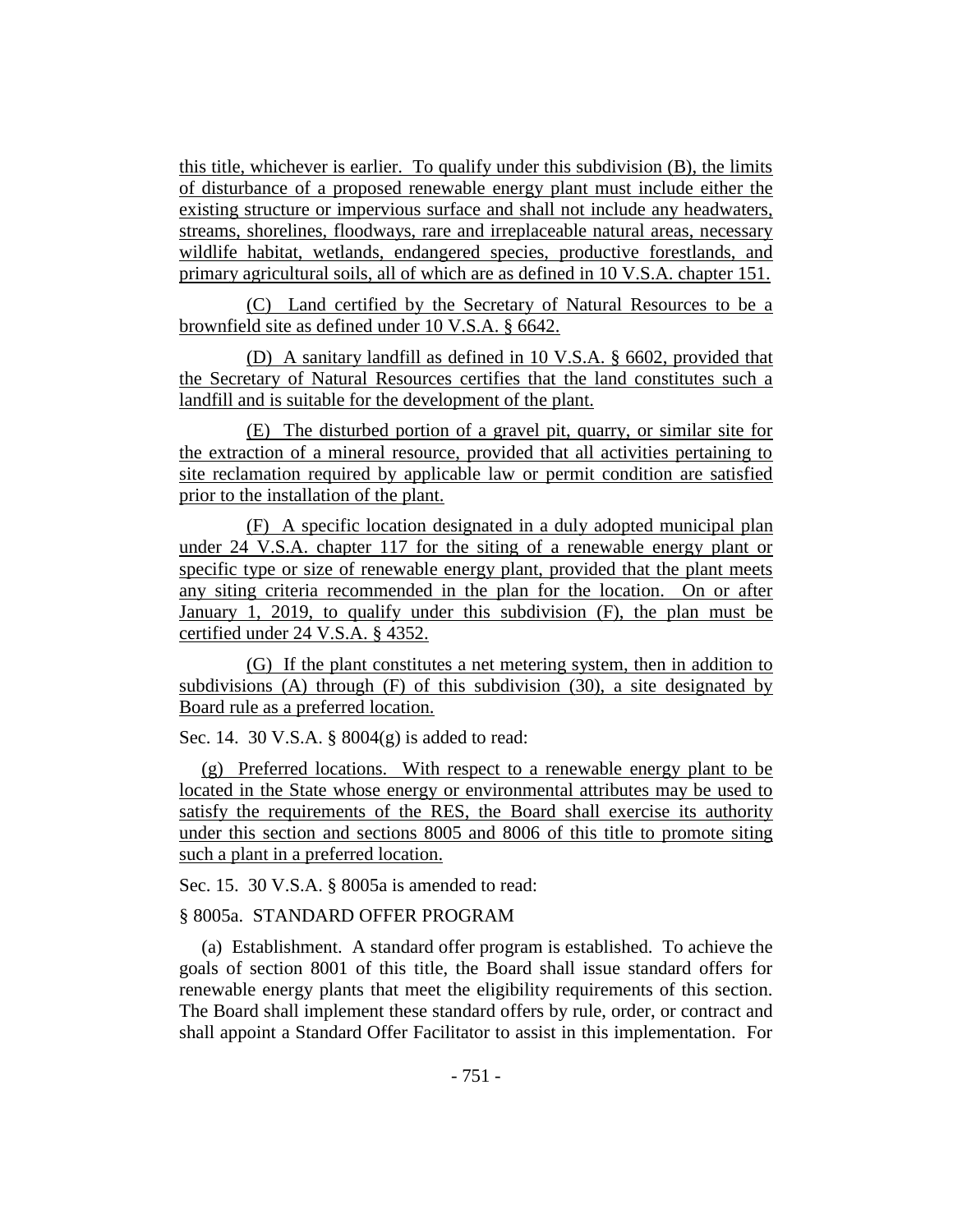the purpose of this section, the Board and the Standard Offer Facilitator constitute instrumentalities of the State.

(b) Eligibility. To be eligible for a standard offer under this section, a plant must constitute a qualifying small power production facility under 16 U.S.C. § 796(17)(C) and 18 C.F.R. part 292, must not be a net metering system under section 219a of this title, and must be a new standard offer plant. In this section, "new standard offer plant" means a renewable energy plant that is located in Vermont, that has a plant capacity of 2.2 MW or less, and that is commissioned on or after September 30, 2009.

(c) Cumulative capacity. In accordance with this subsection, the Board shall issue standard offers to new standard offer plants until a cumulative plant capacity amount of 127.5 MW is reached.

(1) Pace. Annually commencing April 1, 2013, the Board shall increase the cumulative plant capacity of the standard offer program (the annual increase) until the 127.5-MW cumulative plant capacity of this subsection is reached.

(A) Annual amounts. The amount of the annual increase shall be five MW for the three years commencing April 1, 2013, 7.5 MW for the three years commencing April 1, 2016, and 10 MW commencing April 1, 2019.

(B) Blocks. Each year, a portion of the annual increase shall be reserved for new standard offer plants proposed by Vermont retail electricity providers (the provider block), and the remainder shall be reserved for new standard offer plants proposed by persons who are not providers (the independent developer block).

(i) The portion of the annual increase reserved for the provider block shall be 10 percent for the three years commencing April 1, 2013, 15 percent for the three years commencing April 1, 2016, and 20 percent commencing April 1, 2019.

(ii) If the provider block for a given year is not fully subscribed, any unsubscribed capacity within that block shall be added to the annual increase for each following year until that capacity is subscribed and shall be made available to new standard offer plants proposed by persons who are not providers.

(iii) If the independent developer block for a given year is not fully subscribed, any unsubscribed capacity within that block shall be added to the annual increase for each following year until that capacity is subscribed and: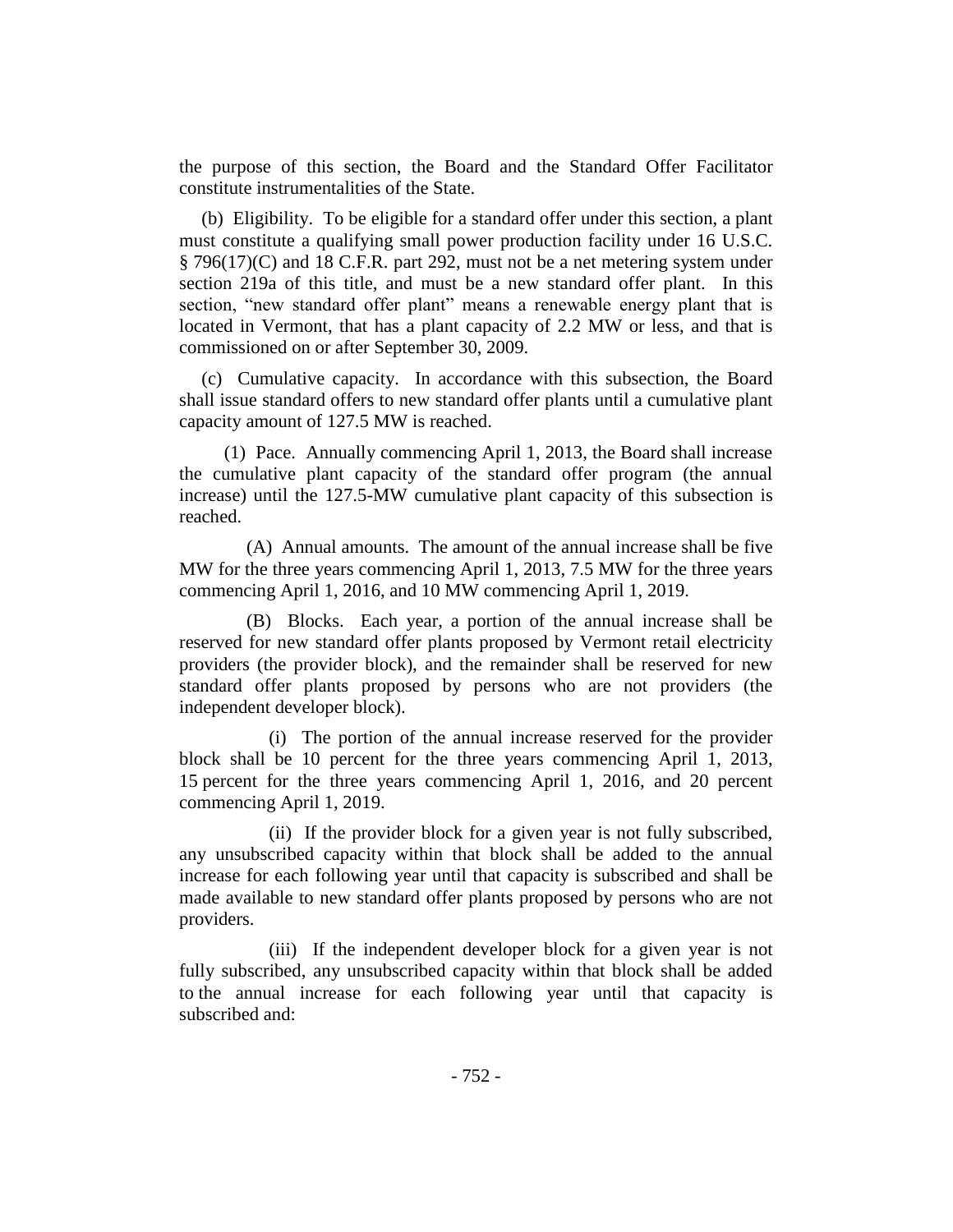(I) shall be made available to new standard offer plants proposed by persons who are not providers; and

(II) may be made available to a provider following a written request and specific proposal submitted to and approved by the Board.

(C) Adjustment; greenhouse gas reduction credits. The Board shall adjust the annual increase to account for greenhouse gas reduction credits by multiplying the annual increase by one minus the ratio of the prior year's greenhouse gas reduction credits to that year's statewide retail electric sales.

(i) The amount of the prior year's greenhouse gas reduction credits shall be determined in accordance with subdivision 8006a(a) of this title.

(ii) The adjustment in the annual increase shall be applied proportionally to the independent developer block and the provider block.

(iii) Greenhouse gas reduction credits used to diminish a provider's obligation under section 8004 of this title may be used to adjust the annual increase under this subsection (c).

(D) Pilot project; preferred locations. For a period of three years commencing on January 1, 2017:

(i) The Board shall allocate the following portions of the annual increase to new standard offer plants that will be wholly located in one or more preferred locations other than parking lots or parking lot canopies:

(I) one-sixth of the annual increase, during the first year;

(II) one-quarter of the annual increase, during the second

(III) one-third of the annual increase, during the third year.

(ii) The Board separately shall allocate the following portions of the annual increase to new standard offer plants that will be wholly located on parking lots or parking lot canopies:

year; and

(I) one-sixth of the annual increase, during the first year;

(II) one-quarter of the annual increase, during the second year; and

(III) one-third of the annual increase, during the third year.

(iii) To qualify for these allocations, the plant shall not require the construction of a new substation by the interconnecting retail electricity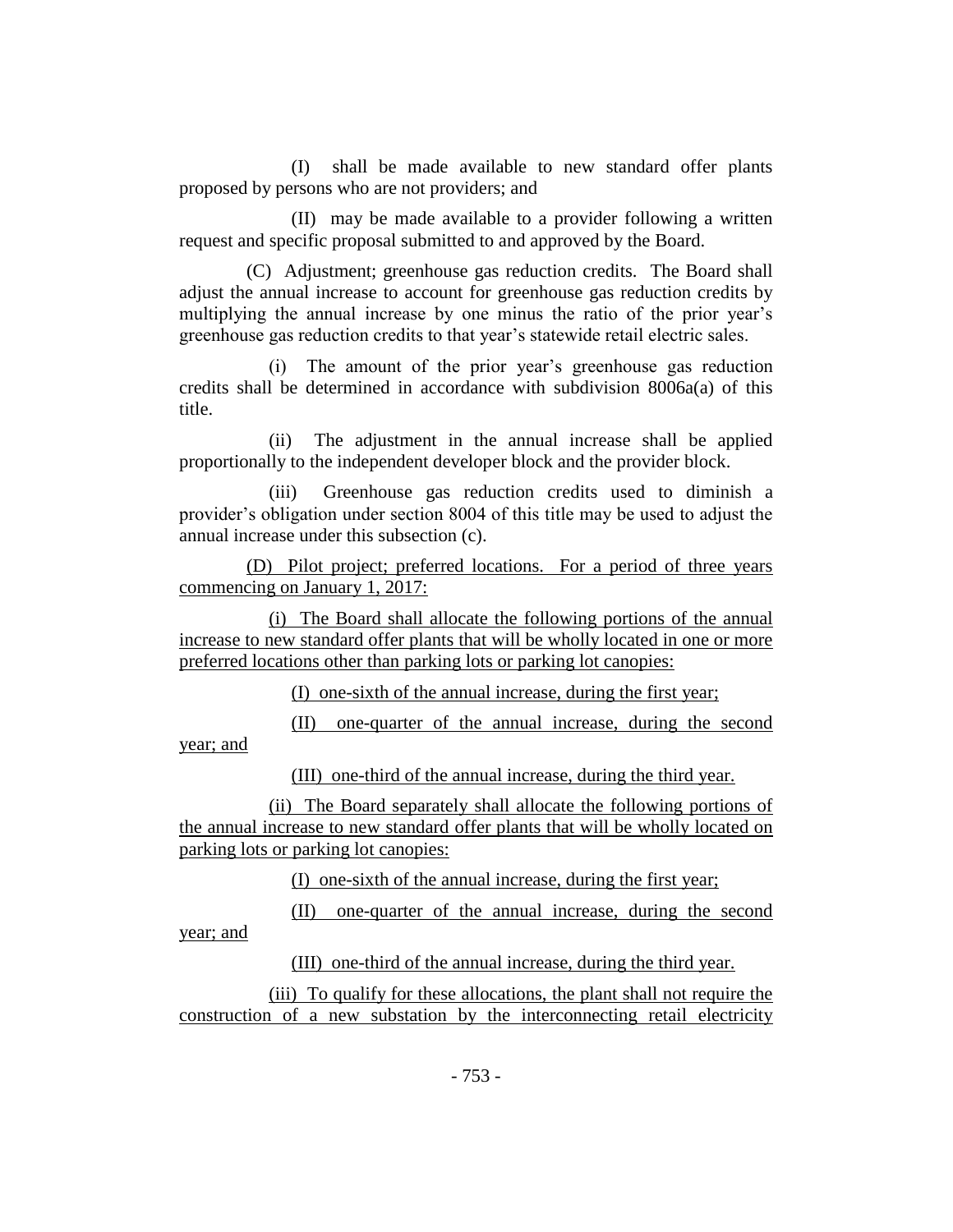provider or by increasing the capacity of one or more of the provider's existing facilities.

(iv) These allocations shall apply proportionally to the independent developer block and provider block.

(v) If in a given year an allocation under this pilot project is not fully subscribed, the Board in the same year shall allocate the unsubscribed capacity to new standard offer plants outside the pilot project.

(2) Technology allocations. The Board shall allocate the 127.5-MW cumulative plant capacity of this subsection among different categories of renewable energy technologies. These categories shall include at least each of the following: methane derived from a landfill; solar power; wind power with a plant capacity of 100 kW or less; wind power with a plant capacity greater than 100 kW; hydroelectric power; and biomass power using a fuel other than methane derived from an agricultural operation or landfill.

\* \* \*

(f) Price. The categories of renewable energy for which the Board shall set standard offer prices shall include at least each of the categories established pursuant to subdivision (c)(2) of this section. The Board by order shall determine and set the price paid to a plant owner for each kWh generated under a standard offer required by this section, with a goal of ensuring timely development at the lowest feasible cost. The Board shall not be required to make this determination as a contested case under 3 V.S.A. chapter 25.

(1) Market-based mechanisms. For new standard offer projects, the Board shall use a market-based mechanism, such as a reverse auction or other procurement tool, to obtain up to the authorized amount of a category of renewable energy, if it first finds that use of the mechanism is consistent with:

(A) applicable federal law; and

(B) the goal of timely development at the lowest feasible cost.

(2) Avoided cost.

(A) The price paid for each category of renewable energy shall be the avoided cost of the Vermont composite electric utility system if the Board finds either of the following:

Use of the pricing mechanism described in subdivision (1)(market-based mechanisms) of this subsection (f) is inconsistent with applicable federal law.

(ii) Use of the pricing mechanism described in subdivision (1)(market-based mechanisms) of this subsection (f) is reasonably likely to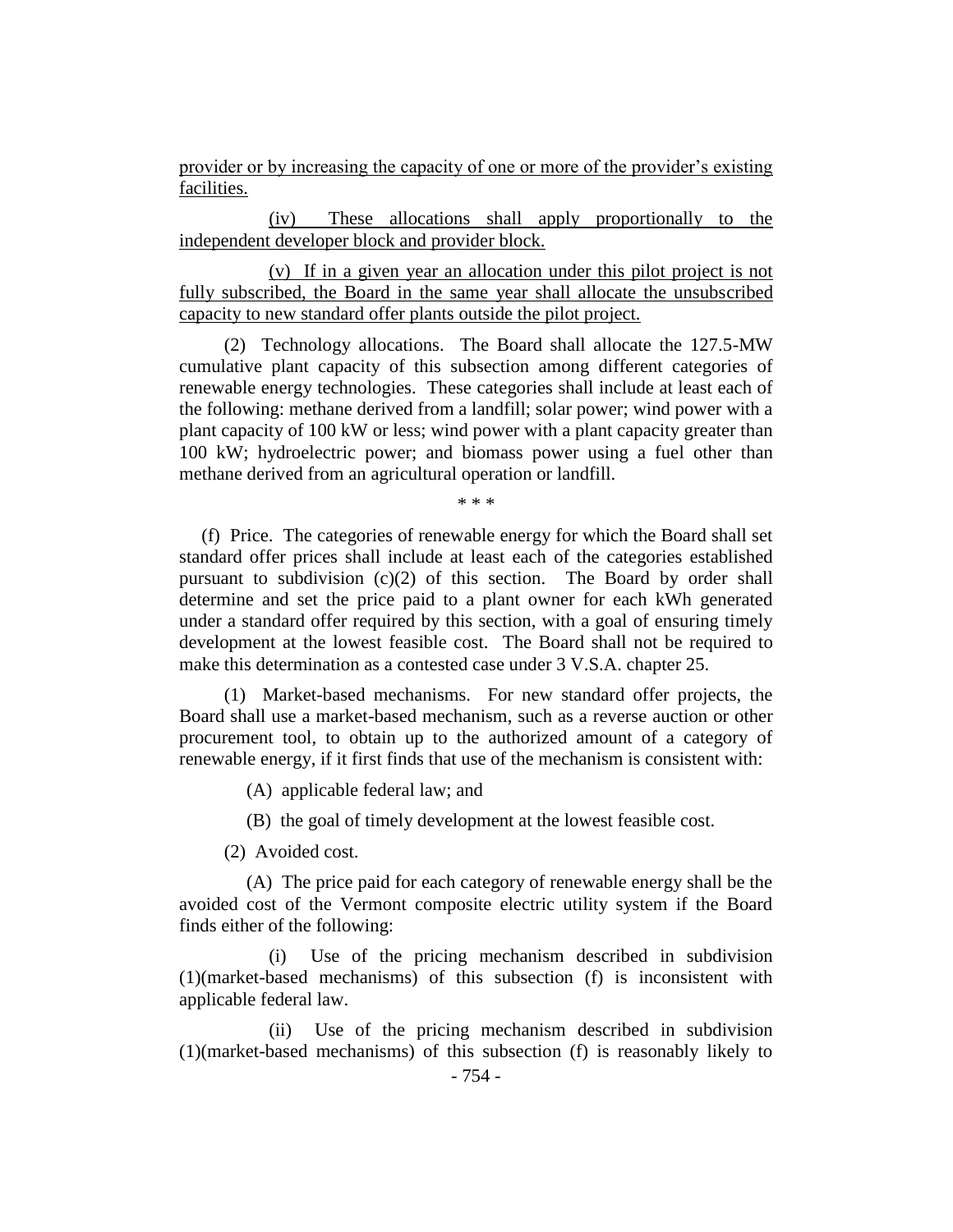result in prices higher than the prices that would apply under this subdivision  $(2)$ .

(B) For the purpose of As used in this subsection (f), the term "avoided cost" means the incremental cost to retail electricity providers of electric energy or capacity or both, which, but for the purchase through the standard offer, such providers would obtain from distributed renewable generation that uses the same generation technology as the category of renewable energy for which the Board is setting the price. For the purpose of As used in this subsection (f), the term "avoided cost" also includes the Board's consideration of each of the following:

(i) The relevant cost data of the Vermont composite electric utility system.

(ii) The terms of the contract, including the duration of the obligation.

(iii) The availability, during the system's daily and seasonal peak periods, of capacity or energy purchased through the standard offer, and the estimated savings from mitigating peak load.

(iv) The relationship of the availability of energy or capacity purchased through the standard offer to the ability of the Vermont composite electric utility system or a portion thereof to avoid costs.

(v) The costs or savings resulting from variations in line losses and other impacts to the transmission or distribution system from those that would have existed in the absence of purchases through the standard offer.

(vi) The supply and cost characteristics of plants eligible to receive the standard offer.

\* \* \*

(5) Price; preferred location pilots. For the period during which the Board allocates capacity to new standard offer plants that will be wholly located in one or more preferred locations as set forth in subdivision  $(c)(1)(D)$ of this section, the following shall apply to the price paid to such a plant:

(A) In using a market-based mechanism such as a reverse auction to determine this price for each of the two allocations of capacity, the Board shall compare only the proposals of plants that qualify for the allocation.

(B) In using avoided costs to determine this price for each of the two allocations of capacity, the Board shall derive the incremental cost from distributed renewable generation that is sited on a location that qualifies for the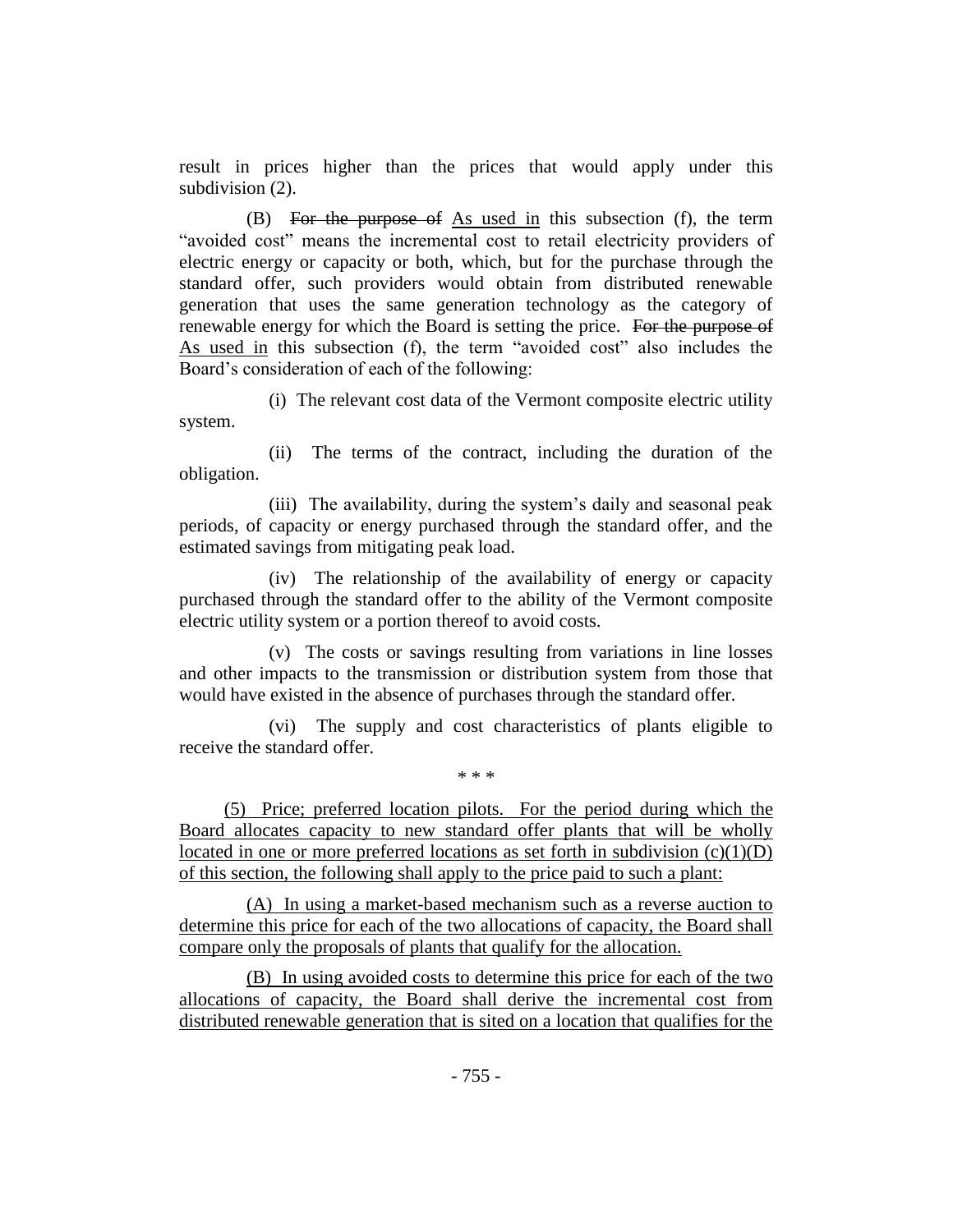allocation and uses the same generation technology as the category of renewable energy for which the Board is setting the price.

## Sec. 16. STANDARD OFFER PILOT; REPORT

On or before January 15, 2018, the Public Service Board shall file a report with the House Committee on Commerce and Economic Development, the Senate Committee on Finance, and the House and Senate Committees on Natural Resources and Energy on the progress of the standard offer pilot project on preferred locations authorized in Sec. 15 of this act. This report shall itemize the size, type of preferred location, generation technology, and cost per kilowatt hour of each application received under the pilot project and shall identify each generation facility approved under the pilot and the bill credit per kilowatt hour awarded to each such facility.

Sec. 17. 30 V.S.A. § 8010 is amended to read:

## § 8010. SELF-GENERATION AND NET METERING

\* \* \*

(c) In accordance with this section, the Board shall adopt and implement rules that govern the installation and operation of net metering systems.

(1) The rules shall establish and maintain a net metering program that:

\* \* \*

(G) accounts for changes over time in the cost of technology; and

(H) allows a customer to retain ownership of the environmental attributes of energy generated by the customer's net metering system and of any associated tradeable renewable energy credits or to transfer those attributes and credits to the interconnecting retail provider, and:

(i) if the customer retains the attributes, reduces the value of the credit provided under this section for electricity generated by the customer's net metering system by an appropriate amount; and

(ii) if the customer transfers the attributes to the interconnecting provider, requires the provider to retain them for application toward compliance with sections 8004 and 8005 of this title; and

(I) promotes the siting of net metering systems in preferred locations.

\* \* \*

(3) The rules shall establish standards and procedures governing application for and issuance or revocation of a certificate of public good for net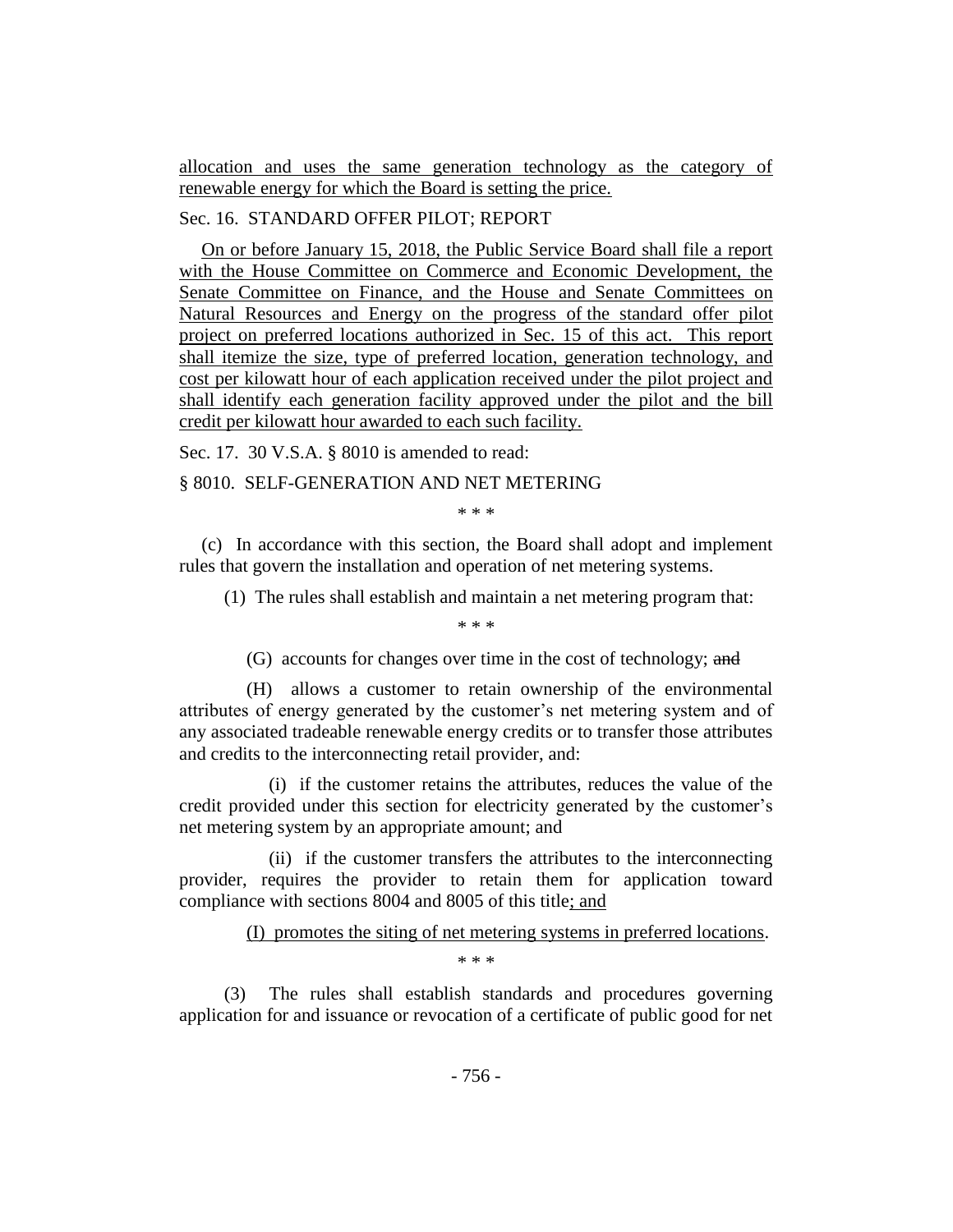metering systems under the provisions of section 248 of this title. In establishing these standards and procedures, the rules:

(A) The rules may waive the requirements of section 248 of this title that are not applicable to net metering systems, including criteria that are generally applicable to public service companies as defined in this title;.

(B) The rules may modify notice and hearing requirements of this title as the Board considers appropriate;.

(C) The rules shall seek to simplify the application and review process as appropriate; and.

(D) with With respect to net metering systems that exceed 150 kW in plant capacity, shall apply the so-called "Quechee" test for aesthetic impact as described by the Vermont Supreme Court in the case of In re Halnon, 174 Vt. 515 (2002) (mem.). The rules and application form shall state the components of this test.

(E) With respect to a net metering system exceeding 15 kW in plant capacity, the rules shall not waive or include provisions that are less stringent than the following, notwithstanding any contrary provision of law:

(i) the requirement of subdivision  $248(a)(4)(C)$  of this title to provide a copy of the application to the Agencies of Agriculture, Food and Markets and of Natural Resources; the Department of Public Service; the Division for Historic Preservation; the municipal legislative body; and the municipality and regional planning commissions; and

(ii) the requirements of subdivision  $248(a)(4)(J)$  (required information) and subsections 248(f) (preapplication submittal) and (t) (aesthetic mitigation) and, with respect to a net metering system exceeding 150 kW in plant capacity, of subsection (u) (decommissioning) of this title.

\* \* \* Regulatory Process; Public Assistance Officer \* \* \*

\* \* \*

Sec. 18. 30 V.S.A. § 3 is amended to read:

## § 3. PUBLIC SERVICE BOARD

(a) The public service board Public Service Board shall consist of a chairperson chair and two members. The chairperson Chair and each member shall not be required to be admitted to the practice of law in this state State.

\* \* \*

(g) The chairperson Chair shall have general charge of the offices and employees of the board Board.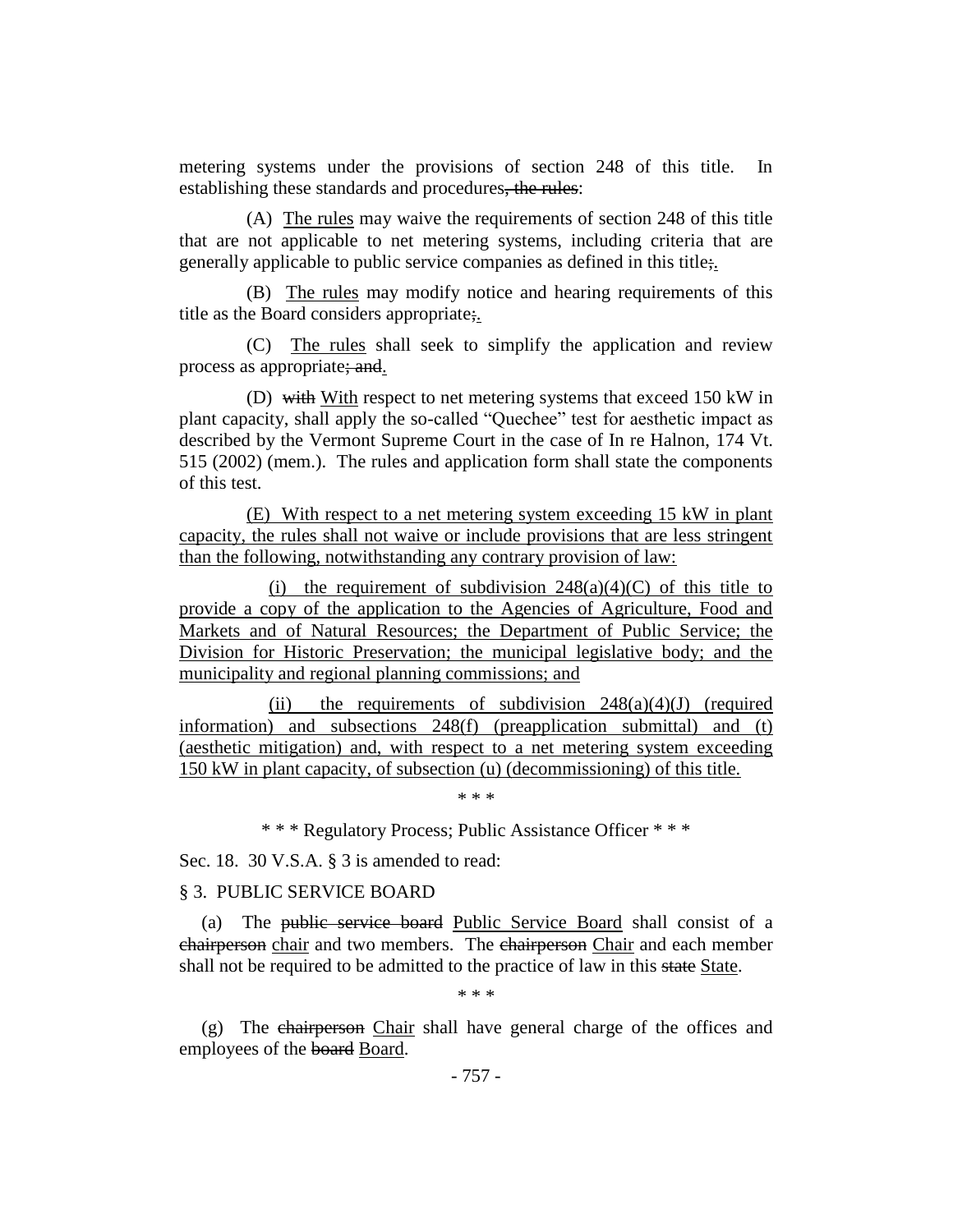(h) The Board shall employ a Public Assistance Officer (PAO) in accordance with this subsection.

(1) The PAO shall provide guidance to and answer questions from parties and members of the public on all matters under this title concerning the siting and construction of facilities in the State that generate or transmit electricity, constitute a meteorological station as defined in section 246 of this title, or constitute a natural gas facility as defined in subdivision 248(a)(3) of this title. As used in this section:

(A) "Contested case" has the same meaning as in 3 V.S.A. § 801.

(B) "Matter" means any proceeding before or by the Board, including an application for a certificate of public good, a petition for condemnation, rulemaking, and the issuance of guidance or procedures.

(2) Guidance and information to be provided by the PAO shall include the following:

(A) An explanation of the proceeding, including its purpose; its type, such as rulemaking or contested case; and the restrictions or lack of restrictions applicable to the type of proceeding, such as whether ex parte communications are prohibited.

(B) Answers to procedural questions and direction to the statutes and rules applicable to the proceeding.

(C) How to participate in the proceeding including, if necessary for participation, how to file to a motion to intervene and how to submit prefiled testimony. The Board shall create forms and templates for motions to intervene, prefiled testimony, and other types of documents commonly filed with the Board, which the PAO shall provide to a person on request. The Board shall post these forms and templates on the Board's website.

(D) The responsibilities of intervenors and other parties.

(E) The status of the proceeding. Examples of a proceeding's status include: a petition has been filed; the proceeding awaits scheduling a prehearing conference or hearing; parties are conducting discovery or submitting prefiled testimony; hearings are concluded and parties are preparing briefs; and the proceeding is under submission to the Board and awaits a decision. For each proceeding in which the next action constitutes the issuance of an order, decision, or proposal for decision by the Board or a hearing officer, the Chair or assigned hearing officer shall provide the PAO with an expected date of issuance and the PAO shall provide this expected date to requesting parties or members of the public.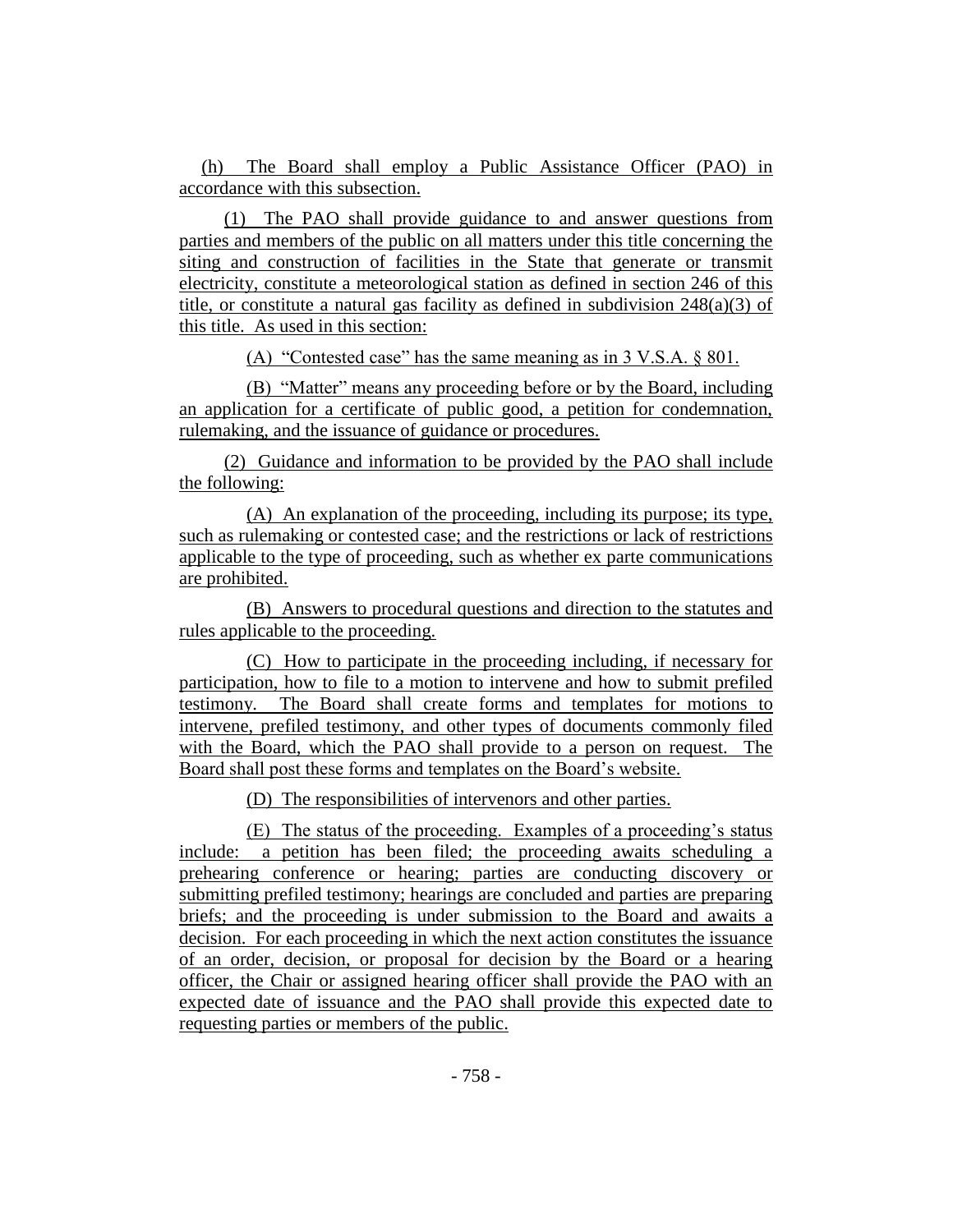(3) For each proceeding within the scope of subdivision (1) of this subsection, the Board shall post, on its website, electronic copies of all filings and submissions to the Board and all orders of the Board.

(4) The Board shall adopt rules or procedures to ensure that the communications of the PAO with the Board's members and other employees concerning contested cases do not contravene the requirements of the Administrative Procedure Act applicable to such cases.

(5) The PAO shall have a duty to provide requesting parties and members of the public with information that is accurate to the best of the PAO's ability. The Board and its other employees shall have a duty to transmit accurate information to the PAO. However, the Board and any assigned hearing officer shall not be bound by statements of the PAO.

(6) The PAO shall not be an advocate for any person and shall not have a duty to assist a person in the actual formation of the person's position or arguments before the Board or the actions necessary to advance the person's position or arguments such as the actual preparation of motions, memoranda, or prefiled testimony.

(7) The Board may assign secondary duties to the PAO that do not conflict with the PAO's execution of his or her duties under this subsection.

## Sec. 19. POSITION; APPROPRIATION

The following classified position is created in the Public Service Board one permanent, full-time Public Assistance Officer—for the purpose of Sec. 2 of this act. There is appropriated to the Public Service Board for fiscal year 2017 from the special fund described in 30 V.S.A. § 22 the amount of \$100,000.00 for the purpose of this position.

Sec. 20. 30 V.S.A. § 248(a)(4) is amended to read:

(4)(A) With respect to a facility located in the State, the Public Service Board shall hold a nontechnical public hearing on each petition for such finding and certificate in at least one county in which any portion of the construction of the facility is proposed to be located.

(B) The Public Service Board shall hold technical hearings at locations which it selects.

(C) At the time of filing its application with the Board, copies shall be given by the petitioner to the Attorney General and the Department of Public Service, and, with respect to facilities within the State, the Department of Health, Agency of Natural Resources, Historic Preservation Division, Agency of Transportation, Agency of Agriculture, Food and Markets, and to the chair or director of the municipal and regional planning commissions and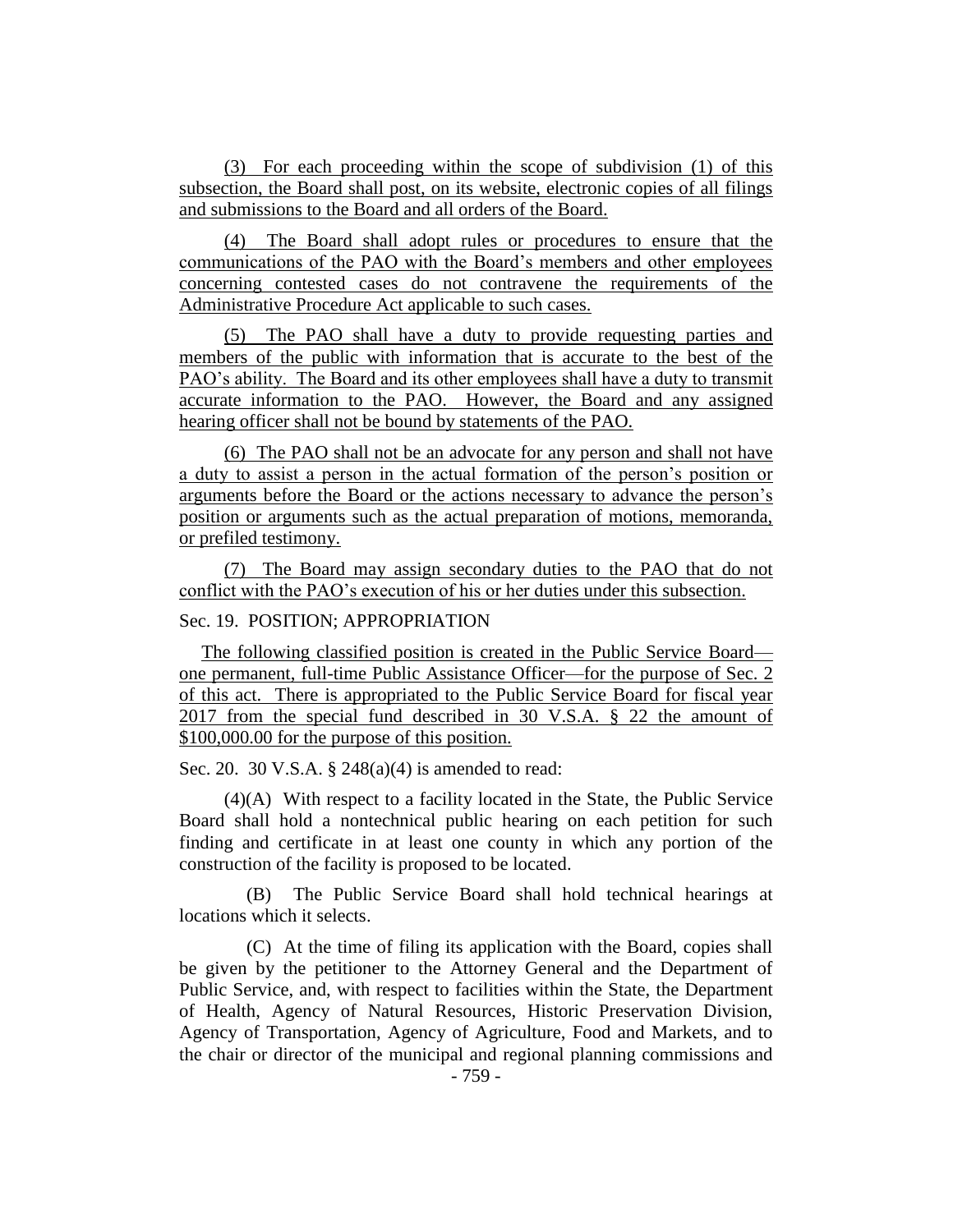the municipal legislative body for each town and city in which the proposed facility will be located.

(D) Notice of the public hearing shall be published and maintained on the Board's website for at least 12 days before the day appointed for the hearing. Notice of the public hearing shall be published once in a newspaper of general circulation in the county or counties in which the proposed facility will be located, and the notice shall include an Internet address where more information regarding the proposed facility may be viewed.

(E) The Agency of Natural Resources shall appear as a party in any proceedings held under this subsection, shall provide evidence and recommendations concerning any findings to be made under subdivision (b)(5) of this section, and may provide evidence and recommendations concerning any other matters to be determined by the Board in such a proceeding.

(F) The Agency of Agriculture, Food and Markets shall have the right to appear as a party in any proceedings held under this subsection.

(G) The regional planning commission for the region in which the facility is located shall have the right to appear as a party in any proceedings held under this subsection. The regional planning commission of an adjacent region shall have the same right if the facility is located within 500 feet of the boundary of that planning commission.

(H) The legislative body and the planning commission for the municipality in which a facility is located shall have the right to appear as a party in any proceedings held under this subsection. The legislative body and planning commission of an adjacent municipality shall have the same right if the facility is located within 500 feet of the boundary of that adjacent municipality.

(I) When a person has the right to appear and participate in a proceeding before the Board under this chapter, the person may activate this right by filing a letter with the Board stating that the person appears through the person's duly authorized representative, signed by that representative.

(J) With respect to an application for an electric generation facility with a capacity that is greater than 15 kilowatts, and in addition to any other information required by the Board, the application shall include information that delineates:

(i) the full limits of physical disturbance due to the construction and operation of the facility and related infrastructure, including areas disturbed due to the creation or modification of access roads and utility lines and the clearing or management of vegetation;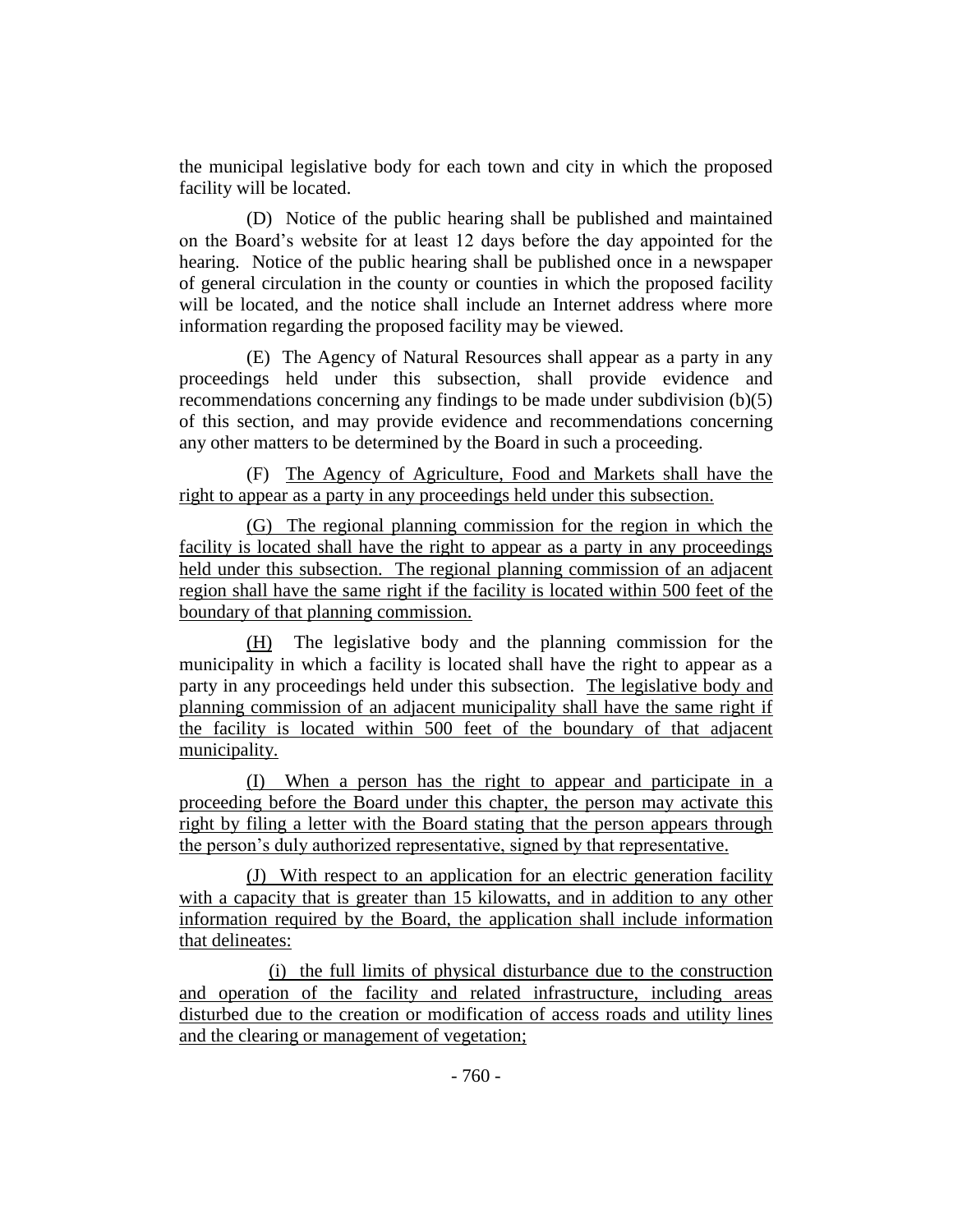(ii) the presence and total acreage of primary agricultural soils as defined in 10 V.S.A. § 6001 on each tract to be physically disturbed in connection with the construction and operation of the facility and the amount of those soils to be disturbed;

(iii) all visible infrastructure associated with the facility; and

(iv) all impacts of the facility's construction and operation under subdivision (b)(5) of this section, including impacts due to the creation or modification of access roads and utility lines and the clearing or management of vegetation.

Sec. 21. 30 V.S.A. § 248(f) is amended to read:

(f) However, plans for the construction of such a facility within the State must be submitted by the petitioner to the municipal and regional planning commissions no less than 45 days prior to application for a certificate of public good under this section, unless the municipal and regional planning commissions shall waive such requirement.

(1) Such municipal or regional planning commission may hold a public hearing on the proposed plans. Such commissions shall make recommendations, if any, to the Public Service Board and to the petitioner at least seven days prior to filing of the petition with the Public Service Board.

(2) The petitioner's application shall address the substantive written comments related to the criteria of subsection (b) of this section received by the petitioner within 45 days of the submittal made under this subsection and the substantive oral comments related to those criteria made at a public hearing under subdivision (1) of this subsection.

\* \* \* CPG Conditions: Aesthetics Mitigation and Decommissioning \* \* \*

Sec. 22. 30 V.S.A. § 248(t) and (u) are added to read:

(t) A certificate under this section for an in-state facility shall require the following with respect to all measures to be undertaken to mitigate the impacts of the facility on aesthetics and scenic beauty:

(1) The certificate holder shall obtain a certification from a qualified expert that all required mitigation measures have been undertaken and all required plantings have been installed.

(2) The certificate holder shall have control over all vegetation used to demonstrate that the facility will not have an undue adverse effect on aesthetics and all locations on which mitigation plantings are required to be installed. As used in this subdivision, "control" means that the certificate holder has an enforceable right to install and maintain plantings and to manage vegetation.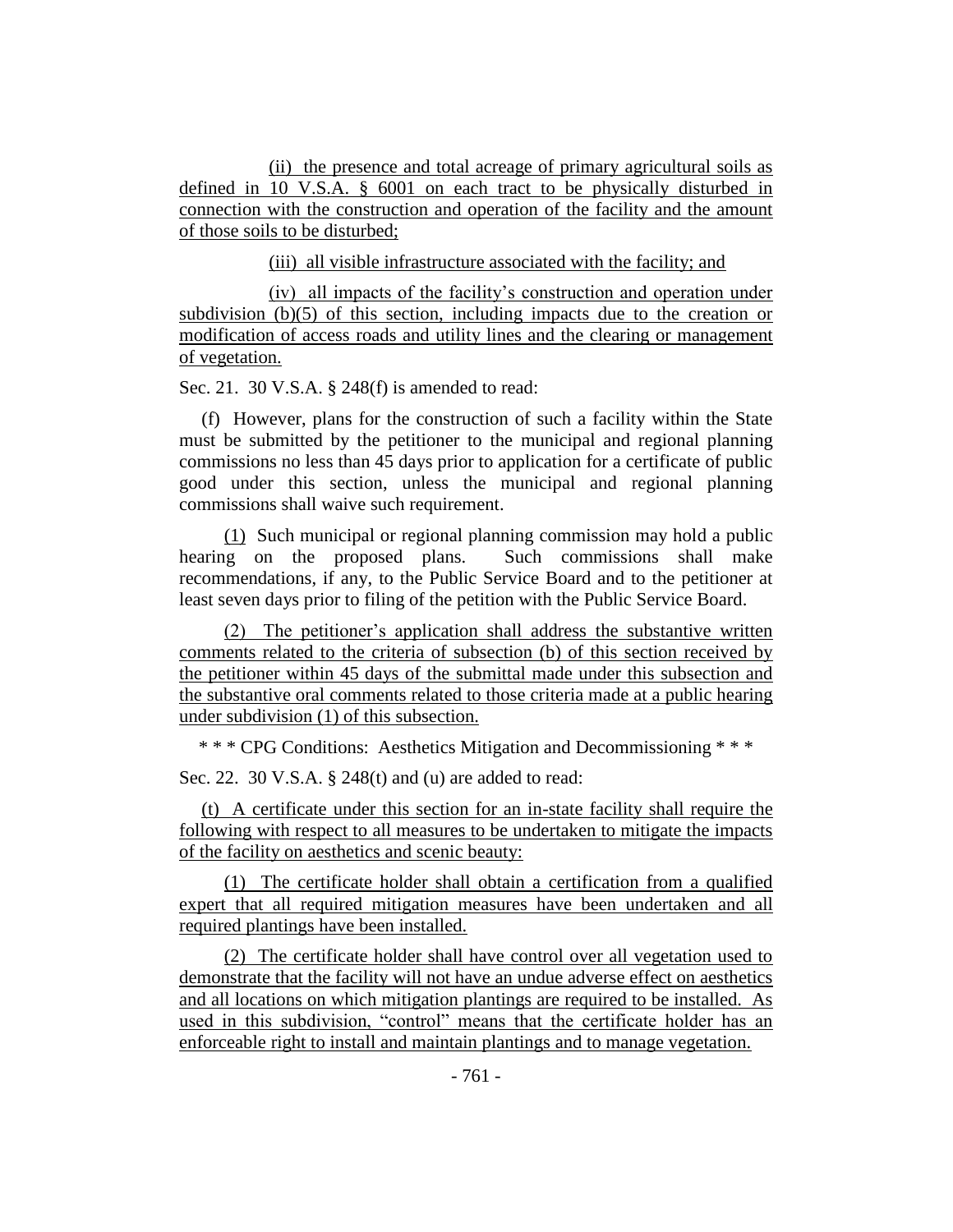(3) For three years after installation of all required plantings, the certificate holder annually shall submit documentation by a qualified expert that the plantings have been maintained in accordance with the approved plans.

(4) The certificate holder shall have an ongoing duty to maintain the plantings in accordance with the approved plans and replace dead or diseased plantings as soon as seasonably possible.

(5) The Board shall approve each qualified expert employed to issue a certification under this subsection. However, a qualified expert retained by the Department of Public Service shall be the one to make the certification if the Department has retained such an expert during the course of the proceeding leading to issuance of the certificate.

(u) A certificate under this section for an in-state electric generation facility with a capacity that is greater than 150 kilowatts shall require the decommissioning or dismantling of the facility and ancillary improvements at the end of the facility's useful life and the posting of a bond or other security acceptable to the Board that is sufficient to finance the decommissioning or dismantling activities in full.

\* \* \* Greenhouse Gases; Life Cycle Analysis \* \* \*

Sec. 23. 30 V.S.A. § 248(v) is added to read:

(v) A petition under this section for an in-state facility that is not a net metering system as defined in this title shall include a life cycle analysis of the greenhouse gas impacts of the facility that the Board shall consider in issuing findings under subdivisions  $(b)(2)$  and  $(5)$  of this section. In this subsection, "facility" includes all generating equipment, poles, wires, substations, structures, roads, and infrastructure, and all other associated land development. This analysis shall include:

(1) emissions embodied in all facility components;

(2) emissions associated with the transportation of all such components to the site or sites at which they will be installed;

(3) emissions associated with site preparation, including the clearing of forested areas and reductions in future carbon sequestration potential from the facility site or sites;

(4) emissions associated with the construction of all facility components;

(5) emissions associated with the operation of the facility;

(6) emissions associated with the decommissioning of the facility; and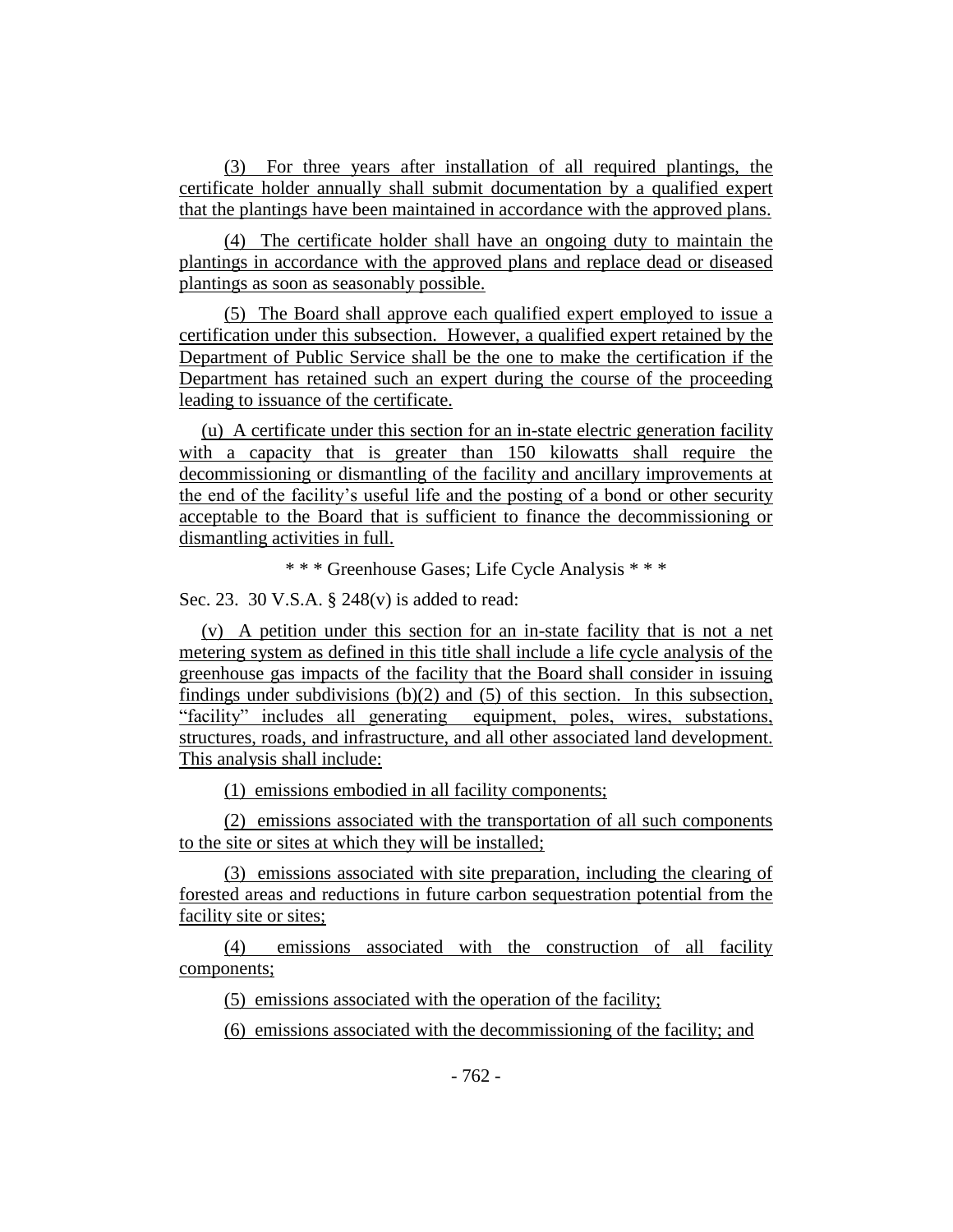(7) for facilities that employ renewable energy as defined under section 8002 of this title, the reduction in greenhouse gas emissions achieved by the facility as compared to alternative generation facilities that do not employ renewable energy.

\* \* \* Sound Standards Docket; Energy Facilities \* \* \*

# Sec. 24. SOUND STANDARDS DOCKET; COMPLETION DATE

On or before September 1, 2016, the Public Service Board shall issue a final order in its pending Docket 8167, Investigation into the potential establishment of standards related to sound levels from the operation of generation, transmission, and distribution equipment by entities subject to Public Service Board jurisdiction.

\* \* \* Agency of Agriculture, Food and Markets; Fees; Billback \* \* \*

Sec. 25. 30 V.S.A. § 248c is added to read:

# § 248c. FEES; AGENCY OF AGRICULTURE, FOOD AND MARKETS; PARTICIPATION IN ENERGY SITING PROCEEDINGS

(a) Establishment. This section establishes fees for the purpose of supporting the role of the Agency of Agriculture, Food and Markets (the Agency) in reviewing applications for in-state facilities under section 248 of this title. These fees are in addition to the fees under section 248b of this title.

(b) Payment. The applicant shall pay the fee into the State Treasury at the time the application for a certificate of public good under section 248 of this title is filed with the Public Service Board in an amount determined in accordance with this section. The fee shall be credited to a special fund that shall be established and managed pursuant to 32 V.S.A. chapter 7, subchapter 5, and which shall be available to the Agency to offset the cost of participation in proceedings under section 248 of this title.

(c) Application. The fee established under this section shall apply only if any generation equipment, utility lines, roads, or other improvements associated with an in-state facility seeking a certificate of public good under section 248 of this title will be located on a tract of land that contains primary agricultural soils as defined in 10 V.S.A. § 6001.

(c) Amount. The fee shall be 10 percent of the amount calculated in accordance with subsection 248b(d) of this title.

\* \* \* Allocation of AAFM Costs \* \* \*

Sec. 26. 30 V.S.A. §§ 20 and 21 are amended to read:

§ 20. PARTICULAR PROCEEDINGS; PERSONNEL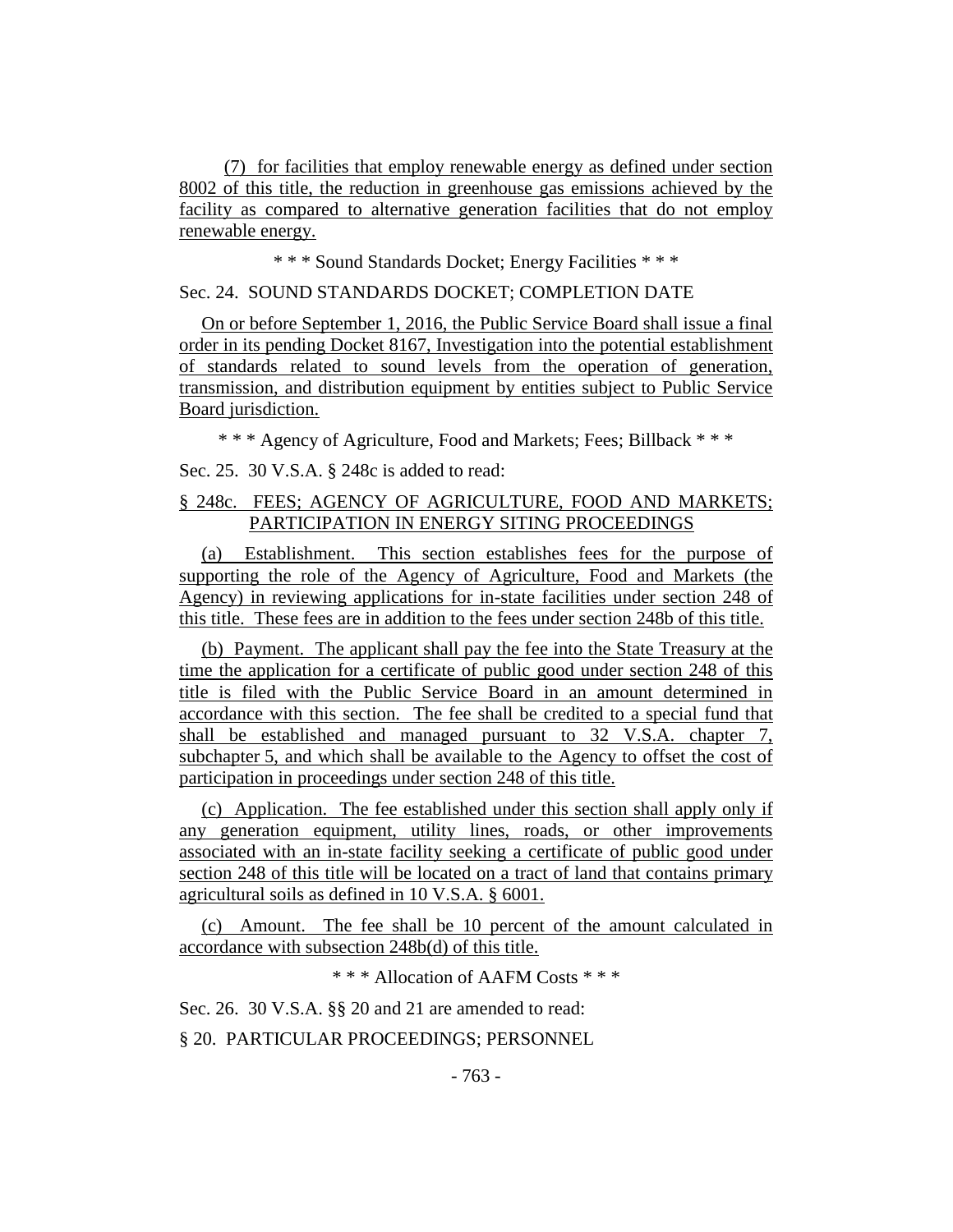(a)(1) The Board or Department may authorize or retain legal counsel, official stenographers, expert witnesses, advisors, temporary employees, and other research services:

\* \* \*

(2) The Agency of Natural Resources may authorize or retain legal counsel, official stenographers, expert witnesses, advisors, temporary employees, other research, scientific, or engineering services to:

(A) Assist the Agency of Natural Resources in any proceeding under section 248 of this title.

(B) Monitor compliance with an order issued under section 248 of this title.

(C) Assist the Board or Department in any proceedings described in subdivisions (b)(9) (Federal Energy Regulatory Commission) and (11) (Nuclear Regulatory Commission) of this section. Allocation of Agency of Natural Resources costs under this subdivision (C) shall be in the same manner as provided under subdivisions  $(b)(9)$  and  $(11)$  of this section. The Agency of Natural Resources shall report annually to the Joint Fiscal Committee all costs incurred and expenditures charged under the authority of this subsection with respect to proceedings under subdivision (b)(9) of this section and the purpose for which such costs were incurred and expenditures made.

(3) The Agency of Agriculture, Food and Markets may authorize or retain legal counsel, official stenographers, expert witnesses, advisors, temporary employees, other research, scientific, or engineering services to:

(A) assist the Agency of Agriculture, Food and Markets in any proceeding under section 248 of this title; or

(B) monitor compliance with an order issued under section 248 of this title.

(4) The personnel authorized by this section shall be in addition to the regular personnel of the Board or Department or other State agencies; and in the case of the Department or other State agencies may be retained only with the approval of the Governor and after notice to the applicant or the public service company or companies. The Board or Department shall fix the amount of compensation and expenses to be paid such additional personnel, except that the Agency of Natural Resources or of Agriculture, Food and Markets, respectively, shall fix the amount of compensation and expenses to be paid to additional personnel that it retains under subdivision (2) of this subsection.

\* \* \*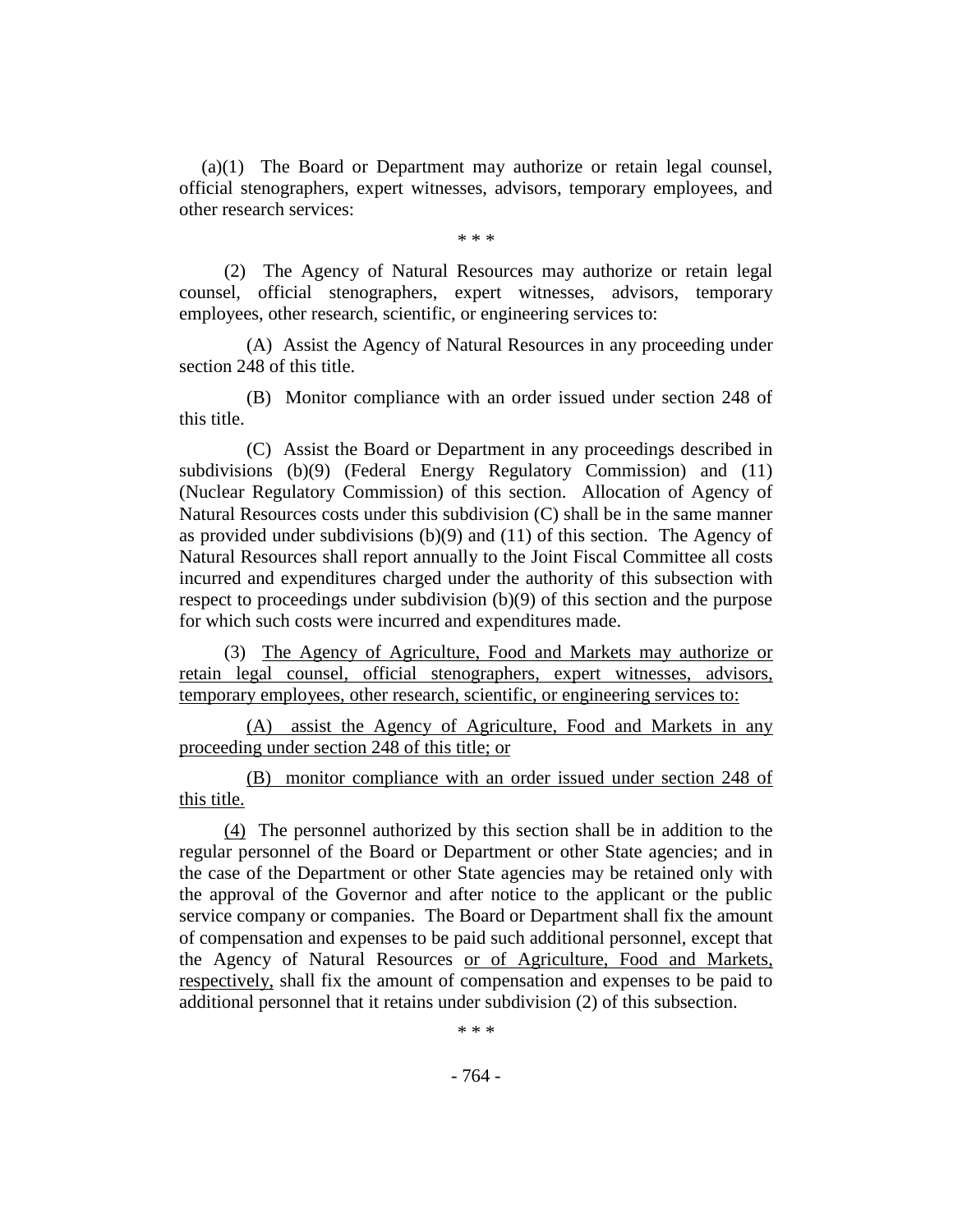# § 21. PARTICULAR PROCEEDINGS; ASSESSMENT OF COSTS

(a) The Board, the Department, or the Agency of Natural Resources An agency may allocate the portion of the expense incurred or authorized by it in retaining additional personnel for the particular proceedings authorized in pursuant to section 20 of this title to the applicant or the public service company or companies involved in those proceedings. As used in this section, "agency" means an agency, board, or department of the State enabled to authorize or retain personnel under section 20 of this title.

(1) The Board shall upon petition of an applicant or public service company to which costs are proposed to be allocated, review and determine, after opportunity for hearing, having due regard for the size and complexity of the project, the necessity and reasonableness of such costs, and may amend or revise such allocations. Nothing in this section shall confer authority on the Board to select or decide the personnel, the expenses of whom are being allocated, unless such personnel are retained by the Board. Prior to allocating costs, the Board shall make a determination of the purpose and use of the funds to be raised hereunder, identify the recipient of the funds, provide for allocation of costs among companies to be assessed, indicate an estimated duration of the proceedings, and estimate the total costs to be imposed. With the approval of the Board, such estimates may be revised as necessary. From time to time during the progress of the work of such additional personnel, the Board, the Department, or the Agency of Natural Resources agency retaining the personnel shall render to the company detailed statements showing the amount of money expended or contracted for in the work of such personnel, which statements shall be paid by the applicant or the public service company into the State Treasury at such time and in such manner as the Board, the Department, or the Agency of Natural Resources agency may reasonably direct.

(2) In any proceeding under section 248 of this title, the Agency of Natural Resources may allocate the portion of the expense incurred in retaining additional staff authorized in subsection 21(a) of this title only if the following apply:

(A) the Agency does not have the expertise and the retention of such expertise is required to fulfill the Agency's statutory obligations in the proceeding; and

(B) the Agency allocates only that portion of the cost for such expertise that exceeds the fee paid by the applicant under section 248b of this title.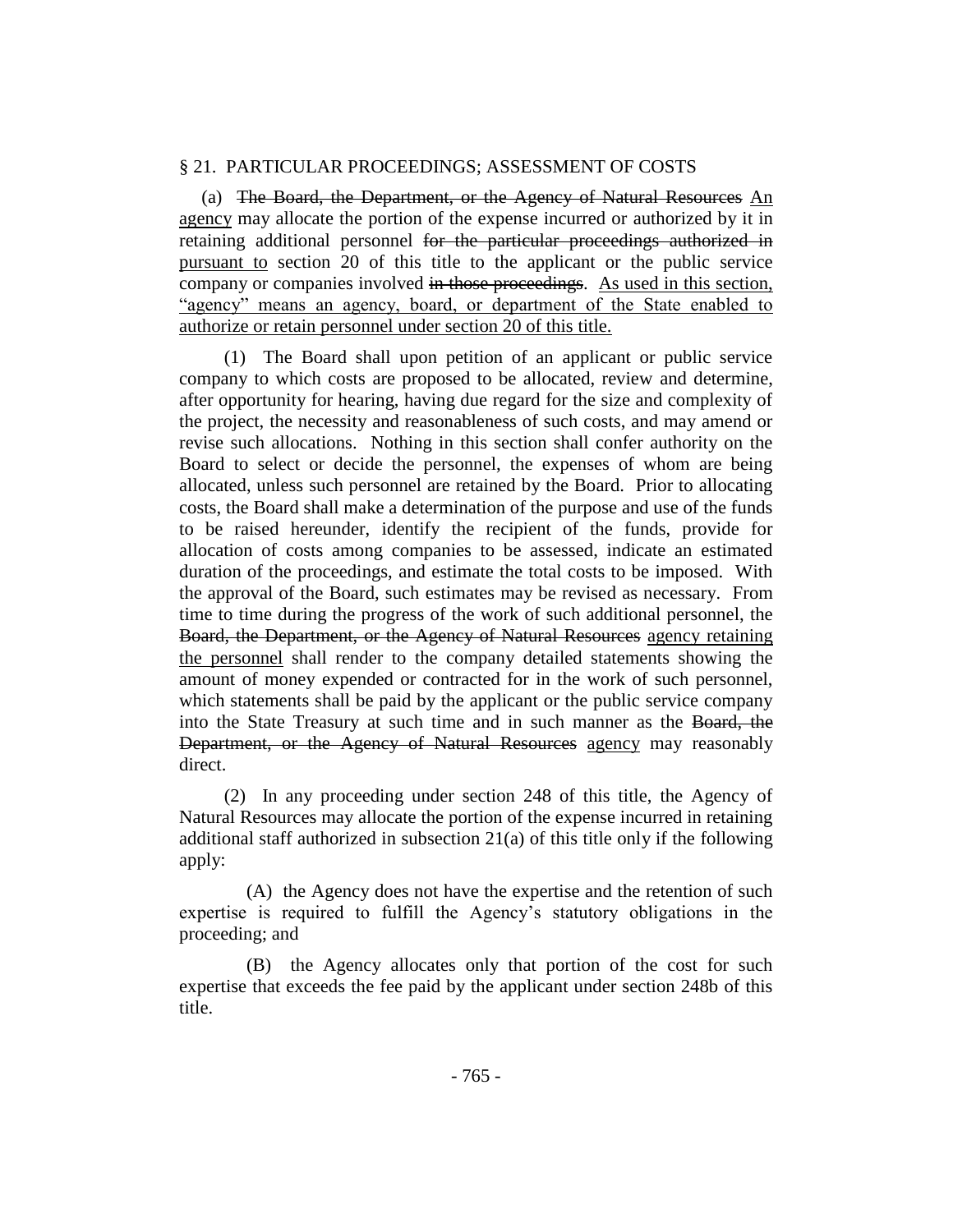(b) When regular employees of the Board, the Department, or the Agency of Natural Resources an agency are employed in the particular proceedings described in section 20 of this title, the Board, the Department, or the Agency of Natural Resources agency may also allocate the portion of their costs and expenses to the applicant or the public service company or companies involved in the proceedings. The costs of regular employees shall be computed on the basis of working days within the salary period. The manner of assessment and of making payments shall otherwise be as provided for additional personnel in subsection (a) of this section. However, with respect to proceedings under section 248 of this title, the Agency of Natural Resources shall not allocate the costs of regular employees.

\* \* \*

(d) The Agency of Natural Resources may allocate expenses under this section only for costs in excess of the amount specified in 3 V.S.A.  $§$  2809(d)(1)(A).

(e)  $\Theta$  Annually on or before January 15, 2011, and annually thereafter, the Agency of Natural Resources and of Agriculture, Food and Markets each shall report to the Senate and House Committees on Natural Resources and Energy, the Senate Committee on Agriculture, and the House Committee on Agriculture and Forests Products the total amount of expenses allocated under this section during the previous fiscal year. The report shall include the name of each applicant or public service company to whom expenses were allocated and the amount allocated to each applicant or company.

\* \* \*

\* \* \* Effective Dates \* \* \*

### Sec. 27. EFFECTIVE DATES

This act shall take effect on July 1, 2016, except that:

(1) This section and Sec. 11 (initial implementation; certification standards) shall take effect on passage. The following in Secs. 2, 9, and 10 shall apply on passage to the activities of the Department of Public Service under Sec. 11: 24 V.S.A. § 4302(c) and 30 V.S.A. §§ 202(b)(6) and  $202b(a)(3)$ .

(2) Sec. 17 (net metering systems) shall take effect on January 2, 2017, and shall amend 30 V.S.A. § 8010 as amended by 2015 Acts and Resolves No. 56, Sec. 12.

(Committee vote: 5-0-0)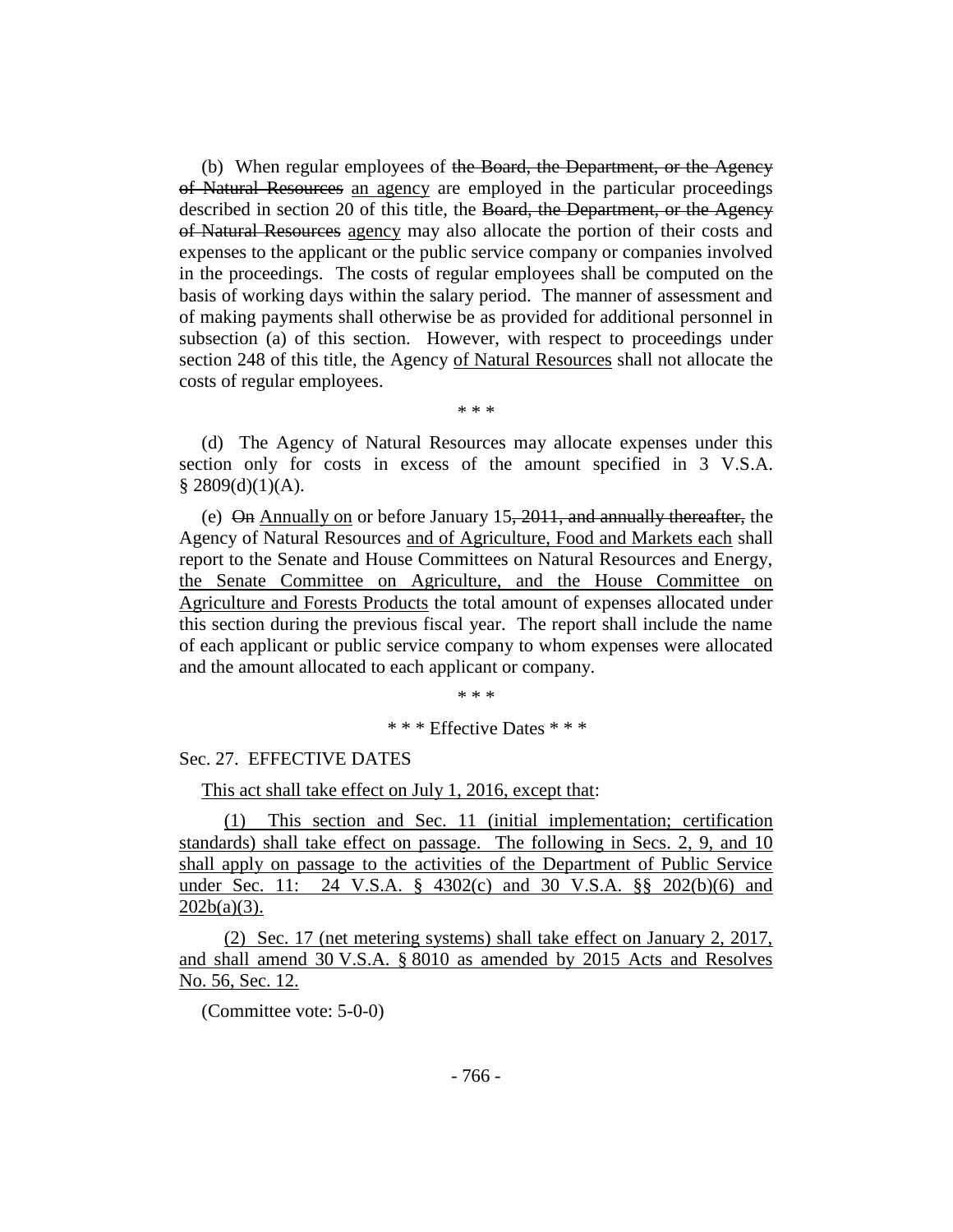An act relating to the service of civil process by a constable.

# **Reported favorably with recommendation of amendment by Senator White for the Committee on Government Operations.**

The Committee recommends that the bill be amended as follows:

First: In Sec. 1, 32 V.S.A. § 1591 (sheriffs and other officers), by striking out subdivision  $(1)(D)$  in its entirety and inserting in lieu thereof the following:

(D)(i) All civil process to be served by a constable shall be directed to the legislative body of the town in which the constable serves. The legislative body shall assign civil process to the constable to ensure that process is completed in a timely and orderly manner. All payments for service of civil process shall be made to the town. A constable shall be entitled to fees paid for service of process, except as provided in subdivision (ii) of this subdivision (D). A constable shall not receive fees or payment in lieu of fees for civil process, except payment for actual and necessary expenses.

(ii) Quarterly, 15 percent of the gross civil process fees received by a town during that quarter shall be forwarded as follows:

(I) ten percent to the State Treasurer for deposit in the State's General Fund; and

(II) five percent to the town.

Second: By striking out in its entirety Sec. 2 (effective date) and inserting in lieu thereof the following:

Sec. 2. 24 V.S.A. § 1936a is amended to read:

### § 1936a. CONSTABLES; POWERS AND QUALIFICATIONS

(a) A town may vote at a special or annual town meeting to prohibit constables from exercising any law enforcement authority or from exercising the service of civil or criminal process.

(b) Notwithstanding the provisions of subsection (a) of this section, constables may perform the following duties:

(1) the service of civil or criminal process, under 12 V.S.A. § 691; [Repealed.]

\* \* \*

#### Sec. 3. EFFECTIVE DATE

This act shall take effect on July 1, 2017.

(Committee vote: 5-0-0)

- 767 -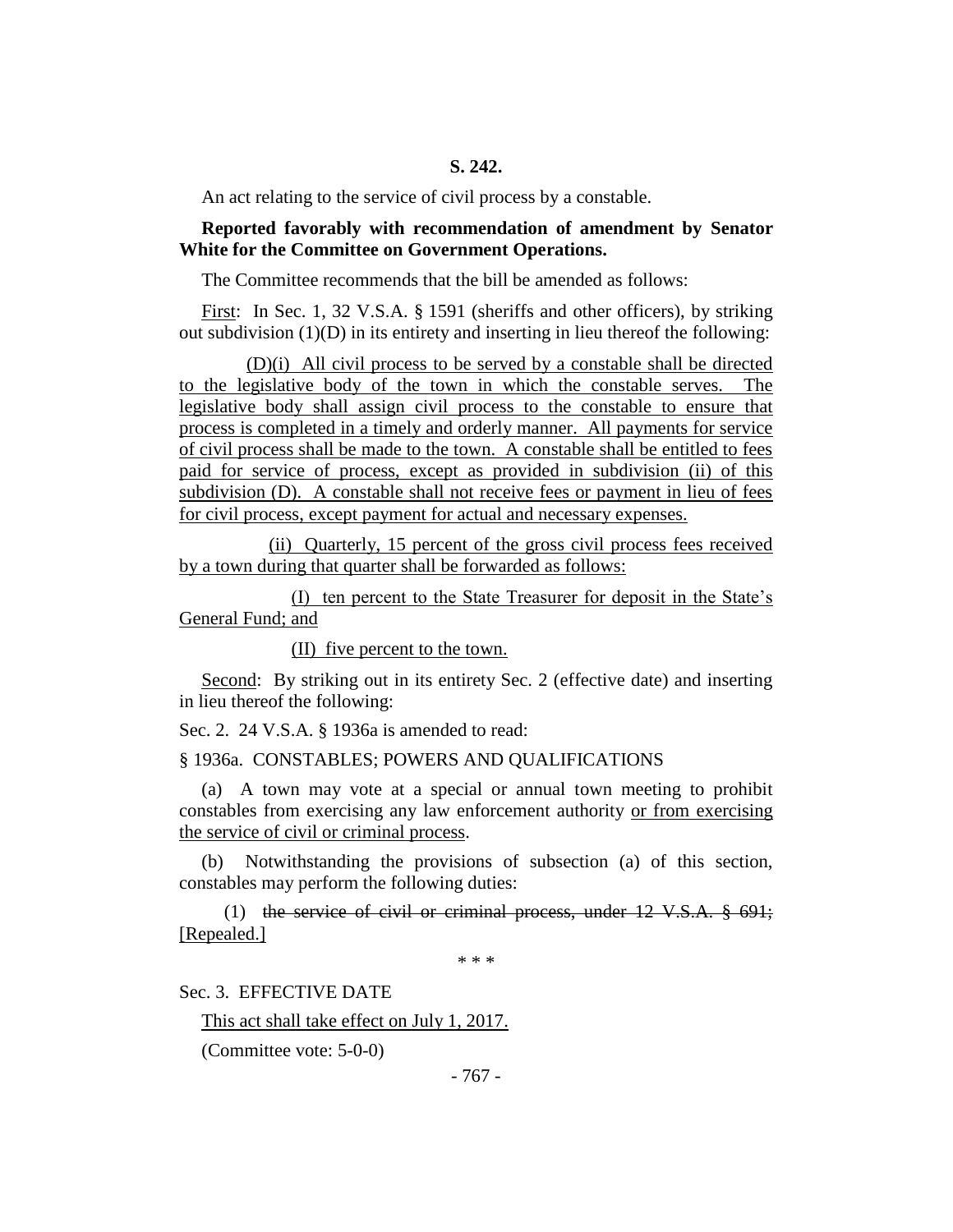An act relating to combating opioid abuse in Vermont.

# **Reported favorably with recommendation of amendment by Senator Lyons for the Committee on Health & Welfare.**

The Committee recommends that the bill be amended by striking out all after the enacting clause and inserting in lieu thereof the following:

\* \* \* Vermont Prescription Monitoring System \* \* \*

Sec. 1. 18 V.S.A. § 4284 is amended to read:

§ 4284. PROTECTION AND DISCLOSURE OF INFORMATION

\* \* \*

(g) Following consultation with the Unified Pain Management System Controlled Substances and Pain Management Advisory Council and an opportunity for input from stakeholders, the Department shall develop a policy that will enable it to use information from VPMS to determine if individual prescribers and dispensers are using VPMS appropriately.

(h) Following consultation with the Unified Pain Management System Controlled Substances and Pain Management Advisory Council and an opportunity for input from stakeholders, the Department shall develop a policy that will enable it to evaluate the prescription of regulated drugs by prescribers.

\* \* \*

Sec. 2. 18 V.S.A. § 4289 is amended to read:

# § 4289. STANDARDS AND GUIDELINES FOR HEALTH CARE PROVIDERS AND DISPENSERS

(a) Each professional licensing authority for health care providers shall develop evidence-based standards to guide health care providers in the appropriate prescription of Schedules II, III, and IV controlled substances for treatment of acute pain, chronic pain and for other medical conditions to be determined by the licensing authority. The standards developed by the licensing authorities shall be consistent with rules adopted by the Department of Health. The licensing authorities shall submit their standards to the Commissioner of Health, who shall review for consistency across health care providers and notify the applicable licensing authority of any inconsistencies identified.

(b)(1) Each health care provider who prescribes any Schedule II, III, or IV controlled substances shall register with the VPMS by November 15, 2013.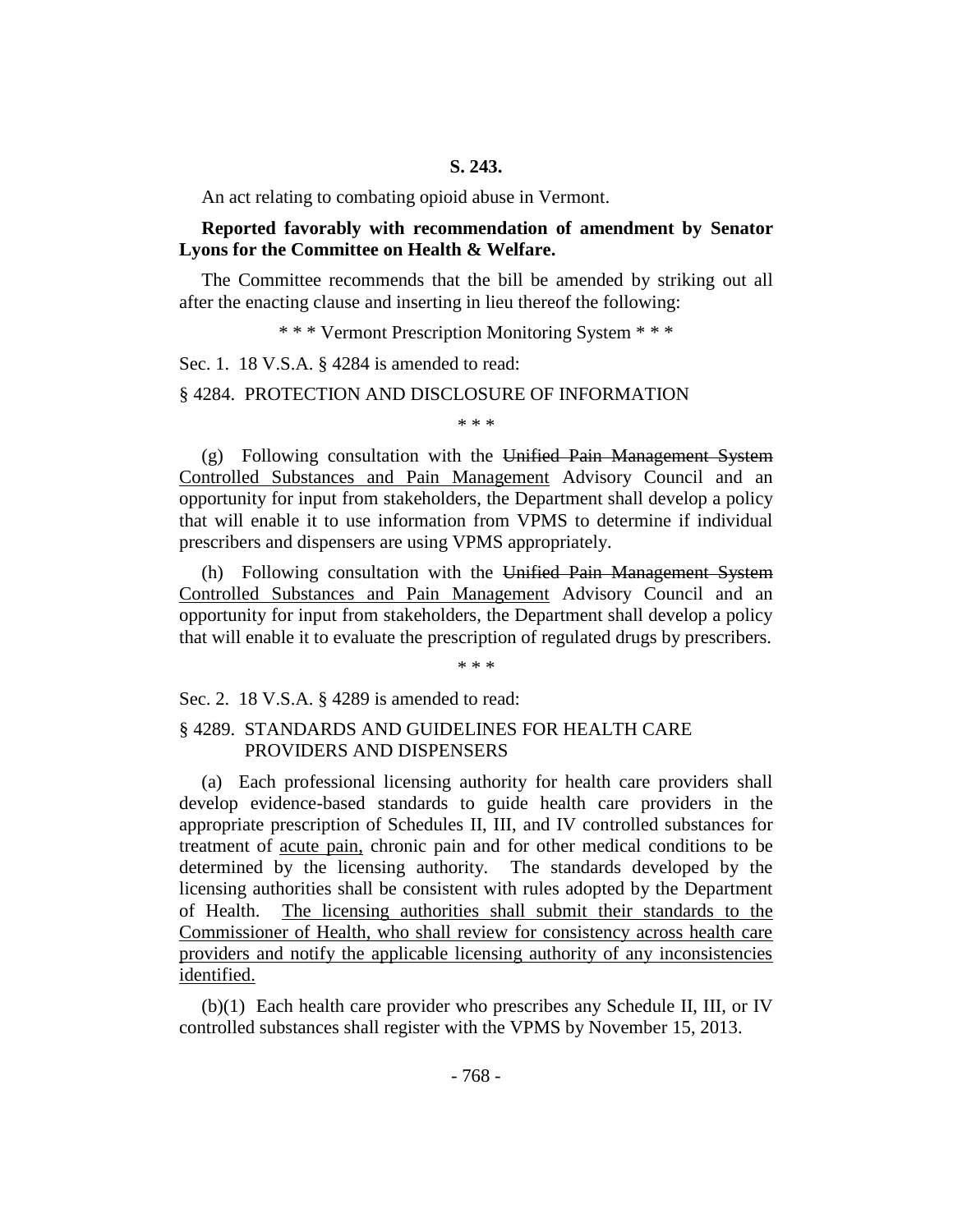(2) If the VPMS shows that a patient has filled a prescription for a controlled substance written by a health care provider who is not a registered user of VPMS, the Commissioner of Health shall notify the applicable licensing authority and the provider by mail of the provider's registration requirement pursuant to subdivision (1) of this subsection.

(3) The Commissioner of Health shall develop additional procedures to ensure that all health care providers who prescribe controlled substances are registered in compliance with subdivision (1) of this subsection.

(c) Each dispenser who dispenses any Schedule II, III, or IV controlled substances shall register with the VPMS and shall query the VPMS in accordance with rules adopted by the Commissioner of Health.

(d) Health Except in the event of electronic or technological failure, health care providers shall query the VPMS with respect to an individual patient in the following circumstances:

(1) at least annually for patients who are receiving ongoing treatment with an opioid Schedule II, III, or IV controlled substance;

(2) when starting a patient on a Schedule II, III, or IV controlled substance for nonpalliative long-term pain therapy of 90 days or more;

(3) the first time the provider prescribes an opioid Schedule II, III, or IV controlled substance written to treat chronic pain; and

(4) prior to writing a replacement prescription for a Schedule II, III, or IV controlled substance pursuant to section 4290 of this title.

(e) The Commissioner of Health shall, after consultation with the Unified Pain Management System Controlled Substances and Pain Management Advisory Council, adopt rules necessary to effect the purposes of this section. The Commissioner and the Council shall consider additional circumstances under which health care providers should be required to query the VPMS, including whether health care providers should be required to query the VPMS prior to writing a prescription for any opioid Schedule II, III, or IV controlled substance or when a patient requests renewal of a prescription for an opioid Schedule II, III, or IV controlled substance written to treat acute pain, and the Commissioner may adopt rules accordingly.

(f) Each professional licensing authority for dispensers shall adopt standards, consistent with rules adopted by the Department of Health under this section, regarding the frequency and circumstances under which its respective licensees shall:

(1) query the VPMS; and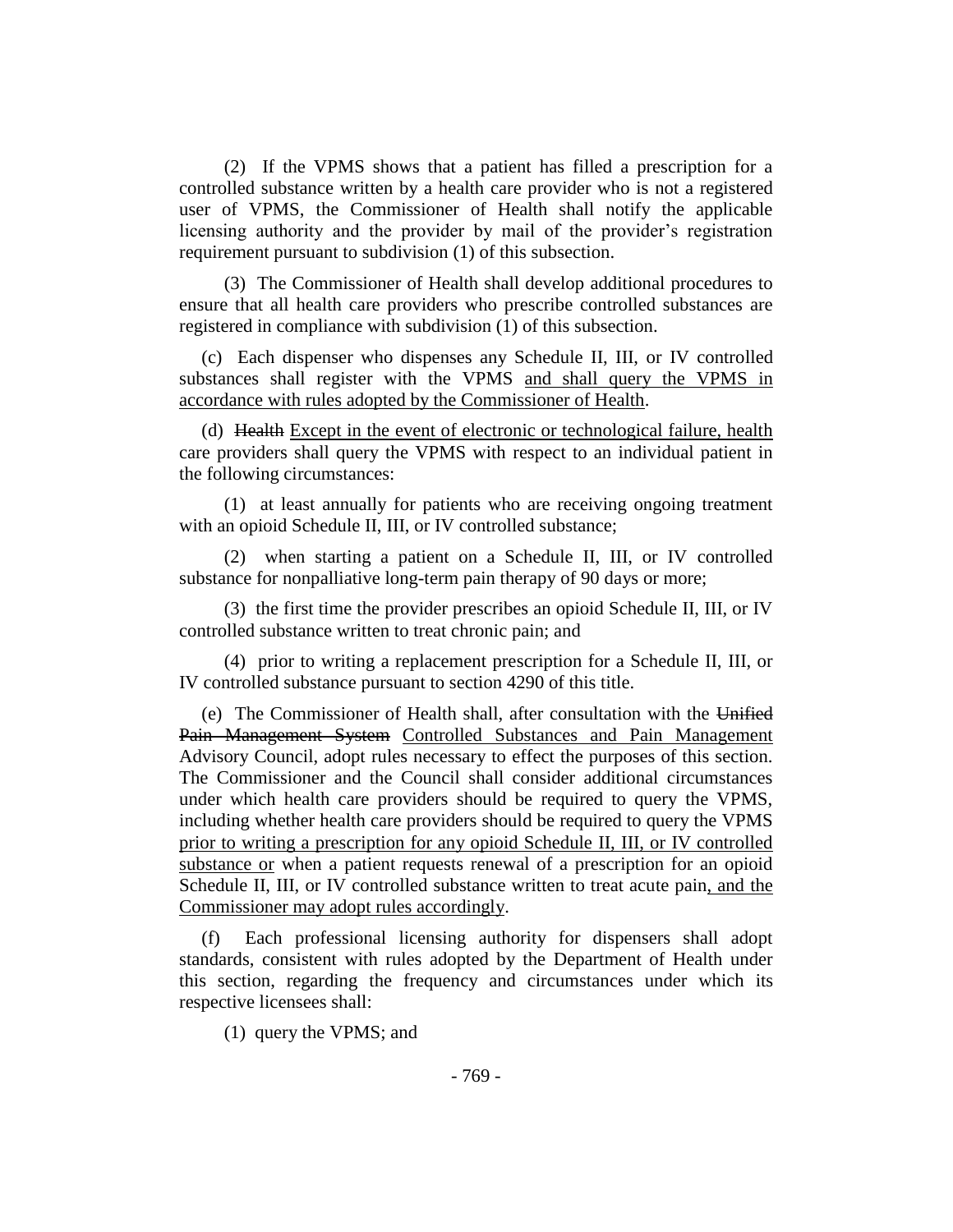(2) report to the VPMS, which shall be no less than once every seven days daily.

(g) Each professional licensing authority for health care providers and dispensers shall consider the statutory requirements, rules, and standards adopted pursuant to this section in disciplinary proceedings when determining whether a licensee has complied with the applicable standard of care.

> \* \* \* Expanding Access to Substance Abuse Treatment with Buprenorphine \* \* \*

Sec. 3. 18 V.S.A. chapter 93 is amended to read:

CHAPTER 93. TREATMENT OF OPIOID ADDICTION

Subchapter 1. Regional Opioid Addiction Treatment System

§ 4751. PURPOSE

It is the purpose of this chapter subchapter to authorize the department of health Department of Health to establish a regional system of opioid addiction treatment.

\* \* \*

## Subchapter 2. Opioid Addiction Treatment Care Coordination

## § 4771. CARE COORDINATION

(a) In addition to participation in the regional system of opioid addiction treatment established pursuant to subchapter 1 of this chapter, health care providers may coordinate patient care in order to provide to the maximum number of patients high quality opioid addiction treatment with buprenorphine or a drug containing buprenorphine.

(b) Care for patients with opioid addiction may be provided by a care coordination team comprising the patient's primary care provider, a qualified addiction medicine physician or nurse practitioner as described in subsection (c) of this section, and members of a medication-assisted treatment team affiliated with the Blueprint for Health.

(c)(1) A primary care provider participating in the care coordination team and prescribing buprenorphine or a drug containing buprenorphine pursuant to this section shall meet federal requirements for prescribing buprenorphine or a drug containing buprenorphine to treat opioid addiction and shall see the patient he or she is treating for opioid addiction for an office visit at least once every three months.

(2)(A) A qualified addiction medicine physician participating in a care coordination team pursuant to this section shall be a physician who is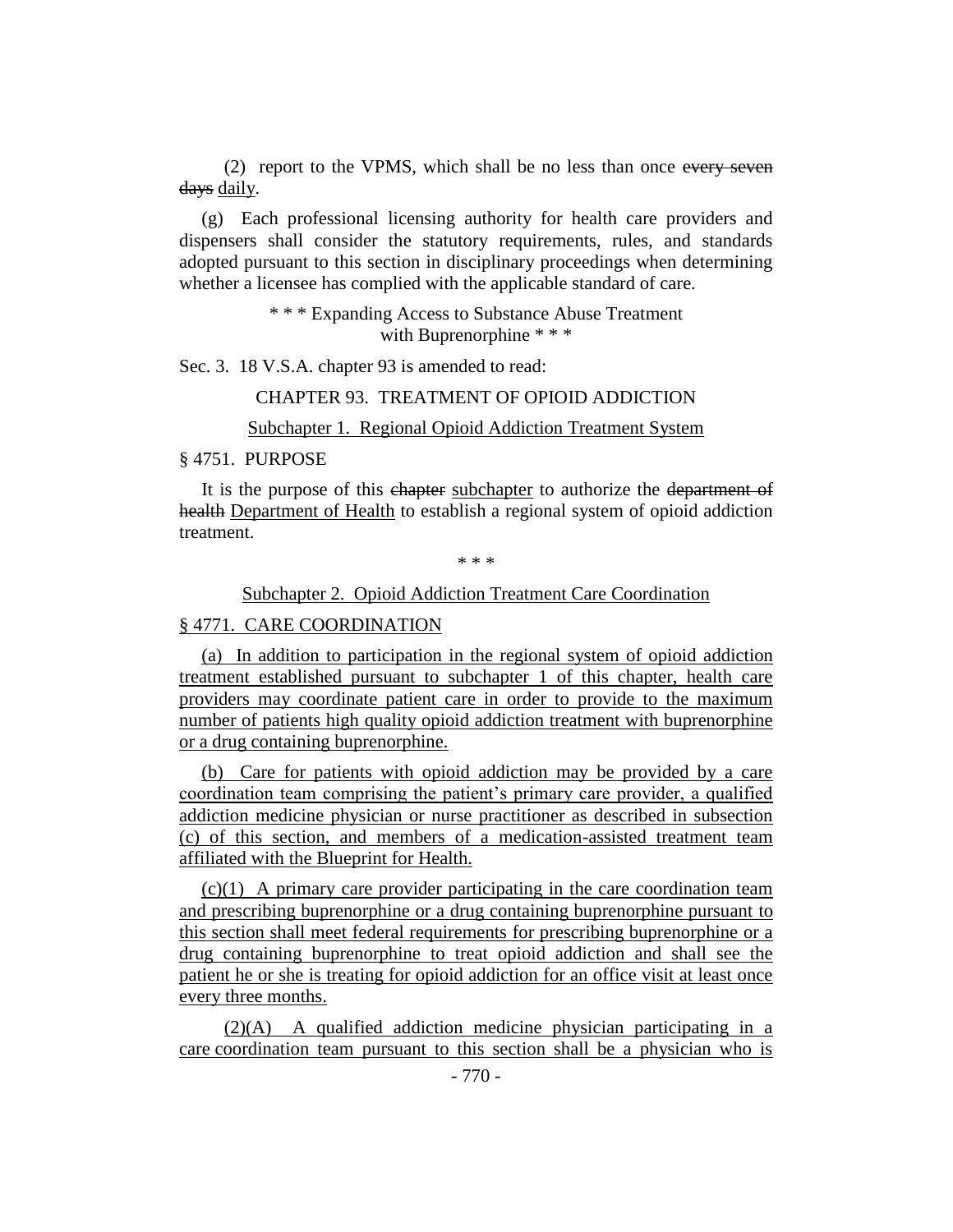board-certified in addiction medicine or satisfies one or more of the following conditions:

(i) has completed not fewer than 24 hours of classroom or interactive training in the treatment and management of opioid-dependent patients for substance use disorders provided by the American Society of Addiction Medicine, the American Academy of Addiction Psychiatry, the American Medical Association, the American Osteopathic Association, the American Psychiatric Association, or any other organization that the Commissioner of Health deems appropriate; or

(ii) has such other training and experience as the Commissioner of Health determines will demonstrate the ability of the physician to treat and manage opioid dependent patients.

(B) The qualified physician shall see the patient for addiction-related treatment other than the prescription of buprenorphine or a drug containing buprenorphine and shall advise the patient's primary care physician.

(3)(A) A qualified addiction medicine nurse practitioner participating in a care coordination team pursuant to this section shall be an advanced practice registered nurse who is certified as a nurse practitioner and who satisfies one or more of the following conditions:

(i) has completed not fewer than 24 hours of classroom or interactive training in the treatment and management of opioid-dependent patients for substance use disorders provided by the American Society of Addiction Medicine, the American Academy of Addiction Psychiatry, the American Medical Association, the American Osteopathic Association, the American Psychiatric Association, or any other organization that the Commissioner of Health deems appropriate; or

(ii) has such other training and experience as the Commissioner of Health determines will demonstrate the ability of the nurse practitioner to treat and manage opioid dependent patients.

(B) The qualified nurse practitioner shall see the patient for addiction-related treatment other than the prescription of buprenorphine or a drug containing buprenorphine and shall advise the patient's primary care physician.

(d) The primary care provider, qualified addiction medicine physician or nurse practitioner, and medication-assisted treatment team members shall coordinate the patient's care and shall communicate with one another as often as needed to ensure that the patient receives the highest quality of care.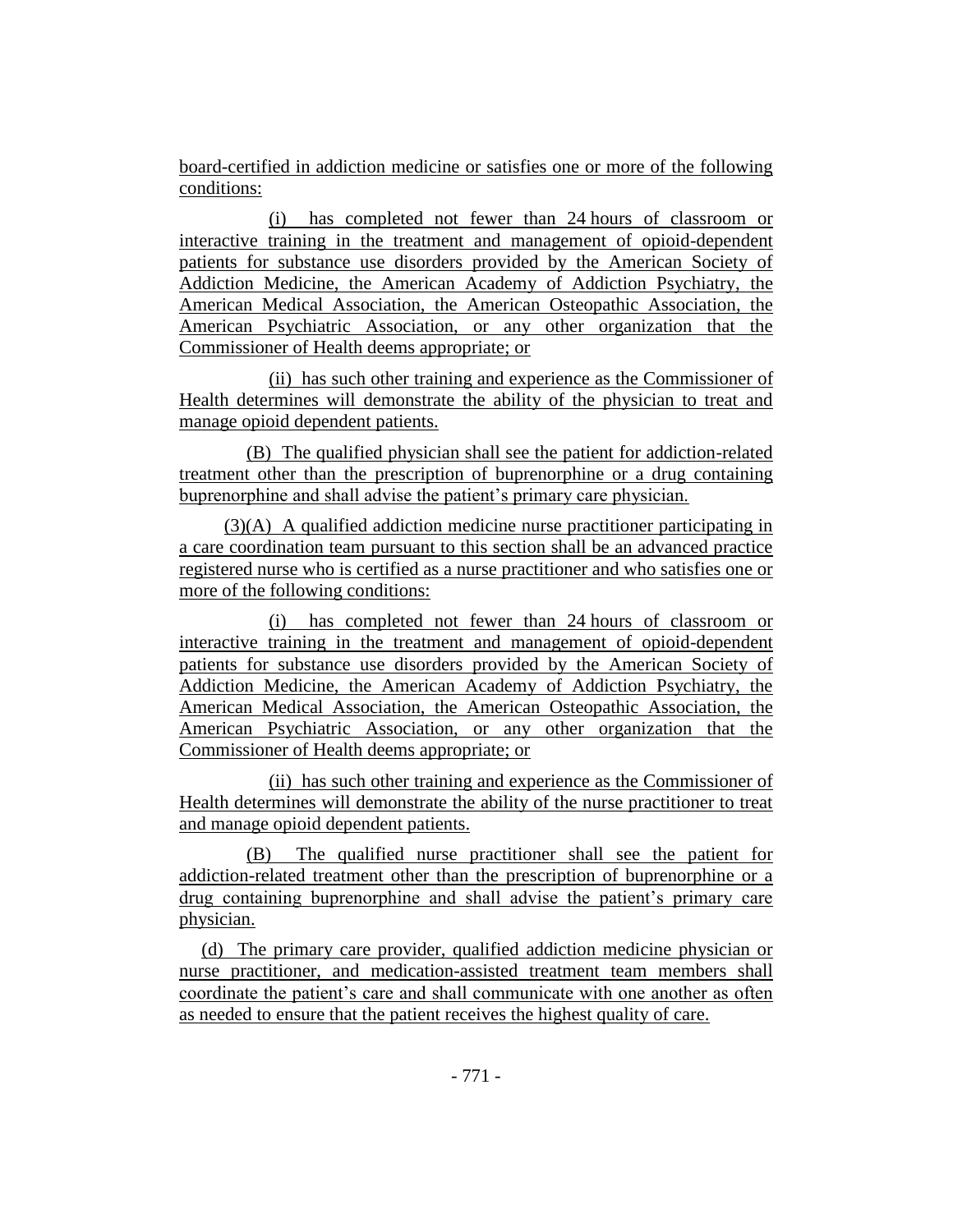(e) The Director of the Blueprint for Health shall recommend to the Commissioner of Vermont Health Access whether to increase payments to primary care providers participating in the Blueprint who choose to engage in care coordination by prescribing buprenorphine or a drug containing buprenorphine for patients with opioid addiction pursuant to this section.

## Sec. 4. TELEMEDICINE FOR TREATMENT OF SUBSTANCE USE DISORDER; PILOT

(a)The Green Mountain Care Board and Department of Vermont Health Access shall develop a pilot program to enable a patient taking buprenorphine or a drug containing buprenorphine for a substance use disorder to receive treatment from an addiction medicine specialist delivered through telemedicine at a health care facility that is capable of providing a secure telemedicine connection and whose location is convenient to the patient. The Board and the Department shall ensure that both the specialist and the hosting facility are reimbursed for services rendered.

(b)(1) Patients beginning treatment for a substance use disorder with buprenorphine or a drug containing buprenorphine shall not receive treatment through telemedicine. A patient may receive treatment through telemedicine only after a period of stabilization on the buprenorphine or drug containing buprenorphine, as measured by an addiction medicine specialist using an assessment tool approved by the Department of Health.

(2) Notwithstanding the provisions of subdivision (1) of this subsection, patients whose care has been transferred from a regional specialty addictions treatment center may begin receiving treatment through telemedicine immediately upon the transfer of care to an office-based opioid treatment provider.

(c) On or before January 15, 2017 and annually thereafter, the Board and the Department shall provide a progress report on the pilot program to the House Committees on Health Care and on Human Services and the Senate Committee on Health and Welfare.

\* \* \* Expanding Role of Pharmacies and Pharmacists \* \* \*

Sec. 5. 26 V.S.A. § 2022 is amended to read:

§ 2022. DEFINITIONS

As used in this chapter:

\* \* \*

(14)(A) "Practice of pharmacy" means:

 $(i)$  the interpretation and evaluation of prescription orders;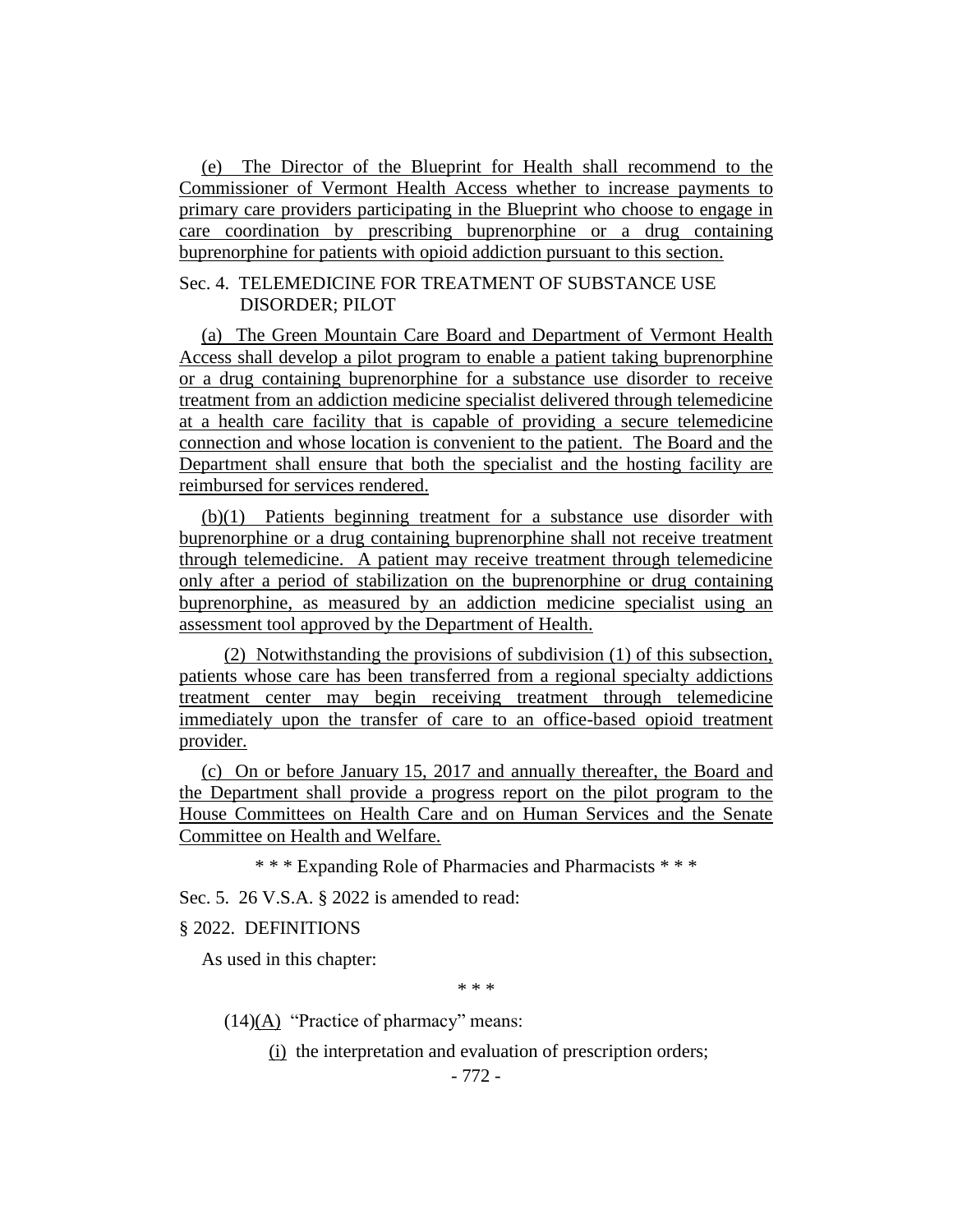(ii) the compounding, dispensing, and labeling of drugs and legend devices (except labeling by a manufacturer, packer, or distributor of nonprescription drugs and commercially packaged legend drugs and legend devices);

(iii) the participation in drug selection and drug utilization reviews;

(iv) the proper and safe storage of drugs and legend devices and the maintenance of proper records therefor;

(v) the responsibility for advising, where necessary or where regulated, of therapeutic values, content, hazards, and use of drugs and legend devices; and

(vi) the providing of patient care services within the pharmacist's authorized scope of practice;

(vii) the optimizing of drug therapy through the practice of clinical pharmacy; and

(viii) the offering or performing of those acts, services, operations, or transactions necessary in the conduct, operation, management, and control of pharmacy.

(B) "Practice of clinical pharmacy" means:

(i) the health science discipline in which, in conjunction with the patient's other practitioners, a pharmacist provides patient care to optimize medication therapy and to promote disease prevention and the patient's health and wellness;

(ii) the provision of patient care services within the pharmacist's authorized scope of practice, including medication therapy management, comprehensive medication review, and postdiagnostic disease state management services; or

(iii) the practice of pharmacy by a pharmacist pursuant to a collaborative practice agreement.

(C) A rule shall not be adopted by the Board under this chapter that shall require the sale and distribution of nonprescription drugs by a licensed pharmacist or under the supervision of a licensed pharmacist or otherwise interfere with the sale and distribution of such medicines.

\* \* \*

(19) "Collaborative practice agreement" means a written agreement between a pharmacist and a health care facility or prescribing practitioner that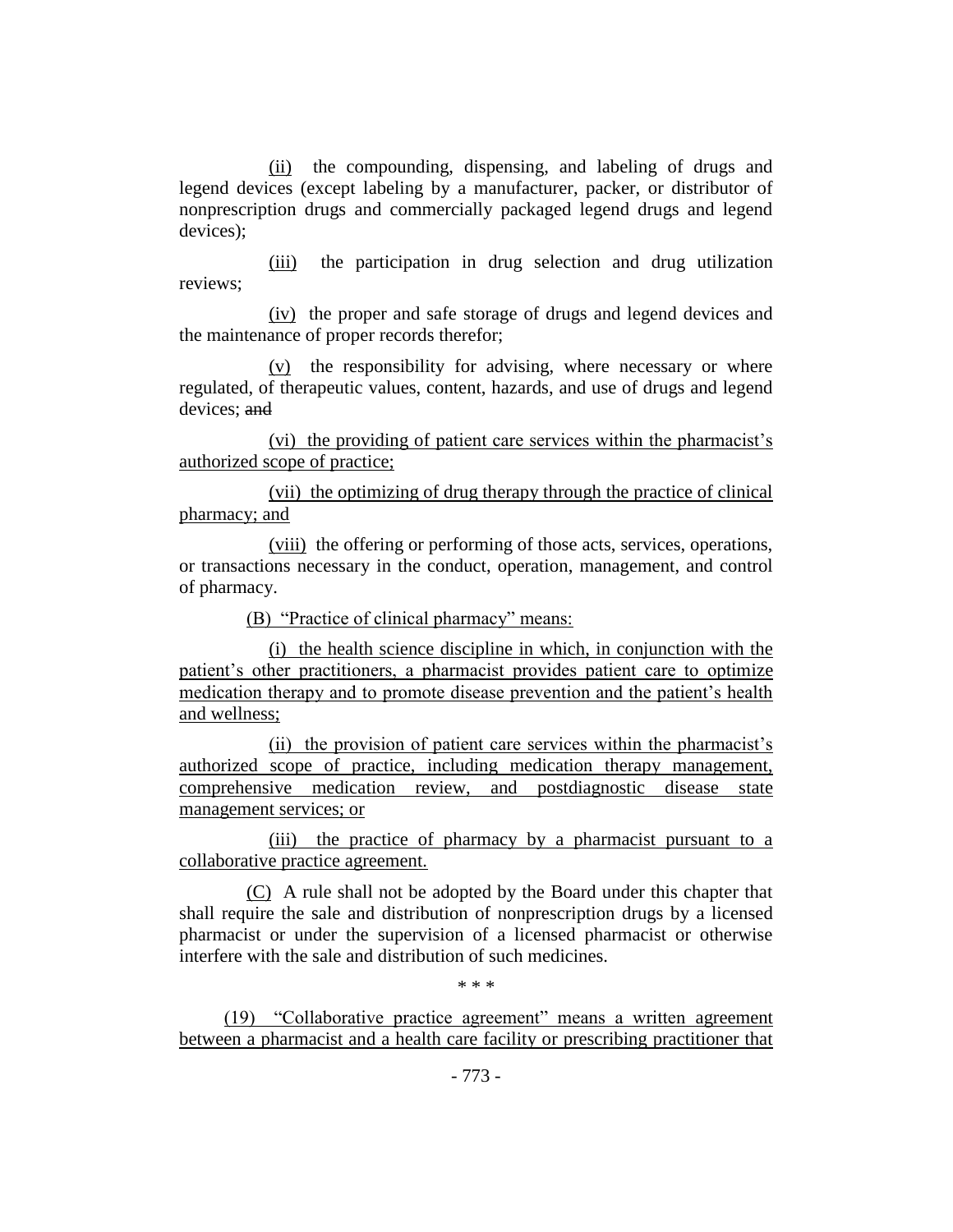permits the pharmacist to engage in the practice of clinical pharmacy for the benefit of the facility's or practitioner's patients.

Sec. 6. 26 V.S.A. § 2023 is added to read:

§ 2023. CLINICAL PHARMACY

In accordance with rules adopted by the Board, a pharmacist may engage in the practice of clinical pharmacy.

Sec. 7. 8 V.S.A. § 4089j is amended to read:

§ 4089j. RETAIL PHARMACIES; FILLING OF PRESCRIPTIONS

(a) A health insurer and pharmacy benefit manager doing business in Vermont shall permit a retail pharmacist licensed under 26 V.S.A. chapter 36 to fill prescriptions in the same manner and at the same level of reimbursement as they are filled by mail order pharmacies with respect to the quantity of drugs or days' supply of drugs dispensed under each prescription.

(b) As used in this section:

(1) "Health insurer" is defined by shall have the same meaning as in 18 V.S.A. § 9402 and shall also include Medicaid and any other public health care assistance program.

(2) "Pharmacy benefit manager" means an entity that performs pharmacy benefit management. "Pharmacy benefit management" means an arrangement for the procurement of prescription drugs at negotiated dispensing rates, the administration or management of prescription drug benefits provided by a health insurance plan for the benefit of beneficiaries, or any of the following services provided with regard to the administration of pharmacy benefits:

(A) mail service pharmacy;

(B) claims processing, retail network management, and payment of claims to pharmacies for prescription drugs dispensed to beneficiaries;

(C) clinical formulary development and management services;

(D) rebate contracting and administration;

(E) certain patient compliance, therapeutic intervention, and generic substitution programs; and

(F) disease management programs.

(3) "Health care provider" means a person, partnership, or corporation, other than a facility or institution, that is licensed, certified, or otherwise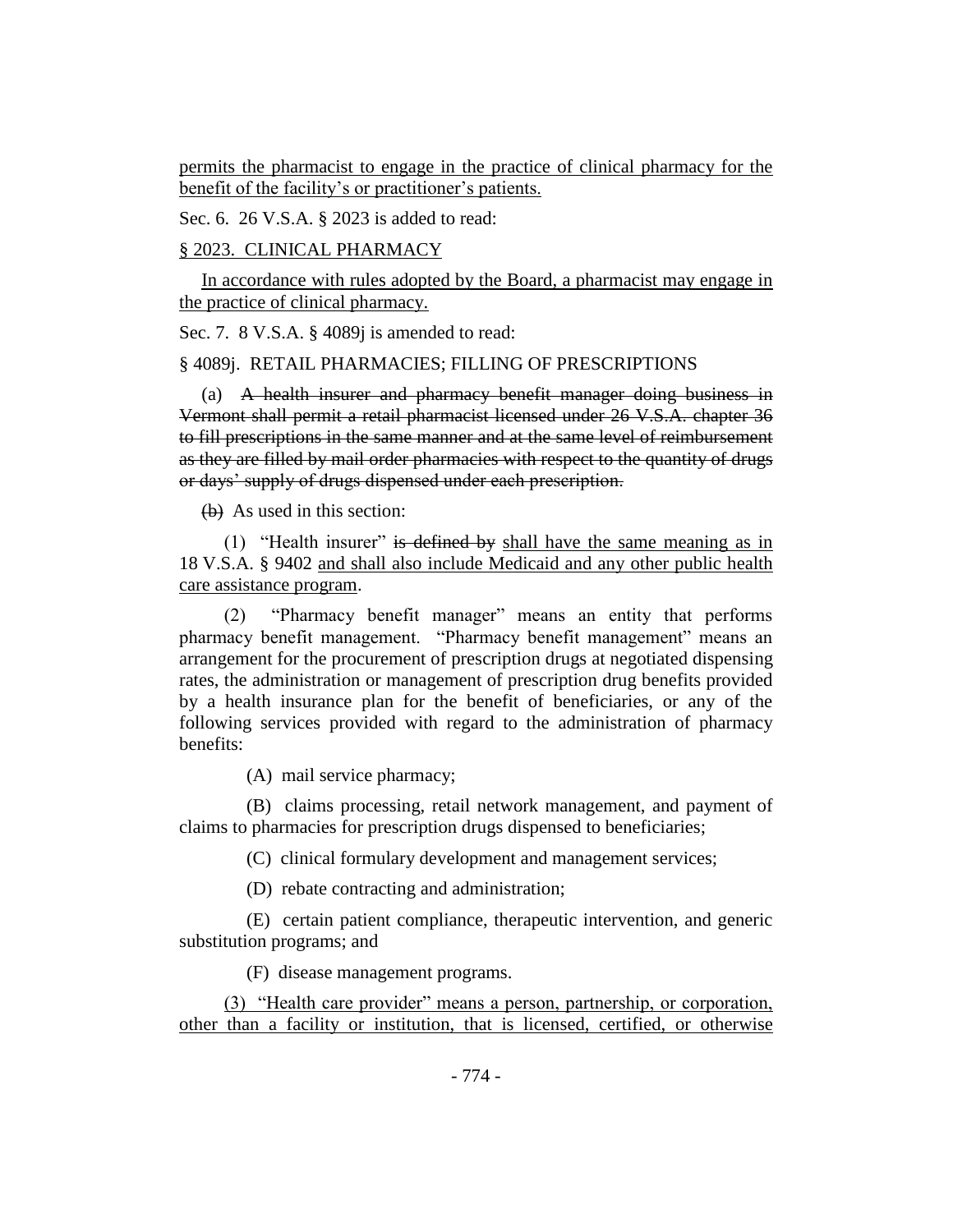authorized by law to provide professional health care service in this State to an individual during that individual's medical care, treatment, or confinement.

(b) A health insurer and pharmacy benefit manager doing business in Vermont shall permit a retail pharmacist licensed under 26 V.S.A. chapter 36 to fill prescriptions in the same manner and at the same level of reimbursement as they are filled by mail order pharmacies with respect to the quantity of drugs or days' supply of drugs dispensed under each prescription.

(c) This section shall apply to Medicaid and any other public health care assistance program. Notwithstanding any provision of a health insurance plan to the contrary, if a health insurance plan provides for payment or reimbursement that is within the lawful scope of practice of a pharmacist, the insurer may provide payment or reimbursement for the service when the service is provided by a pharmacist.

# Sec. 8. ROLE OF PHARMACIES IN PREVENTING OPIOID ABUSE; REPORT

(a) The Department of Health, in consultation with the Board of Pharmacy, pharmacists, prescribing health care practitioners, health insurers, pharmacy benefit managers, and other interested stakeholders shall consider the role of pharmacies in preventing opioid misuse, abuse, and diversion. The Department's evaluation shall include a consideration of whether, under what circumstances, and in what amount pharmacists should be reimbursed for counting or otherwise evaluating the quantity of pills, films, patches, and solutions of opioid controlled substances prescribed by a health care provider to his or her patients.

(b) On or before January 15, 2017, the Department shall report to the House Committees on Health Care and on Human Services and the Senate Committee on Health and Welfare its findings and recommendations with respect to the appropriate role of pharmacies in preventing opioid misuse, abuse, and diversion.

\* \* \* Continuing Medical Education \* \* \*

# Sec. 9. CONTINUING EDUCATION; PROFESSIONAL LICENSING BOARDS

(a)On or before December 15, 2016, the professional boards that license physicians, osteopathic physicians, dentists, pharmacists, advanced practice registered nurses, optometrists, and naturopathic physicians shall amend their continuing education rules to require a total of at least two hours of continuing education for each licensing period for all licensees with a registration number from the U.S. Drug Enforcement Administration (DEA), who have a pending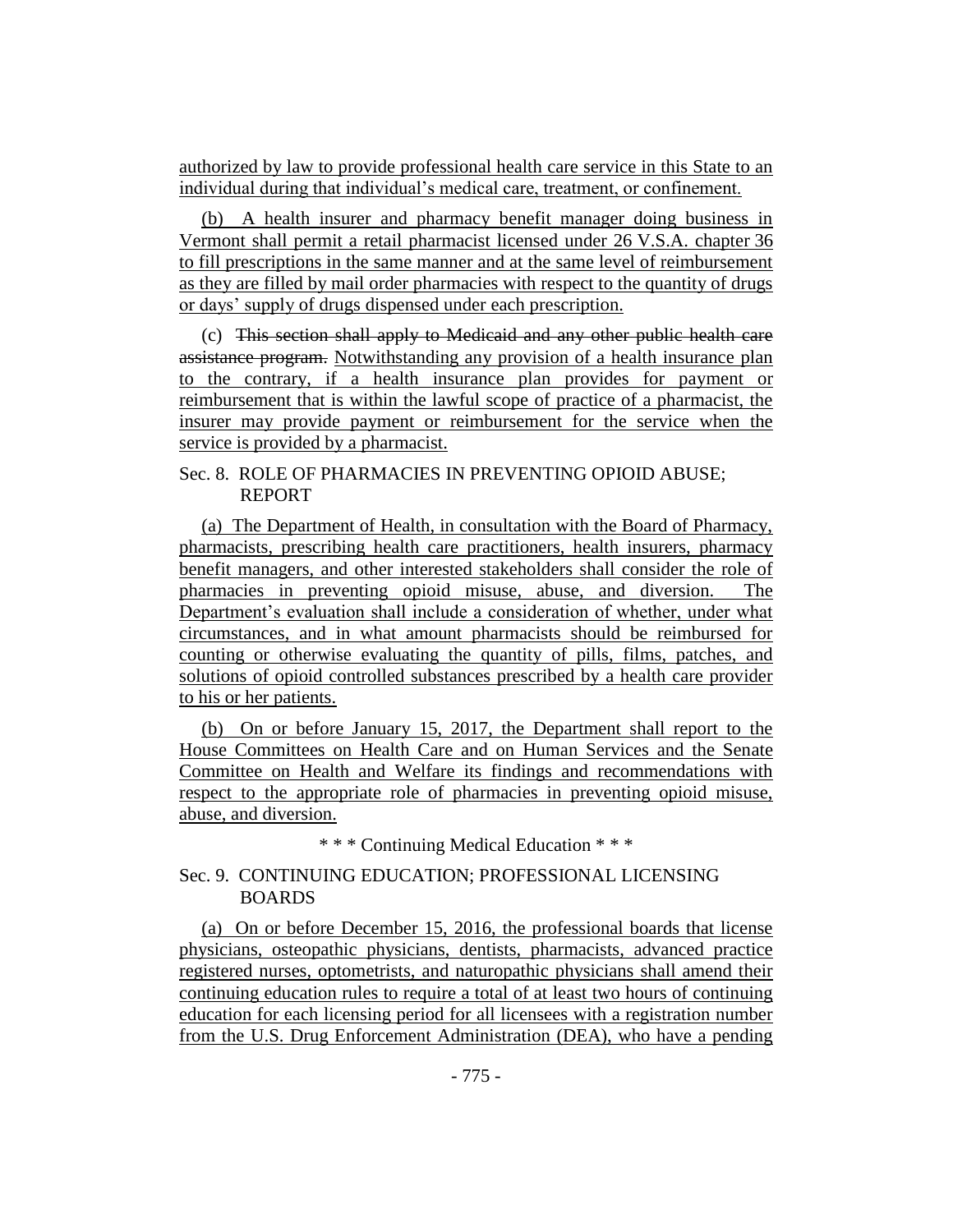application for a DEA number, or who dispense controlled substances on the topics of the abuse and diversion, safe use, and appropriate storage and disposal of controlled substances; the appropriate use of the Vermont Prescription Monitoring System; risk assessment for abuse or addiction; pharmacological and nonpharmacological alternatives to opioids for managing pain; medication tapering; and relevant State and federal laws and regulations concerning the prescription of opioid controlled substances.

(b) The Department of Health shall consult with the Board of Veterinary Medicine and the Agency of Agriculture, Food and Markets to develop recommendations regarding appropriate safe prescribing and disposal of controlled substances prescribed by veterinarians for animals and dispensed to their owners, as well as appropriate continuing education for veterinarians on the topics described in subsection (a) of this section. On or before January 15, 2017, the Department shall report its findings and recommendations to the House Committees on Agriculture and Forest Products and on Human Services and the Senate Committees on Agriculture and on Health and Welfare.

#### \* \* \* Medical Education Core Competencies \* \* \*

## Sec. 10. MEDICAL EDUCATION CORE COMPETENCIES; PREVENTION AND MANAGEMENT OF PRESCRIPTION DRUG MISUSE

The Commissioner of Health shall convene medical educators and other stakeholders to develop appropriate curricular interventions and innovations to ensure that students in medical education programs have access to certain core competencies related to safe prescribing practices and to screening, prevention, and intervention for cases of prescription drug misuse and abuse. The goal of the core competencies shall be to support future health care professionals over the course of their medical education to develop skills and a foundational knowledge in the prevention of prescription drug misuse. These competencies should be clear baseline standards for preventing prescription drug misuse, treating patients at risk for substance use disorders, and managing substance use disorders as a chronic disease, as well as developing knowledge in the areas of screening, evaluation, treatment planning, and supportive recovery.

\* \* \* Community Grant Program for Opioid Prevention \* \* \*

#### Sec. 11. REGIONAL PREVENTION PARTNERSHIPS

To the extent funds are available, the Department of Health shall establish a community grant program for the purpose of supporting local opioid prevention strategies. This program shall support evidence-based approaches and shall be based on a comprehensive community plan, including community education and initiatives designed to increase awareness or implement local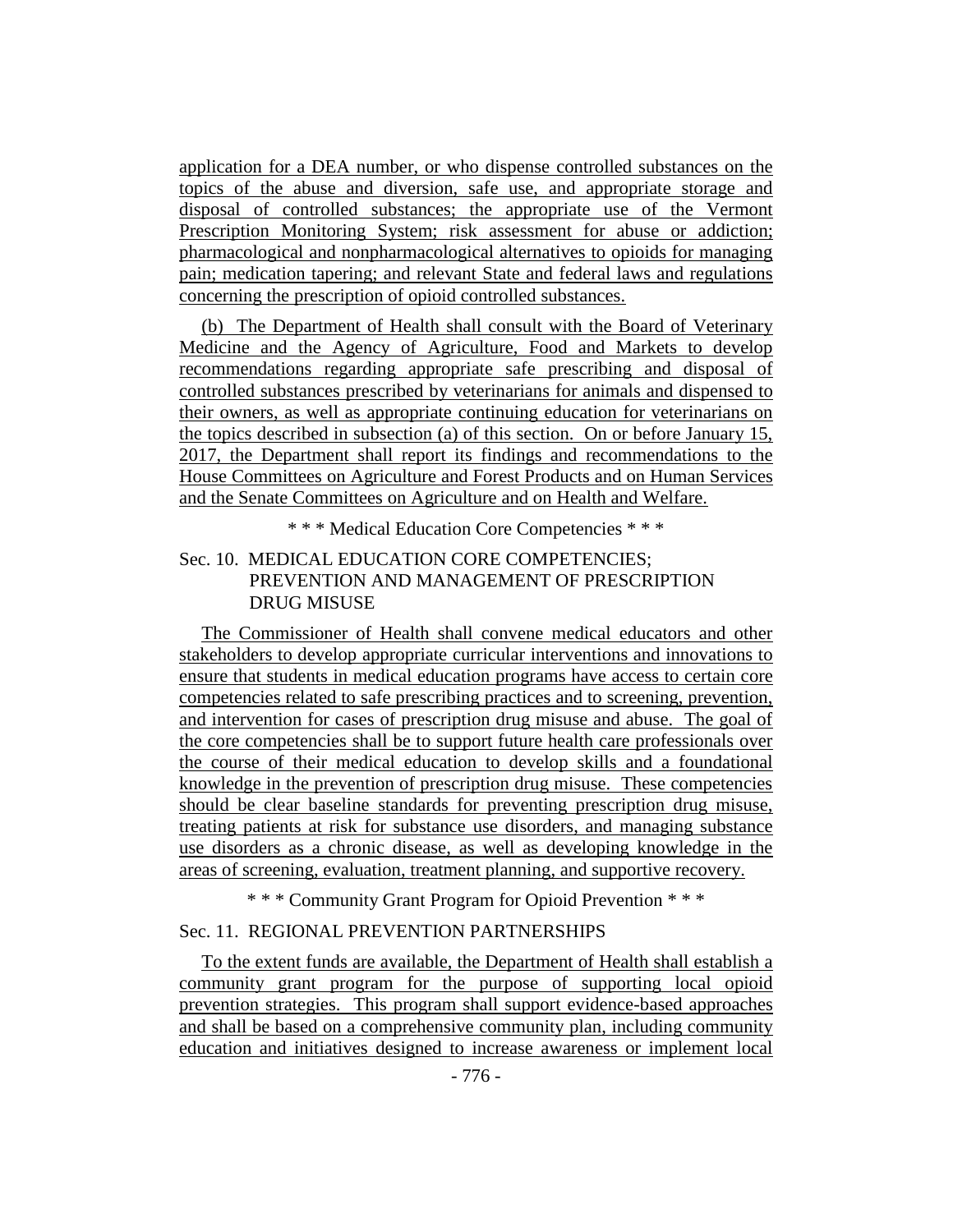programs, or both. Partnerships involving schools, local government, and hospitals shall receive priority.

\* \* \* Pharmaceutical Manufacturer Fee \* \* \*

Sec. 12. 33 V.S.A. § 2004 is amended to read:

#### § 2004. MANUFACTURER FEE

(a) Annually, each pharmaceutical manufacturer or labeler of prescription drugs that are paid for by the Department of Vermont Health Access for individuals participating in Medicaid, Dr. Dynasaur, or VPharm shall pay a fee to the Agency of Human Services. The fee shall be 0.5 1.235 percent of the previous calendar year's prescription drug spending by the Department and shall be assessed based on manufacturer labeler codes as used in the Medicaid rebate program.

(b) Fees collected under this section shall fund collection and analysis of information on pharmaceutical marketing activities under 18 V.S.A. §§ 4632 and 4633, analysis of prescription drug data needed by the Office of the Attorney General for enforcement activities, the Vermont Prescription Monitoring System established in 18 V.S.A. chapter 84A, the evidence-based education program established in 18 V.S.A. chapter 91, subchapter 2, statewide unused prescription drug disposal initiatives, nonpharmacological approaches to pain management, a hospital antimicrobial program for the purpose of reducing hospital-acquired infections, the purchase and distribution of naloxone to emergency medical services personnel, and any opioid-antagonist education, training, and distribution program operated by the Department of Health or its agents. The fees shall be collected in the Evidence-Based Education and Advertising Fund established in section 2004a of this title.

(c) The Secretary of Human Services or designee shall make rules for the implementation of this section.

Sec. 13. 33 V.S.A. § 2004a(a) is amended to read:

(a) The Evidence-Based Education and Advertising Fund is established in the State Treasury as a special fund to be a source of financing for activities relating to fund collection and analysis of information on pharmaceutical marketing activities under 18 V.S.A. §§ 4632 and 4633, for analysis of prescription drug data needed by the Office of the Attorney General for enforcement activities, for the Vermont Prescription Monitoring System established in 18 V.S.A. chapter 84A, for the evidence-based education program established in 18 V.S.A. chapter 91, subchapter 2, for statewide unused prescription drug disposal initiatives, for nonpharmacological approaches to pain management, for a hospital antimicrobial program for the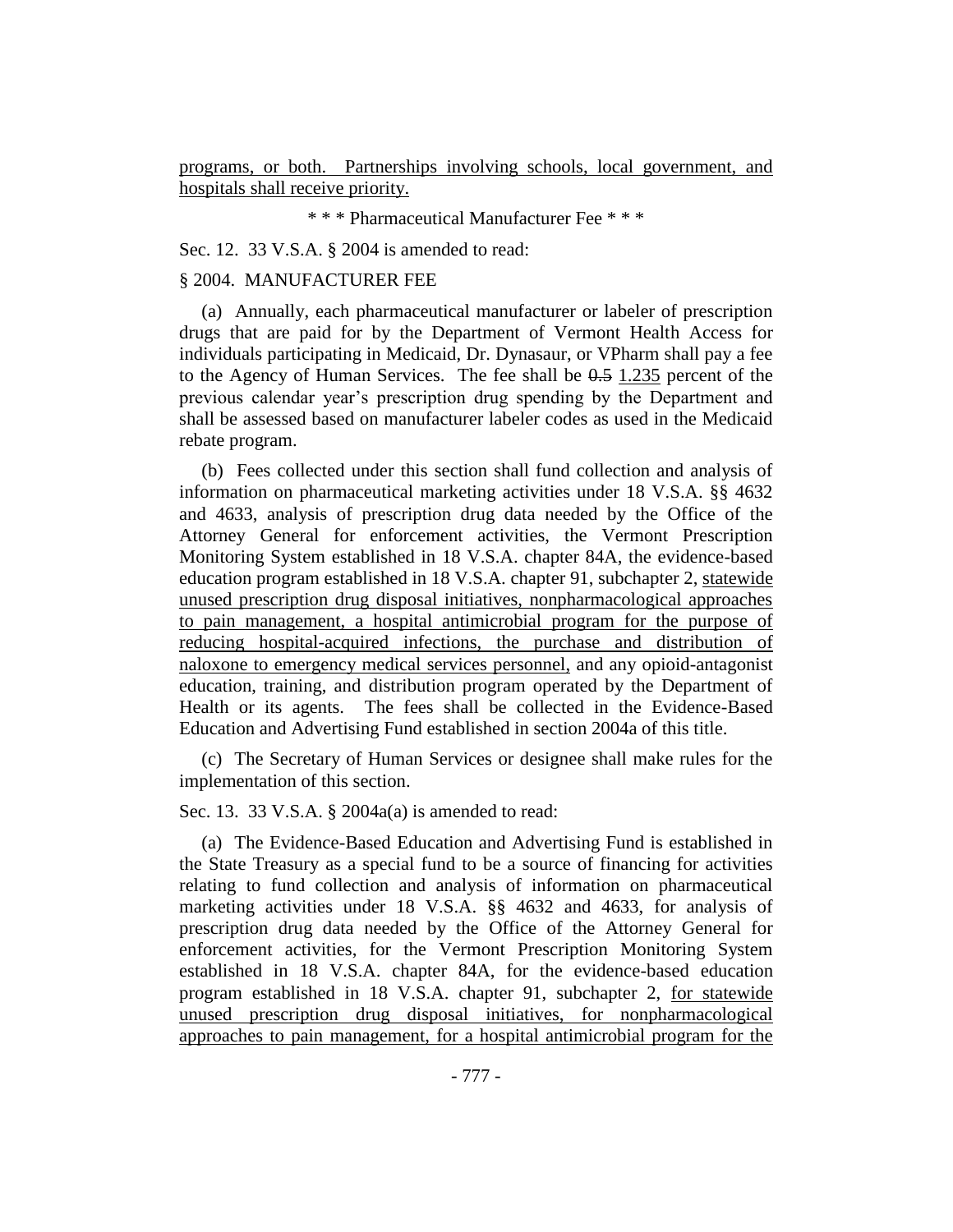purpose of reducing hospital-acquired infections, for the purchase and distribution of naloxone to emergency medical services personnel, and for the support of any opioid-antagonist education, training, and distribution program operated by the Department of Health or its agents. Monies deposited into the Fund shall be used for the purposes described in this section.

\* \* \* Controlled Substances and Pain Management Advisory Council \* \* \*

Sec. 14. 18 V.S.A. § 4255 is added to read:

## § 4255. CONTROLLED SUBSTANCES AND PAIN MANAGEMENT ADVISORY COUNCIL

(a) There is hereby created a Controlled Substances and Pain Management Advisory Council for the purpose of advising the Commissioner of Health on matters related to the Vermont Prescription Monitoring System and to the appropriate use of controlled substances in treating acute and chronic pain and in preventing prescription drug abuse, misuse, and diversion.

(b)(1) The Controlled Substances and Pain Management Advisory Council shall consist of the following members:

(A) the Commissioner of Health or designee, who shall serve as chair;

(B) the Deputy Commissioner of Health for Alcohol and Drug Abuse Programs or designee;

(C) the Commissioner of Mental Health or designee;

(D) the Commissioner of Public Safety or designee;

(E) the Vermont Attorney General or designee;

(F) the Director of the Blueprint for Health or designee;

(G) the Medical Director of the Department of Vermont Health Access;

(H) the Chair of the Board of Medical Practice or designee, who shall be a clinician;

(I) a representative of the Vermont State Dental Society, who shall be a dentist;

(J) a representative of the Vermont Board of Pharmacy, who shall be a pharmacist;

(K) a faculty member of the academic detailing program at the University of Vermont's College of Medicine;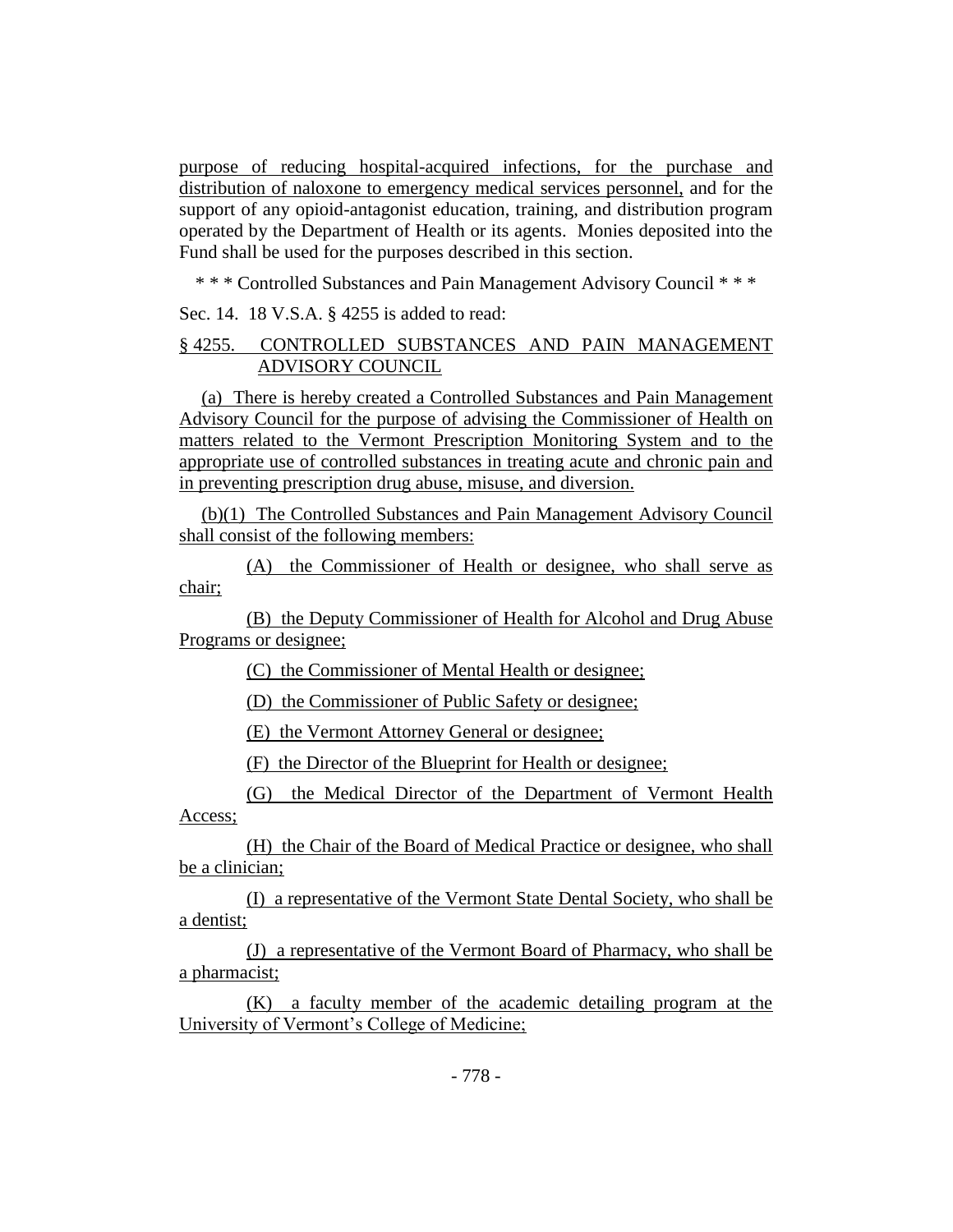(L) a faculty member of the University of Vermont's College of Medicine with expertise in the treatment of addiction or chronic pain management;

(M) a representative of the Vermont Medical Society, who shall be a primary care clinician;

(N) a representative of the American Academy of Family Physicians, Vermont chapter, who shall be a primary care clinician;

(O) a representative from the Vermont Board of Osteopathic Physicians, who shall be an osteopath;

(P) a representative of the Federally Qualified Health Centers, who shall be a primary care clinician selected by the Bi-State Primary Care Association;

(Q) a representative of the Vermont Ethics Network;

(R) a representative of the Hospice and Palliative Care Council of Vermont;

(S) a representative of the Office of the Health Care Advocate;

(T) a clinician who works in the emergency department of a hospital, to be selected by the Vermont Association of Hospitals and Health Systems in consultation with any nonmember hospitals;

(U) a member of the Vermont Board of Nursing Subcommittee on APRN Practice, who shall be an advanced practice registered nurse;

(V) a representative from the Vermont Assembly of Home Health and Hospice Agencies;

(W) a psychologist licensed pursuant to 26 V.S.A. chapter 55 who has experience in treating chronic pain, to be selected by the Board of Psychological Examiners;

(X) a drug and alcohol abuse counselor licensed pursuant to 33 V.S.A. chapter 8, to be selected by the Deputy Commissioner of Health for Alcohol and Drug Abuse Programs;

(Y) a retail pharmacist, to be selected by the Vermont Pharmacists Association;

(Z) an advanced practice registered nurse full-time faculty member from the University of Vermont's College of Nursing and Health Sciences;

(AA) a licensed acupuncturist with experience in pain management, to be selected by the Vermont Acupuncture Association;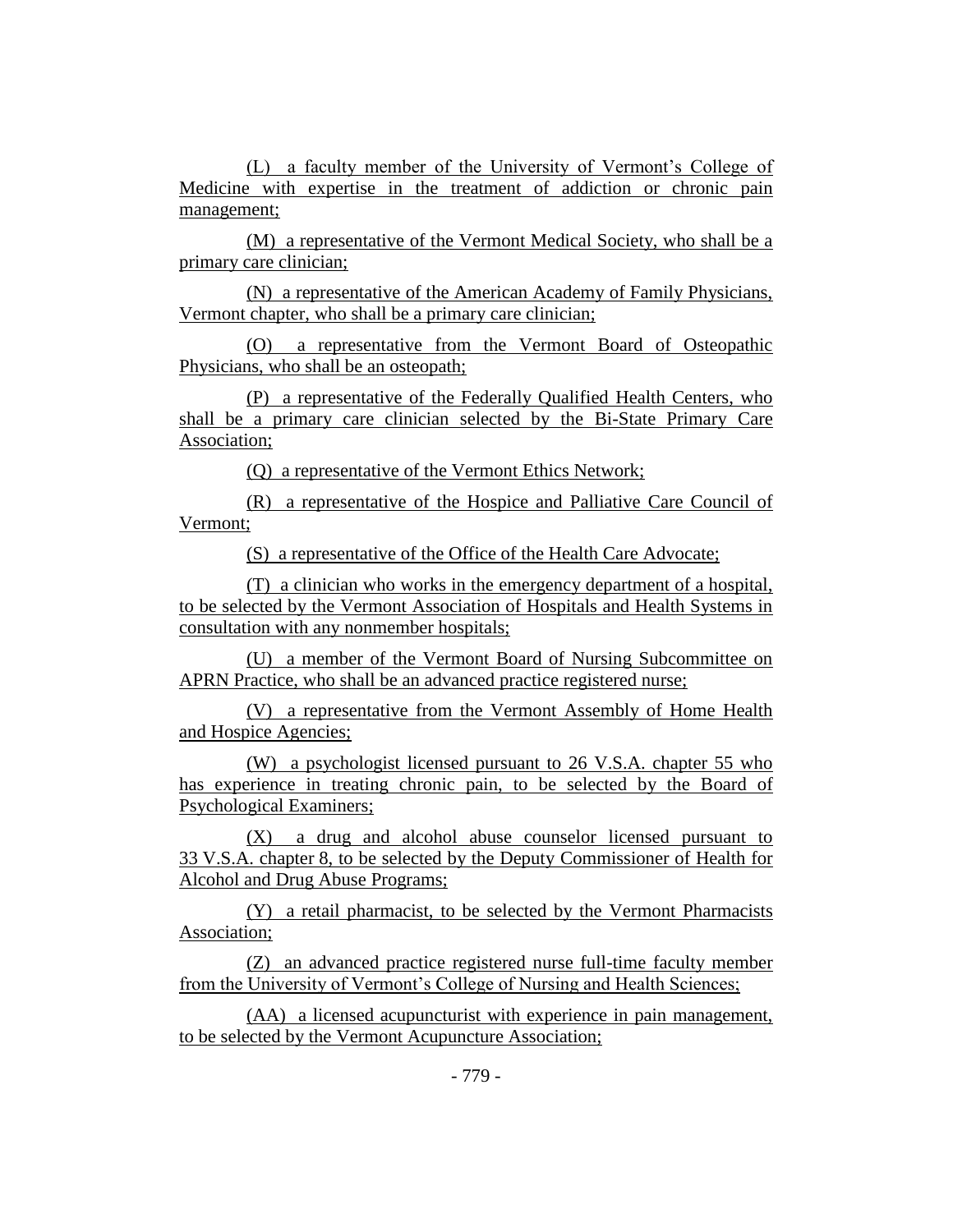(BB) a representative of the Vermont Substance Abuse Treatment Providers Association;

(CC) a consumer representative who is either a consumer in recovery from prescription drug abuse or a consumer receiving medical treatment for chronic noncancer-related pain; and

(DD) up to three adjunct members appointed by the Commissioner in consultation with the Opioid Prescribing Task Force.

(2) In addition to the members appointed pursuant to subdivision (1) of this subsection (b), the Council shall consult with specialists and other individuals as appropriate to the topic under consideration.

(c) Advisory Council members who are not employed by the State or whose participation is not supported through their employment or association shall be entitled to a per diem and expenses as provided by 32 V.S.A. § 1010.

(d)(1) The Advisory Council shall provide advice to the Commissioner concerning rules for the appropriate use of controlled substances in treating acute pain and chronic noncancer pain; the appropriate use of the Vermont Prescription Monitoring System; and the prevention of prescription drug abuse, misuse, and diversion.

(2) The Advisory Council shall evaluate the use of nonpharmacological approaches to treatment for pain, including the appropriateness, efficacy, and cost-effectiveness of using complementary and alternative therapies such as chiropractic, acupuncture, and massage.

(e) The Commissioner of Health may adopt rules pursuant to 3 V.S.A. chapter 25 regarding the appropriate use of controlled substances in treating acute pain and chronic noncancer pain; the appropriate use of the Vermont Prescription Monitoring System; and the prevention of prescription drug abuse, misuse, and diversion, after seeking the advice of the Council.

\* \* \* Acupuncture \* \* \*

## Sec. 15.ACUPUNCTURE AS ALTERNATIVE TREATMENT FOR PAIN MANAGEMENT AND SUBSTANCE USE DISORDER; REPORTS

(a) The Director of Health Care Reform in the Agency of Administration, in consultation with the Departments of Health and of Human Resources, shall review Vermont State employees' experience with acupuncture for treatment of pain. On or before December 1, 2016, the Director shall report his or her findings to the House Committees on Health Care and on Human Services and the Senate Committee on Health and Welfare.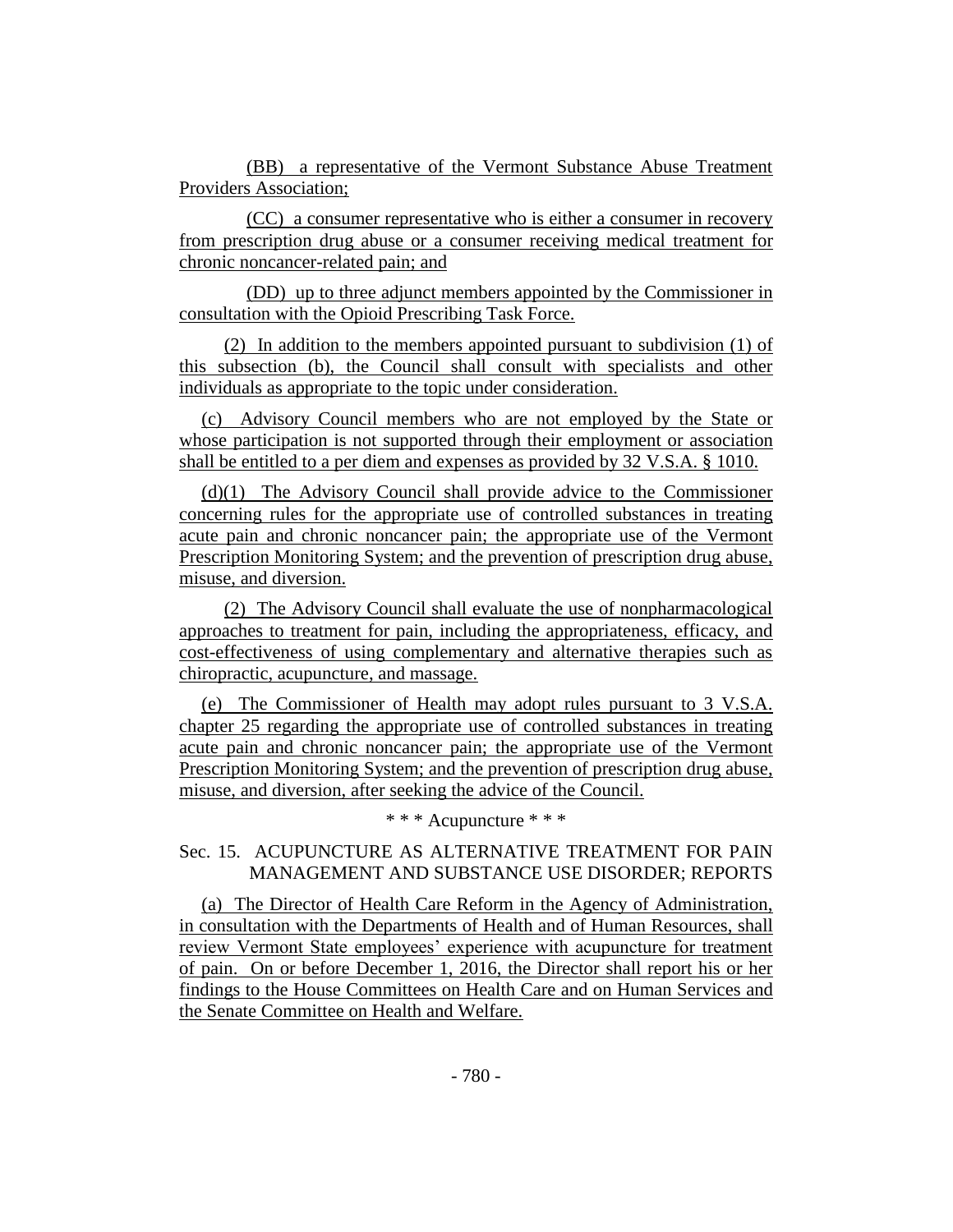(b) Each nonprofit hospital and medical service corporation licensed to do business in this State and providing coverage for pain management shall evaluate the evidence supporting the use of acupuncture as a modality for treating and managing pain in its enrollees, including the experience of other states in which acupuncture is covered by health insurance plans. On or before January 15, 2017, each such corporation shall report to the House Committees on Health Care and on Human Services and the Senate Committee on Health and Welfare its assessment of whether its insurance plans should provide coverage for acupuncture when used to treat or manage pain.

(c) On or before January 15, 2017, the Department of Health, Division of Alcohol and Drug Abuse Programs shall make available to its preferred provider network evidence-based best practices related to the use of acupuncture to treat substance use disorder.

### Sec. 15a. ACUPUNCTURE; MEDICAID PILOT PROJECT

(a) The Department of Vermont Health Access shall develop a pilot project to offer acupuncture services to Medicaid-eligible Vermonters with a diagnosis of chronic pain. The project would provide acupuncture services for a defined period of time to determine if acupuncture treatment as an alternative or adjunctive to prescribing opioids is as effective or more effective than opioids alone for returning individuals to social, occupational, and psychological function. The project shall include:

(1) an advisory group of pain management specialists and acupuncture providers familiar with the current science on evidence-based use of acupuncture to treat or manage chronic pain;

(2) specific patient eligibility requirements regarding the specific cause or site of chronic pain for which the evidence indicates acupuncture may be an appropriate treatment; and

(3) input and involvement from the Department of Health to promote consistency with other State policy initiatives designed to reduce the reliance on opioid medications in treating or managing chronic pain.

(b) On or before January 15, 2017, the Department of Vermont Health Access shall provide a progress report on the pilot project to the House Committees on Health Care and on Human Services and the Senate Committee on Health and Welfare that includes an implementation plan for the pilot project described in this section. In addition, the Department shall consider any appropriate role for acupuncture in treating substance use disorder, including consulting with health care providers using acupuncture in this manner, and shall make recommendations in its progress report regarding the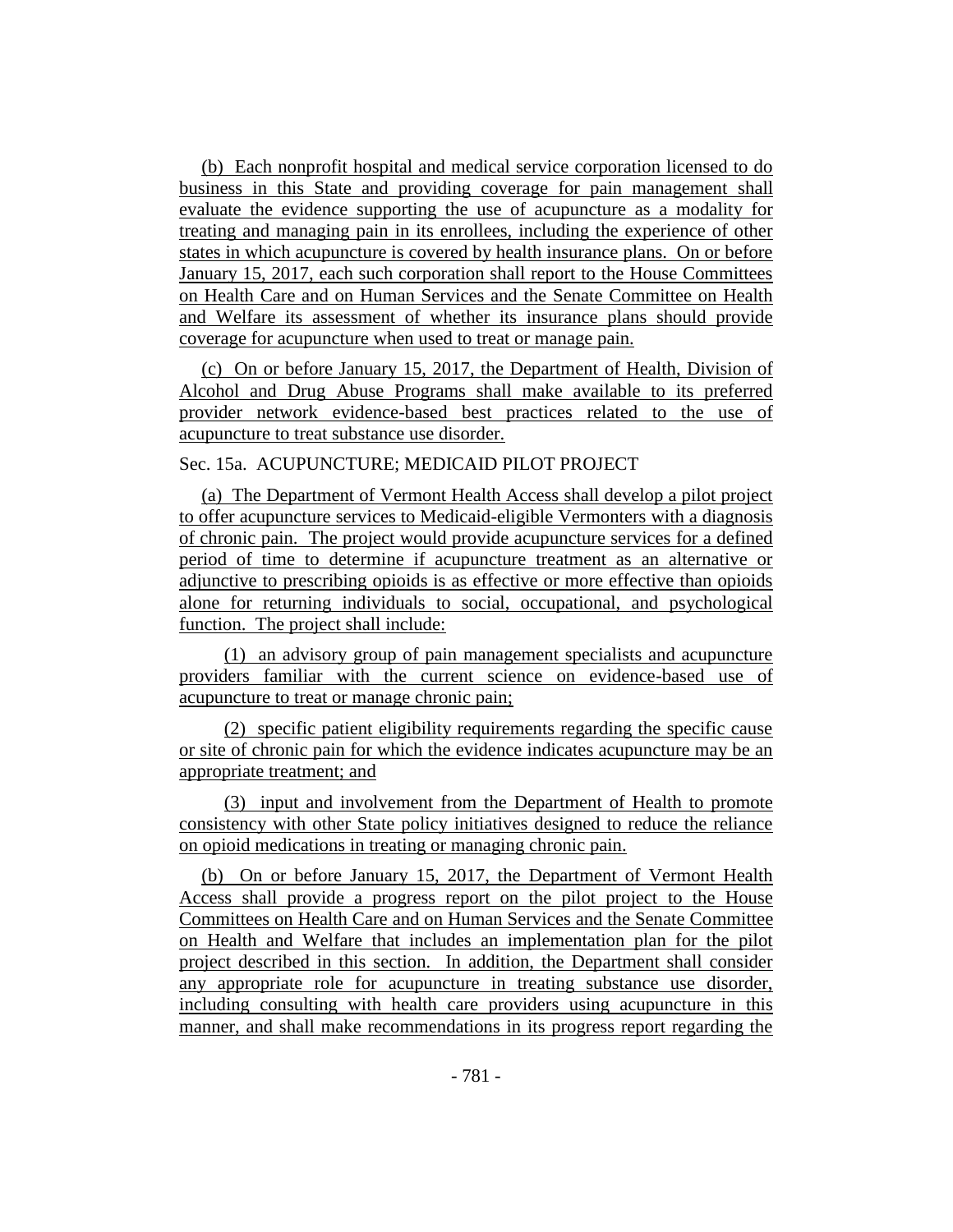use of acupuncture in treating Medicaid beneficiaries with substance use disorder.

## \* \* \* Rulemaking \* \* \*

# Sec. 16. PRESCRIBING OPIOIDS FOR ACUTE AND CHRONIC PAIN; RULEMAKING

(a) The Commissioner of Health, after consultation with the Controlled Substances and Pain Management Advisory Council, shall adopt rules governing the prescription of opioids. The rules may include numeric and temporal limitations on the number of pills prescribed, including a maximum number of pills to be prescribed following minor medical procedures, consistent with evidence-informed best practices for effective pain management. The rules may require the contemporaneous prescription of naloxone in certain circumstances, and shall require informed consent for patients that explains the risks associated with taking opioids, including addiction, physical dependence, side effects, tolerance, overdose, and death. The rules shall also require prescribers prescribing opioids to patients to provide information concerning the safe storage and disposal of controlled substances.

#### \* \* \* Appropriations\* \* \*

## Sec. 17. APPROPRIATIONS

(a) The sum of \$250,000.00 is appropriated from the Evidence-Based Education and Advertising Fund to the Department of Health in fiscal year 2017 for the purpose of funding the evidence-based education program established in 18 V.S.A. chapter 91, subchapter 2, including evidence-based information about safe prescribing of controlled substances and alternatives to opioids for treating pain.

(b) The sum of \$625,000.00 is appropriated from the Evidence-Based Education and Advertising Fund to the Department of Health in fiscal year 2017 for the purpose of funding statewide unused prescription drug disposal initiatives, of which \$100,000.00 shall be used for a MedSafe collection and disposal program and program coordinator, \$50,000.00 shall be used for unused medication envelopes for a mail-back program, \$225,000.00 shall be used for a public information campaign on the safe disposal of controlled substances, and \$250,000.00 shall be used for a public information campaign on the responsible use of prescription drugs.

(c) The sum of \$150,000.00 is appropriated from the Evidence-Based Education and Advertising Fund to the Department of Health in fiscal year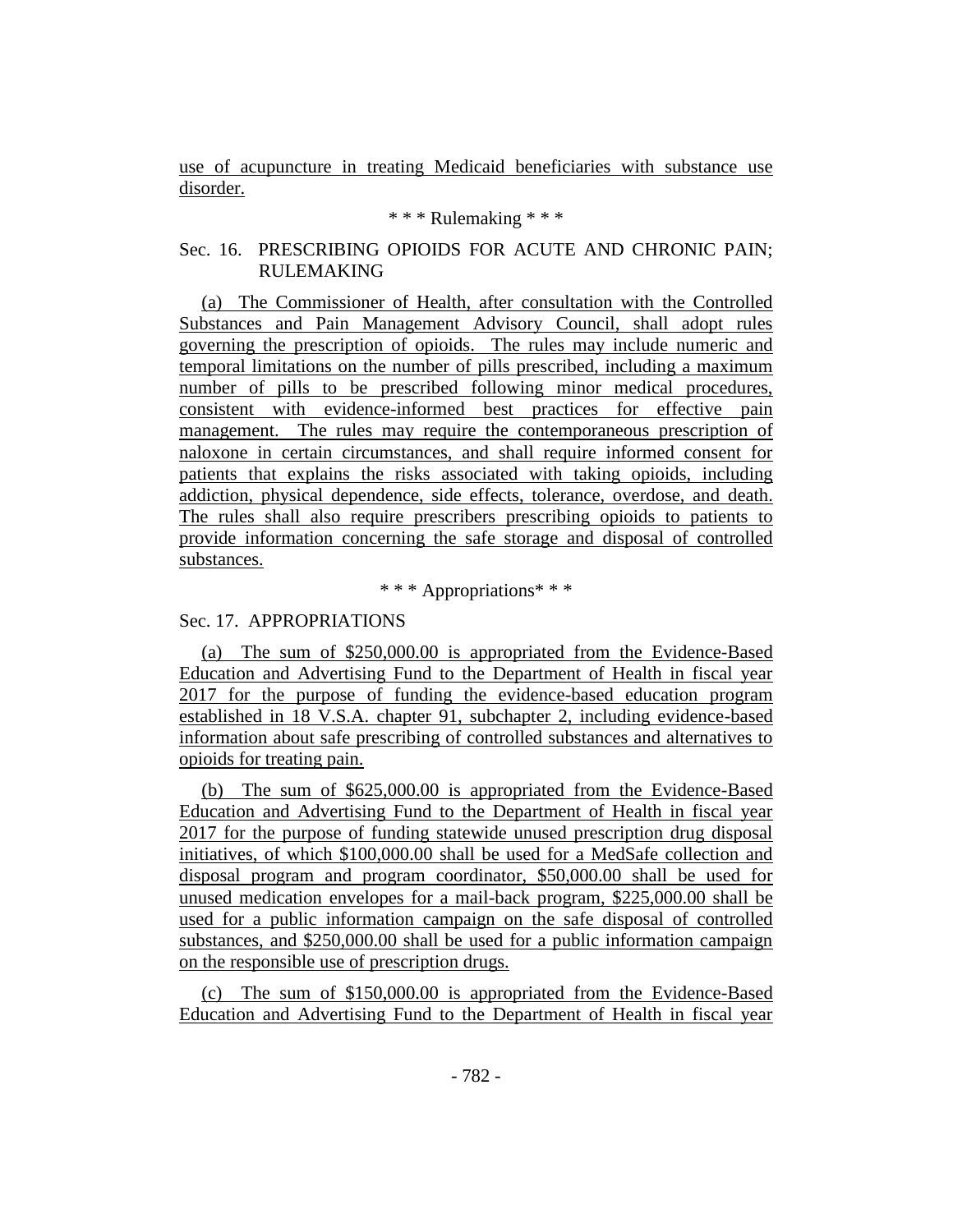2017 for the purpose of purchasing and distributing opioid antagonist rescue kits.

(d) The sum of \$250,000.00 is appropriated from the Evidence-Based Education and Advertising Fund to the Department of Health in fiscal year 2017 for the purpose of establishing a hospital antimicrobial program to reduce hospital-acquired infections.

(e) The sum of \$32,000.00 is appropriated from the Evidence-Based Education and Advertising Fund to the Department of Health in fiscal year 2017 for the purpose of purchasing and distributing naloxone to emergency medical services personnel throughout the State.

(f) The sum of \$200,000.00 is appropriated from the Evidence-Based Education and Advertising Fund to the Department of Vermont Health Access in fiscal year 2017 for the purpose of implementing the pilot project established in Sec. 15a to evaluate the use of acupuncture in treating chronic pain in Medicaid beneficiaries.

Sec. 18. REPEAL

2013 Acts and Resolves No. 75, Sec. 14, as amended by 2014 Acts and Resolves No. 199, Sec. 60 (Unified Pain Management System Advisory Council) is repealed.

\* \* \* Effective Dates \* \* \*

#### Sec. 19. EFFECTIVE DATES

(a) Secs. 1–2 (VPMS), 3 (opioid addiction treatment care coordination), 13 (use of Evidence-Based Education and Advertising Fund), 14 (Controlled Substances and Pain Management Advisory Council), 17 (appropriations), and 18 (repeal) shall take effect on July 1, 2016, except that in Sec. 2, 18 V.S.A. § 4289(f)(2) (dispenser reporting to VPMS) shall take effect 30 days following notice and a determination by the Commissioner of Health that daily reporting is practicable.

(b) Secs. 4 (telemedicine pilot), 5–7 (clinical pharmacy), 8 (role of pharmacies; report), 10 (medical education), 11 (regional partnerships), 15–15a (acupuncture studies), 16 (rulemaking), and this section shall take effect on passage.

(c) Sec. 9 (continuing education) shall take effect on July 1, 2016 and shall apply beginning with licensing periods beginning on or after that date.

(d) Notwithstanding 1 V.S.A. § 214, Sec. 12 (manufacturer fee) shall take effect on passage and shall apply retroactive to January 1, 2016.

(Committee vote: 5-0-0)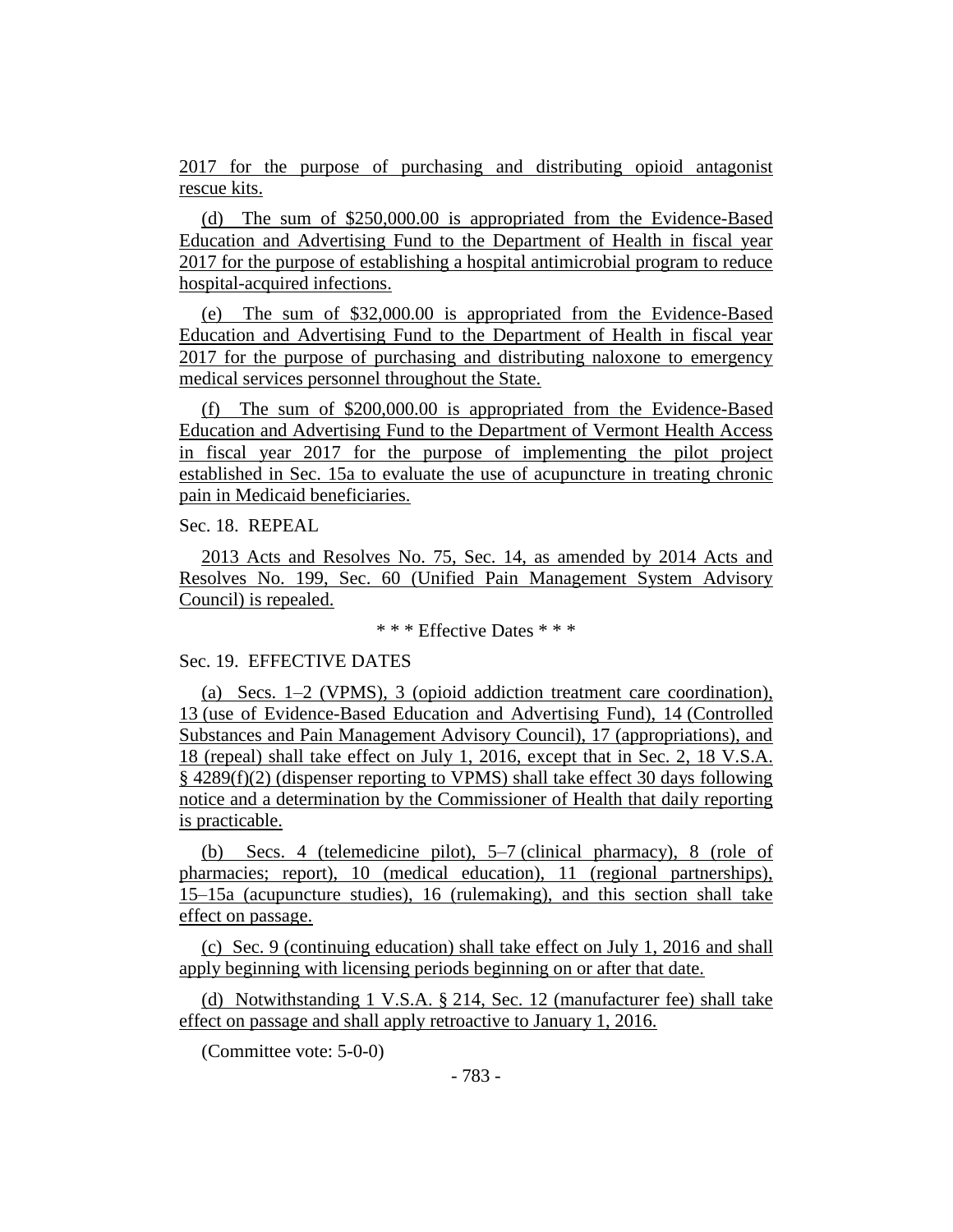An act relating to residential rental agreements.

**Reported favorably with recommendation of amendment by Senator Balint for the Committee on Economic Development, Housing & General Affairs.**

The Committee recommends that the bill be amended by striking out all after the enacting clause and inserting in lieu thereof the following:

Sec. 1. 9 V.S.A. § 4451 is amended to read:

§ 4451. DEFINITIONS

As used in this chapter:

\* \* \*

(9) "Sublease" means a rental agreement, written or oral, embodying terms and conditions concerning the use and occupancy of a dwelling unit and premises between two tenants, a sublessor and a sublessee.

(10) "Tenant" means a person entitled under a rental agreement to occupy a residential dwelling unit to the exclusion of others.

Sec. 2. 9 V.S.A. § 4452 is amended to read:

#### § 4452. EXCLUSIONS

Unless created to avoid the application of this chapter, this chapter does not apply to any of the following:

\* \* \*

(7) transient residence in a campground, which for the purposes of this chapter means any property used for seasonal or short-term vacation or recreational purposes on which are located cabins, tents, or lean-tos, or campsites designed for temporary set-up of portable or mobile camping, recreational, or travel dwelling units, including tents, campers, and recreational vehicles such as motor homes, travel trailers, truck campers, and van campers; or

(8) transient occupancy in a hotel, motel, or lodgings during the time the occupant is a recipient of General Assistance or Emergency Assistance temporary housing assistance, regardless of whether the occupancy is subject to a tax levied under 32 V. S.A. chapter 225; or

(9) occupancy of a dwelling unit without right or permission by a person who is not a tenant.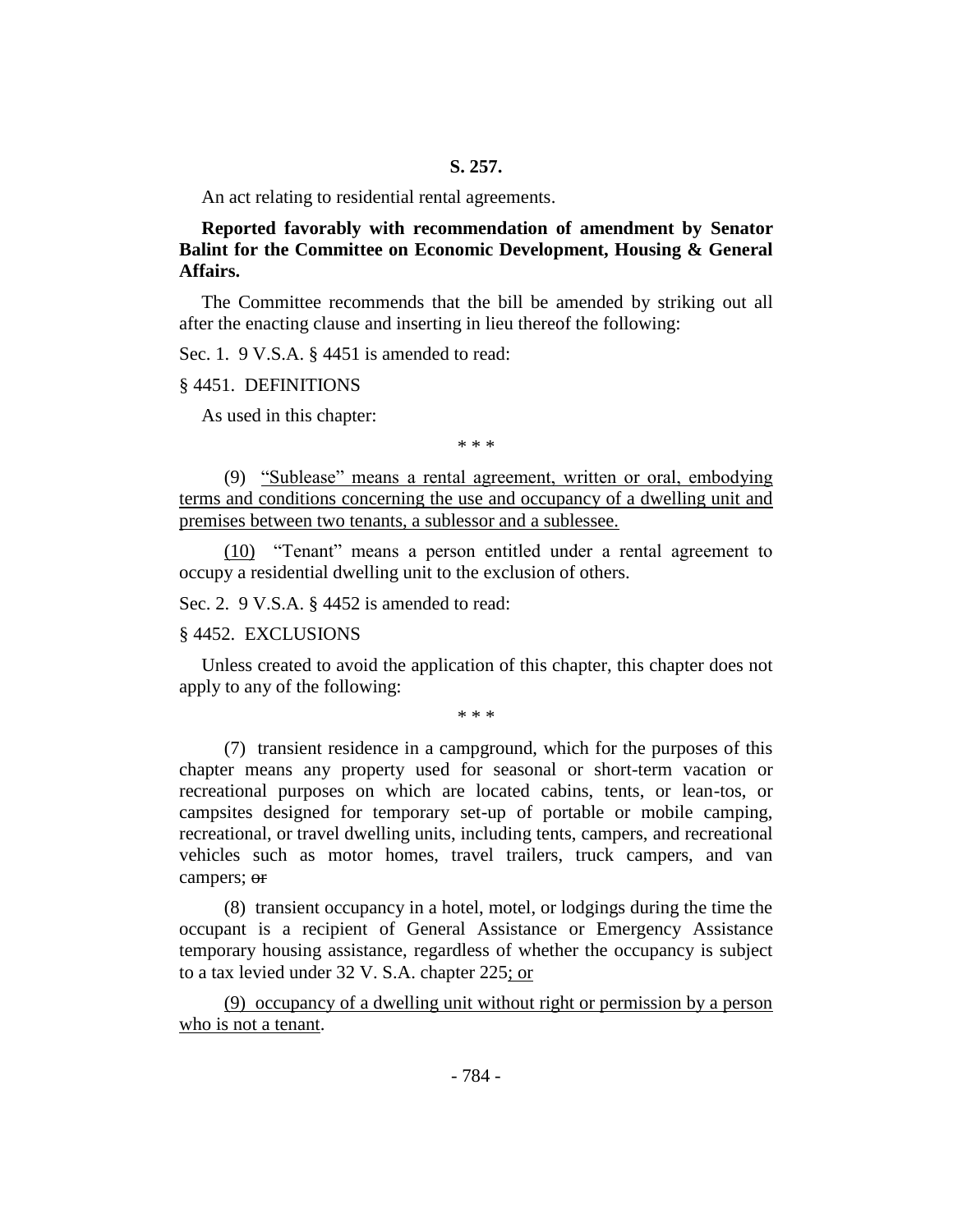Sec. 3. 9 V.S.A. 4456b is added to read:

#### § 4456b. SUBLEASES; LANDLORD AND TENANT RIGHTS AND

#### OBLIGATIONS

 $(a)(1)$  A landlord may condition or prohibit subleasing a dwelling unit under the terms of a written rental agreement, and may require a tenant to provide actual notice of the name and contact information of any sublessee occupying the dwelling unit.

(2) If the terms of a written rental agreement prohibit subleasing the dwelling unit, the landlord or tenant may give a person who is not a tenant and is occupying the dwelling unit without right or permission notice against trespass pursuant to 13 V.S.A. § 3705(a). This subdivision (2) shall not be construed to limit the rights and remedies available to a landlord pursuant to this chapter.

(b) In the absence of a written rental agreement, a tenant shall provide the landlord with actual notice of the name and contact information of any sublessee occupying the dwelling unit.

Sec. 4. 13 V.S.A. § 3705 is amended to read:

## § 3705. UNLAWFUL TRESPASS

(a)(1) A person shall be imprisoned for not more than three months or fined not more than \$500.00, or both, if, without right or permission, he or she is occupying a dwelling unit for which a written rental agreement has prohibited subleasing pursuant to 9 V.S.A. § 4456b as to which notice against trespass is given, or, without legal authority or the consent of the person in lawful possession, he or she enters or remains on any land or in any place as to which notice against trespass is given. Notice against trespass may be given by:

(A) actual communication by the person in lawful possession or his or her agent or by a law enforcement officer acting on behalf of such person or his or her agent;

\* \* \*

(D) in the case of a dwelling unit for which a written rental agreement has prohibited subleasing pursuant to 9 V.S.A. § 4456b, actual communication by the landlord or his or her agent or by a law enforcement officer acting on behalf of the landlord or his or her agent.

\* \* \*

Sec. 5. EFFECTIVE DATE

This act shall take effect on July 1, 2016.

(Committee vote: 5-0-0)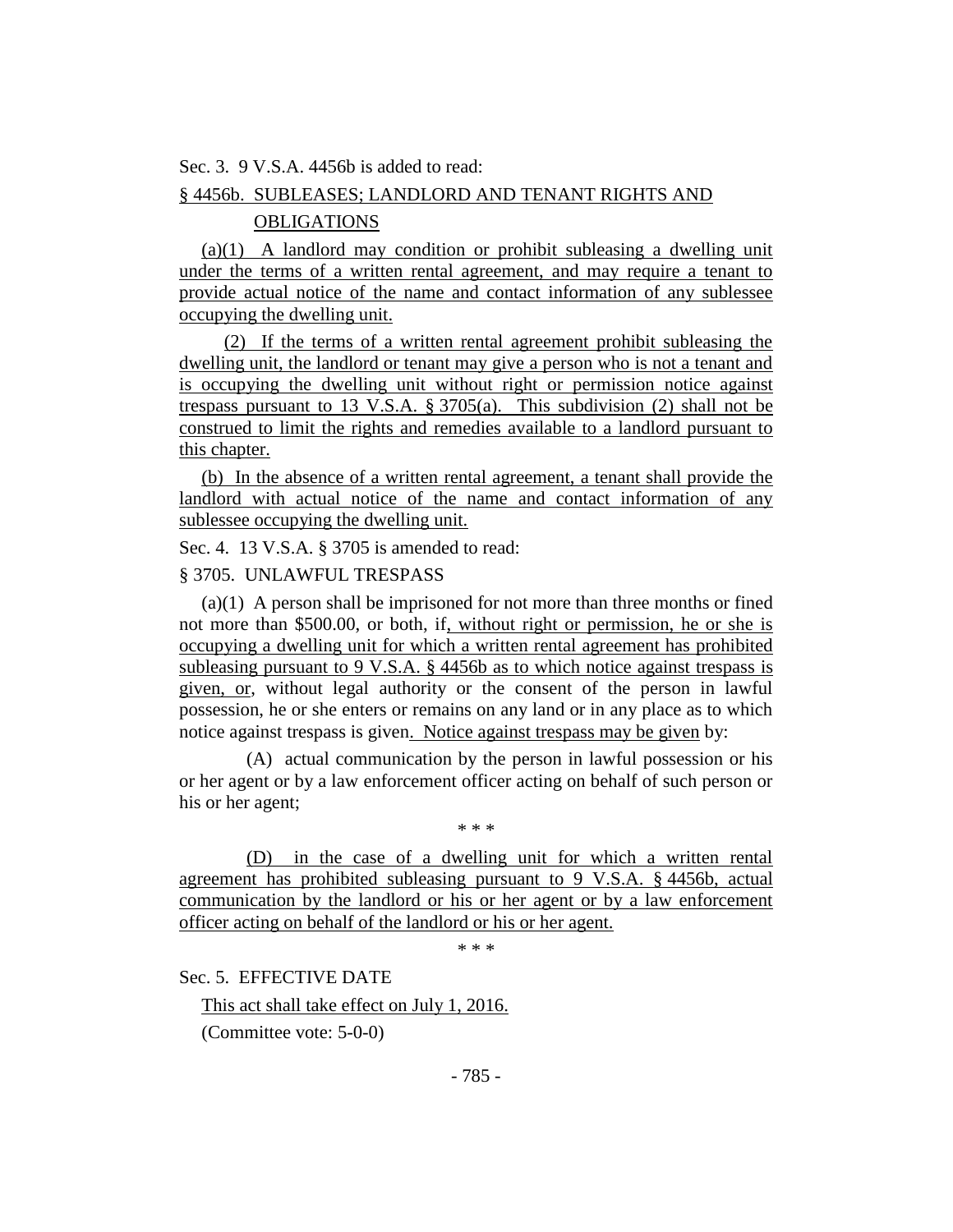#### **CONFIRMATIONS**

The following appointments will be considered by the Senate, as a group, under suspension of the Rules, as moved by the President *pro tempore,* for confirmation together and without debate, by consent thereby given by the Senate. However, upon request of any senator, any appointment may be singled out and acted upon separately by the Senate, with consideration given to the report of the Committee to which the appointment was referred, and with full debate; and further, all appointments for the positions of Secretaries of Agencies, Commissioners of Departments, Judges, Magistrates, and members of the Public Service Board shall be fully and separately acted upon.

Kirstin Schoonover of Huntington – Superior Court Judge – By Sen. Benning for the Committee on Judiciary. (2/25/16)

Brian Valentine of Huntington – Magistrate Division Judge – By Sen. Nitka for the Committee on Judiciary. (3/9/16)

Mary Morrissey of Jericho – Superior Court Judge – By Sen. Ashe for the Committee on Judiciary. (3/9/16)

Christopher Cole of Richmond – Secretary of the Agency of Transportation – By Sen. Mazza for the Committee on Transportation. (3/16/16)

Kevin Bourdon of Waltham – Member, Electricians Licensing Board – By Sen. Balint for the Committee on Econ. Dev., Housing and General Affairs. (3/11/16)

Hannah Sessions of Salisbury – Member, Vermont Housing and Conservation Board – By Sen. Balint for the Committee on Econ. Dev., Housing and General Affairs. (3/11/16)

Robert Williams of Poultney – Member, Electricians Licensing Board – By Sen. Mullin for the Committee on Econ. Dev., Housing and General Affairs. (3/15/16)

Thomas Lauzon of Barre – Member, Liquor Control Board – By Sen. Cummings for the Committee on Econ. Dev., Housing and General Affairs.  $(3/15/16)$ 

#### **NOTICE OF JOINT ASSEMBLY**

**March 17, 2016 - 10:30 A.M.** - Retention of Superior Court Judges: David Howard, Robert A. Mello, Helen M. Toor and Thomas S. Durkin.